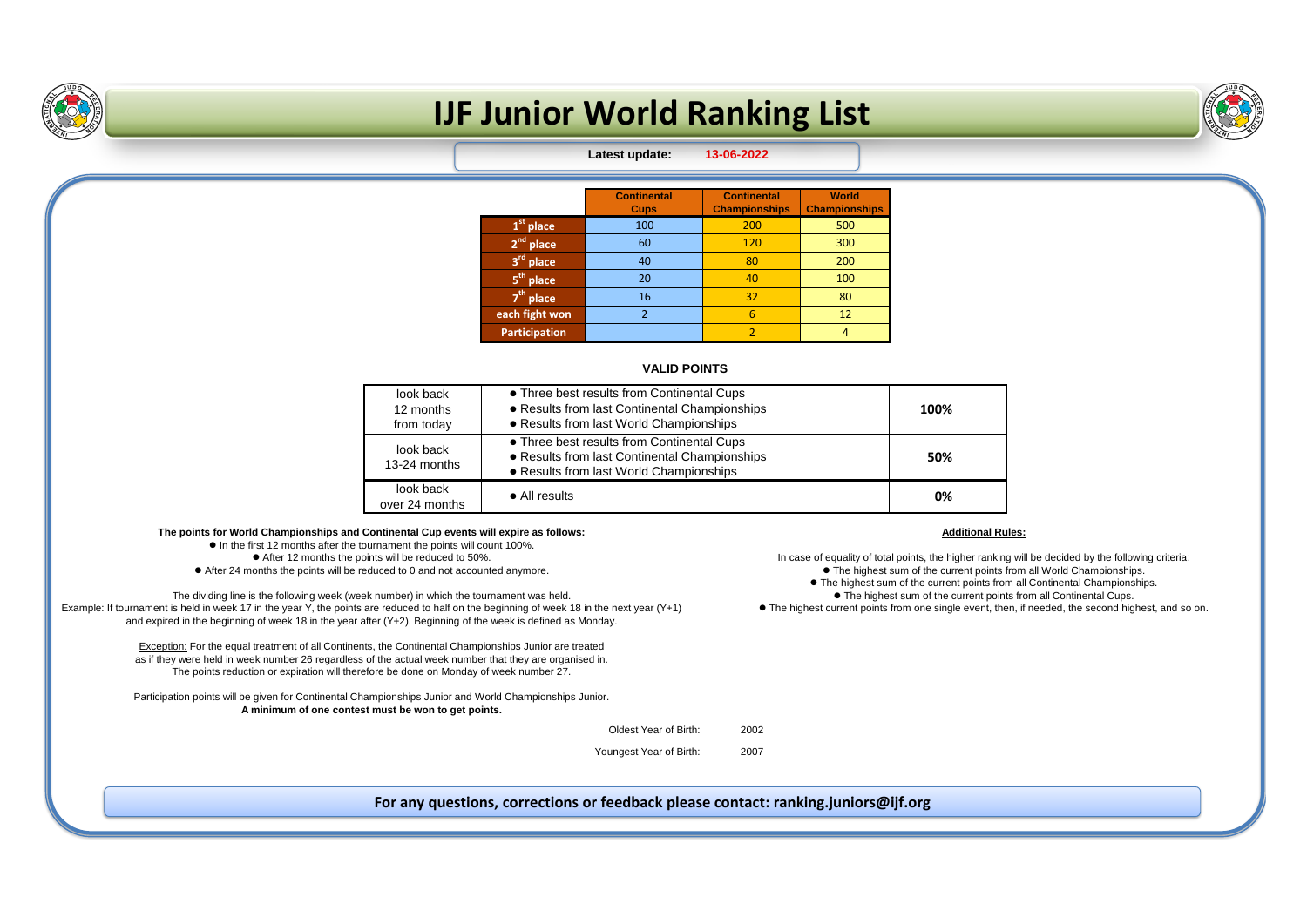



| Ranking                 | Nation            | Continent  | <b>FAMILY NAME</b>        | <b>Given Name</b> | <b>Y.O.B</b> | Total score | Sum World CS         | ୪<br>Sum Cont.  | Sum Cont.            | Cups<br>0% | å<br>00%    | Ñ<br>100%            | Ñ<br><b>bionships</b><br>å<br>100% | N<br>50% | 2<br>2<br>mpionships<br>å<br>50% | EIU AUT 2<br>100% | $\frac{1}{4}$ kkz $\frac{1}{2}$<br>EJU ESP 22<br>100%<br>100% | EJU FRA 22<br>100% | Elu POL 22<br>100% | EJU TA 22<br>100% | $\mu$ ua uza $z_2$<br><b>OOS</b> | AJU SEN 22<br>100% | EJU GRE 22<br>1009 | $\approx$<br>EJU POR<br>oos | EJU ITA 21<br>oos<br>l OOS | EJU ROV 21<br>oos    | Elu POR'Z1<br>EJU CZE 21<br>$00^{\circ}$ | EJU BIH 21     | N<br>JUA KAZ<br>50% |
|-------------------------|-------------------|------------|---------------------------|-------------------|--------------|-------------|----------------------|-----------------|----------------------|------------|-------------|----------------------|------------------------------------|----------|----------------------------------|-------------------|---------------------------------------------------------------|--------------------|--------------------|-------------------|----------------------------------|--------------------|--------------------|-----------------------------|----------------------------|----------------------|------------------------------------------|----------------|---------------------|
| $\mathbf{1}$            | <b>GEO</b>        | EJU        | <b>SARDALASHVILI</b>      | Giorgi            | 2003         | 840         | 500                  | 120             | 220                  |            |             | 500                  | 120                                |          |                                  |                   | 100                                                           |                    |                    |                   |                                  |                    |                    |                             | 20                         | 100                  |                                          |                |                     |
| $\overline{2}$          | <b>FRA</b>        | EJU        | <b>VALADIER PICARD</b>    | Romain            | 2002         | 580         | 200                  | 200             | 220                  |            |             | 200                  | 200                                |          |                                  | 40                |                                                               |                    |                    |                   |                                  |                    |                    |                             | 100<br>40                  |                      |                                          | 40             |                     |
| $\overline{\mathbf{3}}$ | AZE               | EJU        | BAYRAMOV                  | Turan             | 2002         | 462         | 300                  | $\overline{2}$  | 160                  |            |             | 300                  | $\overline{2}$                     |          |                                  |                   |                                                               | 60                 |                    |                   |                                  |                    |                    |                             |                            |                      | 100                                      |                |                     |
| $\overline{\mathbf{4}}$ | KAZ               | <b>JUA</b> | SERIKBAYEV                | Nurkanat          | 2002         | 400         | $\mathbf{0}$         | 200             | 200                  |            |             |                      | 200                                |          |                                  | 100               |                                                               |                    | 60                 |                   |                                  |                    | 40                 |                             |                            |                      |                                          |                | $\mathsf{O}$        |
| $5\phantom{.0}$         | AUT               | EJU        | <b>AUER</b>               | Marcus            | 2003         | 242         | $\overline{0}$       | $\overline{2}$  | 284                  |            |             |                      | $\overline{2}$                     |          |                                  | 40                |                                                               |                    |                    | 100               |                                  |                    |                    | 100                         | 20<br>$\overline{4}$       |                      | 20                                       | $\mathbf 0$    |                     |
| $\,$ 6 $\,$             | KAZ               | <b>JUA</b> | MARKHANBETOV              | Merey             | 2003         | 222         | 12                   | $\overline{0}$  | 230                  |            |             | 12                   |                                    |          |                                  | 60                |                                                               |                    | 100                |                   |                                  |                    | 20                 |                             |                            | 40                   |                                          |                | 20                  |
| $\overline{7}$          | <b>UZB</b>        | <b>JUA</b> | <b>BAKHTIYOROV</b>        | Kamoliddin        | 2002         | 200         | 100                  | 80              | 20                   |            |             | 100                  | 80                                 |          |                                  |                   | 20                                                            |                    |                    |                   | $\mathbf 0$                      |                    |                    |                             |                            |                      |                                          |                |                     |
| $\boldsymbol{8}$        | <b>ISR</b>        | EJU        | <b>WOLCZAK</b>            | Yam               | 2003         | 200         | 100                  | $\overline{0}$  | 100                  |            |             | 100                  |                                    |          |                                  |                   |                                                               |                    |                    |                   |                                  |                    | 100                |                             |                            |                      |                                          |                |                     |
| 9                       | <b>BRA</b>        | PJC        | CONCEICAO                 | Ryan              | 2002         | 200         | $\mathbf{0}$         | 200             | $\overline{0}$       |            | 200         |                      |                                    |          |                                  |                   |                                                               |                    |                    |                   |                                  |                    |                    |                             |                            |                      |                                          |                |                     |
| 10                      | FRA               | EJU        | <b>JEAN</b>               | Enzo              | 2002         | 160         | $\mathbf{0}$         | $\overline{0}$  | 166                  |            |             |                      |                                    |          |                                  | 20                |                                                               | 100                |                    | 40                |                                  |                    |                    |                             |                            | 0                    | 2                                        | $\overline{4}$ |                     |
| ${\bf 11}$              | <b>UZB</b>        | <b>JUA</b> | <b>BEKMURODOV</b>         | Zamohshari        | 2004         | 160         | $\mathbf{0}$         | $\overline{0}$  | 160                  |            |             |                      |                                    |          |                                  | $\mathbf 0$       | 60                                                            |                    |                    |                   | 100                              |                    |                    |                             |                            |                      |                                          |                |                     |
| $12\,$                  | KGZ               | <b>JUA</b> | YRYSBEKOV                 | Khanbolot         | 2002         | 142         | 12                   | 120             | 10                   |            |             | 12                   | 120                                |          |                                  |                   |                                                               |                    |                    |                   |                                  |                    |                    |                             |                            |                      |                                          |                | 20                  |
| 13                      | ITA               | EJU        | AVERSA                    | Simone            | 2003         | 140         | 12                   | 6 <sup>°</sup>  | 122                  |            |             | 12                   | 6                                  |          |                                  | $\mathbf 0$       |                                                               |                    |                    | $\overline{2}$    |                                  |                    |                    | 60                          |                            | 0                    | 60                                       |                |                     |
| 14                      | <b>BEL</b>        | EJU        | ALTEMIROV                 | Deny              | 2002         | 140         | $\overline{4}$       | 32 <sub>2</sub> | 104                  |            |             | $\overline{4}$       | 32                                 |          |                                  |                   |                                                               |                    |                    |                   |                                  |                    |                    |                             | 40                         |                      | $\overline{4}$                           | 60             |                     |
| 15                      | <b>UZB</b>        | <b>JUA</b> | <b>BOTUROV</b>            | Bakhrom           | 2002         | 140         | $\overline{0}$       | $\overline{0}$  | 140                  |            |             |                      |                                    |          |                                  |                   | 100                                                           |                    |                    |                   | 40                               |                    |                    |                             |                            |                      |                                          |                |                     |
| 16                      | <b>BRA</b>        | PJC        | SILVA                     | Henrique          | 2003         | 124         | $\mathbf{0}$         | 120             | $\overline{4}$       |            | 120         |                      |                                    |          |                                  | $\overline{4}$    |                                                               |                    |                    |                   |                                  |                    |                    |                             |                            |                      |                                          |                |                     |
| 17                      | NIG               | AJU        | SEIBOU KANGAYE            | Souleymane        | 2003         | 100         | $\overline{0}$       | $\overline{0}$  | 100                  |            |             |                      |                                    |          |                                  |                   |                                                               |                    |                    |                   |                                  | 100                |                    |                             |                            |                      |                                          |                |                     |
| 18                      | <b>ROU</b>        | EJU        | <b>MATEI</b>              | Alexandru         | 2002         | 96          | $\mathbf{0}$         | $\overline{0}$  | 96                   |            |             |                      |                                    |          |                                  |                   | 40                                                            |                    |                    |                   |                                  |                    | 40                 |                             |                            | 16                   |                                          |                |                     |
| 19                      | CHI               | PJC        | FERNANDEZ                 | Lucas             | 2002         | 94          | 12                   | 82              | $\overline{0}$       |            | $2^{\circ}$ | 12                   | 80                                 |          |                                  |                   |                                                               |                    |                    |                   |                                  |                    |                    |                             |                            |                      |                                          |                |                     |
| 20<br>21                | MEX<br><b>CZE</b> | PJC        | QUINTA<br><b>DVORACEK</b> | Jose              | 2003<br>2003 | 90<br>88    | $\overline{4}$<br>12 | 86<br>40        | $\overline{0}$<br>36 |            | 80          | $\overline{4}$<br>12 | 6<br>40                            |          |                                  |                   |                                                               |                    |                    |                   |                                  |                    |                    |                             |                            |                      |                                          |                |                     |
| 22                      | <b>HUN</b>        | EJU<br>EJU | <b>FARKAS</b>             | Antonin<br>Bence  | 2003         | 82          | 12                   | 6 <sup>°</sup>  | 68                   |            |             | 12                   | 6                                  |          |                                  | $\mathsf{o}$      |                                                               |                    |                    | 40                |                                  |                    |                    |                             | $\overline{a}$             | $\overline{4}$       | 16                                       | 20<br>20       |                     |
| 23                      | <b>DOM</b>        | PJC        | DE AZA                    | Eriberto          | 2002         | 80          | $\mathbf{0}$         | 80              | $\mathbf{0}$         |            | 80          |                      |                                    |          |                                  |                   |                                                               |                    |                    |                   |                                  |                    |                    |                             |                            |                      |                                          |                |                     |
| 23                      | KGZ               | <b>JUA</b> | SHABDANBEKOV              | Musa              | 2002         | 80          | $\mathbf{0}$         | 80              | $\overline{0}$       |            |             |                      | 80                                 |          |                                  |                   |                                                               |                    |                    |                   |                                  |                    |                    |                             |                            |                      |                                          |                | 0                   |
| 25                      | <b>TUR</b>        | EJU        | <b>BAHADIR</b>            | Berat             | 2002         | 80          | $\overline{0}$       | $\overline{0}$  | 80                   |            |             |                      |                                    |          |                                  |                   |                                                               |                    |                    |                   |                                  |                    |                    |                             |                            | 40                   |                                          | 40             |                     |
| 26                      | <b>BEL</b>        | EJU        | MERDIN                    | Emile             | 2003         | 78          | $\mathbf{0}$         | $\overline{0}$  | 78                   |            |             |                      |                                    |          |                                  |                   |                                                               | 16                 |                    | 60                |                                  |                    |                    | 0                           |                            | $\overline{2}$       |                                          |                |                     |
| 27                      | SEN               | AJU        | <b>MBALLO</b>             | Oumar             | 2003         | 72          | 12                   | $\overline{0}$  | 60                   |            |             | 12                   |                                    |          |                                  |                   |                                                               |                    |                    |                   |                                  | 60                 |                    |                             |                            |                      |                                          |                |                     |
| 28                      | KAZ               | <b>JUA</b> | MUSSAKHANOV               | Abylay            | 2002         | 72          | $\overline{0}$       | 40              | 32                   |            |             |                      | 40                                 |          |                                  |                   |                                                               |                    |                    |                   |                                  |                    |                    |                             |                            | $\overline{2}$       |                                          |                | 60                  |
| 29                      | POR               | EJU        | <b>FERNANDES</b>          | <b>B.Tralhao</b>  | 2003         | 66          | 24                   | $\overline{2}$  | 40                   |            |             | 24                   | $\overline{2}$                     |          |                                  |                   |                                                               |                    |                    |                   |                                  |                    |                    |                             |                            |                      | 40                                       |                |                     |
| 30                      | CYP               | EJU        | <b>CHRISTODOULIDES</b>    | Petros            | 2004         | 66          | $\overline{4}$       | $\overline{0}$  | 62                   |            |             | $\overline{4}$       |                                    |          |                                  |                   |                                                               |                    |                    |                   |                                  |                    | 60                 |                             |                            |                      |                                          | $\overline{2}$ |                     |
| 31                      | KAZ               | <b>JUA</b> | RAKHMETKALI               | Zhanarys          | 2003         | 64          | $\mathbf{0}$         | $\overline{0}$  | 64                   |            |             |                      |                                    |          |                                  | $\overline{4}$    | 40                                                            |                    | 20                 |                   |                                  |                    |                    |                             |                            |                      |                                          |                |                     |
| 32                      | AZE               | EJU        | VALIZADA                  | Gasim             | 2002         | 62          | $\mathbf{0}$         | $\overline{2}$  | 60                   |            |             |                      | $\overline{2}$                     |          |                                  |                   |                                                               |                    |                    |                   |                                  |                    |                    |                             |                            | 60                   |                                          |                |                     |
| 33                      | ESP               | EJU        | <b>BARROSO LOPEZ</b>      | Luis              | 2003         | 62          | $\mathbf{0}$         | $\overline{0}$  | 62                   |            |             |                      |                                    |          |                                  |                   | 20                                                            | $\overline{2}$     |                    |                   |                                  |                    |                    | 40                          |                            | 0                    |                                          |                |                     |
| 33                      | <b>ISR</b>        | EJU        | JAZAN                     | Adam              | 2002         | 62          | $\mathbf{0}$         | $\overline{0}$  | 62                   |            |             |                      |                                    |          |                                  | $\overline{2}$    |                                                               |                    | $\mathsf{o}$       |                   |                                  |                    | 20                 |                             |                            |                      | 40                                       |                |                     |
| 35                      | UZB               | <b>JUA</b> | <b>PULATOV</b>            | Suhrob            | 2004         | 60          | $\mathbf{0}$         | $\overline{0}$  | 60                   |            |             |                      |                                    |          |                                  |                   |                                                               |                    |                    |                   | 60                               |                    |                    |                             |                            |                      |                                          |                |                     |
| 35                      | <b>JPN</b>        | <b>JUA</b> | <b>TSUJIOKA</b>           | Keiji             | 2002         | 60          | $\overline{0}$       | $\overline{0}$  | 60                   |            |             |                      |                                    |          |                                  |                   | 60                                                            |                    |                    |                   |                                  |                    |                    |                             |                            |                      |                                          |                |                     |
| 37                      | <b>ROU</b>        | EJU        | ANGHEL                    | Andrei            | 2003         | 58          | $\mathbf{0}$         | 6 <sup>°</sup>  | 54                   |            |             |                      | 6                                  |          |                                  |                   | $\mathsf 0$                                                   |                    |                    |                   |                                  |                    | $\overline{2}$     |                             | 16<br>$\mathbf 0$          |                      | 20                                       | 16             |                     |
| 38                      | <b>ITA</b>        | EJU        | PARLATI                   | Manuel            | 2004         | 58          | $\mathbf{0}$         | $\overline{0}$  | 58                   |            |             |                      |                                    |          |                                  | $\overline{2}$    |                                                               |                    |                    | 16                |                                  |                    |                    | 40                          |                            |                      |                                          |                |                     |
| 39                      | KAZ               | <b>JUA</b> | <b>ALZHAN</b>             | Nuradil           | 2003         | 56          | $\mathbf{0}$         | $\overline{0}$  | 56                   |            |             |                      |                                    |          |                                  | $\mathsf 0$       | 40                                                            |                    |                    |                   | 16                               |                    |                    |                             |                            |                      |                                          |                |                     |
| 39                      | GEO               | EJU        | MAZIASHVILI               | Tornike           | 2002         | 56          | $\mathbf 0$          | $\overline{0}$  | 56                   |            |             |                      |                                    |          |                                  | 16                |                                                               |                    | 40                 |                   |                                  |                    |                    |                             |                            |                      |                                          |                |                     |
| 41                      | FRA               | EJU        | <b>KORVAL</b>             | Meane             | 2003         | 56          | $\mathbf 0$          | $\overline{0}$  | 56                   |            |             |                      |                                    |          |                                  |                   |                                                               | 16                 |                    | 20                |                                  |                    |                    | 20                          |                            |                      |                                          |                |                     |
| 42                      | <b>UKR</b>        | EJU        | <b>HOLOBORODKO</b>        | Mykyta            | 2002         | 54          | $\overline{4}$       | 6 <sup>°</sup>  | 44                   |            |             | $\overline{4}$       | 6                                  |          |                                  |                   |                                                               |                    |                    |                   |                                  |                    |                    |                             |                            | $\overline{4}$<br>40 |                                          |                |                     |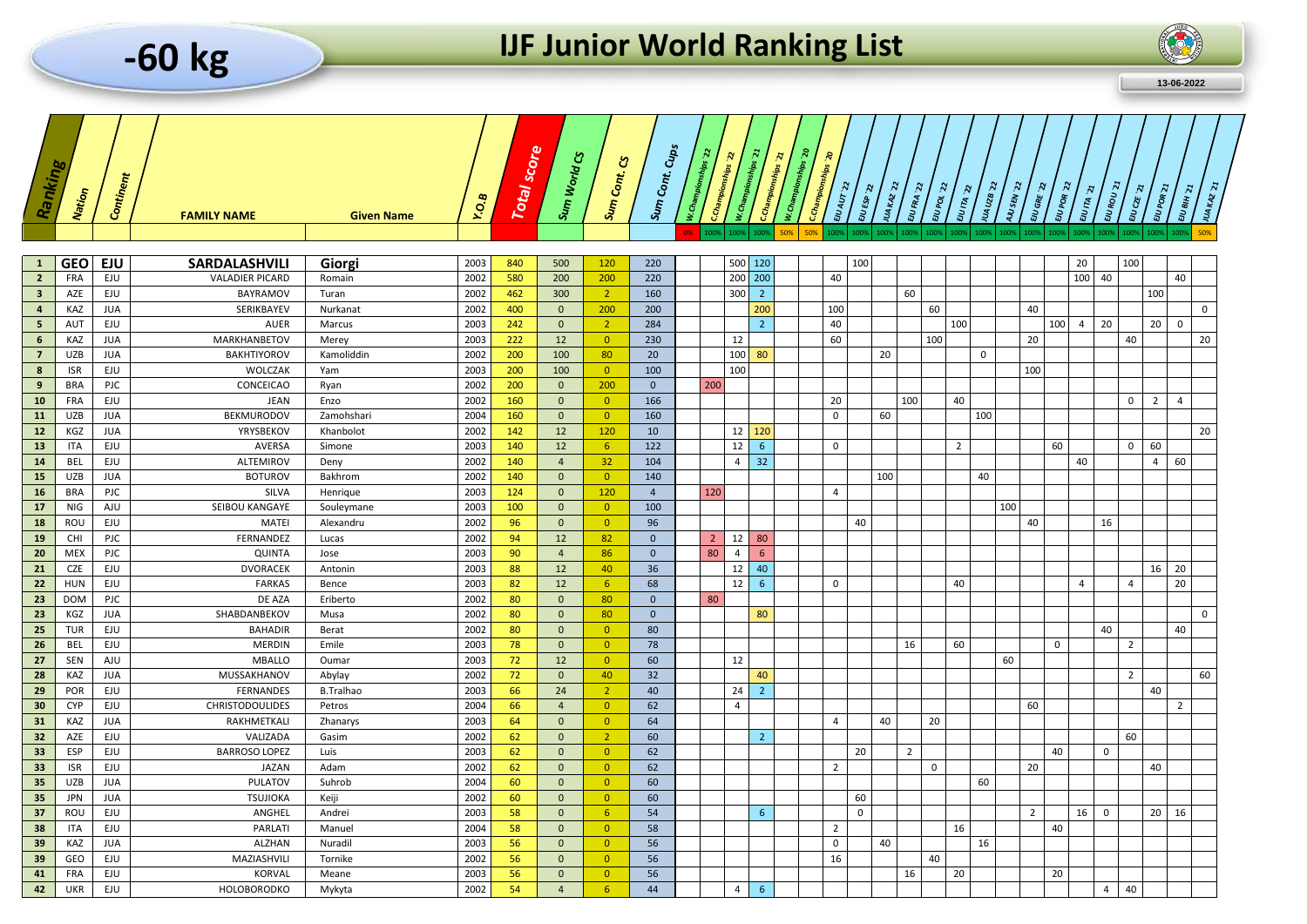| 43 | <b>ITA</b> | EJU        | DE TULLIO             | Giuseppe                | 2002 | 50             | 24             | -6             | 20              |    | 24             | 6              |                |                |                |                |                |    |    |                |                                | 20          |                |                |    |
|----|------------|------------|-----------------------|-------------------------|------|----------------|----------------|----------------|-----------------|----|----------------|----------------|----------------|----------------|----------------|----------------|----------------|----|----|----------------|--------------------------------|-------------|----------------|----------------|----|
| 44 | <b>NED</b> | EJU        | VAN DER REE           | Thom                    | 2002 | 44             | $\mathbf{0}$   | $\overline{0}$ | 44              |    |                |                | $\overline{0}$ | 20             | 20             |                |                |    |    |                | $\overline{a}$                 | $\mathbf 0$ |                |                |    |
| 45 | COL        | PJC        | <b>MORATO</b>         |                         | 2004 | 42             | $\mathbf{0}$   | 42             | $\mathbf 0$     | 40 |                | $\overline{2}$ |                |                |                |                |                |    |    |                |                                |             |                |                |    |
|    |            |            |                       | Oscar                   |      |                |                |                |                 |    |                |                |                |                |                |                |                |    |    |                |                                |             |                |                |    |
| 46 | CAN        | PJC        | GAANAN                | Raphael                 | 2005 | 40             | $\mathbf{0}$   | 40             | $\mathbf{0}$    | 40 |                |                |                |                |                |                |                |    |    |                |                                |             |                |                |    |
| 46 | MGL        | <b>JUA</b> | TUVSHINTUR            | Tumenjargal             | 2003 | 40             | $\mathbf{0}$   | 40             | $\overline{0}$  |    |                | 40             |                |                |                |                |                |    |    |                |                                |             |                |                |    |
| 48 | FRA        | EJU        | ADRIANO               | Raphael                 | 2003 | 40             | $\mathbf{0}$   | $\overline{0}$ | 40              |    |                |                |                |                | 40             |                |                |    |    |                |                                |             |                |                |    |
| 48 | <b>FRA</b> | EJU        | ELION GAMBOU          | <b>Roland Antonin</b>   | 2004 | 40             | $\mathbf{0}$   | $\overline{0}$ | 40              |    |                |                |                |                | 40             |                |                |    |    | $\mathbf 0$    |                                |             |                |                |    |
| 48 | UZB        | <b>JUA</b> | <b>OTANAZAROV</b>     | Otabek                  | 2003 | 40             | $\mathbf{0}$   | $\overline{0}$ | 40              |    |                |                |                |                |                |                |                | 40 |    |                |                                |             |                |                |    |
| 48 | SEN        | AJU        | <b>SECK</b>           | Pape Mbaye              | 2004 | 40             | $\mathbf{0}$   | $\overline{0}$ | 40              |    |                |                |                |                |                |                |                |    | 40 |                |                                |             |                |                |    |
| 48 | <b>UKR</b> | EJU        | <b>VISKOV</b>         | Nazar                   | 2005 | 40             | $\mathbf{0}$   | $\overline{0}$ | 40              |    |                |                |                | 40             |                |                |                |    |    |                |                                |             |                |                |    |
| 48 | <b>NIG</b> | AJU        | YAHAYA                | Moussa                  | 2003 | 40             | $\mathbf{0}$   | $\overline{0}$ | 40              |    |                |                |                |                |                |                |                |    | 40 |                |                                |             |                |                |    |
| 48 | KAZ        | <b>JUA</b> | ZHUBATKAN             | Nursultan               | 2003 | 40             | $\mathbf{0}$   | $\overline{0}$ | 40              |    |                |                | $\mathbf 0$    |                | $\mathbf{0}$   | 40             |                |    |    | $\mathbf 0$    |                                |             |                |                |    |
| 55 | <b>KUW</b> | <b>JUA</b> | <b>ALDHUFAIRI</b>     | Abdalla                 | 2002 | 36             | $\overline{4}$ | 32             | $\mathbf{0}$    |    | $\overline{4}$ | 32             |                |                |                |                |                |    |    |                |                                |             |                |                |    |
| 55 | <b>USA</b> | <b>PJC</b> | YANG                  | Joshua                  | 2003 | 36             | $\overline{4}$ | 32             | $\mathbf 0$     | 32 | $\overline{4}$ |                |                |                |                |                |                |    |    |                |                                |             |                |                |    |
| 57 | PER        | PJC        | PRADO RAMOS           | Arnold                  | 2002 | 34             | $\mathbf{0}$   | 34             | $\overline{0}$  | 32 |                | <sup>2</sup>   |                |                |                |                |                |    |    |                |                                |             |                |                |    |
| 58 | PAN        | PJC        | <b>DIAZ</b>           | Pablo                   | 2003 | 32             | $\mathbf{0}$   | 32             | $\mathbf{0}$    |    |                | 32             |                |                |                |                |                |    |    |                |                                |             |                |                |    |
| 59 | KGZ        | JUA        | ASANOV                | Ravshanbek              | 2002 | 24             | $\mathbf{0}$   | $\overline{0}$ | 24              |    |                |                |                |                | 16             |                |                |    |    |                |                                |             |                |                | 16 |
| 60 | CRO        | EJU        | ZOROTOVIC             | Nikola                  | 2002 | 22             | $\mathbf{0}$   | $\overline{2}$ | 20              |    |                | $\overline{2}$ |                |                |                |                |                |    |    |                |                                |             | $\overline{4}$ |                | 16 |
| 61 | <b>ITA</b> | EJU        | DE LUCA               | Alessio                 | 2004 | 22             | $\mathbf{0}$   | $\overline{0}$ | 22              |    |                |                | $\overline{2}$ |                |                | $\mathbf 0$    | $\mathsf{o}$   |    |    |                | 20                             |             |                |                |    |
| 61 | AZE        | EJU        | KARIMLI               | Nurlan                  | 2004 | 22             | $\mathbf{0}$   | $\overline{0}$ | 22              |    |                |                |                |                | 20             |                |                |    |    | $\overline{2}$ |                                |             |                |                |    |
| 61 | SUI        | EJU        | WAIZENEGGER           | Jesse                   | 2002 | 22             | $\mathbf{0}$   | $\overline{0}$ | 22              |    |                |                | 0              | $\overline{2}$ | $\mathbf 0$    |                | 20             |    |    |                |                                |             |                |                |    |
| 64 | <b>ISR</b> | EJU        | VEKSLER               | Yehonatan               | 2004 | 22             | $\mathbf{0}$   | $\overline{0}$ | 22              |    |                |                | 16             |                |                | $\overline{4}$ |                |    |    | $\overline{2}$ |                                |             |                |                |    |
| 65 | KAZ        | <b>JUA</b> | <b>BOTABAY</b>        | Nurmukhamet             | 2002 | 20             | $\mathbf{0}$   | $\overline{0}$ | 20              |    |                |                |                |                |                |                |                |    |    |                |                                |             | $\mathbf 0$    |                | 40 |
| 65 | <b>SEN</b> | AJU        | GAYE                  | Moustapha Alkarim       | 2002 | 20             | $\mathbf{0}$   | $\overline{0}$ | 20              |    |                |                |                |                |                |                |                |    | 20 |                |                                |             |                |                |    |
| 65 | NIG        | AJU        | <b>IDRISSA SALEY</b>  | Ridouane                | 2002 | 20             | $\mathbf{0}$   | $\overline{0}$ | 20              |    |                |                |                |                |                |                |                |    | 20 |                |                                |             |                |                |    |
| 65 | <b>UZB</b> | <b>JUA</b> | KARIMOV               | Imomaddin               | 2004 | 20             | $\mathbf{0}$   | $\overline{0}$ | 20              |    |                |                |                |                | 20             |                |                |    |    |                |                                |             |                |                |    |
| 65 | <b>UZB</b> | JUA        | KARIMOV               | Sobirjon                | 2002 | 20             | $\mathbf{0}$   | $\overline{0}$ | 20              |    |                |                |                |                |                |                |                | 20 |    |                |                                |             |                |                |    |
| 65 | <b>UZB</b> | <b>JUA</b> | KHUDOYKULOV           | Diyorbek                | 2002 | 20             | $\mathbf{0}$   | $\overline{0}$ | 20              |    |                |                |                |                |                |                |                | 20 |    |                |                                |             |                |                |    |
| 65 | <b>JPN</b> | <b>JUA</b> | <b>SEKIMOTO</b>       | Kenta                   | 2002 | 20             | $\mathbf{0}$   | $\overline{0}$ | 20              |    |                |                | 20             |                |                |                |                |    |    |                |                                |             |                |                |    |
| 65 | AZE        | EJU        | SHIRINOV              | Nicat                   | 2003 | 20             | $\mathbf{0}$   | $\overline{0}$ | 20              |    |                |                | $\mathbf 0$    |                |                | 20             |                |    |    |                |                                |             |                |                |    |
| 73 | POL        | EJU        | <b>IGNASIAK</b>       | Ksawery                 | 2004 | 20             | $\mathbf{0}$   | $\overline{0}$ | 20              |    |                |                | $\overline{4}$ |                |                | 16             |                |    |    |                |                                |             |                |                |    |
| 74 | <b>TUR</b> | EJU        | CAKAN                 | Enes                    | 2004 | 18             | $\mathbf{0}$   | $\overline{0}$ | 18              |    |                |                | $\overline{2}$ |                |                |                |                |    |    | 16             |                                |             |                |                |    |
| 74 | <b>ITA</b> | EJU        | MANFERLOTTI           | Vincenzo                | 2004 | 18             | $\mathbf{0}$   | $\overline{0}$ | 18              |    |                |                |                |                |                |                | 16             |    |    |                | $\overline{2}$                 |             |                |                |    |
| 74 | AZE        | EJU        | PIRIYEV               | Samir                   | 2003 | 18             | $\mathbf{0}$   | $\overline{0}$ | 18              |    |                |                |                |                |                |                |                |    |    | $\overline{2}$ |                                |             |                | 16             |    |
| 74 | <b>NED</b> | EJU        | WITTEVEEN             | Twan                    | 2003 | 18             | $\mathbf{0}$   | $\overline{0}$ | 18              |    |                |                |                | 16             |                |                |                |    |    |                | $\overline{2}$                 |             |                |                |    |
| 78 | KAZ        | <b>JUA</b> | AMANDYK               | Yermakhan               | 2003 | 16             | $\mathbf{0}$   | $\overline{0}$ | 16              |    |                |                |                |                | 16             |                |                |    |    |                |                                |             |                |                |    |
| 78 | GER        | EJU        | <b>BOECKER</b>        | Florian                 | 2004 | 16             | $\mathbf{0}$   | $\overline{0}$ | 16              |    |                |                | $\mathbf{0}$   | 16             |                |                |                |    |    |                |                                |             |                |                |    |
| 78 | ESP        | EJU        | COTON VAZQUEZ         | <b>Anderson Dibaris</b> | 2005 | 16             | $\mathbf{0}$   | $\overline{0}$ | 16              |    |                |                |                |                |                |                |                |    |    |                | 16                             |             |                |                |    |
| 78 | <b>ISR</b> | EJU        | <b>ITSHAK</b>         | Yonatan                 | 2004 | 16             | $\mathbf{0}$   | $\overline{0}$ | 16              |    |                |                |                |                |                | 0              |                |    |    | 16             |                                |             |                |                |    |
| 78 | GEO        | EJU        | KHUZAURASHVILI        | Nika                    | 2002 | 16             | $\mathbf{0}$   | $\overline{0}$ | 16              |    |                |                |                |                |                | 16             |                |    |    |                |                                |             |                |                |    |
| 78 | <b>UZB</b> | <b>JUA</b> | MUKHAMMADIEV          | Abdulla                 | 2003 | 16             | $\mathbf{0}$   | $\overline{0}$ | 16              |    |                |                |                |                |                |                |                | 16 |    |                |                                |             |                |                |    |
| 78 | <b>ITA</b> | EJU        | SAMPINO               | Francesco               | 2005 | 16             | $\mathbf{0}$   | $\overline{0}$ | 16              |    |                |                |                |                |                |                |                |    |    |                | 16                             |             |                |                |    |
| 85 | <b>ISR</b> | EJU        | SHULMAN               | Ariel                   | 2002 | 14             | $\mathbf{0}$   | $\overline{0}$ | 16              |    |                |                | $\overline{4}$ |                |                | $\overline{2}$ |                |    |    | 6              |                                | 0           |                | $\overline{4}$ |    |
| 86 | <b>TPE</b> | <b>JUA</b> | LIN                   | Chong-You               | 2002 | 12             | 12             | $\overline{0}$ | $\mathbf 0$     |    | 12             |                |                |                |                |                |                |    |    |                |                                |             |                |                |    |
| 87 | IND        | <b>JUA</b> | <b>JATIN</b>          | Jatin                   | 2004 | 10             | $\overline{4}$ | 6 <sup>1</sup> | $\mathbf 0$     |    | $\overline{4}$ | 6              |                |                |                |                |                |    |    |                |                                |             |                |                |    |
| 88 | POR        | EJU        | CHAMBEL               | Rafael                  | 2002 | 10             | $\mathbf 0$    | 2 <sup>7</sup> | $\bf 8$         |    |                | 2 <sup>7</sup> |                |                |                | $\overline{2}$ |                |    |    |                |                                |             |                |                |    |
| 89 | <b>ITA</b> | EJU        | ANDREINI              | Pietro                  | 2004 | 10             | $\mathbf{0}$   | $\overline{0}$ | 10              |    |                |                | $\overline{4}$ |                |                |                | $\overline{2}$ |    |    |                | $\mathbf{z}$<br>$\overline{4}$ |             |                | 4              |    |
| 89 | GER        | EJU        | <b>BURK</b>           | Lenny Linus             | 2004 | 10             | $\mathbf{0}$   | $\overline{0}$ | 10              |    |                |                | $\overline{4}$ |                | $\overline{2}$ | $\overline{4}$ |                |    |    |                |                                |             |                |                |    |
| 91 | <b>USA</b> | PJC        | VELAZCO               | Christopher             | 2005 | 8              | $\mathbf{0}$   | 8              | $\mathbf 0$     | 6  |                | $\overline{2}$ |                |                |                |                |                |    |    |                |                                |             |                |                |    |
| 92 | KAZ        | <b>JUA</b> | YERENGAIBOV           | Olzhas                  | 2003 | 8              | $\mathbf{0}$   | $\overline{0}$ | $8\phantom{1}$  |    |                |                |                |                |                |                |                |    |    |                |                                |             |                |                | 16 |
| 93 | FRA        | EJU        | <b>IGNACZAK</b>       | Maxime                  | 2003 | 8 <sup>°</sup> | $\mathbf{0}$   | $\overline{0}$ | 8               |    |                |                |                | $\overline{2}$ | 6              |                |                |    |    |                |                                |             |                |                |    |
| 94 | ESP        | EJU        | <b>GARCIA VICENTE</b> | Mateo                   | 2002 | 8              | $\mathbf{0}$   | $\overline{0}$ | 8               |    |                |                |                | $\mathsf{o}$   | 2              |                |                |    |    |                | $\overline{4}$                 |             |                | 2              |    |
| 95 | LTU        | EJU        | PAULAUSKAS            | Arminas                 | 2003 | 6              | $\overline{4}$ | $\overline{2}$ | $\mathbf 0$     |    | $\overline{4}$ | $\overline{2}$ |                |                |                |                |                |    |    |                |                                |             |                |                |    |
| 95 | PAR        | PJC        | <b>VICENTINI</b>      | Marcelo                 | 2003 | 6              | $\overline{4}$ | $\overline{2}$ | $\overline{0}$  |    | $\overline{4}$ | $\overline{2}$ |                |                |                |                |                |    |    |                |                                |             |                |                |    |
| 95 | HKG        | JUA        | <b>WONG</b>           | Ka Ki                   | 2003 | -6             | $\overline{4}$ | $\overline{2}$ | $\mathbf{0}$    |    | $\overline{4}$ | $\overline{2}$ |                |                |                |                |                |    |    |                |                                |             |                |                |    |
| 98 | <b>BRA</b> | PJC        | KIWADA                | Caio                    | 2002 | 6              | $\mathbf{0}$   | 6 <sup>1</sup> | $\mathbf{0}$    |    |                | 6              |                |                |                |                |                |    |    |                |                                |             |                |                |    |
| 99 | GEO        | EJU        | KUKHALEISHVILI        | Luka                    | 2003 | 6              | $\mathbf{0}$   | $\overline{0}$ | $6\overline{6}$ |    |                |                |                |                |                |                |                |    |    |                |                                |             | 6              |                |    |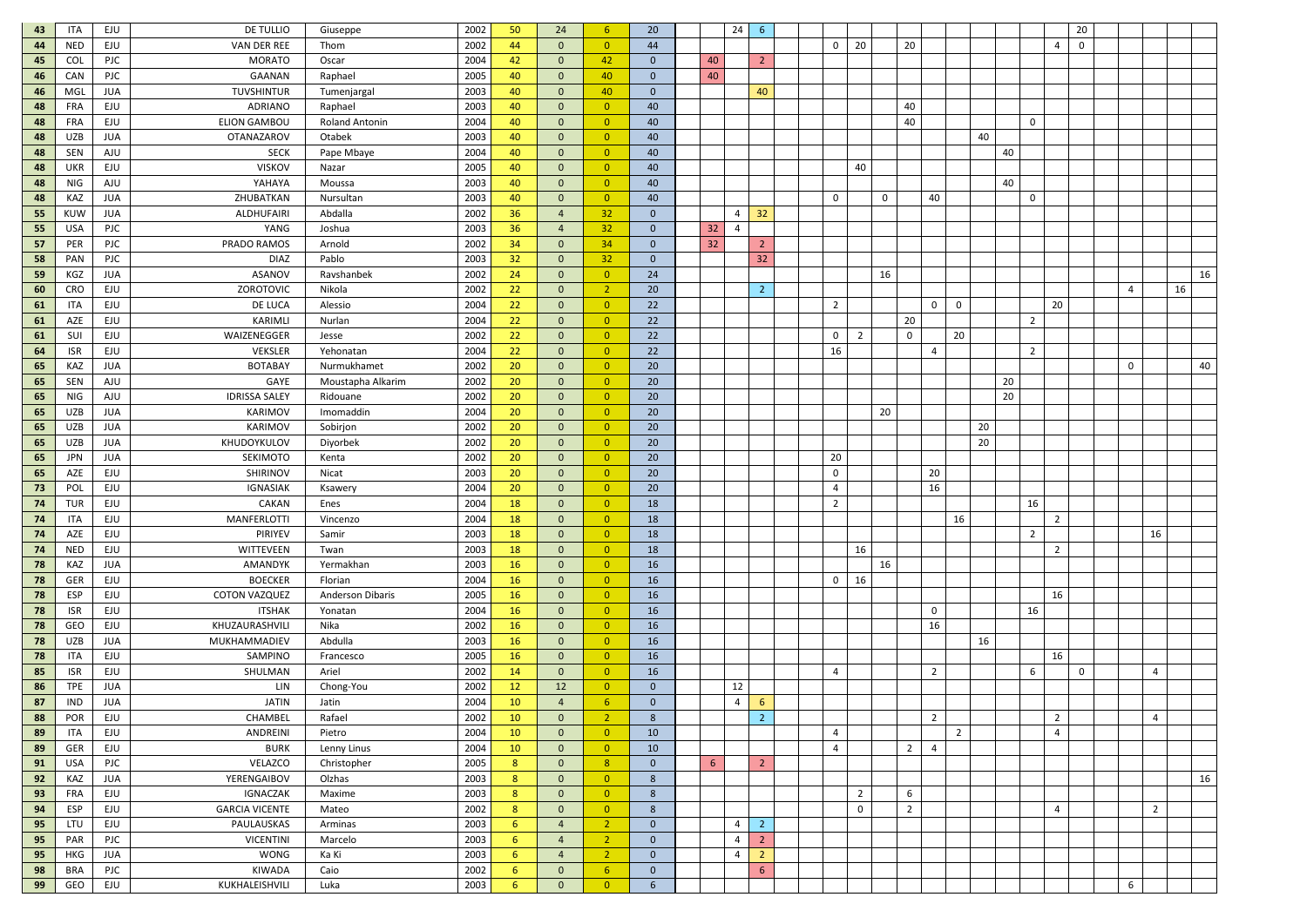| 99  | ESP        | EJU        | <b>IURILLO MARTINEZ DE LIZARRONDO</b> | Asier              | 2002 | 6              | $\mathbf{0}$   | $\overline{0}$ | 6              |                |                |                |                | 6              |                |                |                |                |                |                |                |                |                |                |             |
|-----|------------|------------|---------------------------------------|--------------------|------|----------------|----------------|----------------|----------------|----------------|----------------|----------------|----------------|----------------|----------------|----------------|----------------|----------------|----------------|----------------|----------------|----------------|----------------|----------------|-------------|
| 99  | FRA        | EJU        | SIBA KOUMBA                           | Cameron            | 2002 | 6 <sup>1</sup> | $\overline{0}$ | $\overline{0}$ | 6              |                |                |                |                |                | 6              |                |                |                |                |                |                |                |                |                |             |
| 99  | ESP        | EJU        | <b>TABUENCA LINDE</b>                 | Diego              | 2002 | 6              | $\mathbf{0}$   | $\overline{0}$ | 6              |                |                |                |                |                |                |                |                |                |                | 6              |                |                |                |                |             |
| 103 | POL        | EJU        | <b>BLASZCZAK</b>                      | Igor               | 2002 | 6              | $\mathbf{0}$   | $\overline{0}$ | 6              |                |                |                | $\overline{2}$ |                |                | $\mathbf 0$    |                |                | $\overline{4}$ |                |                |                |                |                |             |
| 103 | GBR        | EJU        | <b>FRYER</b>                          | Lewis              | 2004 | -6             | $\mathbf{0}$   | $\overline{0}$ | 6              |                |                |                |                | 2              | $\mathbf 0$    |                |                |                |                | $\overline{a}$ |                |                |                |                |             |
| 103 | <b>ITA</b> | EJU        | <b>GONINI</b>                         | Simone             | 2004 | 6              | $\overline{0}$ | $\overline{0}$ | 6              |                |                |                | 2              |                |                |                | $\mathbf 0$    |                |                | $\overline{4}$ |                |                |                |                |             |
| 103 | <b>BUL</b> | EJU        | <b>HRISTOV</b>                        | Hristo             | 2003 | 6              | $\mathbf{0}$   | $\overline{0}$ | 6              |                |                |                | 4              |                |                |                |                |                |                |                |                | $\mathbf{0}$   | $\overline{2}$ |                | $\mathbf 0$ |
| 107 | ALG        | AJU        | <b>BOUBETRA</b>                       | Abdelatif El-Mahdi | 2002 | $\overline{4}$ | $\overline{4}$ | $\overline{0}$ | $\mathbf{0}$   |                | $\overline{4}$ |                |                |                |                |                |                |                |                |                |                |                |                |                |             |
| 107 | <b>MAR</b> | AJU        | ELMAALLEM                             | Zakariae           | 2002 | $\overline{4}$ | $\overline{4}$ | $\overline{0}$ | $\mathbf{0}$   |                | $\overline{4}$ |                |                | $\mathbf 0$    |                |                |                |                |                | $\mathbf 0$    |                |                |                |                |             |
| 107 | GRE        | EJU        | KALANIDIS                             | Charis             | 2002 | $\overline{4}$ | $\overline{4}$ | $\overline{0}$ | $\overline{0}$ |                | $\overline{4}$ |                |                |                |                |                |                |                | $\mathbf 0$    |                |                |                |                |                |             |
| 107 | <b>MDA</b> | EJU        | OSMANOV                               | ALIM               | 2003 | $\overline{4}$ | $\overline{4}$ | $\overline{0}$ | $\mathbf 0$    |                | $\overline{4}$ |                |                |                |                |                |                |                |                |                |                |                |                |                |             |
| 107 | <b>KSA</b> | JUA        | SUGHAYYIR                             | Alhassan           | 2004 | $\overline{4}$ | $\overline{4}$ | $\overline{0}$ | $\mathbf{0}$   |                | $\overline{4}$ |                |                |                |                |                |                |                |                |                |                |                |                |                |             |
| 112 | ARM        | EJU        | ANDREYAN                              | Ashik              | 2003 | $\overline{4}$ | $\mathbf{0}$   | $\overline{2}$ | $\overline{2}$ |                |                | $\overline{2}$ |                |                |                |                |                |                |                |                |                |                | $\overline{2}$ |                |             |
| 113 | SRB        | EJU        | ANDJELOVIC                            | Rastko             | 2003 | $\overline{4}$ | $\mathbf{0}$   | $\overline{0}$ | $\overline{4}$ |                |                |                | 4              |                |                |                |                |                |                |                |                |                |                |                | $\mathbf 0$ |
| 113 | ARM        | EJU        | BADALYAN                              | Martin             | 2003 | $\overline{4}$ | $\mathbf{0}$   | $\overline{0}$ | $\overline{4}$ |                |                |                |                |                |                |                |                |                | $\overline{4}$ |                |                |                |                |                |             |
| 113 | GER        | EJU        | <b>DELLO RUSSO</b>                    | Lino Andrea        | 2004 | $\overline{4}$ | $\mathbf{0}$   | $\overline{0}$ | $\overline{4}$ |                |                |                | $\mathbf 0$    |                | $\overline{4}$ |                |                |                |                |                |                |                |                |                |             |
| 113 | FRA        | EJU        | <b>DEMARINIS</b>                      | Thibault           | 2003 | $\overline{4}$ | $\overline{0}$ | $\overline{0}$ | $\overline{4}$ |                |                |                |                |                | $\overline{4}$ |                |                |                |                | 0              |                |                |                |                |             |
| 113 | FRA        | EJU        | <b>DUPUIS</b>                         | Fathi              | 2003 | $\overline{4}$ | $\mathbf{0}$   | $\overline{0}$ | $\overline{4}$ |                |                |                |                | $\overline{4}$ |                |                |                |                |                |                |                |                |                |                |             |
| 113 | POL        | EJU        | <b>FITYKA</b>                         | Mateusz            | 2004 | $\overline{4}$ | $\overline{0}$ | $\overline{0}$ | $\overline{4}$ |                |                |                |                |                |                | $\overline{4}$ |                |                |                |                |                |                |                |                |             |
| 113 | <b>ISR</b> | EJU        | LERNERMAN                             | Idan Roe           | 2002 | $\overline{4}$ | $\overline{0}$ | $\overline{0}$ | $\overline{4}$ |                |                |                |                |                |                |                |                |                |                |                | $\overline{4}$ |                |                |                |             |
| 113 | AZE        | EJU        | MAMMADLI                              | Nijat              | 2002 | $\overline{4}$ | $\mathbf{0}$   | $\overline{0}$ | $\overline{4}$ |                |                |                |                |                |                |                |                |                | 4              |                |                |                |                |                |             |
| 113 | ESP        | EJU        | MORAL NAVARRO                         | Alejandro          | 2004 | $\overline{4}$ | $\mathbf{0}$   | $\overline{0}$ | $\overline{4}$ |                |                |                |                |                |                |                |                |                |                | 4              |                |                |                | 0              |             |
| 113 | POR        | EJU        | <b>PIRES</b>                          | Ricardo            | 2002 | $\overline{4}$ | $\overline{0}$ | $\overline{0}$ | $\overline{4}$ |                |                |                |                | $\overline{4}$ |                | $\mathbf 0$    |                |                |                | $\mathbf 0$    |                |                |                | $\mathbf 0$    |             |
| 123 | <b>ISR</b> | EJU        | ABUHAZIRA                             | Liam               | 2002 | $\overline{4}$ | $\overline{0}$ | $\overline{0}$ | $\overline{4}$ |                |                |                |                | $\overline{2}$ |                |                | $\overline{2}$ |                |                |                |                |                |                |                |             |
| 123 | <b>GBR</b> | EJU        | <b>DEMPSEY</b>                        | Ross               | 2004 | $\overline{4}$ | $\mathbf{0}$   | $\overline{0}$ | $\overline{4}$ |                |                |                | $\overline{2}$ | $\overline{2}$ | 0              |                |                |                |                | $\mathbf 0$    |                |                |                |                |             |
| 123 | <b>AUT</b> | EJU        | KLAUS-STERNWIESER                     | Alexander          | 2002 | $\overline{4}$ | $\mathbf{0}$   | $\overline{0}$ | $\overline{4}$ |                |                |                | $\overline{2}$ |                |                |                |                |                |                |                |                |                |                | $\overline{2}$ |             |
| 123 | POL        | EJU        | <b>KLEINOS</b>                        | Anton              | 2002 | $\overline{4}$ | $\mathbf{0}$   | $\overline{0}$ | $\overline{4}$ |                |                |                | $\mathbf 0$    |                |                | $\overline{2}$ |                |                |                |                |                |                |                | $\overline{2}$ |             |
| 127 | <b>JOR</b> | <b>JUA</b> | <b>ALRFOOH</b>                        | Mujahed            | 2002 | $2^{\circ}$    | $\mathbf{0}$   | $\overline{2}$ | $\mathbf{0}$   |                |                | $\overline{2}$ |                |                |                |                |                |                |                |                |                |                |                |                |             |
| 127 | CRC        | PJC        | <b>BONILLA</b>                        | Bryan              | 2002 | 2 <sup>1</sup> | $\mathbf{0}$   | $\overline{2}$ | $\mathbf 0$    |                |                | $\overline{2}$ |                |                |                |                |                |                |                |                |                |                |                |                |             |
| 127 | ARG        | PJC        | <b>BURZIO</b>                         | Dylan              | 2003 | $\overline{2}$ | $\mathbf{0}$   | $\overline{2}$ | $\mathbf{0}$   | $\overline{2}$ |                |                |                |                |                |                |                |                |                |                |                |                |                |                |             |
| 127 | <b>PUR</b> | PJC        | CORDERO                               | Luis               | 2004 | $\overline{2}$ | $\overline{0}$ | $\overline{2}$ | $\overline{0}$ | $\overline{2}$ |                |                |                |                |                |                |                |                |                |                |                |                |                |                |             |
| 127 | <b>BOL</b> | PJC        | FERNANDEZ MARTINEZ                    | Mauricio           | 2004 | $2^{\circ}$    | $\mathbf{0}$   | $\overline{2}$ | $\mathbf{0}$   |                |                | $\overline{2}$ |                |                |                |                |                |                |                |                |                |                |                |                |             |
| 127 | <b>PUR</b> | PJC        | GONZALEZ                              | Diego              | 2004 | 2 <sup>1</sup> | $\mathbf{0}$   | $\overline{2}$ | $\mathbf{0}$   | <sup>2</sup>   |                |                |                |                |                |                |                |                |                |                |                |                |                |                |             |
| 127 | <b>BAH</b> | <b>PJC</b> | <b>JOHNSON</b>                        | Xavion             | 2006 | $\overline{2}$ | $\mathbf{0}$   | $\overline{2}$ | $\mathbf{0}$   | $\overline{2}$ |                |                |                |                |                |                |                |                |                |                |                |                |                |                |             |
| 127 | LBN        | JUA        | KAMHAZ                                | Mahdi              | 2002 | $\overline{2}$ | $\mathbf{0}$   | $\overline{2}$ | $\mathbf{0}$   |                |                | $\overline{2}$ |                |                |                |                |                |                |                |                |                |                |                |                |             |
| 127 | <b>KOR</b> | <b>JUA</b> | KIM                                   | Taeyoon            | 2002 | $2^{\circ}$    | $\mathbf{0}$   | $\overline{2}$ | $\mathbf 0$    |                |                | $\overline{2}$ |                |                |                |                |                |                |                |                |                |                |                |                |             |
| 127 | CRC        | PJC        | LOPEZ                                 | Gabriel            | 2003 | $\overline{2}$ | $\mathbf{0}$   | $\overline{2}$ | $\mathbf{0}$   |                |                | $\overline{2}$ |                |                |                |                |                |                |                |                |                |                |                |                |             |
| 127 | PAR        | PJC        | ORTIZ                                 | Mateo              | 2004 | $\overline{2}$ | $\overline{0}$ | $\overline{2}$ | $\overline{0}$ | $\overline{2}$ |                |                |                |                |                |                |                |                |                |                |                |                |                |                |             |
| 127 | LUX        | EJU        | <b>TRAPP</b>                          | Noah               | 2003 | $\overline{2}$ | $\mathbf{0}$   | $\overline{2}$ | $\mathbf 0$    |                |                | $\overline{2}$ |                |                |                |                |                |                |                |                |                |                | $\mathbf 0$    | $\mathbf 0$    |             |
| 127 | LBN        | <b>JUA</b> | YUGAY                                 | George             | 2004 | $\overline{2}$ | $\mathbf{0}$   | $\overline{2}$ | $\mathbf{0}$   |                |                | $\overline{2}$ |                |                |                |                |                |                |                |                |                |                |                |                |             |
| 140 | <b>NOR</b> | EJU        | AMARASEKARA                           | Egilsten           | 2003 | $\overline{2}$ | $\mathbf{0}$   | $\overline{0}$ | $\overline{2}$ |                |                |                | $\overline{2}$ |                |                |                |                |                |                |                |                |                |                |                |             |
| 140 | GEO        | EJU        | AMIRKHANASHVILI                       | Guga               | 2003 | $2^{\circ}$    | $\mathbf{0}$   | $\overline{0}$ | $\overline{2}$ |                |                |                |                |                |                | $\overline{2}$ |                |                |                |                |                |                |                |                |             |
| 140 | CAN        | <b>PJC</b> | <b>ANDRAS</b>                         | Norbert Peter      | 2004 | $\overline{2}$ | $\mathbf{0}$   | $\overline{0}$ | $\overline{2}$ |                |                |                | $\mathbf 0$    |                |                |                |                |                |                | $\overline{2}$ |                |                |                |                |             |
| 140 | <b>GBR</b> | EJU        | <b>BARKBY</b>                         | Ben                | 2003 | $\overline{2}$ | $\mathbf{0}$   | $\overline{0}$ | $\overline{2}$ |                |                |                |                | $\mathbf 0$    | $\mathbf 0$    |                |                |                |                | $\overline{2}$ |                |                |                |                |             |
| 140 | GBR        | EJU        | <b>BENNETT</b>                        | Callum             | 2002 | $\overline{2}$ | $\mathbf{0}$   | $\overline{0}$ | $\overline{2}$ |                |                |                |                |                |                |                |                |                | 0              | $\overline{2}$ |                |                |                | 0              |             |
| 140 | SLO        | EJU        | <b>DENSA</b>                          | Luka               | 2003 | $2^{\circ}$    | $\mathbf 0$    | $\overline{0}$ | $\overline{2}$ |                |                |                |                |                |                |                |                |                |                |                |                |                | $\mathbf{Z}$   |                | $\cup$      |
| 140 | GEO        | EJU        | GIGOLASHVILI                          | Alika              | 2003 | $\overline{2}$ | $\mathbf{0}$   | $\overline{0}$ | $\overline{2}$ |                |                |                |                |                | $\overline{2}$ |                |                |                |                |                |                |                |                |                |             |
| 140 | TUR        | EJU        | GOC                                   | Uluer              | 2002 | $\overline{2}$ | $\mathbf{0}$   | $\overline{0}$ | $\overline{2}$ |                |                |                |                |                |                |                |                |                | $\mathbf 0$    |                |                |                | $\overline{2}$ |                |             |
| 140 | GBR        | EJU        | GRAY                                  | James              | 2003 | $\overline{2}$ | $\mathbf{0}$   | $\overline{0}$ | $\overline{2}$ |                |                |                |                |                |                |                |                |                |                |                |                |                | $\overline{2}$ | $\mathbf 0$    |             |
| 140 | ROU        | EJU        | <b>IAMANDI</b>                        | Robert             | 2004 | 2 <sup>2</sup> | $\mathbf{0}$   | $\overline{0}$ | $\overline{2}$ |                |                |                |                | $\overline{2}$ |                |                |                |                |                |                |                |                |                |                |             |
| 140 | AZE        | EJU        | <b>ISMAYILOV</b>                      | Kanan              | 2002 | $\overline{2}$ | $\mathbf 0$    | $\overline{0}$ | $\overline{2}$ |                |                |                |                |                |                |                |                |                |                |                |                |                |                | $\overline{2}$ |             |
| 140 | KGZ        | JUA        | <b>KANATBEK UULU</b>                  | Tugol              | 2003 | $\overline{2}$ | $\mathbf{0}$   | $\overline{0}$ | $\overline{2}$ |                |                |                |                |                |                |                |                | $\overline{2}$ |                |                |                |                |                |                | 0           |
| 140 | CRO        | EJU        | KLACAR                                | Dani               | 2003 | $\overline{2}$ | $\mathbf{0}$   | $\overline{0}$ | $\overline{2}$ |                |                |                |                |                |                |                |                |                |                |                |                |                | $\overline{2}$ |                | $\mathbf 0$ |
| 140 | UKR        | EJU        | <b>KURKOID</b>                        | Heorhii            | 2002 | $\overline{2}$ | $\mathbf{0}$   | $\overline{0}$ | $\overline{2}$ |                |                |                |                |                |                |                |                |                |                |                |                | $\overline{2}$ | $\mathbf 0$    |                |             |
| 140 | GEO        | EJU        | <b>OTIASHVILI</b>                     | Gigi               | 2003 | $\overline{2}$ | $\mathbf{0}$   | $\overline{0}$ | $\overline{2}$ |                |                |                |                |                | $\overline{2}$ |                |                |                |                |                |                |                | $\mathsf{o}$   |                |             |
| 140 | ESP        | EJU        | PATINO MARTINEZ                       | Jesus              | 2003 | $2^{\circ}$    | $\mathbf{0}$   | $\overline{0}$ | $\overline{2}$ |                |                |                |                |                |                |                |                |                |                | $\overline{2}$ |                |                |                |                |             |
| 140 | GBR        | EJU        | PURLLANT                              | Oliver             | 2002 | $\overline{2}$ | $\mathbf{0}$   | $\overline{0}$ | $\overline{2}$ |                |                |                |                | $\mathbf 0$    | $\mathbf 0$    |                |                |                |                | $\overline{2}$ |                |                |                |                |             |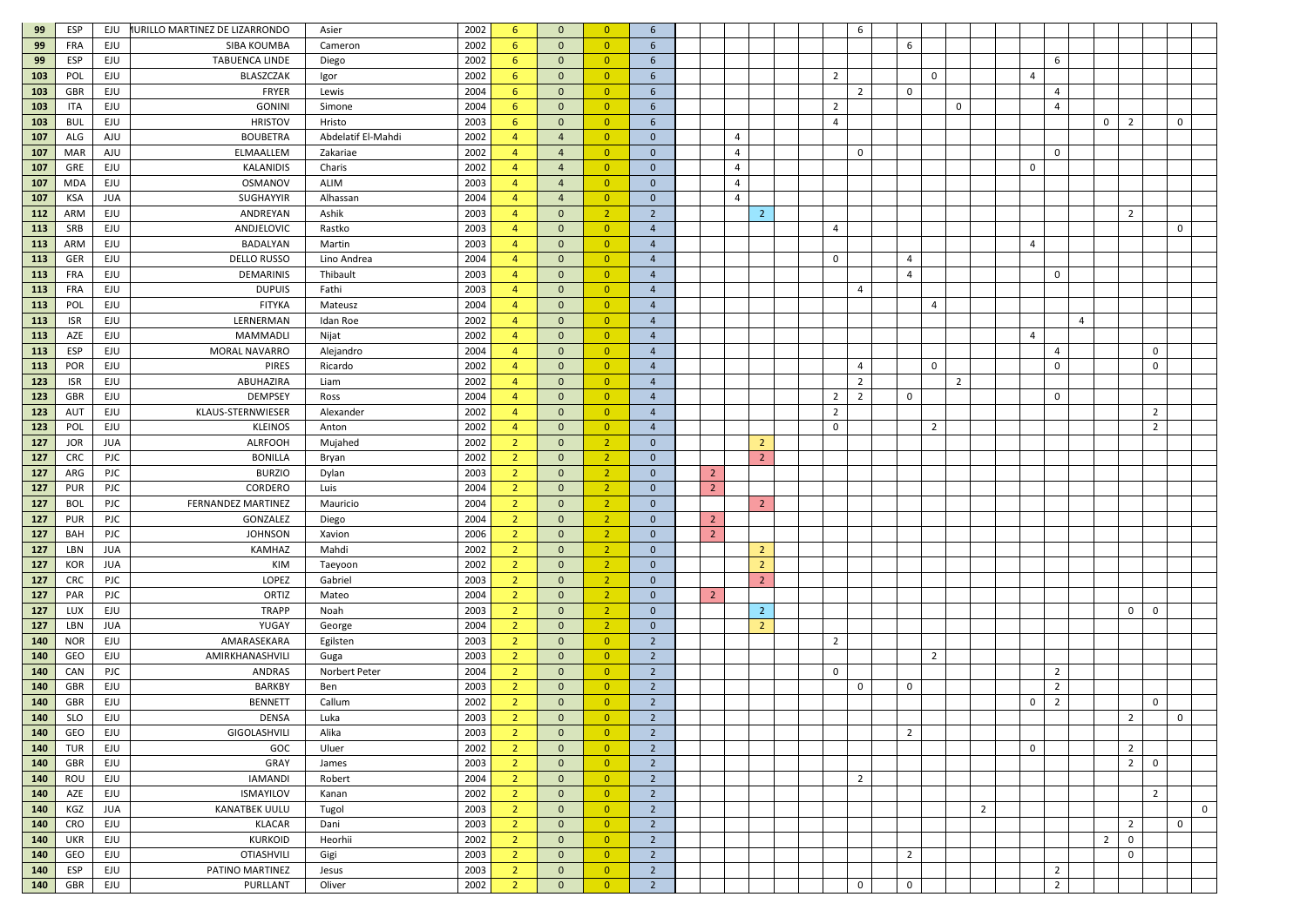| 140 | ITA        | EJU        | <b>ROSSIT</b>      | Nicolo       | 2002 |  |  |  |  |  |  |  |  |  |  |  |
|-----|------------|------------|--------------------|--------------|------|--|--|--|--|--|--|--|--|--|--|--|
| 140 | KAZ        | JUA        | SERIKOV            | Madi         | 2002 |  |  |  |  |  |  |  |  |  |  |  |
| 140 | GBR        | EJU        | <b>SHIPP</b>       | Joshua       | 2002 |  |  |  |  |  |  |  |  |  |  |  |
| 140 | CRO        | EJU        | SKOMRLJ            | Ivan         | 2003 |  |  |  |  |  |  |  |  |  |  |  |
| 140 | <b>ISR</b> | <b>LJU</b> | <b>STEIN PADOA</b> | Daniel       | 2003 |  |  |  |  |  |  |  |  |  |  |  |
| 140 | <b>NED</b> | EJU        | <b>TE WINKEL</b>   | <b>Binck</b> | 2004 |  |  |  |  |  |  |  |  |  |  |  |
| 140 | <b>NED</b> | EJU        | <b>WONG</b>        | Jason        | 2003 |  |  |  |  |  |  |  |  |  |  |  |
| 164 | KAZ        | JUA        | <b>BOZSHA</b>      | Yerdaulet    | 2003 |  |  |  |  |  |  |  |  |  |  |  |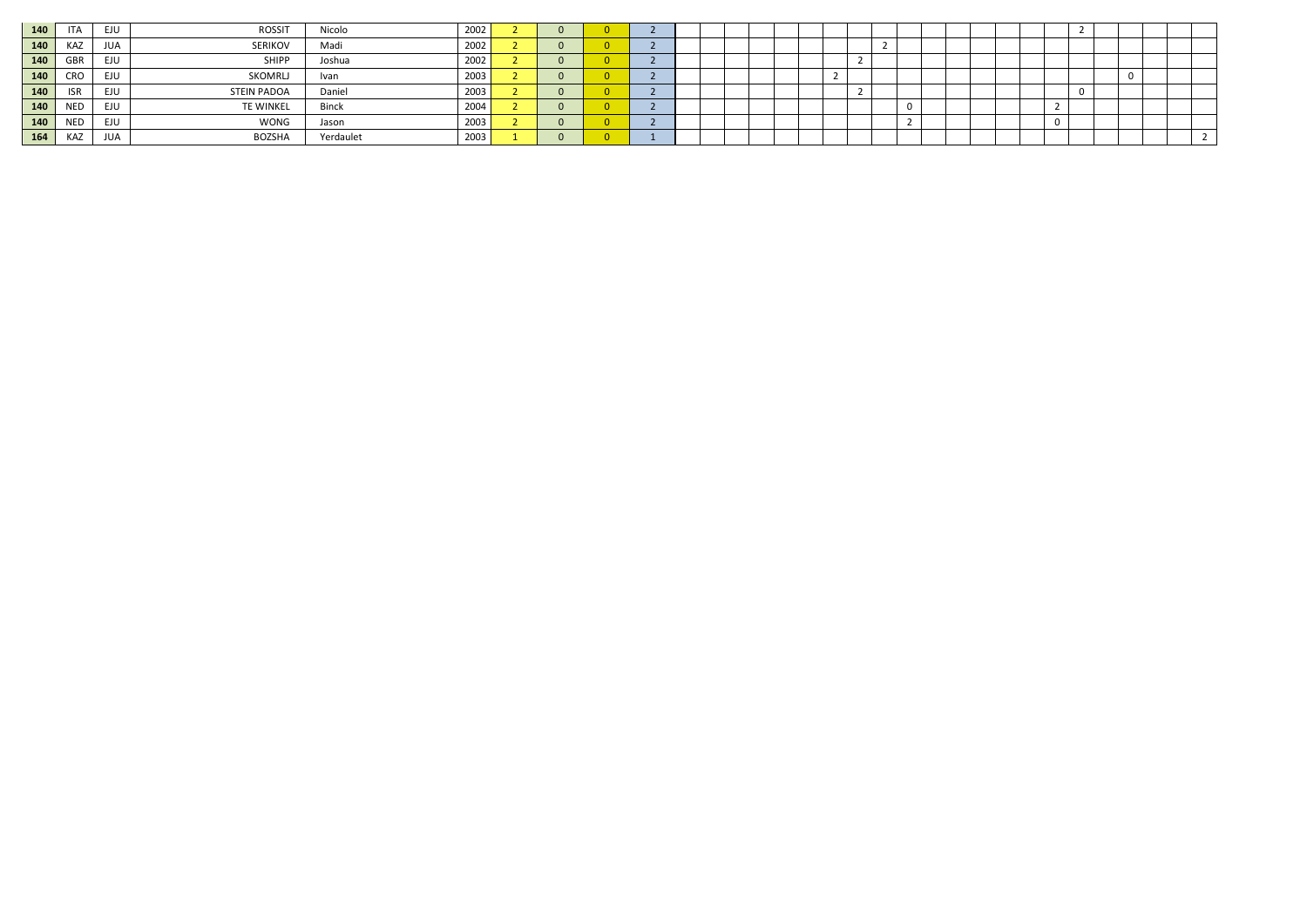



**13-06-2022**

**Ranking Nation Continent FAMILY NAME Given Name Y.O.B Total score Sum World CS Sum Cont. CS Sum Cont. Cups W.Championships `22 C.Championships `22 W.Championships `21 C.Championships `21 W.Championships `20 C.Championships `20 EJU AUT `22 EJU ESP `22 JUA KAZ `22 EJU FRA `22 EJU POL `22 EJU ITA `22 JUA UZB `22 AJU SEN `22 EJU GRE `22 EJU POR `22 EJU ITA `21 EJU ROU `21 EJU CZE `21 EJU POR`21 EJU BIH `21 JUA KAZ `21** 0% 100% 100% 100% 50% 50% 100% 100% 100% 100% 100% 100% 100% 100% 100% 100% 100% 100% 100% 100% 100% 50% **<sup>1</sup> RUS EJU NAGUCHEV Abrek** <sup>2002</sup> <sup>568</sup> <sup>500</sup> <sup>6</sup> <sup>62</sup> <sup>500</sup> <sup>6</sup> <sup>2</sup> <sup>60</sup> **2** UKR EJU HONCHARKO Yevhen 2003 380 200 80 100 200 80 100 **3** MEX PJC JARA Robin 2002 380 100 280 0 200 100 80 **4** | UZB | JUA | ORTIKOV | Azizbek | 2002 <mark>| 308 |</mark> 24 <mark>| 120 |</mark> 164 | | | 24 <mark>| 120</mark> | | | 4 | | 60 | | | | | 100 **5** BRA PJC PEREIRA Matheus 2002 280 80 200 0 80 200 **6** KAZ JUA ZAIZAGALIYEV Nursultan 2003 212 4 0 224 4 100 60 40 16 16 **7** ITA EJU ACCOGLI Valerio 2004 200 0 0 200 100 100 **8** TJK JUA SHEROV Abubakr 2003 192 12 80 100 12 80 100 **9** UKR EJU KAZIMIROV Vladyslav 2002 192 12 80 100 12 80 60 40 **10** FRA EJU MASSON JBILOU Driss 2002 176 0 0 180 100 60 16 4 **11** UZB JUA ABDUSALIMOV Abdulbosit 2002 146 80 0 66 80 0 16 100 **12** ISR EJU KOKOLAYEV Ronald 2003 144 0 0 144 40 4 100 0 **13** BEL EJU DEMETS Robbe 2002 122 0 2 156 2 16 40 40 40 16 0 4 **14** PAR PJC VICENTINI Marcelo 2003 120 0 120 0 120 **15** FRA EJU MOUNDANGA Maxime 2002 120 0 0 124 4 60 20 40 0 **16** MAR AJU TAIBI Mohamed 2002 120 0 0 120 16 100 4 **17** ROU EJU DZITAC Ioan 2003 118 0 2 120 2 40 60 2 2 16 **18** HUN EJU BARCZIKAY Akos 2003 110 24 6 80 24 6 40 40 **19** CYP EJU BALARJISHVILI Georgios 2002 108 4 40 64 4 40 4 40 20 **20** MDA EJU IZVOREANU Radu 2002 102 100 2 0 100 2 0 **21** GEO EJU KASRADZE Aleko 2003 102 0 0 102 2 100 **22** UZB JUA SAITKULOV Shavkat 2002 100 0 80 20 80 0 40 **23** GEO EJU ZIRAKASHVILI Tengo 2003 100 0 40 60 40 20 0 40 **24** JPN JUA FUKUDA Yamato 2004 100 0 0 100 100 **25 HUN EJU | COMBAS Balint | 2002 <mark>96 0 0 114</mark> | | | | | 16 | | | | | 40 | |** | 40 | 16 | 2 **26** KGZ JUA ABASBEKOV Erbol 2003 92 12 40 40 12 40 20 20 0 **27** AZE EJU GULUZADE Rashad 2002 90 24 6 60 24 6 60 **28** GER EJU MAERKT Levi 2003 82 0 6 82 6 16 40 20 6 **29 | B**RA | PJC | JARDIM | Joao | 2002 <mark>| 80 | 0 | 80 |</mark> 0 | 80 | 80 **29** USA PJC YANG Jacob 2005 80 0 80 0 80 **31** PER PJC CUSI HUACHACA Julio Cesar 2002 76 4 72 0 40 4 32 **32** BEL EJU BATCHAEV Zelemkhan 2002 74 12 2 60 12 2 16 40 4 <mark>33</mark> BEL EJU | ALTEMIROV | Deny | 2002 <mark>66 0 0 0 68 |</mark> | | | | | | 2 | | 2 | | 4 | | | | 60 **34** GER EJU KUNZE Nicolas 2002 66 0 0 66 2 60 4 **35** AZE EJU VALIZADA Gasim 2002 62 0 0 62 2 40 20 **36** GER EJU ICKES David 2002 60 12 0 50 12 4 40 4 0 2 **37** SEN AJU MBOUP Mouhamed 2005 60 0 0 60 60 **37** JPN JUA MITSUOKA Gakuto 2002 60 0 0 60 60 **37** UZB JUA RAKHIMOV Shokhjakhon 2002 60 0 0 60 0 60 **40** FRA EJU LOUETTE Seima 2002 60 0 0 60 20 20 20 **41** KAZ JUA BAZYLZHAN Nurdaulet 2002 56 0 0 56 40 16 0 **42** EST EJU LIPARD Viljar 2003 54 4 32 18 4 32 2 16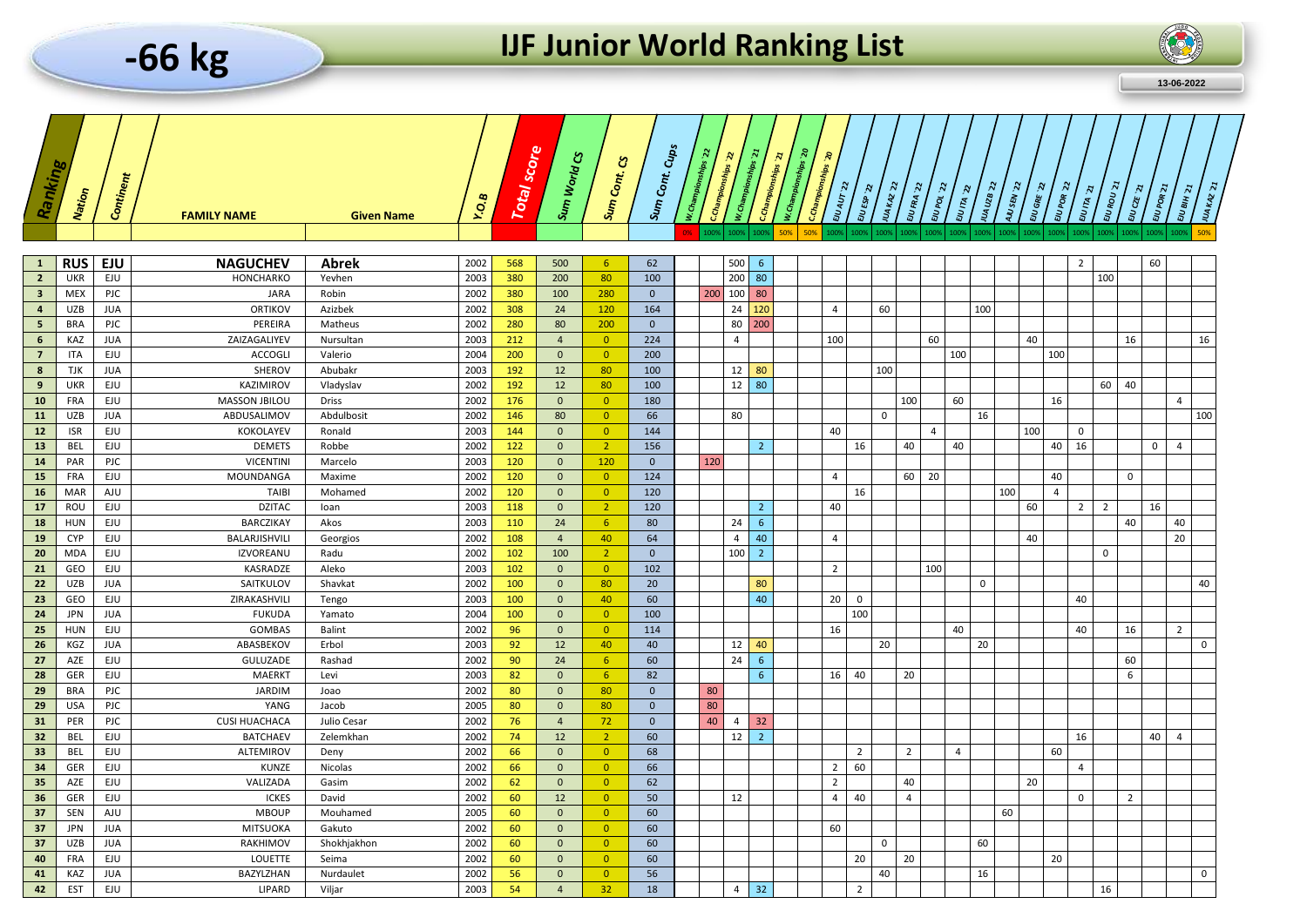| 43 | <b>TUR</b>               | EJU        | DEMIREL              | Muhammed                   | 2002 | 52              | $\overline{4}$          | -6                      | 42              |    | $\overline{4}$ | 6              |  |                |                |                |                |                |                |    |                                  |                                  | 40                               | $\overline{2}$ |                |                |                |
|----|--------------------------|------------|----------------------|----------------------------|------|-----------------|-------------------------|-------------------------|-----------------|----|----------------|----------------|--|----------------|----------------|----------------|----------------|----------------|----------------|----|----------------------------------|----------------------------------|----------------------------------|----------------|----------------|----------------|----------------|
| 44 | <b>TUR</b>               | EJU        | <b>BUYUKESER</b>     | Talha                      | 2003 | 50              | $\mathbf{0}$            | -6                      | 44              |    |                | 6              |  |                |                |                |                |                |                |    | $\overline{4}$                   |                                  | $\Omega$                         |                |                | 40             |                |
| 45 | KAZ                      | <b>JUA</b> | ADIL                 | Marlen                     | 2002 | 46              | $\overline{4}$          | $\overline{0}$          | 42              |    | $\overline{4}$ |                |  |                |                |                |                |                |                |    | $\overline{2}$                   |                                  |                                  | 20             |                |                | 40             |
| 46 | ITA                      | EJU        | COMERZAN             | Alexandru                  | 2002 | 44              | 12                      | $-6$                    | 26              |    | 12             | 6              |  | $\mathbf 0$    |                |                |                | $\overline{2}$ |                |    |                                  | $\overline{4}$                   | 20                               |                |                |                |                |
| 47 | <b>ISR</b>               | EJU        | <b>DYSHEL</b>        | David                      | 2002 | 44              | $\overline{0}$          | $\overline{0}$          | 44              |    |                |                |  | $\overline{4}$ |                |                | 40             |                |                |    | $\mathbf 0$                      |                                  |                                  |                |                |                |                |
| 48 | <b>UZB</b>               |            | NUTFULLOEV           |                            | 2002 | 44              | $\overline{0}$          | $\overline{0}$          | 44              |    |                |                |  |                |                |                |                |                | 40             |    |                                  |                                  |                                  |                |                |                | $\overline{4}$ |
|    |                          | JUA        |                      | Abdurakhim                 |      |                 |                         |                         |                 |    |                |                |  |                | $\overline{2}$ |                |                |                | $\overline{2}$ |    |                                  |                                  |                                  |                |                |                |                |
| 49 | <b>UZB</b>               | JUA        | MUKHAMMADJONOV       | Mukhammadyakhyo            | 2003 | 42              | $\mathbf{0}$            | $\overline{\mathbf{0}}$ | 42              |    |                |                |  |                | 40             |                |                |                |                |    |                                  |                                  |                                  |                |                |                |                |
| 49 | POL                      | EJU        | SZYMANSKI            | Szymon                     | 2002 | 42              | $\mathbf{0}$            | $\overline{0}$          | 42              |    |                |                |  |                |                |                | 40             |                |                |    |                                  |                                  | $\mathbf{0}$                     |                | $\overline{2}$ |                |                |
| 51 | PER                      | PJC        | <b>BALTAZAR</b>      | Franco Milko               | 2004 | 40              | $\mathbf{0}$            | 40                      | $\overline{0}$  | 40 |                |                |  |                |                |                |                |                |                |    |                                  |                                  |                                  |                |                |                |                |
| 51 | COL                      | PJC        | <b>MEJIA</b>         | Mateo                      | 2002 | 40              | $\overline{0}$          | 40                      | $\mathbf{0}$    |    |                | 40             |  |                |                |                |                |                |                |    |                                  |                                  |                                  |                |                |                |                |
| 53 | <b>RUS</b>               | EJU        | <b>ALOEV</b>         | Mukhamed                   | 2002 | 40              | $\mathbf{0}$            | $\overline{0}$          | 40              |    |                |                |  |                |                |                |                |                |                |    |                                  |                                  | 40                               |                |                |                |                |
| 53 | SEN                      | AJU        | <b>DIAW</b>          | Abdou                      | 2005 | 40              | $\mathbf{0}$            | $\overline{0}$          | 40              |    |                |                |  |                |                |                |                |                |                | 40 |                                  |                                  |                                  |                |                |                |                |
| 53 | <b>TJK</b>               | <b>JUA</b> | <b>EMOMALI</b>       | Nurali                     | 2002 | 40              | $\mathbf{0}$            | $\overline{0}$          | 40              |    |                |                |  |                |                |                |                |                | 40             |    |                                  |                                  |                                  |                |                |                |                |
| 53 | SEN                      | AJU        | FALL                 | Mouhamed                   | 2003 | 40              | $\mathbf{0}$            | $\overline{0}$          | 40              |    |                |                |  |                |                |                |                |                |                | 40 |                                  |                                  |                                  |                |                |                |                |
| 57 | <b>NOR</b>               | EJU        | <b>BROVOLD</b>       | Gustav                     | 2002 | 36              | 12                      | $\overline{2}$          | 24              |    | 12             | $\overline{2}$ |  | $\mathbf 0$    |                |                |                | $\mathbf 0$    |                |    | 16<br>$\overline{4}$             | 2                                |                                  | $\overline{2}$ |                | $\mathbf{0}$   |                |
| 58 | KGZ                      | JUA        | ALIEV                | Imtiiazullo                | 2003 | 32              | $\mathbf{0}$            | 32                      | $\mathbf{0}$    |    |                | 32             |  |                | $\mathbf 0$    |                |                |                | $\mathbf 0$    |    |                                  |                                  |                                  |                |                |                | $\mathbf 0$    |
| 58 | AUS                      | OJU        | GREENBANK            | Jordon                     | 2003 | 32 <sub>2</sub> | $\overline{0}$          | 32                      | $\mathbf{0}$    | 32 |                |                |  |                |                |                |                |                |                |    |                                  |                                  |                                  |                |                |                |                |
| 60 | FRA                      | EJU        | <b>DUMONT</b>        | Manoah                     | 2003 | 32              | $\mathbf{0}$            | $\overline{0}$          | 32              |    |                |                |  |                |                | 16             |                | 16             |                |    | 0                                |                                  |                                  |                |                |                |                |
| 61 | POL                      | EJU        | LOSKA                | Olaf                       | 2002 | 26              | $\mathbf{0}$            | 6                       | 20              |    |                | 6              |  |                |                |                |                |                |                |    |                                  |                                  |                                  |                |                | 20             |                |
| 62 | <b>USA</b>               | PJC        | YONEZUKA             | Jack                       | 2003 | 24              | 24                      | $\overline{0}$          | $\mathbf{0}$    |    | 24             |                |  |                |                |                |                |                |                |    |                                  |                                  |                                  |                |                |                |                |
| 63 | SWE                      | EJU        | <b>HERMODSSON</b>    | Olof                       | 2002 | 24              | $\mathbf{0}$            | $\overline{0}$          | 26              |    |                |                |  |                |                |                |                | $\mathbf 0$    |                |    | 20                               |                                  | $\overline{2}$                   | $\overline{2}$ |                | $\overline{2}$ |                |
| 64 | <b>ISR</b>               | EJU        | RAHMANI              | Ram                        | 2002 | 24              | $\mathbf{0}$            | $\overline{0}$          | 24              |    |                |                |  | 20             |                |                | $\overline{2}$ | $\mathbf 0$    |                |    | $\overline{2}$                   |                                  |                                  |                |                |                |                |
| 65 | POR                      | EJU        | <b>GAGO</b>          | Miguel                     | 2003 | 22              | 12                      | 6                       | $\overline{4}$  |    | 12             | 6              |  | $\overline{4}$ |                |                | $\mathsf 0$    |                |                |    | 0                                |                                  |                                  |                | 0              |                |                |
| 66 | <b>NED</b>               | EJU        | KRIJTHE              | Nanco                      | 2003 | 22              | $\mathbf{0}$            | $\overline{0}$          | 24              |    |                |                |  | $\overline{4}$ |                | 0              |                | 0              |                |    | $\overline{2}$                   |                                  |                                  |                | $\overline{2}$ | 16             |                |
| 66 | <b>ITA</b>               | EJU        | PETRUZZELLI          | Flavio                     | 2003 | 22              | $\mathbf{0}$            | $\overline{\mathbf{0}}$ | 24              |    |                |                |  |                |                |                |                | $\overline{2}$ |                |    |                                  | 16<br>$\overline{2}$             | $\overline{4}$                   |                |                |                |                |
| 68 | <b>HUN</b>               | EJU        | <b>GABOR</b>         | Aron                       | 2004 | 22              | $\mathbf{0}$            | $\overline{0}$          | 22              |    |                |                |  | 20             |                |                |                | $\overline{2}$ |                |    |                                  |                                  |                                  |                |                |                |                |
| 68 | <b>HUN</b>               | EJU        | <b>KALASZ</b>        | Adam                       | 2004 | 22              | $\mathbf{0}$            | $\overline{0}$          | 22              |    |                |                |  | $\overline{2}$ |                |                |                | 20             |                |    |                                  |                                  |                                  |                |                |                |                |
|    |                          | EJU        |                      |                            |      |                 |                         | $\overline{0}$          | 22              |    |                |                |  | $\overline{2}$ |                |                |                |                |                |    |                                  | $\overline{4}$                   |                                  |                | $\mathbf 0$    |                |                |
| 70 | <b>ISR</b><br><b>UZB</b> |            | <b>FIKS</b>          | Eran                       | 2003 | 22              | $\overline{0}$          | $\overline{0}$          | 20              |    |                |                |  |                |                |                | 16             |                | 20             |    |                                  |                                  |                                  |                |                |                |                |
| 71 |                          | <b>JUA</b> | AVAZOV               | Bahrom                     | 2004 | 20              | $\mathbf{0}$            |                         |                 |    |                |                |  |                | $\mathbf 0$    |                |                |                |                |    |                                  |                                  |                                  |                |                |                |                |
| 71 | SEN                      | AJU        | <b>DIATTA</b>        | <b>Boniface Djifaousso</b> | 2004 | 20              | $\mathbf{0}$            | $\overline{0}$          | 20              |    |                |                |  |                |                |                |                |                |                | 20 |                                  |                                  |                                  |                |                |                |                |
| 71 | <b>UZB</b>               | <b>JUA</b> | GIYOSOV              | Mukhriddin                 | 2003 | 20              | $\mathbf{0}$            | $\overline{0}$          | 20              |    |                |                |  |                | 20             |                |                |                |                |    |                                  |                                  |                                  |                |                |                |                |
| 71 | AUT                      | EJU        | <b>KASERER</b>       | Alexander                  | 2004 | 20              | $\mathbf{0}$            | $\overline{\mathbf{0}}$ | 20              |    |                |                |  |                |                |                |                | 20             |                |    |                                  |                                  |                                  |                |                |                |                |
| 71 | GEO                      | EJU        | MRELASHVILI          | Giga                       | 2003 | 20              | $\mathbf{0}$            | $\overline{0}$          | 20              |    |                |                |  | $\mathbf{0}$   |                |                | 20             |                |                |    |                                  |                                  |                                  |                |                |                |                |
| 71 | KAZ                      | JUA        | MUSSAKHANOV          | Abylay                     | 2002 | 20              | $\mathbf{0}$            | $\overline{0}$          | 20              |    |                |                |  |                |                |                |                |                |                |    | 20                               |                                  |                                  |                |                |                |                |
| 71 | <b>UKR</b>               | EJU        | SHUHALIEIEV          | Anton                      | 2002 | 20              | $\mathbf{0}$            | $\overline{0}$          | 20              |    |                |                |  |                |                |                |                |                |                |    |                                  |                                  | 20                               | 0              |                |                |                |
| 78 | AZE                      | EJU        | TARVERDIYEV          | Vagif                      | 2002 | 20              | $\mathbf{0}$            | $\overline{0}$          | 20              |    |                |                |  |                |                |                | 16             |                |                |    |                                  |                                  |                                  |                | 4              |                |                |
| 79 | DEN                      | EJU        | LAVRSEN              | Bertil                     | 2003 | 18              | $\overline{0}$          | 6                       | 12              |    |                | 6              |  |                |                |                |                |                |                |    | $\overline{4}$                   | $\overline{4}$                   |                                  |                |                | $\overline{4}$ |                |
| 80 | ARM                      | EJU        | DARBINYAN            | Styopa                     | 2002 | 18              | $\mathbf{0}$            | $\overline{2}$          | 16              |    |                | $\overline{2}$ |  |                |                |                |                |                |                |    | 16                               |                                  |                                  |                |                |                |                |
| 81 | <b>ITA</b>               | EJU        | <b>MICELI</b>        | Cristian                   | 2003 | 18              | $\mathbf{0}$            | $\overline{0}$          | 18              |    |                |                |  |                |                |                |                | 16             |                |    |                                  | $\mathbf 0$                      |                                  | $\overline{2}$ |                |                |                |
| 82 | <b>ITA</b>               | EJU        | SALVO                | Samuel                     | 2002 | 16              | 12                      | $\overline{0}$          | $\overline{4}$  |    | 12             |                |  |                |                |                |                |                |                |    |                                  |                                  | $\overline{2}$                   |                | $\overline{2}$ |                |                |
| 83 | GER                      | EJU        | ANGERER              | Robin                      | 2002 | 16              | $\mathbf{0}$            | $\overline{0}$          | 16              |    |                |                |  | 0              |                | 16             |                |                |                |    |                                  |                                  |                                  |                |                |                |                |
| 83 | KAZ                      | JUA        | KARASSAYEV           | Baibolsyn                  | 2004 | 16              | $\mathbf{0}$            | $\overline{0}$          | 16              |    |                |                |  |                | 16             |                |                |                |                |    |                                  |                                  |                                  |                |                |                |                |
| 83 | KGZ                      | <b>JUA</b> | SHABDANBEKOV         | Musa                       | 2002 | 16              | $\mathbf{0}$            | $\overline{0}$          | 16              |    |                |                |  |                | 16             |                |                |                |                |    |                                  |                                  |                                  |                |                |                |                |
| 86 | GRE                      | EJU        | <b>BRIOLAS</b>       | Vasileios                  | 2002 | 14              | 12                      | $\overline{2}$          | $\mathbf{0}$    |    | 12             | $\overline{2}$ |  | $\mathsf{o}$   |                |                |                |                |                |    | $\mathbf 0$                      |                                  |                                  |                |                |                |                |
| 86 | <b>USA</b>               | PJC        | RAMIREZ              | Isaiah                     | 2002 | 14              | 12                      | $\overline{2}$          | $\overline{0}$  |    | 12             | $\overline{2}$ |  |                |                |                |                |                |                |    |                                  |                                  |                                  |                |                |                |                |
| 88 | LAT                      | EJU        | <b>SKOMOROHOVS</b>   | Andrejs                    | 2002 | $12$            | $\overline{\mathbf{0}}$ | $6^{\circ}$             | $\sqrt{6}$      |    |                | 6 <sup>1</sup> |  |                |                | $\overline{2}$ |                |                |                |    |                                  |                                  | $\overline{0}$<br>$\overline{0}$ | -4             |                |                |                |
| 89 | <b>NED</b>               | EJU        | <b>WILMS</b>         | Laurens                    | 2002 | 10              | $\mathbf{0}$            | $\overline{0}$          | 10              |    |                |                |  | $\overline{4}$ |                | $\mathsf{o}$   |                |                |                |    |                                  | $\overline{2}$<br>$\overline{4}$ |                                  |                |                |                |                |
| 90 | KGZ                      | JUA        | DZHASYNOV            | Temirlan                   | 2003 | 8               | $\mathbf{0}$            | $\overline{0}$          | 8               |    |                |                |  |                |                |                |                |                | $\mathsf{o}$   |    |                                  |                                  |                                  |                |                |                | 16             |
| 91 | GBR                      | EJU        | MALAZARTE            | Shaun                      | 2002 | 8               | $\mathbf{0}$            | $\overline{0}$          | 8               |    |                |                |  |                |                | 2              |                |                |                |    | 6                                |                                  |                                  |                |                |                |                |
| 92 | SWE                      | EJU        | PASHAEV              | Heydar                     | 2002 | 8               | $\mathbf{0}$            | $\overline{0}$          | 8               |    |                |                |  |                |                |                |                |                |                |    | $\overline{4}$<br>$\overline{4}$ |                                  |                                  |                |                |                |                |
| 92 | GEO                      | EJU        | SAGANELIDZE          | Luka                       | 2002 | 8               | $\mathbf{0}$            | $\overline{0}$          | 8               |    |                |                |  |                |                | $\overline{4}$ |                |                |                |    |                                  |                                  |                                  | $\overline{4}$ |                |                |                |
| 94 | ITA                      | EJU        | DE LUCA              | Ciro                       | 2004 | 8               | $\mathbf{0}$            | $\overline{\mathbf{0}}$ | $8\phantom{1}$  |    |                |                |  | 4              |                |                |                | $\overline{2}$ |                |    | $\overline{2}$                   |                                  |                                  |                |                |                |                |
| 95 | AZE                      | EJU        | SULEYMANOV           | Kamran                     | 2002 | 6               | $\overline{4}$          | $\overline{\mathbf{0}}$ | $\overline{2}$  |    | $\overline{4}$ |                |  |                |                |                |                |                |                |    |                                  |                                  |                                  |                | $\overline{2}$ |                |                |
| 96 | GRE                      | EJU        | <b>GIANNOPOULOS</b>  | Dimitrios                  | 2005 | 6               | $\mathbf{0}$            | $\overline{0}$          | 6               |    |                |                |  |                |                |                |                |                |                |    | 6                                |                                  |                                  |                |                |                |                |
| 96 | UKR                      | EJU        | MOHYLNYI             | Davyd                      | 2003 | 6               | $\mathbf{0}$            | $\overline{0}$          | $6\overline{6}$ |    |                |                |  | $\mathbf 0$    |                |                | 6              |                |                |    |                                  |                                  |                                  |                |                |                |                |
| 98 |                          |            |                      |                            |      |                 |                         |                         |                 |    |                |                |  |                |                |                |                |                |                |    |                                  |                                  |                                  |                |                |                |                |
|    | SLO                      | EJU        | <b>FURST CRTANEC</b> | Tobias                     | 2004 | 6               | $\mathbf{0}$            | $\overline{0}$          | $6\overline{6}$ |    |                |                |  | $\overline{2}$ |                |                |                | $\overline{4}$ |                |    |                                  |                                  |                                  |                |                |                |                |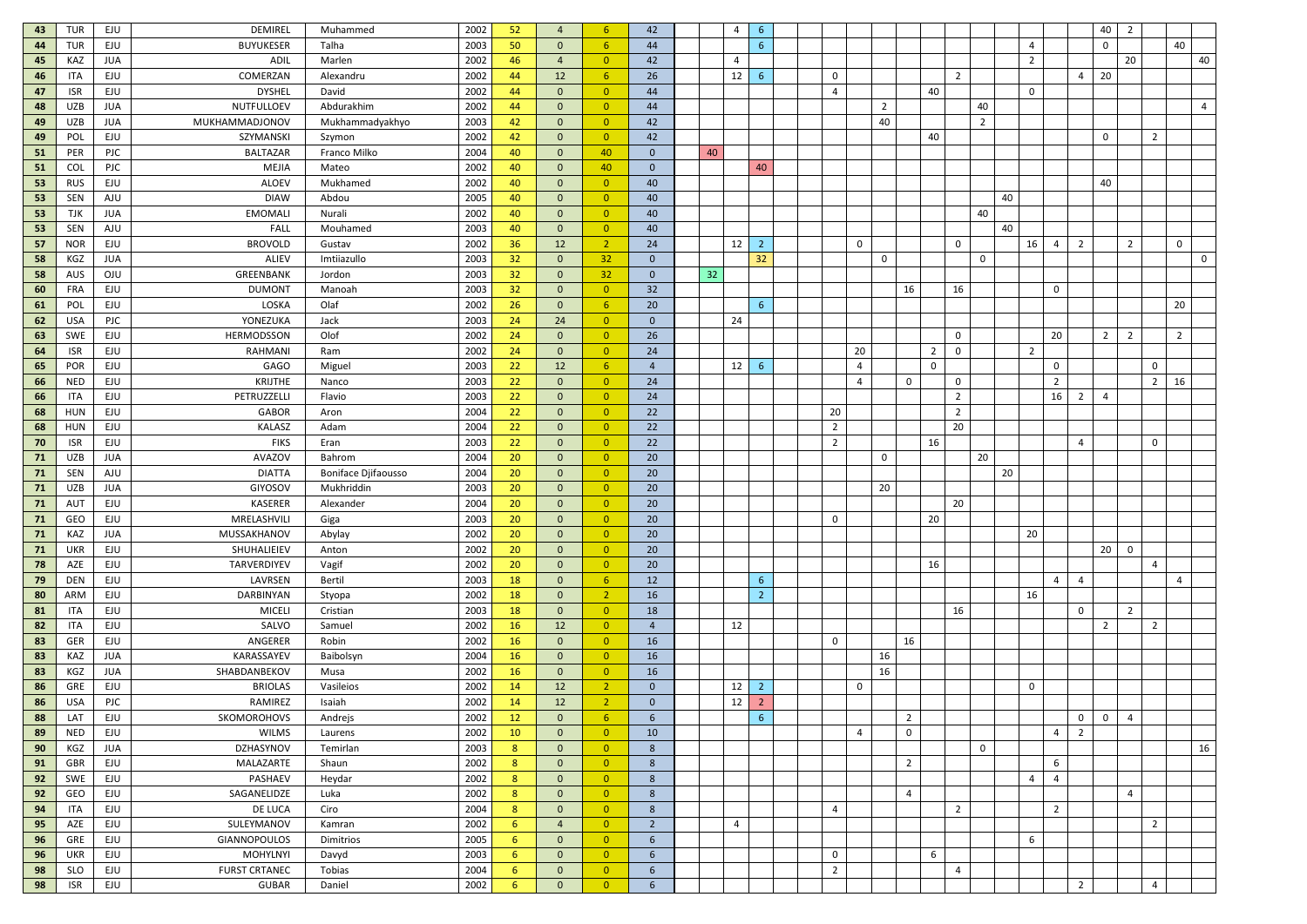| 98  | <b>SLO</b> | EJU        | KOKALJ                  | Gasper       | 2003 | 6              | $\mathbf{0}$   | $\overline{0}$ | 6              |                |                |                | $\mathbf 0$    |                |                |                | $\overline{4}$ |                |                |                | $\mathbf 0$    |                | $\overline{2}$ |              | $\mathbf 0$    |
|-----|------------|------------|-------------------------|--------------|------|----------------|----------------|----------------|----------------|----------------|----------------|----------------|----------------|----------------|----------------|----------------|----------------|----------------|----------------|----------------|----------------|----------------|----------------|--------------|----------------|
| 98  | <b>BEL</b> | EJU        | <b>MARINX</b>           | Ray          | 2004 | 6              | $\mathbf{0}$   | $\overline{0}$ | 6              |                |                |                |                | $\mathbf 0$    | $\overline{4}$ |                | $\overline{2}$ |                |                |                |                |                |                |              |                |
| 98  | <b>ISR</b> | EJU        | <b>SORKIN</b>           | Robert       | 2004 | 6              | $\mathbf{0}$   | $\overline{0}$ | 6              |                |                |                |                |                |                | 4              |                |                | $\overline{2}$ |                |                |                |                |              |                |
| 103 | POR        | EJU        | <b>FERNANDES</b>        | B.Tralhao    | 2003 | 6              | $\mathbf{0}$   | $\overline{0}$ | 6              |                |                |                |                | $\overline{2}$ |                | $\overline{2}$ |                |                |                | $\overline{2}$ |                |                |                |              |                |
| 103 | ITA        | EJU        | SCHIRALDI               | Michele      | 2002 | 6              | $\mathbf{0}$   | $\overline{0}$ | 6              |                |                |                | $\overline{2}$ |                |                |                | $\overline{2}$ |                |                | $\mathbf 0$    | 2              | $\mathbf 0$    |                |              |                |
| 105 | <b>KUW</b> | JUA        | ALBARAK                 | Mohammad     | 2004 | $\overline{4}$ | $\overline{4}$ | $\overline{0}$ | $\mathbf{0}$   |                | $\overline{4}$ |                |                |                |                |                |                |                |                |                |                |                |                |              |                |
| 105 | <b>KSA</b> | JUA        | ALRUWAILI               | Sabti        | 2003 | $\overline{4}$ | $\overline{4}$ | $\overline{0}$ | $\mathbf{0}$   |                | $\overline{4}$ |                |                |                |                |                |                |                |                |                |                |                |                |              |                |
| 105 | MGL        | JUA        | ALTAIBAATAR             | Usukhjargal  | 2003 | $\overline{4}$ | $\overline{4}$ | $\overline{0}$ | $\mathbf{0}$   |                | $\overline{4}$ |                |                |                |                |                |                |                |                |                |                |                |                |              |                |
| 105 | TJK        | JUA        | <b>KUVATOV</b>          | Anushervan   | 2002 | $\overline{4}$ | $\overline{4}$ | $\overline{0}$ | $\mathbf{0}$   |                | $\overline{4}$ |                |                |                |                |                |                | $\mathbf 0$    |                |                |                |                |                |              |                |
| 105 | <b>ISL</b> | EJU        | ROGNVALDSSON            | Ingolfur     | 2002 | $\overline{4}$ | $\overline{4}$ | $\overline{0}$ | $\mathbf{0}$   |                | $\overline{4}$ |                |                |                |                |                |                |                |                |                |                |                |                |              |                |
| 110 | <b>MDA</b> | EJU        | <b>BALTAT</b>           | Maxim        | 2002 | $\overline{4}$ | $\mathbf{0}$   | $\overline{0}$ | $\overline{4}$ |                |                |                | $\mathbf 0$    |                |                |                |                |                |                | 4              |                | $\mathbf 0$    |                |              |                |
| 110 | GER        | EJU        | <b>BECKER</b>           | Viktor       | 2003 | $\overline{4}$ | $\mathbf{0}$   | $\overline{0}$ | $\overline{4}$ |                |                |                | $\mathbf{0}$   | $\overline{4}$ |                |                |                |                |                |                |                |                |                |              |                |
| 110 | <b>NED</b> | EJU        | <b>BENTHEM</b>          | Max          | 2002 | $\overline{4}$ | $\mathbf{0}$   | $\overline{0}$ | $\overline{4}$ |                |                |                |                |                |                |                |                |                |                |                | $\overline{4}$ |                |                |              |                |
| 110 | <b>SVK</b> | EJU        | <b>DEMCAK</b>           | Tomas        | 2003 | $\overline{4}$ | $\overline{0}$ | $\overline{0}$ | $\overline{4}$ |                |                |                |                |                |                |                | $\Omega$       |                | $\overline{4}$ |                |                |                | $\mathbf 0$    |              |                |
| 110 | <b>TUR</b> | EJU        | DEMIREL                 | Ibrahim      | 2004 | $\overline{4}$ | $\mathbf{0}$   | $\overline{0}$ | $\overline{4}$ |                |                |                | $\overline{4}$ |                |                |                |                |                |                |                |                |                |                |              |                |
| 110 | <b>FRA</b> | EJU        | <b>DJEZAR</b>           | Mohamed      | 2002 | $\overline{4}$ | $\mathbf{0}$   | $\overline{0}$ | $\overline{4}$ |                |                |                |                |                |                |                |                |                |                | $\overline{4}$ |                |                |                | $\mathbf{0}$ |                |
| 110 | GEO        | EJU        | DZAMASHVILI             | Nodar        | 2003 | $\overline{4}$ | $\mathbf{0}$   | $\overline{0}$ | $\overline{4}$ |                |                |                |                |                |                | $\overline{4}$ |                |                |                |                |                |                |                |              |                |
| 110 | CAN        | PJC        | <b>HACHEMI</b>          | Yanis        | 2002 | $\overline{4}$ | $\mathbf{0}$   | $\overline{0}$ | $\overline{4}$ |                |                |                | $\overline{4}$ |                |                |                |                |                |                |                |                |                |                |              |                |
| 110 | POL        | EJU        | KLIMKIEWICZ             | Krzysztof    | 2003 | $\overline{4}$ | $\mathbf{0}$   | $\overline{0}$ | $\overline{4}$ |                |                |                |                |                |                |                |                |                | $\overline{4}$ | $\mathbf 0$    |                |                |                |              |                |
| 110 | UKR        | EJU        | <b>KOROP</b>            | Ruslan       | 2003 | $\overline{4}$ | $\mathbf{0}$   | $\overline{0}$ | $\overline{4}$ |                |                |                |                |                |                |                |                |                |                |                |                | $\overline{4}$ |                |              |                |
| 110 | <b>FRA</b> | EJU        | LESAUVAGE               | Simon        | 2003 | $\overline{4}$ | $\mathbf{0}$   | $\overline{0}$ | $\overline{4}$ |                |                |                |                |                | 0              | $\overline{4}$ |                |                |                |                |                |                |                |              |                |
| 110 | POR        | EJU        | <b>MARTINS</b>          | Nuno         | 2002 | $\overline{4}$ | $\mathbf{0}$   | $\overline{0}$ | $\overline{4}$ |                |                |                |                | $\overline{4}$ |                | $\mathbf 0$    |                |                |                | 0              |                |                |                |              |                |
| 110 | <b>FRA</b> | EJU        | NOTEBAERT               | Emile        | 2002 | $\overline{4}$ | $\mathbf{0}$   | $\overline{0}$ | $\overline{4}$ |                |                |                |                |                |                |                |                |                |                |                |                |                | $\overline{4}$ |              |                |
| 110 | <b>FRA</b> | EJU        | <b>RINGUIN COUROUVY</b> | Matis        | 2002 | $\overline{4}$ | $\mathbf{0}$   | $\overline{0}$ | $\overline{4}$ |                |                |                |                |                |                |                |                |                |                |                |                |                |                |              | $\overline{4}$ |
| 110 | KAZ        | JUA        | SATALIYEV               | Kuralbek     | 2002 | $\overline{4}$ | $\mathbf{0}$   | $\overline{0}$ | $\overline{4}$ |                |                |                |                |                | 4              |                |                |                | 0              |                |                |                |                |              |                |
| 110 | GER        | EJU        | WANDTKE                 | Viktor Marko | 2003 | $\overline{4}$ | $\mathbf{0}$   | $\overline{0}$ | $\overline{4}$ |                |                |                |                |                |                |                |                |                |                |                | $\overline{4}$ |                |                |              |                |
| 110 | KAZ        | JUA        | ZHONYSSOV               | Miras        | 2003 | $\overline{4}$ | $\mathbf{0}$   | $\overline{0}$ | $\overline{4}$ |                |                |                |                |                | 4              |                |                |                |                |                |                |                |                |              |                |
| 110 | CRO        | EJU        | ZOROTOVIC               | Nikola       | 2002 | $\overline{4}$ | $\overline{0}$ | $\overline{0}$ | $\overline{4}$ |                |                |                | $\overline{4}$ |                |                |                |                |                |                |                |                |                |                |              |                |
| 128 | KAZ        | JUA        | ANESSOV                 | Nurassyl     | 2003 | $\overline{4}$ | $\mathbf{0}$   | $\overline{0}$ | $\overline{4}$ |                |                |                | $\overline{2}$ |                | $\overline{2}$ |                |                |                |                |                |                |                |                |              |                |
| 128 | ESP        | EJU        | <b>CASTRO ESTEBAN</b>   | Diego        | 2002 | $\overline{4}$ | $\mathbf{0}$   | $\overline{0}$ | $\overline{4}$ |                |                |                |                | $\overline{2}$ |                |                |                |                |                | 0              |                | $\overline{2}$ |                | $\mathbf{0}$ |                |
| 128 | GBR        | EJU        | <b>GIVAN</b>            | Daniel       | 2004 | $\overline{4}$ | $\mathbf{0}$   | $\overline{0}$ | $\overline{4}$ |                |                |                |                | $\overline{2}$ |                |                |                |                |                | $\overline{2}$ |                |                |                |              |                |
| 128 | <b>UKR</b> | EJU        | HOLOBORODKO             | Mykyta       | 2002 | $\overline{4}$ | $\mathbf{0}$   | $\overline{0}$ | $\overline{4}$ |                |                |                |                | $\overline{2}$ |                | $\overline{2}$ |                |                |                |                |                |                |                |              |                |
| 128 | GER        | EJU        | LIWOCHA                 | Krystian     | 2004 | $\overline{4}$ | $\mathbf{0}$   | $\overline{0}$ | $\overline{4}$ |                |                |                | $\overline{2}$ | $\mathbf 0$    |                | $\overline{2}$ |                |                |                |                |                |                |                |              |                |
| 128 | AUT        | EJU        | PERITSCH                | David        | 2002 | $\overline{4}$ | $\mathbf{0}$   | $\overline{0}$ | $\overline{4}$ |                |                |                | $\mathbf 0$    |                |                |                | 0              |                |                | $\overline{2}$ | $\overline{2}$ | $\mathbf 0$    | $\mathbf 0$    |              |                |
| 128 | <b>DEN</b> | EJU        | <b>ROSENKVIST</b>       | Magnus       | 2003 | $\overline{4}$ | $\mathbf{0}$   | $\overline{0}$ | $\overline{4}$ |                |                |                |                | $\overline{2}$ |                |                |                |                | $\overline{2}$ |                |                |                |                |              |                |
| 128 | <b>NED</b> | EJU        | <b>VAN HARTEN</b>       | Jochem       | 2004 | $\overline{4}$ | $\mathbf{0}$   | $\overline{0}$ | $\overline{4}$ |                |                |                |                |                |                |                | 2              |                |                | $\overline{2}$ |                |                |                |              |                |
| 136 | <b>JOR</b> | JUA        | ALRFOU                  | Ahmad        | 2002 | $\overline{2}$ | $\mathbf{0}$   | $\overline{2}$ | $\mathbf{0}$   |                |                | $\overline{2}$ |                |                |                |                |                |                |                |                |                |                |                |              |                |
| 136 | <b>CUB</b> | PJC        | <b>BRAVO BLANCO</b>     | Kimy         | 2002 | $\overline{2}$ | $\mathbf{0}$   | $\overline{2}$ | $\mathbf{0}$   |                |                | $\overline{2}$ |                |                |                |                |                |                |                |                |                |                |                |              |                |
| 136 | <b>SLO</b> | EJU        | <b>BRENCE</b>           | Miha         | 2003 | $\overline{2}$ | $\overline{0}$ | $\overline{2}$ | $\mathbf{0}$   |                |                | $\overline{2}$ |                |                |                |                | $\Omega$       |                |                |                | 0              |                |                |              | 0              |
| 136 | CHI        | PJC        | CACERES                 | Reinaldo     | 2004 | $\overline{2}$ | $\mathbf{0}$   | $\overline{2}$ | $\mathbf{0}$   | $\overline{2}$ |                |                |                |                |                |                |                |                |                |                |                |                |                |              |                |
| 136 | CRC        | PJC        | <b>DOMINGUEZ</b>        | David        | 2002 | 2 <sup>2</sup> | $\mathbf{0}$   | $\overline{2}$ | $\mathbf{0}$   |                |                | <sup>2</sup>   |                |                |                |                |                |                |                |                |                |                |                |              |                |
| 136 | AZE        | EJU        | <b>FATTAHOV</b>         | Chingiz      | 2002 | $\overline{2}$ | $\mathbf{0}$   | $\overline{2}$ | $\mathbf{0}$   |                |                | $\overline{2}$ |                |                |                |                |                |                |                |                |                |                |                |              |                |
| 136 | LBN        | JUA        | <b>KAMMOUN</b>          | Kevin        | 2003 | $\overline{2}$ | $\mathbf{0}$   | $\overline{2}$ | $\mathbf{0}$   |                |                | $\overline{2}$ |                |                |                |                |                |                |                |                |                |                |                |              |                |
| 136 | CHI        | <b>PJC</b> | ORELLANA                | Cristopher   | 2005 | $\overline{2}$ | $\overline{0}$ | $\overline{2}$ | $\mathbf{0}$   | $\overline{2}$ |                |                |                |                |                |                |                |                |                |                |                |                |                |              |                |
| 136 | <b>CRC</b> | <b>PJC</b> | <b>QUIROS</b>           | Gustavo      | 2002 | $\overline{2}$ | $\mathbf{0}$   | $\overline{2}$ | $\mathbf{0}$   |                |                | $\overline{2}$ |                |                |                |                |                |                |                |                |                |                |                |              |                |
| 136 | AUS        | OJU        | REDA                    | Jad          | 2004 | $\overline{2}$ | $\mathbf 0$    | $\sqrt{2}$     | $\mathbf 0$    | $2^{\circ}$    |                |                |                |                |                |                |                |                |                |                |                |                |                |              |                |
| 146 | ARM        | EJU        | ABRAHAMYAN              | Davit        | 2002 | $\overline{2}$ | $\mathbf{0}$   | $\overline{0}$ | $\overline{2}$ |                |                |                |                |                |                |                |                |                | $\overline{2}$ |                |                |                |                |              |                |
| 146 | UZB        | JUA        | AKHMADOV                | Marufjon     | 2003 | $2^{\circ}$    | $\mathbf{0}$   | $\overline{0}$ | $\overline{2}$ |                |                |                |                |                | $\mathbf{0}$   |                |                | $\overline{2}$ |                |                |                |                |                |              |                |
| 146 | AZE        | EJU        | ALIYEV                  | Khudabakhish | 2004 | $2^{\circ}$    | $\mathbf{0}$   | $\overline{0}$ | $\overline{2}$ |                |                |                |                |                |                | $\overline{2}$ |                |                |                |                |                |                |                |              |                |
| 146 | KAZ        | JUA        | <b>ALMAT</b>            | Adilet       | 2004 | $2^{\circ}$    | $\mathbf{0}$   | $\overline{0}$ | $\overline{2}$ |                |                |                |                |                | $\overline{2}$ |                |                |                |                |                |                |                |                |              |                |
| 146 | <b>UZB</b> | JUA        | <b>ATOEV</b>            | Bakhrombek   | 2003 | 2 <sup>7</sup> | $\mathbf{0}$   | $\overline{0}$ | $\overline{2}$ |                |                |                |                |                | $\overline{2}$ |                |                | $\mathsf{o}$   |                |                |                |                |                |              |                |
| 146 | KAZ        | JUA        | BALTABEKOV              | Serik        | 2003 | $2^{\circ}$    | $\mathbf{0}$   | $\overline{0}$ | $\overline{2}$ |                |                |                |                |                | $\overline{2}$ |                |                |                |                |                |                |                |                |              |                |
| 146 | KAZ        | JUA        | BEISEMBAYEV             | Bekassyl     | 2003 | $2^{\circ}$    | $\mathbf{0}$   | $\overline{0}$ | $\overline{2}$ |                |                |                |                |                | $\overline{2}$ | $\mathbf 0$    |                |                |                |                |                |                |                |              |                |
| 146 | KAZ        | <b>JUA</b> | <b>BOZSHA</b>           | Yerdaulet    | 2003 | $2^{\circ}$    | $\mathbf{0}$   | $\overline{0}$ | $\overline{2}$ |                |                |                |                |                | $\overline{2}$ |                |                | 0              |                |                |                |                |                |              |                |
| 146 | GER        | EJU        | BRAUNBACH               | Till         | 2004 | $2^{\circ}$    | $\mathbf{0}$   | $\overline{0}$ | $\overline{2}$ |                |                |                | $\overline{2}$ |                | $\mathbf 0$    |                |                |                |                |                |                |                |                |              |                |
| 146 | GBR        | EJU        | CALDWELL                | Luke         | 2002 | $\overline{2}$ | $\mathbf{0}$   | $\overline{0}$ | $\overline{2}$ |                |                |                | $\overline{0}$ | $\overline{2}$ |                |                |                |                |                | $\mathbf 0$    |                |                |                |              |                |
| 146 | ESP        | EJU        | CAPRANI DE DIEGO        | Guillermo    | 2003 | $2^{\circ}$    | $\mathbf{0}$   | $\overline{0}$ | $\overline{2}$ |                |                |                |                | $\mathbf 0$    |                |                |                |                |                | $\overline{2}$ |                |                |                |              |                |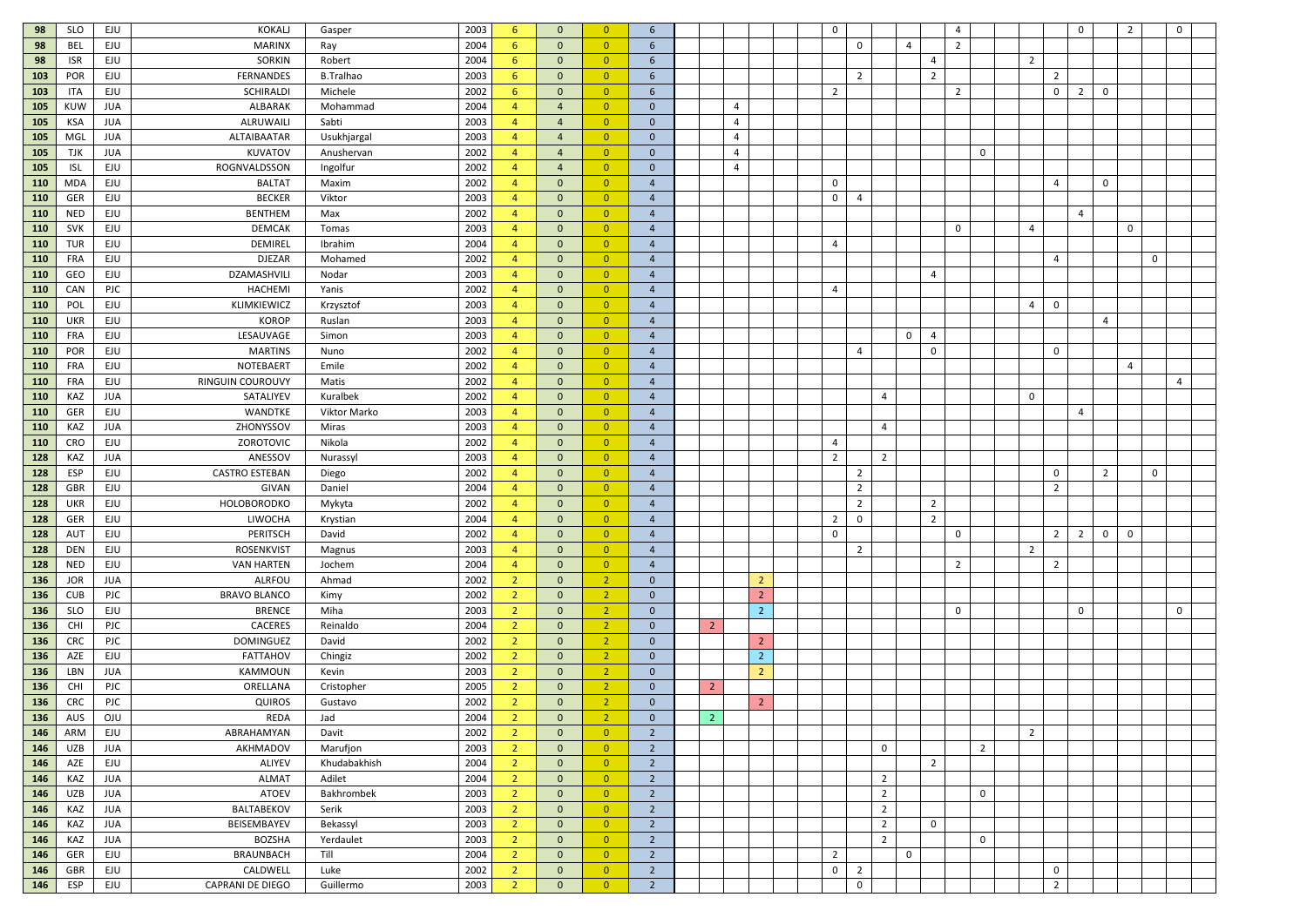| 146 | PAN        | PJC | <b>DIAZ</b>              | Pablo       | 2003 | $\overline{2}$ | $\Omega$       | $\overline{0}$          | $\overline{2}$ |  |  |                |                |                |                |                |                |                | $\overline{2}$                |             |                |                |             |                |
|-----|------------|-----|--------------------------|-------------|------|----------------|----------------|-------------------------|----------------|--|--|----------------|----------------|----------------|----------------|----------------|----------------|----------------|-------------------------------|-------------|----------------|----------------|-------------|----------------|
| 146 | SUI        | EJU | <b>DUBURKE</b>           | Sakai       | 2002 | $\overline{2}$ | $\Omega$       | $\overline{0}$          | $\overline{2}$ |  |  |                | $\overline{2}$ |                |                |                |                |                |                               | $\mathbf 0$ |                |                |             |                |
| 146 | GEO        | EJU | EPITASHVILI              | Akaki       | 2002 | $\overline{2}$ | $\overline{0}$ | $\overline{0}$          | $\overline{2}$ |  |  |                |                | $\overline{2}$ |                |                |                |                |                               |             |                |                |             |                |
| 146 | <b>ITA</b> | EJU | <b>FERRO</b>             | Valerio     | 2003 | $\overline{2}$ | $\overline{0}$ | $\overline{0}$          | $\overline{2}$ |  |  |                |                |                |                |                |                |                | $\mathbf 0$                   | 2           |                | $\Omega$       |             |                |
| 146 | GBR        | EJU | <b>FOSTER</b>            | Cameron     | 2002 | $\overline{2}$ | $\mathbf{0}$   | $\overline{0}$          | $\overline{2}$ |  |  | $\overline{2}$ | $\mathbf 0$    |                |                |                |                |                | $\mathbf 0$                   | $\mathbf 0$ |                |                |             |                |
| 146 | GEO        | EJU | <b>GURCHIANI</b>         | Spartaki    | 2002 | $\overline{2}$ | $\overline{0}$ | $\overline{0}$          | $\overline{2}$ |  |  |                |                |                |                |                |                |                |                               |             |                | 2              |             |                |
| 146 | ESP        | EJU | <b>GUTIERREZ NAVARRO</b> | Iker        | 2004 | $\overline{2}$ | $\overline{0}$ | $\overline{0}$          | $\overline{2}$ |  |  |                | $\overline{2}$ |                |                |                |                |                |                               |             |                |                |             |                |
| 146 | <b>BUL</b> | EJU | <b>HRISTOV</b>           | Alen        | 2004 | $\overline{2}$ | $\overline{0}$ | $\overline{0}$          | $\overline{2}$ |  |  | $\overline{2}$ |                |                |                |                |                |                |                               |             |                |                |             |                |
| 146 | GBR        | EJU | <b>JACKSON</b>           | Thomas      | 2004 | $\overline{2}$ | $\overline{0}$ | $\overline{0}$          | $\overline{2}$ |  |  |                |                |                |                |                |                |                | $\overline{2}$                |             |                |                |             |                |
| 146 | POL        | EJU | <b>JESIONEK</b>          | Bruno       | 2003 | $\overline{2}$ | $\overline{0}$ | $\overline{0}$          | $\overline{2}$ |  |  | $\overline{2}$ |                |                |                |                |                |                |                               |             |                |                |             |                |
| 146 | <b>TUR</b> | EJU | KARADUMAN                | Emre        | 2004 | $\overline{2}$ | $\mathbf{0}$   | $\overline{0}$          | $\overline{2}$ |  |  |                |                |                |                |                |                | $\overline{2}$ |                               |             |                |                |             |                |
| 146 | KAZ        | JUA | <b>KENZHEBEK</b>         | Bauyrzhan   | 2003 | $\overline{2}$ | $\overline{0}$ | $\overline{0}$          | $\overline{2}$ |  |  |                |                | 2              |                |                |                |                |                               |             |                |                |             |                |
| 146 | <b>CRO</b> | EJU | <b>KLACAR</b>            | Dani        | 2003 | $\overline{2}$ | $\overline{0}$ | $\overline{0}$          | $\overline{2}$ |  |  |                |                |                |                | $\overline{2}$ |                |                |                               |             |                |                |             |                |
| 146 | GEO        | EJU | KVARATSKHELIA            | Luka        | 2003 | $\overline{2}$ | $\Omega$       | $\overline{0}$          | $\overline{2}$ |  |  |                |                |                | $\Omega$       |                |                |                |                               |             |                | $\overline{2}$ |             |                |
| 146 | ESP        | EJU | LACCONE CARIGLIA         | Francesco   | 2004 | $\overline{2}$ | $\Omega$       | $\overline{0}$          | $\overline{2}$ |  |  |                | $\overline{2}$ | $\mathbf{0}$   |                |                |                |                | $\mathbf 0$                   |             |                |                |             |                |
| 146 | <b>BEL</b> | EJU | LEBLANC                  | Thomas      | 2003 | $\overline{2}$ | $\Omega$       | $\overline{0}$          | $\overline{2}$ |  |  |                |                |                |                |                |                |                |                               |             | $\overline{2}$ |                |             |                |
| 146 | <b>FRA</b> | EJU | LECOQ                    | Louis       | 2003 | $\overline{2}$ | $\overline{0}$ | $\overline{0}$          | $\overline{2}$ |  |  |                |                | 2              |                |                |                | $\Omega$       |                               |             |                |                |             |                |
| 146 | ROU        | EJU | LUNGU                    | Flavius     | 2003 | $\overline{2}$ | $\overline{0}$ | $\overline{0}$          | $\overline{2}$ |  |  |                |                |                |                |                |                | $\overline{2}$ |                               |             |                |                |             |                |
| 146 | <b>UKR</b> | EJU | <b>MARCHENKO</b>         | Maksym      | 2004 | $\overline{2}$ | $\overline{0}$ | $\overline{0}$          | $\overline{2}$ |  |  |                |                |                | $\overline{2}$ |                |                |                |                               |             |                |                |             |                |
| 146 | SWE        | EJU | <b>MAXLIN</b>            | Miljohn     | 2002 | $\overline{2}$ | $\overline{0}$ | $\overline{0}$          | $\overline{2}$ |  |  |                |                |                |                |                |                |                | $2^{\circ}$<br>$\overline{0}$ |             |                | $\mathbf{0}$   | $\mathbf 0$ | $\mathbf 0$    |
| 146 | TJK        | JUA | MELIBOIZODA              | Firuzdzhoni | 2002 | $\overline{2}$ | $\overline{0}$ | $\overline{0}$          | $\overline{2}$ |  |  |                |                |                |                |                | $\overline{2}$ |                |                               |             |                |                |             |                |
| 146 | KGZ        | JUA | <b>MIRBEKOV</b>          | Emir        | 2004 | $\overline{2}$ | $\mathbf{0}$   | $\overline{0}$          | $\overline{2}$ |  |  |                |                | $\overline{2}$ |                |                |                |                |                               |             |                |                |             |                |
| 146 | KAZ        | JUA | <b>MUSSA</b>             | Bekarys     | 2002 | $\overline{2}$ | $\overline{0}$ | $\overline{0}$          | $\overline{2}$ |  |  |                |                | $\mathsf 0$    | $\overline{2}$ |                |                |                |                               |             |                |                |             |                |
| 146 | LTU        | EJU | <b>NORKEVICIUS</b>       | Matas       | 2004 | $\overline{2}$ | $\mathbf{0}$   | $\overline{\mathbf{0}}$ | $\overline{2}$ |  |  |                |                |                | $\overline{2}$ |                |                |                |                               |             |                |                |             |                |
| 146 | <b>MDA</b> | EJU | OSMANOV                  | ALIM        | 2003 | $\overline{2}$ | $\mathbf{0}$   | $\overline{0}$          | $\overline{2}$ |  |  | $\overline{2}$ |                |                |                |                |                |                | $\overline{0}$                |             |                |                |             |                |
| 146 | <b>HUN</b> | EJU | POMAZI                   | Dominik     | 2003 | $\overline{2}$ | $\Omega$       | $\Omega$                | $\overline{2}$ |  |  |                |                |                |                |                |                |                |                               |             |                |                |             | $\overline{2}$ |
| 146 | SWE        | EJU | <b>RIPSATER</b>          | Isac        | 2002 | $\overline{2}$ | $\overline{0}$ | $\overline{0}$          | $\overline{2}$ |  |  |                |                |                |                | $\overline{2}$ |                |                | $\overline{0}$                |             |                | $\Omega$       |             | $\mathbf 0$    |
| 146 | <b>DEN</b> | EJU | ROSENBERG                | Julius      | 2004 | $\overline{2}$ | $\Omega$       | $\overline{0}$          | $\overline{2}$ |  |  |                |                |                |                |                |                | $\overline{2}$ |                               |             |                |                |             |                |
| 146 | <b>FRA</b> | EJU | <b>ROSSI</b>             | Dylan       | 2002 | $\overline{2}$ | $\Omega$       | $\overline{0}$          | $\overline{2}$ |  |  |                |                |                |                |                |                |                | $\overline{2}$                |             |                |                |             |                |
| 146 | AUT        | EJU | <b>SAFER</b>             | Adam        | 2002 | $\overline{2}$ | $\overline{0}$ | $\overline{0}$          | $\overline{2}$ |  |  | $\overline{2}$ |                |                |                | $\mathbf 0$    |                |                | $\overline{0}$                |             |                | $\Omega$       | $\mathbf 0$ |                |
| 146 | KAZ        | JUA | SATYBALDIN               | Bexlan      | 2003 | $\overline{2}$ | $\mathbf{0}$   | $\overline{0}$          | $\overline{2}$ |  |  |                |                |                |                |                |                |                |                               |             |                | $\overline{2}$ |             |                |
| 146 | <b>BEL</b> | EJU | <b>SIMOENS</b>           | Xander      | 2004 | $\overline{2}$ | $\overline{0}$ | $\overline{0}$          | $\overline{2}$ |  |  |                |                | 2              |                |                |                |                |                               |             |                |                |             |                |
| 146 | POR        | EJU | SOUSA                    | Andre       | 2003 | $\overline{2}$ | $\overline{0}$ | $\overline{0}$          | $\overline{2}$ |  |  |                |                |                |                |                |                |                | $\overline{2}$                |             |                |                |             |                |
| 146 | KGZ        | JUA | SURANALY UULU            | Daniiar     | 2002 | $\overline{2}$ | $\overline{0}$ | $\overline{0}$          | $\overline{2}$ |  |  |                |                | $\overline{2}$ |                |                |                |                |                               |             |                |                |             |                |
| 146 | <b>UZB</b> | JUA | <b>TOLIBOV</b>           | Asilbek     | 2002 | $\overline{2}$ | $\mathbf{0}$   | $\overline{\mathbf{0}}$ | $\overline{2}$ |  |  |                |                |                |                |                | $\overline{2}$ |                |                               |             |                |                |             |                |
| 146 | <b>UZB</b> | JUA | <b>TUKHTAEV</b>          | Mirjon      | 2004 | $\overline{2}$ | $\overline{0}$ | $\overline{0}$          | $\overline{2}$ |  |  |                |                |                |                |                | $\overline{2}$ |                |                               |             |                |                |             |                |
| 146 | KAZ        | JUA | TURUSBEKOV               | Aslan       | 2002 | $\overline{2}$ | $\mathbf{0}$   | $\overline{0}$          | $\overline{2}$ |  |  |                |                | $\overline{2}$ |                |                |                |                |                               |             |                |                |             |                |
| 146 | CZE        | EJU | WALDSBERGER              | Tomas       | 2003 | <sup>2</sup>   | $\overline{0}$ | $\overline{0}$          | $\overline{2}$ |  |  | 2              |                |                |                |                |                |                |                               |             |                | $\mathbf 0$    |             |                |
| 146 | <b>ISR</b> | EJU | YAACOBI                  | Gal         | 2002 | $\overline{2}$ | $\Omega$       | $\overline{0}$          | $\overline{2}$ |  |  |                |                |                |                |                |                |                |                               | 2           |                |                |             |                |
| 146 | <b>BUL</b> | EJU | YOTOV                    | Boyan       | 2004 | $\overline{2}$ | $\Omega$       | $\overline{0}$          | $\overline{2}$ |  |  |                |                |                |                |                |                |                | $\overline{2}$                |             |                |                |             |                |
| 146 | AZE        | EJU | YUSIFLI                  | Eltaj       | 2004 | $\overline{2}$ | $\Omega$       | $\overline{0}$          | $\overline{2}$ |  |  |                |                |                | 2              |                |                |                |                               |             |                |                |             |                |
| 146 | POL        | EJU | ZENDER                   | Piotr       | 2002 | $\overline{2}$ | $\mathbf{0}$   | $\overline{0}$          | $\overline{2}$ |  |  |                |                |                |                |                |                |                |                               |             | $\overline{2}$ |                |             |                |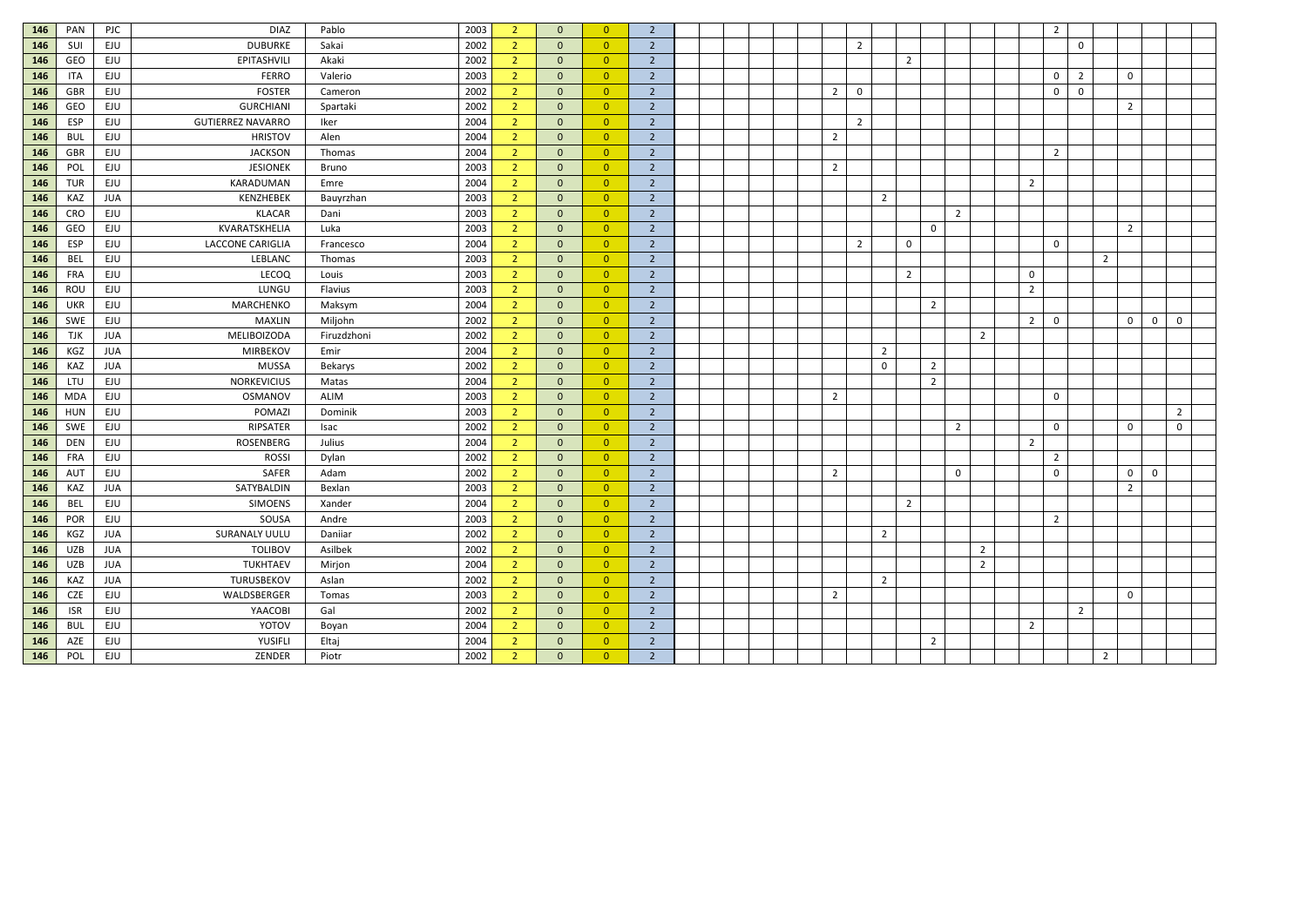



**13-06-2022**

**Ranking Nation Continent FAMILY NAME Given Name Y.O.B Total score Sum World CS Sum Cont. CS Sum Cont. Cups W.Championships `22 C.Championships `22 W.Championships `21 C.Championships `21 W.Championships `20 C.Championships `20 EJU AUT `22 EJU ESP `22 JUA KAZ `22 EJU FRA `22 EJU POL `22 EJU ITA `22 JUA UZB `22 AJU SEN `22 EJU GRE `22 EJU POR `22 EJU ITA `21 EJU ROU `21 EJU CZE `21 EJU POR`21 EJU BIH `21 JUA KAZ `21** 0% 100% 100% 100% 50% 50% 100% 100% 100% 100% 100% 100% 100% 100% 100% 100% 100% 100% 100% 100% 100% 50% **<sup>1</sup> BRA PJC FALCAO Gabriel** <sup>2003</sup> <sup>486</sup> <sup>80</sup> <sup>400</sup> <sup>6</sup> <sup>200</sup> <sup>80</sup> <sup>200</sup> <sup>6</sup> **2** ITA EJU CENTRACCHIO Luigi 2002 420 200 40 180 200 40 100 60 20 **3** ITA EJU PELLIGRA Vincenzo 2003 220 80 80 60 80 80 16 40 4 **4** FRA EJU ZOUBKO Daniyl 2002 216 0 0 216 100 100 0 0 16 **5** UKR EJU SHUHALIEIEV Anton 2002 200 0 0 200 100 100 **5** UZB JUA TOSHEV Khojiakbar 2004 200 0 0 200 100 100 **7** GER EJU RUEBO Jano 2002 164 4 40 124 4 40 40 60 20 0 4 **8** FRA EJU AHIBO Hans-Jorris 2002 164 0 0 168 4 0 100 60 4 0 **9** ECU PJC CORONEL Mathias 2003 160 0 160 0 40 120 **10** HUN EJU ADORJANI Gergely 2003 148 12 32 108 12 32 60 4 4 40 **11** MAR AJU DOUKKALI Hassan 2002 126 24 0 102 24 100 2 **12** AZE EJU GALANDARZADE Vusal 2004 122 0 0 122 60 60 2 **13** CAN PJC TSATSALASHVILI Lasha 2005 120 0 120 0 120 **14** TJK JUA MASUDI Ahmadzod 2002 120 0 80 40 80 40 **15** GEO EJU KAPANADZE Kote 2003 116 0 0 118 40 60 16 2 **16** KGZ JUA SAGYNALIEV Chyngyzkhan 2002 114 4 40 70 4 40 40 20 20 **17** MEX PJC ESPINOSA Jose 2004 112 0 112 0 32 80 **18** JPN JUA TANAKA Ryuga 2004 100 0 0 100 100 **19** POL EJU KOWALSKI Marcin 2002 98 0 2 100 2 0 0 60 20 16 4 <mark>20</mark> | USA | PJC | RODRIGUEZ | Dominic | 2004 <mark>| 94 |</mark> 12 | <mark>80 |</mark> 2 | | 80 | 12 | | | | | 2 **21** CAN PJC BATDORJ Munkhjin 2004 82 0 80 2 80 2 0 **22** KAZ JUA YESTAY Serikbol 2002 76 4 2 70 4 2 20 100 <mark>23 K</mark>AZ | JUA | TANGIRBERGEN | Beknur | 2002 <mark>| 66 |</mark> 0 | 0 | 66 | | | | | | | | | | 4 | | 60 | | | 2 | | | | | | 0 **24** UKR EJU BEREZHNYI Rostyslav 2003 64 12 32 20 12 32 0 20 **25** POL EJU KOWALCZYK Michal 2002 64 0 2 62 2 0 2 60 **26** FRA EJU HACHEM Nabil 2002 60 0 0 64 2 40 4 16 2 **27** BEL EJU BATCHAEV Zelemkhan 2002 60 0 0 62 16 2 40 4 <mark>28</mark> UZB | JUA | MAVLONBERDIEV | Nodirbek | 2004 <mark>| 60 | 0 | 0 |</mark> 60 | | | | | | | | | | | | | | | | | 60 **28** SEN AJU NDIAYE Cheikh Amadou Bamba 2003 60 0 0 60 60 **30 NED EJU | CONK | Yarmo | 2002 <mark>60 |</mark> 0 | 60 |** | | | | | | | | | | | | | | | | | 40 | 20 | | | | | | | | | | | | | **30** UKR EJU KAZIMIROV Vladyslav 2002 60 0 0 60 40 20 **32** CYP | EJU | ANDREOU | Kyprianos | 2002 <mark>| 58 | 24 | 2 |</mark> 32 | | |24 | 2 | | | 16 | | | | | | | | | | | | | | | **33** FRA EJU HARROU Amin 2002 56 0 0 56 0 40 16 **33** UZB JUA UBAYDILLOEV Akobir 2004 56 0 0 56 16 40 **35** KAZ JUA ABZALBEK Assanali 2002 52 0 0 52 2 0 0 40 20 **36** GBR EJU NAIRNE Ethan 2002 46 0 0 46 2 4 0 40 0 **37** IND JUA KUMAR Arun 2004 44 12 32 0 12 32 **38** PAR PJC | AMARILLA INSAURRALDE | Emilio | 2002 <mark>| 44 |</mark> 4 | 40 | 0 | | | 4 40 **39** GRE EJU TSOUTLASVILI Michail 2002 44 4 0 40 4 40 **40** NED EJU THIJSSEN Niels 2002 44 0 0 48 2 20 20 2 4 <mark>41</mark> AZE | EJU | HUSEYNOV | Gadir | 2004 <mark>| 44 |</mark> 0 | <mark>0 |</mark> 44 | | | | | | | | | | | | | | | | 0 | 40 **42** UZB JUA TOJIEV Elbek 2004 42 0 0 42 40 2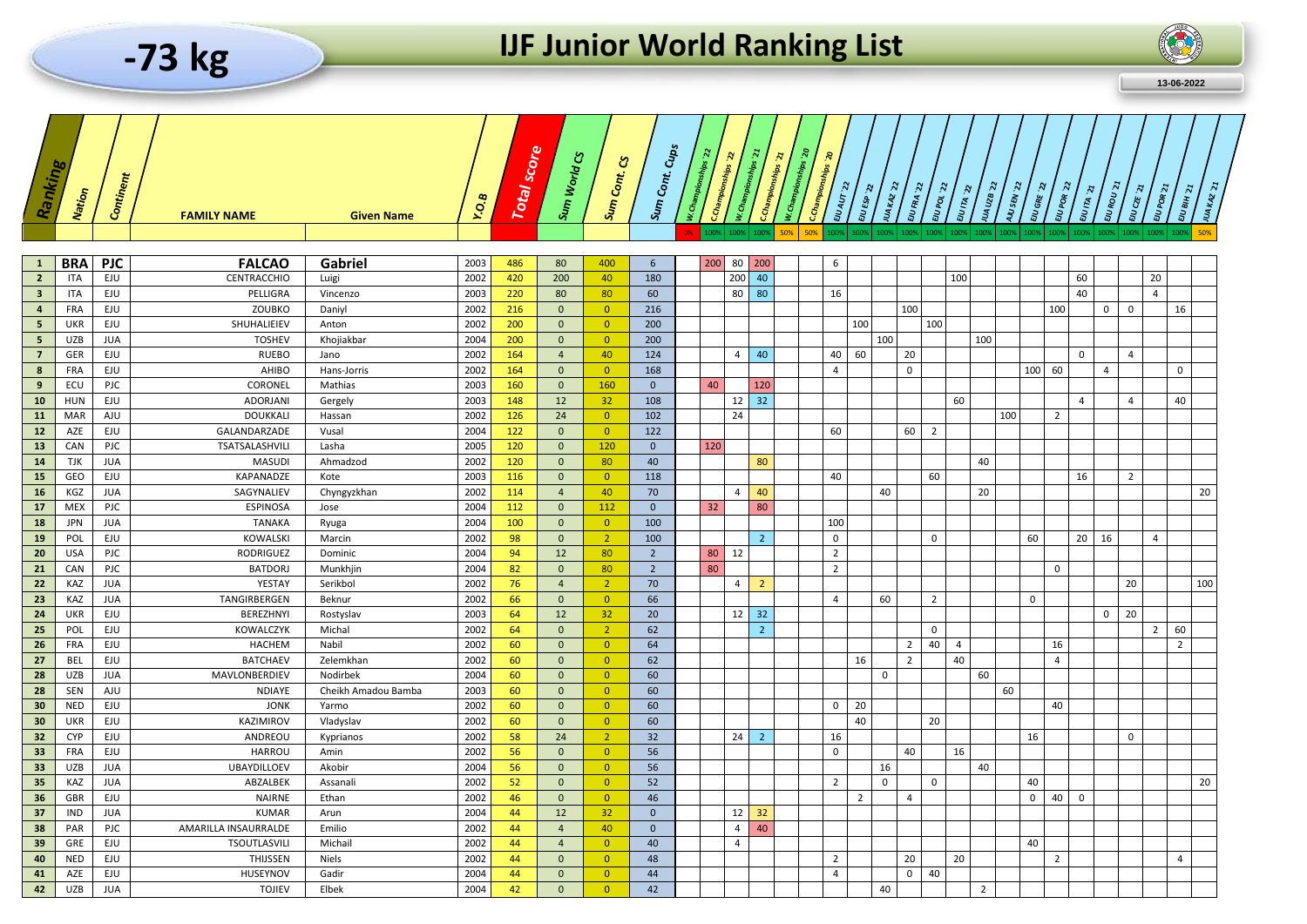| 43       | <b>BEL</b> | EJU        | ADASHEV                  | 2002<br>Muslim                    | 42              | $\mathbf{0}$                 | $\overline{0}$       | 42                   |                 |                 |                | 20             |             | $\mathbf 0$       | 20           |    |    |                |                | $\overline{2}$ |                         | $\mathsf{o}$<br>$\mathbf 0$   |                |                |
|----------|------------|------------|--------------------------|-----------------------------------|-----------------|------------------------------|----------------------|----------------------|-----------------|-----------------|----------------|----------------|-------------|-------------------|--------------|----|----|----------------|----------------|----------------|-------------------------|-------------------------------|----------------|----------------|
| 44       | ARG        | <b>PJC</b> | <b>ETCHECHURY</b>        | 2003<br>Matteo                    | 40              | $\mathbf{0}$                 | 40                   | $\mathbf{0}$         | 40              |                 |                |                |             |                   |              |    |    |                |                |                |                         |                               |                |                |
| 44       | URU        | <b>PJC</b> | <b>GORRIZ</b>            | 2003<br>Agustin                   | 40              | $\mathbf{0}$                 | 40                   | $\mathbf{0}$         |                 | 40              |                |                |             |                   |              |    |    |                |                |                |                         |                               |                |                |
| 46       | GER        | EJU        | <b>DREXLER</b>           | 2003<br>Philip                    | 40              | $\mathbf{0}$                 | $\overline{0}$       | 40                   |                 |                 | $\mathbf 0$    | 40             |             | $\mathbf 0$       |              |    |    |                |                |                |                         |                               |                |                |
| 46       | <b>UKR</b> | EJU        | LEONTIEV                 | 2002<br>Vadym                     | 40              | $\mathbf{0}$                 | $\overline{0}$       | 40                   |                 |                 |                |                |             |                   |              |    |    |                |                |                | 40                      |                               |                |                |
| 46       | AUT        | EJU        | <b>NASCHCHO</b>          | 2004<br>Issa                      | 40              | $\mathbf{0}$                 | $\overline{0}$       | 40                   |                 |                 | 0              |                |             |                   | 40           |    |    |                |                |                |                         |                               |                |                |
| 46       | <b>SEN</b> | AJU        | <b>NDOYE</b>             | 2002<br>Mangone                   | 40              | $\mathbf{0}$                 | $\overline{0}$       | 40                   |                 |                 |                |                |             |                   |              |    | 40 |                |                |                |                         |                               |                |                |
| 46       | <b>FRA</b> | EJU        | NOTEBAERT                | Emile<br>2002                     | 40              | $\mathbf{0}$                 | $\overline{0}$       | 40                   |                 |                 |                |                |             | 40                |              |    |    |                |                |                |                         |                               |                |                |
| 51       | <b>UZB</b> | JUA        | <b>BEKMUROTOV</b>        | 2003<br>Murotjon                  | 40              | $\mathbf{0}$                 | $\overline{0}$       | 40                   |                 |                 |                |                | 20          |                   |              | 20 |    |                |                |                |                         |                               |                |                |
| 52       | PER        | <b>PJC</b> | OTINIANO RAMIREZ         | 2002<br>Sebastian                 | 34              | $\mathbf{0}$                 | 34                   | $\mathbf{0}$         | $\overline{2}$  | 32              |                |                |             |                   |              |    |    |                |                |                |                         |                               |                |                |
| 53       | <b>AUS</b> | <b>OJU</b> | KOENIG                   | 2003<br>Ryan                      | 32              | $\mathbf{0}$                 | 32 <sub>2</sub>      | $\overline{0}$       | 32 <sup>2</sup> |                 |                |                |             |                   |              |    |    |                |                |                |                         |                               |                |                |
| 54       | GRE        | EJU        | <b>DOUMAS</b>            | 2003<br>Stavros                   | 30 <sup>°</sup> | 12                           | $\overline{2}$       | 16                   | 12              | $\overline{2}$  |                |                |             |                   |              |    |    | 16             |                |                |                         |                               |                |                |
| 55       | KAZ        | JUA        | SALYK                    | 2003<br>Rauan                     | 28              | $\mathbf{0}$                 | $\overline{0}$       | 28                   |                 |                 |                |                | 20          | $\mathbf 0$       |              |    |    | $\mathbf 0$    |                |                |                         |                               |                | 16             |
| 56       | <b>UKR</b> | EJU        | <b>NEBOTOV</b>           | 2002<br>Serhii                    | 28              | $\mathbf{0}$                 | $\overline{0}$       | 28                   |                 |                 | $\overline{4}$ |                |             | $\mathbf 0$       |              |    |    |                |                |                | 20                      | $\overline{4}$                |                |                |
| 57       | CZE        | EJU        | <b>IVANKA</b>            | Filip<br>2002                     | 24              | $\mathbf{0}$                 | $\overline{2}$       | 22                   |                 | $\overline{2}$  |                |                |             |                   |              |    |    |                |                |                |                         | $\overline{2}$<br>$\mathbf 0$ |                | 20             |
| 58       | <b>CZE</b> | EJU        | <b>MLADY</b>             | 2003<br>Petr                      | 24              | $\mathbf{0}$                 | $\overline{0}$       | 26                   |                 |                 | 6              |                |             |                   | 16           |    |    |                |                | $\overline{2}$ |                         | $\mathbf 0$                   |                | $\overline{2}$ |
| 59       | GEO        | EJU        | LOLADZE                  | 2004<br>Giorgi                    | 24              | $\mathbf{0}$                 | $\overline{0}$       | 24                   |                 |                 | 20             |                |             | $\overline{4}$    |              |    |    |                |                |                |                         |                               |                |                |
| 60       | AZE        | EJU        | <b>FATTAHOV</b>          | 2002<br>Chingiz                   | 22              | $\mathbf{0}$                 | $\overline{0}$       | 22                   |                 |                 | $\mathsf{o}$   |                |             | 20                |              |    |    |                |                |                |                         | 2                             |                |                |
| 60       | DEN        | EJU        | <b>FRIIS-HANSEN</b>      | Kalle<br>2002                     | 22              | $\mathbf{0}$                 | $\overline{0}$       | 22                   |                 |                 | $\mathbf 0$    | $\overline{2}$ |             |                   |              |    |    |                | 20             |                |                         |                               |                |                |
| 60       | SRB        | EJU        | <b>RAJCIC</b>            | 2002<br>Aleksandar                | 22              | $\mathbf{0}$                 | $\overline{0}$       | 22                   |                 |                 |                |                |             |                   |              |    |    | 20             |                | 0              | $\overline{\mathbf{0}}$ |                               |                | $\overline{2}$ |
| 63       | ITA        | EJU        | LEPRE                    | 2004<br>Gianmarco                 | 20              | $\mathbf{0}$                 | $\overline{0}$       | 20                   |                 |                 |                |                |             |                   |              |    |    |                | 20             |                |                         |                               |                |                |
| 63       | CAN        | <b>PJC</b> | MELADZE                  | 2003<br>Jumber                    | 20              | $\mathbf{0}$                 | $\overline{0}$       | 20                   |                 |                 | 20             |                |             |                   |              |    |    |                |                |                |                         |                               |                |                |
| 63       | GEO        | EJU        | TERASHVILI               | 2003<br>Giorgi                    | 20              | $\mathbf{0}$                 | $\overline{0}$       | 20                   |                 |                 |                |                |             |                   |              |    |    |                |                | 20             |                         | $\mathbf 0$                   |                |                |
| 63       | ARM        | EJU        | <b>TOROSYAN</b>          | 2004<br>Artak                     | 20              | $\mathbf{0}$                 | $\overline{0}$       | 20                   |                 |                 |                |                |             |                   |              |    |    | 20             |                |                |                         |                               |                |                |
| 63       | KAZ        | <b>JUA</b> | UALI                     | 2002<br>Yerzhanat                 | 20              | $\mathbf{0}$                 | $\overline{0}$       | 20                   |                 |                 |                |                | $\mathbf 0$ |                   |              |    |    |                |                |                |                         | $\mathbf 0$                   |                | 40             |
| 68       | GEO        | EJU        | BERUASHVILI              | 2004<br>Giorgi                    | 18              | $\mathbf{0}$                 | $\overline{0}$       | 18                   |                 |                 | $\overline{2}$ |                |             | 16                |              |    |    |                |                |                |                         |                               |                |                |
| 68       | GEO        | EJU        | BERUASHVILI              | 2004<br>Mate                      | 18              | $\mathbf{0}$                 | $\overline{0}$       | 18                   |                 |                 | $\overline{2}$ |                |             | 16                |              |    |    |                |                |                |                         |                               |                |                |
| 68       | ESP        | EJU        | <b>CANO MARTOS</b>       | 2002<br>Alvaro                    | 18              | $\mathbf{0}$                 | $\overline{0}$       | 18                   |                 |                 | $\mathbf{0}$   | 0              |             | $\overline{2}$    |              |    |    |                | 16             |                |                         |                               |                |                |
| 68       | GEO        | EJU        | <b>GULBIANI</b>          | 2003<br>Alexandre                 | 18              | $\mathbf{0}$                 | $\overline{0}$       | 18                   |                 |                 |                |                |             |                   |              |    |    |                |                | 16             |                         | $\overline{2}$                |                |                |
| 68       | GER        | EJU        | MALSCH                   | Maxim<br>2004                     | 18              | $\mathbf{0}$                 | $\overline{0}$       | 18                   |                 |                 |                | 16             |             | $\overline{2}$    |              |    |    |                |                |                |                         |                               |                |                |
| 73       | <b>RUS</b> | EJU        | ARSUNUKAEV               | 2002<br>Andarbek                  | 16              | $\mathbf{0}$                 | $\overline{0}$       | 16                   |                 |                 |                |                |             |                   |              |    |    |                |                |                |                         |                               | 16             |                |
| 73       | GEO        | EJU        | BAKHBAKHASHVILI          | 2002<br>Daviti                    | 16              | $\mathbf{0}$                 | $\overline{0}$       | 16                   |                 |                 |                |                |             | 16                |              |    |    |                |                |                |                         |                               |                |                |
| 73       | KGZ        | JUA        | <b>DAMIROV</b>           | Aidar<br>2003                     | 16              | $\mathbf{0}$                 | $\overline{0}$       | 16                   |                 |                 |                |                | 16          |                   |              |    |    |                |                |                |                         |                               |                |                |
| 73       | <b>BEL</b> | EJU        | <b>HOUTHOOFD</b>         | 2003<br>Ward                      | 16              | $\mathbf{0}$                 | $\overline{0}$       | 16                   |                 |                 |                |                |             | 16                | $\mathsf{O}$ |    |    |                |                |                |                         |                               |                |                |
| 73       | <b>UZB</b> | <b>JUA</b> | RASHIDOV                 | Sherbek<br>2004                   | 16              | $\mathbf{0}$                 | $\overline{0}$       | 16                   |                 |                 |                |                |             |                   |              | 16 |    |                |                |                |                         |                               |                |                |
| 73       | <b>RUS</b> | EJU        | SHABIKHANOV              | Saikhan<br>2002                   | 16              | $\mathbf{0}$                 | $\overline{0}$       | 16                   |                 |                 |                |                |             |                   |              |    |    |                |                |                |                         |                               | 16             |                |
| 73       | UZB        | JUA        | SHUKRULLOEV              | 2004<br>Dilshod                   | 16              | $\mathbf{0}$                 | $\overline{0}$       | 16                   |                 |                 |                |                |             |                   |              | 16 |    |                |                |                |                         |                               |                |                |
| 80       | GEO        | EJU        | PAVLIASHVILI             | Vakhtang<br>2004                  | 14              | $\mathbf{0}$                 | $\overline{0}$       | 14                   |                 |                 | 8              |                |             | 6                 |              |    |    |                |                |                |                         |                               |                |                |
| 81       | KGZ        | JUA        | KANATBEKOV               | 2004<br>Erzhan                    | 12              | 12                           | $\overline{0}$       | $\mathbf{0}$         | 12              |                 |                |                |             |                   |              |    |    |                |                |                |                         |                               |                |                |
| 82       | <b>SLO</b> | EJU        | <b>HERKOVIC</b>          | 2002<br>Nace                      | 12              | $\mathbf{0}$                 | $\overline{0}$       | 14                   |                 |                 | $\mathbf 0$    |                |             |                   | 2            |    |    |                |                | $\overline{2}$ | $\overline{4}$          | 6                             |                |                |
| 83       | KAZ        | JUA        | ALSEIT                   | 2002<br>Ykylas                    | 12              | $\mathbf{0}$                 | $\overline{0}$       | 12                   |                 |                 | $\overline{2}$ |                | $\mathbf 0$ | $\overline{4}$    |              |    |    | 6              |                |                |                         | $\overline{2}$                |                |                |
| 84<br>85 | EST<br>KOS | EJU<br>EJU | TRILLJARV<br><b>CENA</b> | 2002<br>Matheas<br>2003<br>Dardan | 10<br>10        | $\mathbf{0}$<br>$\mathbf{0}$ | -6<br>$\overline{0}$ | $\overline{4}$<br>10 |                 | 6               |                | 2              |             | $\mathsf{o}$<br>6 |              |    |    | $\overline{4}$ | 0              |                |                         |                               |                |                |
| 86       | SUI        | EJU        | <b>FISCHER</b>           | 2002<br>Gaspard                   | 10              | $\mathbf{0}$                 | $\overline{0}$       | 10                   |                 |                 | $\mathbf 0$    | $\overline{4}$ |             | 0                 | 2            |    |    |                |                |                |                         |                               | $\overline{4}$ | $^{\circ}$     |
| 87       | KAZ        | JUA        | AILADIROV                | 2003<br>Baibakty                  | 8               | $\mathbf{0}$                 | $\overline{0}$       | 8                    |                 |                 |                |                |             |                   |              |    |    |                |                |                |                         |                               |                | 16             |
| 88       | <b>UKR</b> | EJU        | KAZIMIROV                | 2004<br>Ivan                      | 8               | $\mathbf 0$                  | $\overline{0}$       | $\,$ 8               |                 |                 |                | $\mathbf{Z}$   |             | 6                 |              |    |    |                |                |                |                         |                               |                |                |
| 88       | <b>HUN</b> | EJU        | SZABO                    | 2003<br>Aron                      | 8               | $\mathbf{0}$                 | $\overline{0}$       | $8\phantom{1}$       |                 |                 | 0              |                |             |                   | $\mathbf 0$  |    |    |                |                | $\overline{2}$ |                         | 6                             |                | $\mathbf 0$    |
| 90       | <b>ISR</b> | EJU        | <b>BIBITKO</b>           | 2004<br>Itay                      | 8               | $\mathbf{0}$                 | $\overline{0}$       | $8\phantom{1}$       |                 |                 | $\overline{2}$ |                |             | $\overline{4}$    |              |    |    | $\overline{2}$ |                |                |                         |                               |                |                |
| 90       | POR        | EJU        | GOMES                    | 2003<br>Tomas                     | 8               | $\mathbf{0}$                 | $\overline{0}$       | $8\phantom{1}$       |                 |                 |                | $\overline{2}$ |             | $\overline{2}$    |              |    |    |                | 4              |                |                         |                               |                |                |
| 90       | GBR        | EJU        | LE MARE                  | 2002<br>Harry                     | 8 <sup>°</sup>  | $\mathbf{0}$                 | $\overline{0}$       | 8                    |                 |                 |                |                |             | $\overline{2}$    |              |    |    |                | $4 \mid 2$     |                |                         |                               |                |                |
| 90       | GER        | EJU        | LEHNIGER                 | 2004<br>Joseph                    | 8               | $\mathbf{0}$                 | $\overline{0}$       | $8\phantom{1}$       |                 |                 | $\overline{2}$ | $\overline{2}$ |             | $\overline{4}$    |              |    |    |                |                |                |                         |                               |                |                |
| 90       | GBR        | EJU        | RODMAN                   | Billy<br>2003                     | 8               | $\mathbf{0}$                 | $\overline{0}$       | 8                    |                 |                 |                | $\overline{4}$ |             | $\overline{2}$    |              |    |    |                | $\overline{2}$ |                |                         | $\mathbf{0}$<br>$\mathbf 0$   |                |                |
| 90       | GBR        | EJU        | TYRRELL                  | 2003<br>Rory                      | 8               | $\mathbf{0}$                 | $\overline{0}$       | $8\phantom{1}$       |                 |                 | $\mathbf 0$    | $\overline{2}$ |             | $\overline{2}$    |              |    |    |                | 4              |                |                         |                               |                |                |
| 96       | <b>KUW</b> | JUA        | ALBATHALI                | 2004<br>Salman                    | 6               | $\overline{4}$               | $\overline{2}$       | $\overline{0}$       | $\overline{4}$  | $\overline{2}$  |                |                |             |                   |              |    |    |                |                |                |                         |                               |                |                |
| 97       | <b>RUS</b> | EJU        | <b>KABISOV</b>           | 2003<br>Azamat                    | $6^{\circ}$     | $\mathbf 0$                  | 6 <sup>1</sup>       | $\mathbf 0$          |                 | $6\overline{6}$ |                |                |             |                   |              |    |    |                |                |                |                         |                               |                |                |
| 98       | CRO        | EJU        | <b>MRKOVIC</b>           | 2003<br>Lovre                     | 6               | $\mathbf{0}$                 | $\overline{2}$       | $\overline{4}$       |                 | $2^{\circ}$     |                |                |             |                   |              |    |    |                |                | $\mathbf{0}$   |                         |                               |                | 4              |
| 99       | <b>NED</b> | EJU        | <b>HOUKES</b>            | 2002<br>Jonathan                  | $6^{\circ}$     | $\overline{0}$               | $\overline{0}$       | $6\overline{6}$      |                 |                 |                |                |             | 6                 |              |    |    |                |                |                |                         |                               |                |                |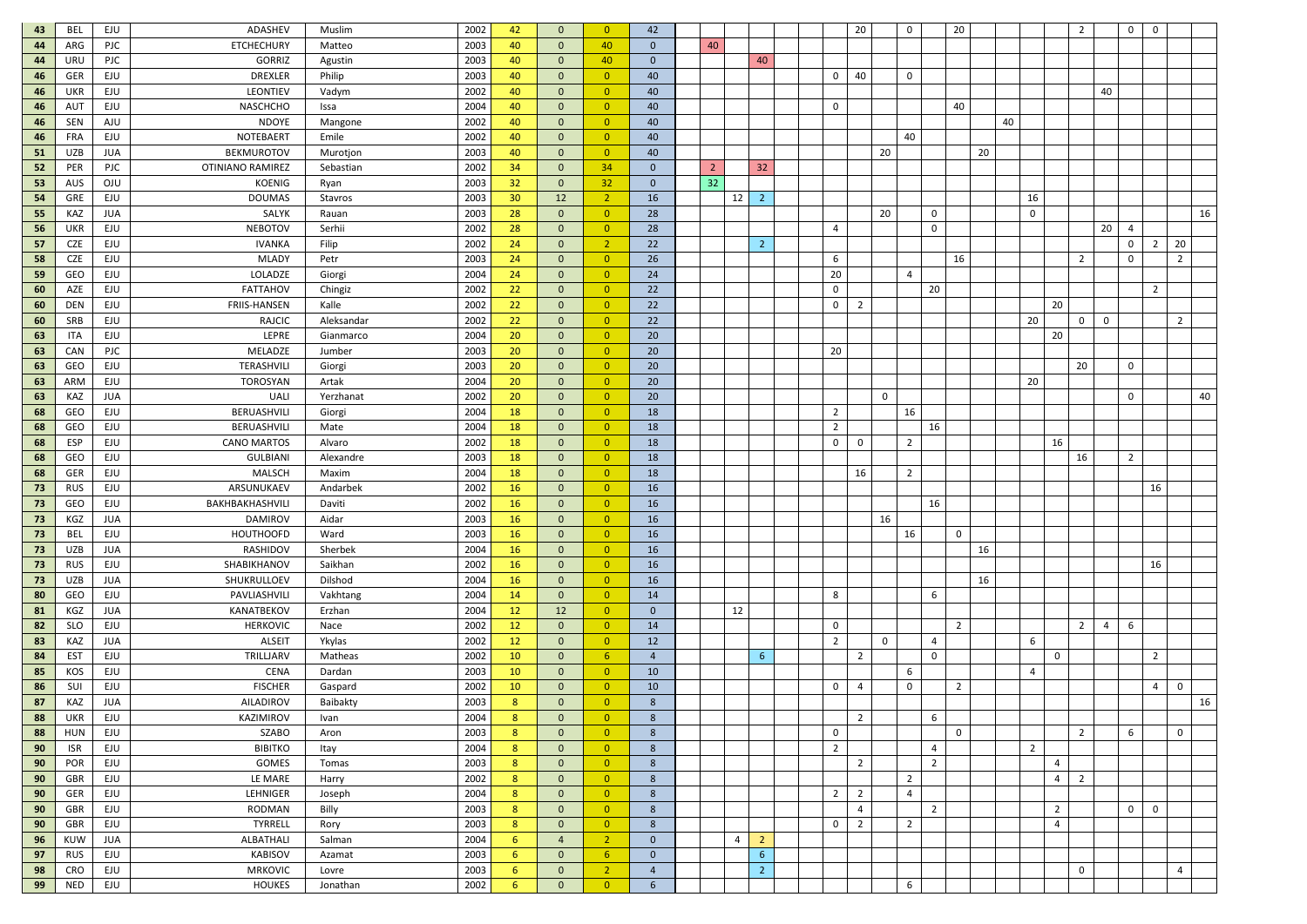| 99  | POL        | EJU        | LOSKA                    | Olaf               | 2002 | -6             | $\mathbf{0}$   | $\overline{0}$          | 6              |                |                |                |                |                |                | 6              |                |                |                |                |                |             |                |                |             |  |
|-----|------------|------------|--------------------------|--------------------|------|----------------|----------------|-------------------------|----------------|----------------|----------------|----------------|----------------|----------------|----------------|----------------|----------------|----------------|----------------|----------------|----------------|-------------|----------------|----------------|-------------|--|
| 99  | GER        | EJU        | POPP                     | Dimitrij           | 2004 | 6              | $\overline{0}$ | $\overline{0}$          | 6              |                |                |                | $\mathbf 0$    | 6              |                |                |                |                |                |                |                |             |                |                |             |  |
| 102 |            | EJU        | AUST                     | Phillip            | 2003 | 6              | $\mathbf{0}$   | $\overline{0}$          | 6              |                |                |                | $\mathsf{O}$   |                |                |                | 4              |                |                | $\overline{2}$ |                |             | $\mathbf{0}$   | 0              |             |  |
|     | AUT        |            | <b>DANELIA</b>           |                    |      | 6              | $\overline{0}$ | $\overline{0}$          | 6              |                |                |                |                | $\mathbf{0}$   |                | $\overline{4}$ |                |                |                | $\overline{2}$ |                |             |                | $\mathbf 0$    |             |  |
| 102 | <b>POR</b> | EJU        |                          | Saba               | 2002 |                |                |                         |                |                |                |                |                |                |                |                |                |                | $\overline{4}$ |                |                |             |                |                |             |  |
| 102 | <b>DEN</b> | EJU        | <b>ERRBOE</b>            | Morgan             | 2004 | $6^{\circ}$    | $\mathbf{0}$   | $\overline{0}$          | 6              |                |                |                |                | $\overline{2}$ |                |                |                |                |                |                |                |             |                |                |             |  |
| 102 | <b>ITA</b> | EJU        | <b>ESPOSITO</b>          | Fabrizio           | 2004 | 6              | $\mathbf{0}$   | $\overline{0}$          | 6              |                |                |                |                |                |                |                | 4              |                |                | $\overline{2}$ |                |             |                |                |             |  |
| 102 | <b>BUL</b> | EJU        | GOSPODINOV               | Dimitar            | 2004 | 6 <sup>1</sup> | $\mathbf{0}$   | $\overline{0}$          | 6              |                |                |                | $\overline{4}$ |                |                |                |                |                | $\overline{2}$ |                |                |             |                |                |             |  |
| 102 | CZE        | EJU        | KORDULA                  | Daniel             | 2002 | 6              | $\mathbf{0}$   | $\overline{0}$          | 6              |                |                |                |                |                |                | $\overline{2}$ | $\overline{a}$ |                |                |                | $\mathbf 0$    |             |                |                |             |  |
| 102 | <b>ISR</b> | EJU        | SAMARCHENKO              | Artiom             | 2004 | 6              | $\mathbf{0}$   | $\overline{0}$          | 6              |                |                |                |                | $\overline{2}$ |                | 0              |                |                | $\overline{4}$ |                |                |             |                |                |             |  |
| 102 | <b>MDA</b> | EJU        | <b>VESTE</b>             | Andrian            | 2002 | 6              | $\mathbf{0}$   | $\overline{0}$          | 6              |                |                |                | $\overline{4}$ |                |                |                |                |                |                | $\overline{2}$ |                |             |                |                |             |  |
| 110 | <b>ISL</b> | EJU        | HREIDARSSON              | Kjartan            | 2003 | $\overline{4}$ | $\overline{4}$ | $\overline{0}$          | $\overline{0}$ |                | $\overline{4}$ |                |                |                |                |                |                |                |                |                |                |             |                |                |             |  |
| 110 | <b>TUN</b> | AJU        | <b>OERGHI</b>            | Hamza              | 2002 | $\overline{4}$ | $\overline{4}$ | $\overline{0}$          | $\mathbf{0}$   |                | $\overline{4}$ |                |                |                |                |                |                |                |                |                |                |             |                |                |             |  |
| 110 | <b>MEX</b> | PJC        | PEREZ R.                 | Jorge              | 2003 | $\overline{4}$ | $\overline{4}$ | $\overline{0}$          | $\mathbf{0}$   |                | $\overline{4}$ |                |                |                |                |                |                |                |                |                |                |             |                |                |             |  |
| 110 | <b>KSA</b> | <b>JUA</b> | SARDIDI                  | Jawad              | 2002 | $\overline{4}$ | $\overline{4}$ | $\overline{0}$          | $\mathbf{0}$   |                | $\overline{4}$ |                | 0              |                |                |                |                |                |                |                |                |             |                |                |             |  |
| 110 | KEN        | AJU        | WAHEIRE                  | Collins            | 2002 | $\overline{4}$ | $\overline{4}$ | $\overline{0}$          | $\overline{0}$ |                | $\overline{4}$ |                |                |                |                |                |                |                |                |                |                |             |                |                |             |  |
| 115 | CHI        | PJC        | HERNANDEZ                | Tomas              | 2005 | $\overline{4}$ | $\mathbf{0}$   | $\overline{4}$          | $\overline{0}$ | $\overline{2}$ |                | $\overline{2}$ |                |                |                |                |                |                |                |                |                |             |                |                |             |  |
| 116 | GRE        | EJU        | <b>KOFIDIS</b>           | Panagiotis         | 2003 | $\overline{4}$ | $\mathbf{0}$   | $\overline{2}$          | $\overline{2}$ |                |                | $2^{\circ}$    |                |                |                |                |                |                | 2              |                |                |             |                |                |             |  |
| 117 | KAZ        | <b>JUA</b> | <b>ABITULY</b>           | Kanat              | 2004 | $\overline{4}$ | $\mathbf{0}$   | $\overline{0}$          | $\overline{4}$ |                |                |                | $\overline{4}$ |                |                |                |                |                | $\mathbf 0$    |                |                |             |                |                |             |  |
| 117 | KAZ        | <b>JUA</b> | BEISEMBAYEV              | Bekassyl           | 2003 | $\overline{4}$ | $\mathbf{0}$   | $\overline{0}$          | $\overline{4}$ |                |                |                | $\overline{4}$ |                |                |                |                |                |                |                |                |             |                |                |             |  |
| 117 | GBR        | EJU        | <b>DAVIES</b>            | Luke               | 2005 | $\overline{4}$ | $\mathbf{0}$   | $\overline{0}$          | $\overline{4}$ |                |                |                |                | $\overline{4}$ |                |                |                |                |                |                |                |             |                |                |             |  |
| 117 | GEO        | EJU        | DVALISHVILI              | Dato               | 2002 | $\overline{4}$ | $\mathbf{0}$   | $\overline{0}$          | $\overline{4}$ |                |                |                | $\overline{4}$ |                |                |                |                |                |                |                |                |             |                |                |             |  |
| 117 | SWE        | EJU        | HERMODSSON               | Olof               | 2002 | $\overline{4}$ | $\mathbf{0}$   | $\overline{0}$          | $\overline{4}$ |                |                |                |                | $\overline{4}$ |                | $\mathsf 0$    |                |                |                |                |                |             |                |                |             |  |
| 117 | AZE        | EJU        | <b>ISMAYILOV</b>         | Nahid              | 2003 | $\overline{4}$ | $\mathbf{0}$   | $\overline{0}$          | $\overline{4}$ |                |                |                |                |                |                | $\overline{4}$ |                |                |                |                |                |             |                |                |             |  |
| 117 | <b>UKR</b> | EJU        | <b>KOLOBOV</b>           | Vladyslav          | 2002 | $\overline{4}$ | $\mathbf{0}$   | $\overline{\mathbf{0}}$ | $\overline{4}$ |                |                |                |                |                |                |                |                |                |                |                |                | $\mathbf 0$ | $\overline{4}$ |                |             |  |
| 117 | <b>DEN</b> | EJU        | LAVRSEN                  | Bertil             | 2003 | $\overline{4}$ | $\mathbf{0}$   | $\overline{0}$          | $\overline{4}$ |                |                |                |                | $\overline{4}$ |                |                |                |                |                |                |                |             |                |                |             |  |
| 117 | ESP        |            | PEREZ BARRIO             |                    | 2002 | $\overline{4}$ | $\mathbf{0}$   | $\overline{0}$          | $\overline{4}$ |                |                |                |                | $\overline{4}$ |                |                |                |                |                |                |                |             |                |                |             |  |
|     |            | EJU        |                          | Dario<br>Nurdaulet |      |                | $\mathbf{0}$   | $\overline{0}$          | $\overline{4}$ |                |                |                | $\overline{2}$ |                |                |                |                |                |                |                |                |             |                |                |             |  |
| 126 | KAZ        | <b>JUA</b> | BAKTYBAIULY              |                    | 2003 | $\overline{4}$ |                |                         |                |                |                |                |                |                | 2              |                |                | 0              |                |                |                |             |                |                |             |  |
| 126 | <b>BEL</b> | EJU        | <b>BERRENS</b>           | Lars               | 2003 | $\overline{4}$ | $\mathbf{0}$   | $\overline{0}$          | $\overline{4}$ |                |                |                |                |                |                | $\overline{2}$ | $\overline{2}$ |                |                |                |                |             |                |                |             |  |
| 126 | ROU        | EJU        | <b>BOLDIS</b>            | Robert             | 2002 | $\overline{4}$ | $\mathbf{0}$   | $\overline{0}$          | $\overline{4}$ |                |                |                | $\overline{2}$ | $\overline{2}$ |                |                |                |                | $\mathbf 0$    |                | $\mathbf{0}$   | $\mathbf 0$ |                |                |             |  |
| 126 | <b>ITA</b> | EJU        | <b>FRONTAUREA</b>        | Matteo             | 2004 | $\overline{4}$ | $\mathbf{0}$   | $\overline{0}$          | $\overline{4}$ |                |                |                |                |                |                |                | $\overline{2}$ |                |                | $\overline{2}$ |                |             |                |                |             |  |
| 126 | AZE        | EJU        | HAJIZADE                 | Mammadrza          | 2004 | $\overline{4}$ | $\mathbf{0}$   | $\overline{\mathbf{0}}$ | $\overline{4}$ |                |                |                |                |                |                | $\overline{2}$ |                |                | $\overline{2}$ |                |                |             |                |                |             |  |
| 126 | CZE        | EJU        | LISY                     | Jan                | 2003 | $\overline{4}$ | $\overline{0}$ | $\overline{0}$          | $\overline{4}$ |                |                |                |                |                |                | $\overline{2}$ | $\overline{2}$ |                |                |                |                |             | $\mathbf{0}$   |                | $\mathbf 0$ |  |
| 126 | LAT        | EJU        | <b>MIHALOVS</b>          | Ivans              | 2004 | $\overline{4}$ | $\mathbf{0}$   | $\overline{0}$          | $\overline{4}$ |                |                |                | $\overline{2}$ |                |                | $\overline{2}$ |                |                |                |                |                |             |                |                |             |  |
| 126 | <b>ISR</b> | EJU        | PICHKHADZE               | David              | 2002 | $\overline{4}$ | $\mathbf{0}$   | $\overline{0}$          | $\overline{4}$ |                |                |                |                |                |                | $\overline{2}$ |                |                | $\overline{2}$ |                |                |             |                | $\Omega$       |             |  |
| 126 | <b>ITA</b> | EJU        | SANTORO                  | Giuseppe           | 2004 | $\overline{4}$ | $\mathbf{0}$   | $\overline{0}$          | $\overline{4}$ |                |                |                |                |                |                |                | $\overline{2}$ |                |                | $\overline{2}$ |                |             |                |                |             |  |
| 126 | KAZ        | <b>JUA</b> | <b>URALOV</b>            | Orazgeldy          | 2003 | $\overline{4}$ | $\mathbf{0}$   | $\overline{0}$          | $\overline{4}$ |                |                |                | $\overline{2}$ |                | $\overline{2}$ |                |                | $\mathbf 0$    |                |                |                |             |                |                |             |  |
| 126 | <b>ISR</b> | EJU        | YAACOBI                  | Gal                | 2002 | $\overline{4}$ | $\mathbf{0}$   | $\overline{0}$          | $\overline{4}$ |                |                |                |                |                |                | $\mathbf 0$    | $\overline{2}$ |                | $\overline{2}$ |                |                |             |                |                |             |  |
| 137 | PER        | PJC        | <b>BEJARANO</b>          | Denilson           | 2004 | $\overline{2}$ | $\mathbf{0}$   | $\overline{2}$          | $\mathbf{0}$   | $\overline{2}$ |                |                |                |                |                |                |                |                |                |                |                |             |                |                |             |  |
| 137 | CHI        | PJC        | CACERES                  | Reinaldo           | 2004 | 2 <sup>7</sup> | $\mathbf{0}$   | $\overline{2}$          | $\mathbf{0}$   |                |                | $\overline{2}$ |                |                |                |                |                |                |                |                |                |             |                |                |             |  |
| 137 | <b>CHI</b> | PJC        | CRUZ                     | Franco             | 2004 | $\overline{2}$ | $\mathbf{0}$   | $\overline{2}$          | $\overline{0}$ | $\overline{2}$ |                |                |                |                |                |                |                |                |                |                |                |             |                |                |             |  |
| 137 | PAR        | PJC        | <b>DUARTE</b>            | Ezequiel           | 2003 | $2^{\circ}$    | $\mathbf{0}$   | $\overline{2}$          | $\mathbf{0}$   | $\overline{2}$ |                |                |                |                |                |                |                |                |                |                |                |             |                |                |             |  |
| 137 | <b>PUR</b> | PJC        | <b>GALARZA HERNANDEZ</b> | Francisco          | 2006 | $\overline{2}$ | $\mathbf{0}$   | $\overline{2}$          | $\overline{0}$ |                |                | $\overline{2}$ |                |                |                |                |                |                |                |                |                |             |                |                |             |  |
| 137 | ECU        | PJC        | <b>GUARACA</b>           | Kevin              | 2003 | $\overline{2}$ | $\overline{0}$ | $\overline{2}$          | $\overline{0}$ |                |                | <sup>2</sup>   |                |                |                |                |                |                |                |                |                |             |                |                |             |  |
| 137 | POR        | EJU        | RANGEL                   | Diogo              | 2003 | $\overline{2}$ | $\mathbf{0}$   | $\overline{2}$          | $\mathbf 0$    |                |                | $\overline{2}$ |                |                |                |                |                |                |                |                |                |             |                | 0              |             |  |
| 137 | <b>JOR</b> | <b>JUA</b> | SHOUBAKI                 | Hasan              | 2002 | $\overline{2}$ | $\mathbf{0}$   | $\overline{2}$          | $\mathbf{0}$   |                |                | $\overline{2}$ |                |                |                |                |                |                |                |                |                |             |                |                |             |  |
| 137 | TJK        | JUA        | TOSHOV                   | Muhamadiqbol       | 2003 | $\overline{2}$ | $\mathbf{0}$   | -2                      | $\mathbf{0}$   |                |                | 2              |                |                |                |                |                |                |                |                |                |             |                |                |             |  |
| 146 | KGZ        | JUA        | ALIEV                    | Abdulla            | 2003 | $\overline{2}$ | $\mathbf{0}$   | $\overline{0}$          | $\overline{2}$ |                |                |                |                |                | $\overline{2}$ |                |                | 0              |                |                |                |             |                |                |             |  |
| 146 | <b>DEN</b> | EJU        | ASKHAM                   | Djoni              | 2003 | $2^{\circ}$    | $\mathbf{0}$   | $\overline{0}$          | $\overline{2}$ |                |                |                |                |                |                |                |                |                |                |                | $\overline{2}$ |             |                |                | 0           |  |
| 146 | AZE        | EJU        | <b>BASHIROV</b>          | Murad              | 2002 | 2 <sup>7</sup> | $\mathbf{0}$   | $\overline{0}$          | $\overline{2}$ |                |                |                |                |                |                |                |                |                |                |                |                |             | $\overline{2}$ |                |             |  |
| 146 | SUI        | EJU        |                          | Alexis             | 2002 | 2 <sup>7</sup> | $\mathbf{0}$   | $\overline{0}$          | $\overline{2}$ |                |                |                |                | $\mathbf{0}$   |                | $\overline{2}$ | $\mathbf 0$    |                |                |                |                |             | $\mathbf 0$    |                |             |  |
|     |            |            | <b>BATAILLON</b>         |                    |      |                |                |                         |                |                |                |                |                |                |                |                |                |                |                |                |                |             |                |                |             |  |
| 146 | FRA        | EJU        | <b>BEBEY</b>             | Lionel             | 2003 | $2^{\circ}$    | $\mathbf{0}$   | $\overline{0}$          | $\overline{2}$ |                |                |                |                |                |                | $\overline{2}$ |                |                |                |                |                |             |                |                |             |  |
| 146 | NED        | EJU        | <b>BENTHEM</b>           | Max                | 2002 | $2^{\circ}$    | $\mathbf{0}$   | $\overline{0}$          | $\overline{2}$ |                |                |                |                | $\overline{2}$ |                |                |                |                |                |                |                |             |                |                |             |  |
| 146 | <b>TJK</b> | <b>JUA</b> | <b>BOKIEV</b>            | Abubakr            | 2002 | 2 <sup>7</sup> | $\mathbf{0}$   | $\overline{0}$          | $\overline{2}$ |                |                |                |                |                |                |                |                | $\overline{2}$ |                |                |                |             |                |                |             |  |
| 146 | ESP        | EJU        | CALVO JAROSO             | Rodrigo            | 2002 | $2^{\circ}$    | $\mathbf{0}$   | $\overline{0}$          | $\overline{2}$ |                |                |                |                |                |                |                |                |                |                |                |                |             | $\overline{2}$ |                |             |  |
| 146 | SUI        | EJU        | DEGALLIER                | Yanis              | 2003 | $2^{\circ}$    | $\mathbf{0}$   | $\overline{0}$          | $\overline{2}$ |                |                |                |                |                |                |                |                |                |                |                | $\mathbf 0$    |             | $\mathbf 0$    | $\overline{2}$ |             |  |
| 146 | SRB        | EJU        | <b>DJORDJEVIC</b>        | Slobodan           | 2003 | $2^{\circ}$    | $\mathbf{0}$   | $\overline{0}$          | $\overline{2}$ |                |                |                |                |                |                |                |                |                | $\overline{2}$ |                |                |             |                |                |             |  |
| 146 | <b>HUN</b> | EJU        | <b>DOBROSY</b>           | Almos              | 2004 | 2 <sup>7</sup> | $\mathbf{0}$   | $\overline{0}$          | $\overline{2}$ |                |                |                | $\overline{2}$ |                |                |                |                |                |                |                |                |             |                |                |             |  |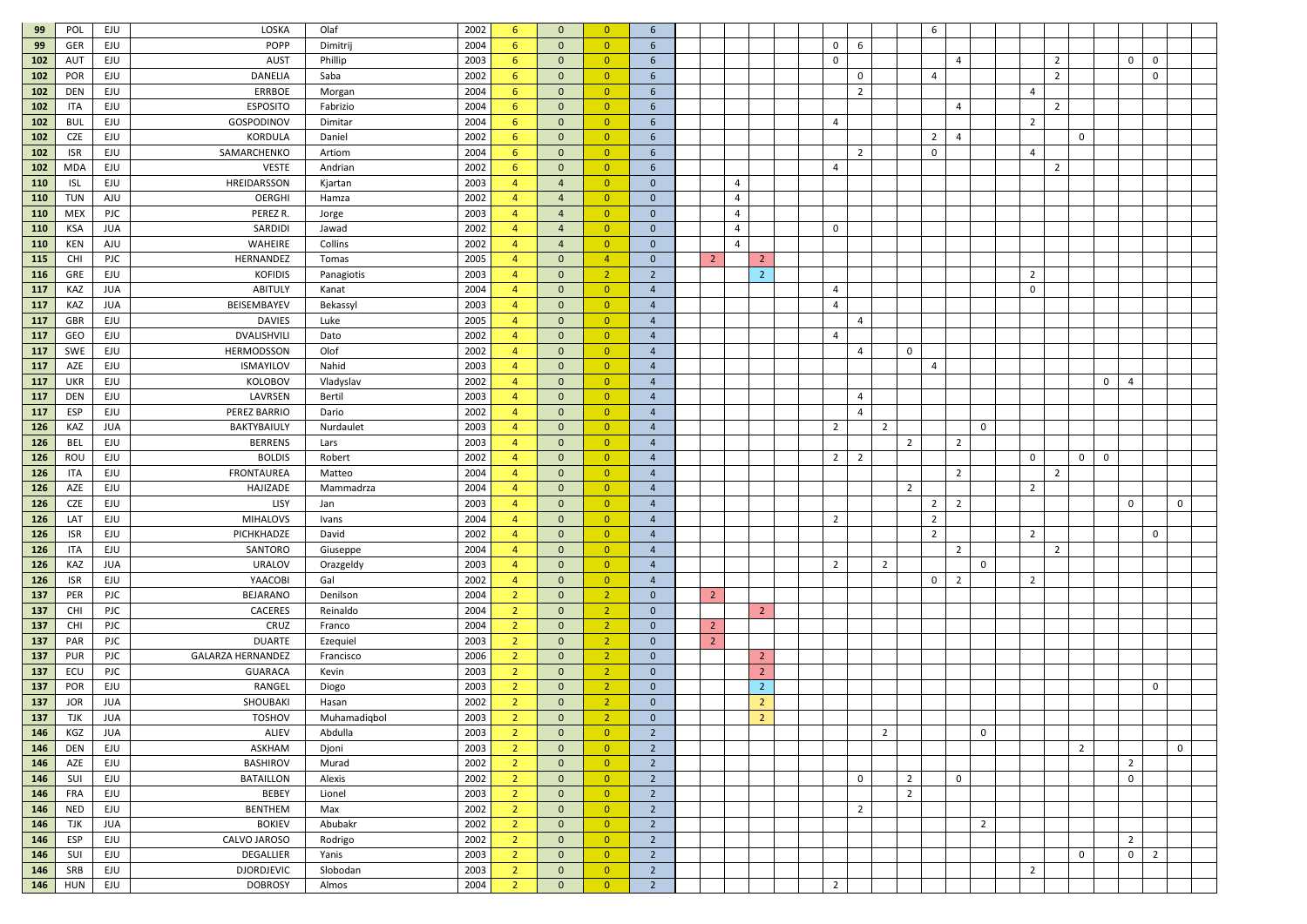| 146 | GBR        | EJU        | <b>ECKLEY</b>                | Rhys                | 2002 |                | $\Omega$ | $\Omega$       | $\overline{2}$ |  |  |                | $\mathbf 0$    |                |                |                |          |                |                |                | $\Omega$       |                |   |
|-----|------------|------------|------------------------------|---------------------|------|----------------|----------|----------------|----------------|--|--|----------------|----------------|----------------|----------------|----------------|----------|----------------|----------------|----------------|----------------|----------------|---|
| 146 | <b>ITA</b> | EJU        | <b>FIORENTINO</b>            | Gabriel             | 2003 |                |          | $\Omega$       | $\overline{2}$ |  |  |                |                |                |                |                |          |                | $\overline{2}$ |                |                |                |   |
| 146 | <b>BEL</b> | EJU        | <b>GAZALOEV</b>              | Mouhammad           | 2004 | $\mathbf{D}$   |          | $\Omega$       | $\overline{2}$ |  |  |                |                | $\overline{2}$ |                |                |          |                |                |                |                |                |   |
| 146 | <b>BUL</b> | EJU        | GOSPODINOV                   | Nikolay             | 2004 | $\overline{2}$ | $\Omega$ | $\Omega$       | $\overline{2}$ |  |  | 2              |                |                |                |                |          |                |                |                |                |                |   |
| 146 | <b>JPN</b> | JUA        | <b>HONDA</b>                 | Shoma               | 2002 |                |          | $\mathbf{0}$   | $\overline{2}$ |  |  | $\overline{2}$ |                |                |                |                |          |                |                |                |                |                |   |
| 146 | GER        | EJU        | HUMMEL                       | <b>Nils</b>         | 2003 |                | $\Omega$ | $\Omega$       | $\overline{2}$ |  |  |                | $\overline{2}$ |                |                |                |          |                |                |                |                |                |   |
| 146 | KGZ        | <b>JUA</b> | <b>KERIMOV</b>               | Murat               | 2003 |                | $\Omega$ | $\Omega$       | $\overline{2}$ |  |  |                |                | $\overline{2}$ |                |                | $\Omega$ |                |                |                |                |                | 0 |
| 146 | <b>CZE</b> | EJU        | <b>KRIZEK</b>                | Simon               | 2004 |                |          | $\overline{0}$ | $\overline{2}$ |  |  | $\mathbf 0$    |                |                | $\overline{2}$ |                |          |                |                |                |                |                |   |
| 146 | KAZ        | <b>JUA</b> | <b>KUSSAINOV</b>             | Askar               | 2003 | $\overline{2}$ | $\Omega$ | $\Omega$       | $\overline{2}$ |  |  |                |                |                |                |                |          | $\overline{2}$ |                |                |                |                |   |
| 146 | <b>UKR</b> | EJU        | LAZURENKO                    | Daniil              | 2002 | $\overline{2}$ |          | $\Omega$       | $\overline{2}$ |  |  |                |                |                |                |                |          |                |                |                | $\overline{2}$ |                |   |
| 146 | <b>BEL</b> | EJU        | LEBLANC                      | Thomas              | 2003 |                |          | $\mathbf{0}$   | $\overline{2}$ |  |  |                |                | $\overline{2}$ |                |                |          |                |                |                |                |                |   |
| 146 | GRE        | EJU        | <b>LYMPEROPOULOS</b>         | Dimitrios           | 2005 | $\overline{2}$ | $\Omega$ | $\overline{0}$ | $\overline{2}$ |  |  |                |                |                |                |                |          | $\overline{2}$ |                |                |                |                |   |
| 146 | <b>ITA</b> | EJU        | <b>MARASTONI</b>             | <b>Matthew Paul</b> | 2002 | <sup>2</sup>   | $\Omega$ | $\overline{0}$ | $\overline{2}$ |  |  | $\mathbf 0$    | $\overline{2}$ |                |                | $\mathbf 0$    |          |                |                |                |                |                |   |
| 146 | SWE        | EJU        | <b>MAXLIN</b>                | Miljohn             | 2002 |                |          | $\mathbf{0}$   | $\overline{2}$ |  |  | $\overline{2}$ |                |                |                |                |          |                |                |                |                |                |   |
| 146 | ESP        | EJU        | <b>MORALES MONTERO</b>       | Christian           | 2004 | $\overline{2}$ | $\Omega$ | $\Omega$       | $\overline{2}$ |  |  |                | $\overline{2}$ | $\mathbf 0$    |                |                |          |                | $\Omega$       |                |                |                |   |
| 146 | <b>NED</b> | EJU        | <b>MOST</b>                  | Lennart             | 2002 | $\overline{2}$ |          | $\overline{0}$ | $\overline{2}$ |  |  |                |                |                |                |                |          |                |                | $\overline{2}$ |                |                |   |
| 146 | <b>CZE</b> | EJU        | <b>MRAVEC</b>                | Marcel              | 2002 |                |          | $\Omega$       | $\overline{2}$ |  |  |                |                |                |                |                |          |                |                |                | $\mathbf 0$    | $\overline{2}$ |   |
| 146 | LAT        | EJU        | <b>POTAPOVS</b>              | Emils               | 2004 |                |          | $\Omega$       | $\overline{2}$ |  |  |                |                |                | 0              |                |          | $\overline{2}$ |                |                |                |                |   |
| 146 | <b>ITA</b> | EJU        | SALVO                        | Samuel              | 2002 |                |          | $\Omega$       | $\overline{2}$ |  |  | $\overline{2}$ |                |                |                | $\Omega$       |          |                |                |                |                |                |   |
| 146 | CAN        | <b>PJC</b> | <b>SCHROEDER</b>             | Finn                | 2002 |                |          | $\overline{0}$ | $\overline{2}$ |  |  |                |                |                |                |                |          |                |                | $\overline{2}$ |                |                |   |
| 146 | KOS        | EJU        | SHARAPOLLI                   | Loris               | 2003 | $\overline{2}$ | $\Omega$ | $\overline{0}$ | $\overline{2}$ |  |  |                |                | $\mathbf{0}$   |                |                |          | 2              |                |                |                |                |   |
| 146 | <b>ITA</b> | EJU        | SORELLI                      | Alessandro          | 2004 |                |          | $\Omega$       | $\overline{2}$ |  |  |                |                |                |                |                |          |                | $\overline{2}$ |                |                |                |   |
| 146 | <b>HUN</b> | EJU        | <b>SZEGEDI</b>               | Daniel              | 2002 |                |          | $\Omega$       | $\overline{2}$ |  |  | $\mathbf 0$    |                |                |                | $\overline{2}$ |          |                |                |                |                |                |   |
| 146 | SWE        | EJU        | <b>VINTERSKOG DANIELSSON</b> | Oskar               | 2002 |                |          | $\Omega$       | $\overline{2}$ |  |  |                |                |                |                |                |          |                |                |                | $\overline{2}$ |                |   |
| 146 | GER        | EJU        | <b>VON LEUPOLDT</b>          | Leonhard            | 2004 |                |          | $\overline{0}$ | $\overline{2}$ |  |  |                | $\mathbf 0$    | $\overline{2}$ | 0              |                |          |                |                |                |                |                |   |
| 182 | TJK        | JUA        | GANIEV                       | Ganijon             | 2002 |                |          | $\Omega$       |                |  |  |                |                |                |                |                |          |                |                |                |                |                | 2 |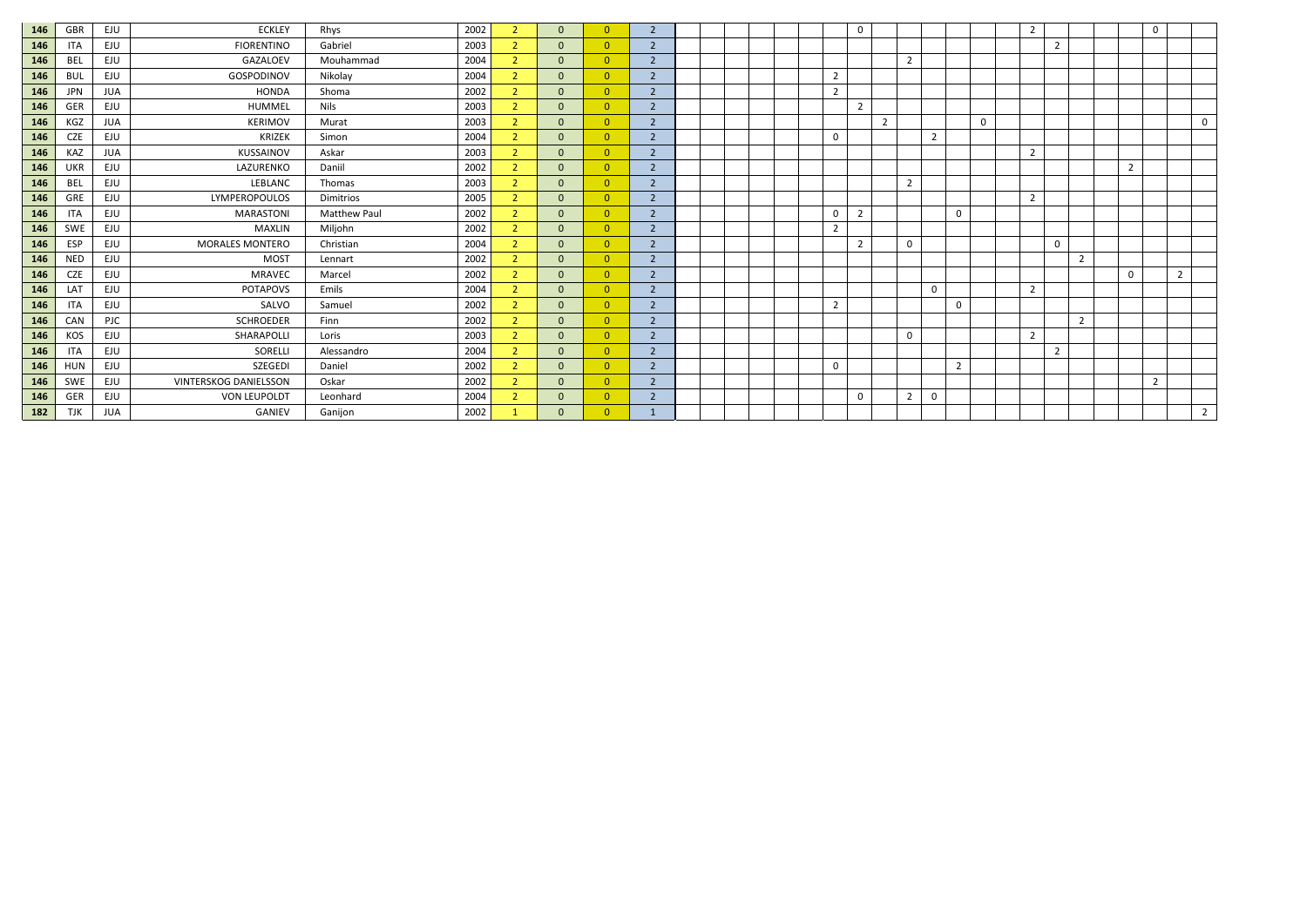



| Ranking                 | Nation            | Continent  | <b>FAMILY NAME</b>                        | <b>Given Name</b>      | <b>Y.O.B</b> | Total score | Sum World CS                   | ୪<br>$sum_{comp}$                | Sum Cont.      | Cups | ة<br>5<br>nno | Ñ<br><b>bionships</b><br>00% | Ñ<br>$\tilde{\bm{\mathcal{N}}}$<br>Ő<br>100 | $\mathcal{S}$<br>50%<br>50% | $\overline{a}$<br>-Championships<br><b>EJU AUT</b><br>100% | $\beta$<br>Elu <sub>ESP22</sub><br>100% | $\mu$ ua kaz $\geq$<br>100% | EJU FRA 22<br>100% | Elu POL 22<br>100% | EJU TA 22<br>100%<br>1009 | $\frac{1}{4}u_{28}u_{28}$<br>100% | AJU SEN 22<br>EJU GRE 22<br>100% | $\approx$<br>EJU POR<br>.009 | EJU ITA 21<br>oos | EJU ROU 21<br>1009 | EJU CZE 21     | Elu POR'Z1<br>$00^{\circ}$ | -77<br>EJU BIH 21<br>JUA KAZ<br>50% |  |
|-------------------------|-------------------|------------|-------------------------------------------|------------------------|--------------|-------------|--------------------------------|----------------------------------|----------------|------|---------------|------------------------------|---------------------------------------------|-----------------------------|------------------------------------------------------------|-----------------------------------------|-----------------------------|--------------------|--------------------|---------------------------|-----------------------------------|----------------------------------|------------------------------|-------------------|--------------------|----------------|----------------------------|-------------------------------------|--|
| $\mathbf{1}$            | <b>RUS</b>        | <b>EJU</b> | <b>TSECHOEV</b>                           | Adam                   | 2002         | 400         | 300                            | $\overline{0}$                   | 100            |      |               | 300                          |                                             |                             |                                                            |                                         |                             |                    |                    |                           |                                   |                                  |                              |                   | 100                |                |                            |                                     |  |
| $\overline{2}$          | <b>ITA</b>        | EJU        | <b>MADDALONI NOSA</b>                     | <b>Bright</b>          | 2003         | 286         | 100                            | 6 <sup>°</sup>                   | 196            |      |               | 100                          | 6                                           |                             |                                                            |                                         |                             |                    |                    | 100                       |                                   |                                  | 60                           | 16                |                    |                | 20                         |                                     |  |
| $\overline{\mathbf{3}}$ | SUI               | EJU        | <b>BONFERRONI</b>                         | Aurelien               | 2002         | 284         | 12                             | 32 <sub>2</sub>                  | 284            |      |               | 12                           | 32                                          |                             |                                                            | 100                                     |                             | 40                 |                    | 40                        |                                   |                                  |                              | $\overline{4}$    |                    |                |                            | 100                                 |  |
| $\overline{\mathbf{4}}$ | AZE               | EJU        | <b>HAJIYEV</b>                            | Eljan                  | 2002         | 272         | 200                            | 32                               | 40             |      |               | 200                          | 32                                          |                             |                                                            |                                         |                             |                    |                    |                           |                                   |                                  |                              |                   |                    |                | 40                         |                                     |  |
| 5 <sub>5</sub>          | FRA               | EJU        | AREGBA                                    | Arnaud                 | 2002         | 252         | 12                             | 120                              | 164            |      |               | 12                           | 120                                         |                             | 40                                                         |                                         |                             | 20                 | 40                 | $\mathsf 0$               |                                   |                                  |                              | $\overline{4}$    | 20                 |                |                            | 40                                  |  |
| $\,$ 6 $\,$             | <b>RUS</b>        | EJU        | <b>DRANOVSKII</b>                         | Daniil                 | 2003         | 240         | $\mathbf{0}$                   | 80                               | 160            |      |               |                              | 80                                          |                             |                                                            |                                         |                             |                    |                    |                           |                                   |                                  |                              | 60                |                    |                | 100                        |                                     |  |
| $\overline{7}$          | <b>UZB</b>        | <b>JUA</b> | MURTOZOEV                                 | Nurbek                 | 2002         | 224         | $\overline{4}$                 | 80                               | 140            |      |               | $\overline{4}$               | 80                                          |                             | $\mathsf{O}$                                               |                                         | 40                          |                    |                    | 100                       |                                   |                                  |                              |                   |                    |                |                            |                                     |  |
| $\bf{8}$                | KAZ               | <b>JUA</b> | <b>MAXIM</b>                              | Meiirlan               | 2003         | 210         | $\mathbf{0}$                   | 80                               | 146            |      |               |                              | 80                                          |                             | 40                                                         |                                         | 60                          |                    |                    |                           |                                   | 20                               |                              |                   |                    | 16             |                            | 20                                  |  |
| 9                       | <b>BRA</b>        | PJC        | <b>DOS SANTOS</b>                         | Kauan                  | 2003         | 206         | $\mathbf{0}$                   | 200                              | 6              |      | 200           |                              |                                             |                             | 6                                                          |                                         |                             |                    |                    |                           |                                   |                                  |                              |                   |                    |                |                            |                                     |  |
| 10                      | TJK               | <b>JUA</b> | ABDUJALILOV                               | Muhammadjon            | 2003         | 200         | 80                             | 120                              | $\overline{0}$ |      |               | 80                           | 120                                         |                             |                                                            |                                         |                             |                    |                    |                           |                                   |                                  |                              |                   |                    |                |                            |                                     |  |
| 11                      | <b>CZE</b>        | EJU        | <b>KOPECKY</b>                            | Adam                   | 2002         | 176         | 12                             | 80                               | 86             |      |               | 12                           | 80                                          |                             |                                                            |                                         |                             |                    |                    | 40                        |                                   | 40                               |                              |                   |                    | $\overline{2}$ | $\overline{4}$             |                                     |  |
| $12$                    | <b>MEX</b>        | PJC        | <b>DIAZ</b>                               | Diego                  | 2002         | 164         | 12                             | 152                              | $\overline{0}$ |      | 120           | 12                           | 32                                          |                             |                                                            |                                         |                             |                    |                    |                           |                                   |                                  |                              |                   |                    |                |                            |                                     |  |
| 13                      | <b>UZB</b>        | <b>JUA</b> | SHARIPOV                                  | Shakhzodxuja           | 2004<br>2003 | 160         | $\mathbf{0}$<br>$\overline{4}$ | $\overline{0}$<br>152            | 160            |      | 32            |                              |                                             |                             |                                                            |                                         | 100                         |                    |                    | 60                        |                                   |                                  |                              |                   |                    |                |                            |                                     |  |
| 14                      | PER<br><b>BEL</b> | PJC<br>EJU | SAAVEDRA BOBADILLA<br><b>DUYCK</b>        | Javier                 | 2002         | 156<br>150  | 24                             |                                  | $\overline{0}$ |      |               | $\overline{4}$               | 120<br>6                                    |                             |                                                            | 40                                      |                             | 20                 |                    | 20                        |                                   |                                  |                              | 40                |                    |                |                            | $\overline{4}$                      |  |
| 15                      |                   |            |                                           | Jarne                  | 2003         |             |                                | 6 <sup>1</sup><br>6 <sup>1</sup> | 164            |      |               | 24<br>$\overline{a}$         | 6                                           |                             |                                                            |                                         |                             |                    |                    |                           |                                   |                                  | 40                           |                   |                    |                | 0                          |                                     |  |
| 16<br>17                | <b>MDA</b><br>AZE | EJU<br>EJU | LATISEV                                   | Mihail                 | 2002         | 150         | $\overline{4}$<br>$\mathbf{0}$ | $\overline{0}$                   | 140<br>122     |      |               |                              |                                             |                             | $\mathbf 0$<br>$\overline{2}$                              |                                         |                             |                    | 20                 |                           |                                   | 100                              | 100                          |                   | 40                 |                |                            |                                     |  |
| 18                      | <b>DOM</b>        | PJC        | <b>IMAMVERDIEV</b><br><b>CASTRO MATOS</b> | Magerram<br>Albis Jose | 2002         | 122<br>120  | $\mathbf 0$                    | 120                              | $\overline{0}$ |      | 40            |                              | 80                                          |                             |                                                            |                                         |                             |                    |                    |                           |                                   |                                  |                              |                   |                    |                |                            |                                     |  |
| 19                      | CZE               | EJU        | <b>IVANKA</b>                             | Filip                  | 2002         | 116         | $\mathbf 0$                    | $\overline{0}$                   | 116            |      |               |                              |                                             |                             |                                                            |                                         |                             |                    | 16                 | 60                        |                                   | 40                               |                              |                   |                    |                |                            |                                     |  |
| 20                      | GEO               | EJU        | LOLADZE                                   | Aleksandre             | 2004         | 106         | $\mathbf{0}$                   | $\overline{0}$                   | 106            |      |               |                              |                                             |                             | 6                                                          |                                         |                             |                    | 100                |                           |                                   |                                  |                              |                   |                    |                |                            |                                     |  |
| 20                      | AZE               | EJU        | ZAMANOV                                   | Ismayil                | 2004         | 106         | $\mathbf{0}$                   | $\overline{0}$                   | 106            |      |               |                              |                                             |                             | 6                                                          |                                         |                             | 100                |                    |                           |                                   | $\mathbf 0$                      |                              |                   |                    |                |                            |                                     |  |
| $22$                    | <b>JPN</b>        | <b>JUA</b> | <b>TAKEICHI</b>                           | Daisuke                | 2002         | 100         | $\mathbf{0}$                   | $\overline{0}$                   | 100            |      |               |                              |                                             |                             | 100                                                        |                                         |                             |                    |                    |                           |                                   |                                  |                              |                   |                    |                |                            |                                     |  |
| 22                      | SEN               | AJU        | <b>THIOUB</b>                             | Mouhamadou Rassoul     | 2004         | 100         | $\mathbf 0$                    | $\overline{0}$                   | 100            |      |               |                              |                                             |                             |                                                            |                                         |                             |                    |                    |                           | 100                               |                                  |                              |                   |                    |                |                            |                                     |  |
| 24                      | AUS               | OJU        | NIGHTINGALE                               | Noah                   | 2002         | 80          | $\mathbf{0}$                   | 80                               | $\overline{0}$ |      | 80            |                              |                                             |                             |                                                            |                                         |                             |                    |                    |                           |                                   |                                  |                              |                   |                    |                |                            |                                     |  |
| 24                      | CAN               | PJC        | POPOVICI                                  | David                  | 2002         | 80          | $\mathbf 0$                    | 80                               | $\overline{0}$ |      | 80            |                              |                                             |                             | $\mathbf 0$                                                |                                         |                             |                    |                    |                           |                                   |                                  | $\mathsf{O}$                 |                   |                    |                |                            |                                     |  |
| 24                      | <b>USA</b>        | PJC        | RODRIGUEZ                                 | Dominic                | 2004         | 80          | $\mathbf{0}$                   | 80                               | $\mathbf{0}$   |      |               |                              | 80                                          |                             |                                                            |                                         |                             |                    |                    |                           |                                   |                                  |                              |                   |                    |                |                            |                                     |  |
| 27                      | <b>UKR</b>        | EJU        | <b>KLYMOV</b>                             | Vsevolod               | 2004         | 78          | $\mathbf{0}$                   | $\overline{0}$                   | 78             |      |               |                              |                                             |                             |                                                            | 16                                      |                             | 60                 | $\overline{2}$     |                           |                                   |                                  |                              |                   |                    |                |                            |                                     |  |
| 28                      | KGZ               | JUA        | KLADNOV                                   | Arsenii                | 2002         | 68          | $\mathbf{0}$                   | 40                               | 28             |      |               |                              | 40                                          |                             |                                                            |                                         | $\mathbf 0$                 |                    |                    | 20                        |                                   |                                  |                              |                   |                    |                |                            | 16                                  |  |
| 29                      | <b>AUT</b>        | EJU        | <b>FASCHING</b>                           | Bernd                  | 2003         | 68          | $\mathbf{0}$                   | $\overline{2}$                   | 66             |      |               |                              | $\overline{2}$                              |                             | 6                                                          |                                         |                             |                    |                    |                           |                                   |                                  |                              | $\mathsf{O}$      | 60                 | $\mathbf 0$    | $\mathbf 0$                |                                     |  |
| 30                      | <b>UKR</b>        | EJU        | KORCHEMLIUK                               | Stanislav              | 2004         | 64          | $\mathbf{0}$                   | $\overline{0}$                   | 64             |      |               |                              |                                             |                             |                                                            |                                         |                             |                    | $\overline{4}$     |                           |                                   | 60                               |                              |                   |                    |                |                            |                                     |  |
| 31                      | AZE               | EJU        | RAJABLI                                   | Omar                   | 2003         | 62          | $\mathbf{0}$                   | 6 <sup>°</sup>                   | 56             |      |               |                              | 6                                           |                             | 16                                                         |                                         |                             | 40                 | $\mathsf 0$        |                           |                                   |                                  |                              |                   |                    |                |                            |                                     |  |
| 32                      | GEO               | EJU        | JABNIASHVILI                              | Giorgi                 | 2003         | 62          | $\mathbf{0}$                   | $\overline{0}$                   | 62             |      |               |                              |                                             |                             | 60                                                         |                                         |                             |                    | $\overline{2}$     |                           |                                   |                                  |                              |                   |                    |                |                            |                                     |  |
| 33                      | KAZ               | JUA        | <b>BISSENOV</b>                           | Nurzhan                | 2004         | 62          | $\mathbf{0}$                   | $\overline{0}$                   | 62             |      |               |                              |                                             |                             | $\overline{2}$                                             |                                         | 40                          |                    |                    | 20                        |                                   |                                  |                              |                   |                    |                |                            |                                     |  |
| 34                      | <b>TJK</b>        | <b>JUA</b> | LOIQOV                                    | Sunatullo              | 2003         | 62          | $\mathbf{0}$                   | $\overline{0}$                   | 62             |      |               |                              |                                             |                             |                                                            |                                         | 16                          |                    |                    | 16                        |                                   |                                  |                              |                   |                    |                |                            | 60                                  |  |
| 35                      | BIH               | EJU        | HEBIB                                     | Mustafa                | 2002         | 60          | 24                             | $\overline{0}$                   | 36             |      |               | 24                           |                                             |                             |                                                            |                                         |                             |                    |                    |                           |                                   | 16                               |                              |                   | 16                 |                |                            | $\overline{4}$                      |  |
| 36                      | <b>JPN</b>        | <b>JUA</b> | AMANO                                     | Kaito                  | 2003         | 60          | $\mathbf{0}$                   | $\overline{0}$                   | 60             |      |               |                              |                                             |                             |                                                            | 60                                      |                             |                    |                    |                           |                                   |                                  |                              |                   |                    |                |                            |                                     |  |
| 36                      | GEO               | EJU        | <b>GULBIANI</b>                           | Alexandre              | 2003         | 60          | $\mathbf{0}$                   | $\overline{0}$                   | 60             |      |               |                              |                                             |                             | $\mathbf 0$                                                |                                         |                             |                    | 60                 |                           |                                   |                                  |                              |                   |                    |                |                            |                                     |  |
| 36                      | SEN               | AJU        | SADIO                                     | Keba Mafoudji          | 2002         | 60          | $\mathbf{0}$                   | $\overline{0}$                   | 60             |      |               |                              |                                             |                             |                                                            |                                         |                             |                    |                    |                           | 60                                |                                  |                              |                   |                    |                |                            |                                     |  |
| 39                      | SUI               | EJU        | <b>GEROSA</b>                             | Loic                   | 2002         | 58          | $\mathbf 0$                    | $\overline{0}$                   | 60             |      |               |                              |                                             |                             | $\mathbf 0$                                                | 40                                      |                             | 16                 |                    | $\overline{2}$            |                                   |                                  |                              |                   |                    | $\mathbf{0}$   | $\overline{2}$             |                                     |  |
| 40                      | <b>MEX</b>        | PJC        | <b>ROSAS</b>                              | Javier                 | 2002         | 52          | 12                             | 40                               | $\overline{0}$ |      |               | 12                           | 40                                          |                             |                                                            |                                         |                             |                    |                    |                           |                                   |                                  |                              |                   |                    |                |                            |                                     |  |
| 41                      | COL               | PJC        | RUIZ                                      | Juan Pablo             | 2002         | 42          | $\mathbf 0$                    | 42                               | $\overline{0}$ |      | 40            |                              | $\overline{2}$                              |                             |                                                            |                                         |                             |                    |                    |                           |                                   |                                  |                              |                   |                    |                |                            |                                     |  |
| 42                      | FRA               | EJU        | <b>ELEFTHERIADIS</b>                      | Spiros                 | 2002         | 42          | $\mathbf{0}$                   | $\overline{0}$                   | 42             |      |               |                              |                                             |                             | $\overline{2}$                                             |                                         |                             |                    |                    |                           |                                   |                                  | 40                           |                   |                    |                |                            |                                     |  |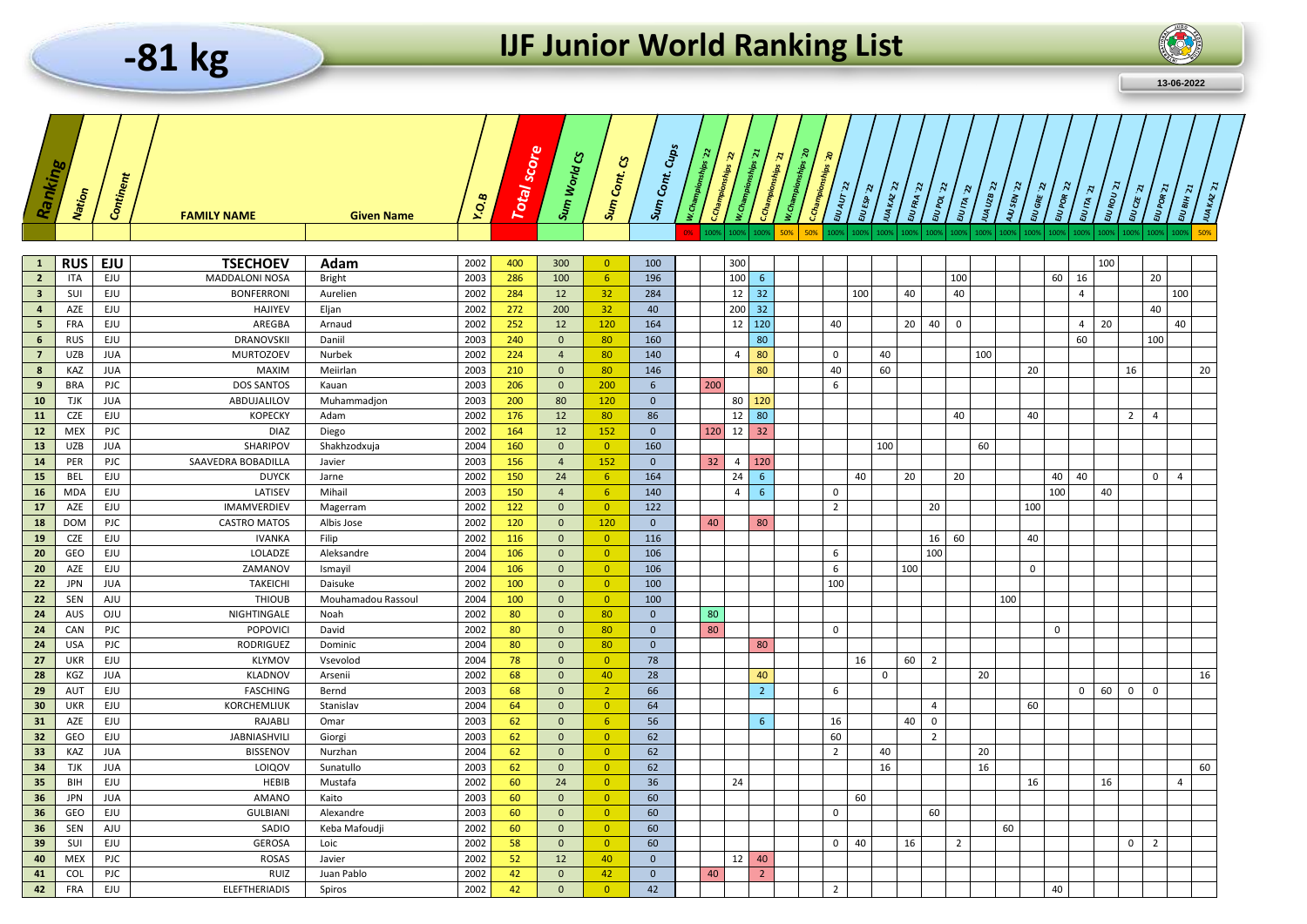| 43 | <b>EST</b> | EJU        | PAASTEL          | Randel        | 2002 | 40             | $\overline{4}$ | $\overline{0}$ | 36              | $\overline{4}$                   |                |                | $\mathbf 0$    |             | 16             |                |                |    |                | 20             |                               |                |                |                |             |
|----|------------|------------|------------------|---------------|------|----------------|----------------|----------------|-----------------|----------------------------------|----------------|----------------|----------------|-------------|----------------|----------------|----------------|----|----------------|----------------|-------------------------------|----------------|----------------|----------------|-------------|
| 44 | <b>VEN</b> | PJC        | PATETE           | Jonhelius     | 2003 | 40             | $\mathbf{0}$   | 40             | $\mathbf{0}$    |                                  | 40             |                |                |             |                |                |                |    |                |                |                               |                |                |                |             |
| 45 | POL        | EJU        | <b>BORZECKI</b>  | Bartosz       | 2002 | 40             | $\mathbf{0}$   | $\overline{2}$ | 40              |                                  | $\overline{2}$ | 20             |                |             | $\overline{2}$ |                |                |    |                |                |                               |                | $\overline{2}$ | 16             |             |
| 46 | NIG        | AJU        | ABDOULAYE DIALLO | Aboubacar     | 2003 | 40             | $\mathbf{0}$   | $\overline{0}$ | 40              |                                  |                |                |                |             |                |                |                | 40 |                |                |                               |                |                |                |             |
| 46 | <b>UZB</b> | JUA        | AMINOV           | Amirbek       | 2002 | 40             | $\mathbf{0}$   | $\overline{0}$ | 40              |                                  |                |                |                |             |                |                | 40             |    |                |                |                               |                |                |                |             |
| 46 | <b>UZB</b> | JUA        | KHAYRULLAEV      | Javlonbek     | 2002 | 40             | $\mathbf{0}$   | $\overline{0}$ | 40              |                                  |                |                |                |             |                |                | 40             |    |                |                |                               |                |                |                |             |
| 46 | POL        | EJU        | WASIKOWSKI       | Michal        | 2003 | 40             | $\mathbf{0}$   | $\overline{0}$ | 40              |                                  |                |                |                |             | 40             |                |                |    |                |                |                               |                |                |                |             |
| 50 | AUT        | EJU        | <b>ECKER</b>     | Thomas        | 2003 | 40             | $\mathbf{0}$   | $\overline{0}$ | 40              |                                  |                |                |                |             |                | 20             |                |    |                | 20             |                               |                |                |                |             |
| 51 | PAR        | PJC        | <b>NOGUERA</b>   | Diego         | 2003 | 34             | $\mathbf{0}$   | 34             | $\mathbf{0}$    | $\overline{2}$                   | 32             |                |                |             |                |                |                |    |                |                |                               |                |                |                |             |
| 52 | PER        | PJC        | GALARRETA        | Benjamin      | 2005 | 32             | $\mathbf{0}$   | 32             | $\mathbf{0}$    | 32                               |                |                |                |             |                |                |                |    |                |                |                               |                |                |                |             |
| 53 | <b>ISR</b> | EJU        | <b>BADASH</b>    | Iftach        | 2002 | 28             | $\mathbf{0}$   | $\overline{0}$ | 30 <sup>°</sup> |                                  |                | 20             |                |             | 6              |                |                |    | $\overline{2}$ |                |                               |                | $\overline{2}$ |                |             |
| 54 | ITA        | EJU        | PICCOLO          | Leonardo      | 2003 | 24             | 12             | $\overline{0}$ | 14              | 12                               |                | $\overline{4}$ |                |             |                |                |                |    |                | $2^{\circ}$    | $\overline{4}$                | $\overline{4}$ |                |                |             |
| 55 | <b>CZE</b> | EJU        | PFAF             | Michal        | 2002 | 24             | $\mathbf{0}$   | $\overline{0}$ | 28              |                                  |                |                |                |             | 20             | $\overline{2}$ |                |    | $\mathbf 0$    |                |                               | $\overline{2}$ | 2              | $\overline{2}$ |             |
| 56 | KAZ        | JUA        | KAIROLLA         | Zhalgas       | 2003 | 24             | $\mathbf{0}$   | $\overline{0}$ | 24              |                                  |                | 4              |                | 20          |                |                |                |    |                |                |                               |                |                |                |             |
| 57 | KAZ        | JUA        | <b>ASHEN</b>     | Bexultan      | 2002 | 22             | $\mathbf{0}$   | $\overline{0}$ | 22              |                                  |                |                |                | 20          |                |                | $\overline{2}$ |    |                |                |                               | $\mathbf 0$    |                |                | $\mathbf 0$ |
| 57 | GER        | EJU        | <b>KAUN</b>      | Sebastian     | 2004 | 22             | $\mathbf{0}$   | $\overline{0}$ | 22              |                                  |                | $2^{\prime}$   | 20             |             | $\mathsf{o}$   |                |                |    |                |                |                               |                |                |                |             |
| 57 | <b>HUN</b> | EJU        | <b>UROGDI</b>    | Dominik       | 2003 | 22             | $\mathbf{0}$   | $\overline{0}$ | 22              |                                  |                |                |                |             |                |                |                |    |                |                | $\overline{2}$                | $\mathbf 0$    |                | 20             |             |
| 60 | FRA        | EJU        | <b>TAMA</b>      | Alexandre     | 2003 | 22             | $\mathbf{0}$   | $\overline{0}$ | 22              |                                  |                |                | 16             |             | 6              |                |                |    |                |                |                               |                |                |                |             |
| 61 | CZE        | EJU        | SOJKA            | Alexandr      | 2002 | 22             | $\mathbf{0}$   | $\overline{0}$ | 22              |                                  |                | $\overline{4}$ |                |             |                | 16             |                |    |                |                |                               | $\mathbf 0$    |                | $\overline{2}$ |             |
| 62 | FRA        | EJU        | GRIDAINE         | Lucas         | 2003 | 20             | $\mathbf{0}$   | $\overline{0}$ | 20              |                                  |                |                | 20             |             |                |                |                |    |                |                |                               |                |                |                |             |
| 62 | KAZ        | <b>JUA</b> | NEPLYUYEV        | Viktor        | 2002 | 20             | $\mathbf{0}$   | $\overline{0}$ | 20              |                                  |                |                |                |             |                |                |                |    |                |                |                               | $\mathbf 0$    |                |                | 40          |
| 62 | <b>RUS</b> | EJU        | <b>TASUEV</b>    | Abdul-Kerim   | 2002 | 20             | $\mathbf{0}$   | $\overline{0}$ | 20              |                                  |                |                |                |             |                |                |                |    |                |                |                               | 20             |                |                |             |
| 62 | <b>ISR</b> | EJU        | YAKOVLEV         | David         | 2002 | 20             | $\mathbf{0}$   | $\overline{0}$ | 20              |                                  |                | $\mathbf 0$    |                |             | $\mathbf 0$    |                |                |    | 20             |                |                               |                |                |                |             |
| 66 | <b>MNE</b> | EJU        | <b>GOLUBOVIC</b> | Vidoje        | 2002 | 18             | $\mathbf{0}$   | $\overline{2}$ | 16              |                                  | $\overline{2}$ |                |                |             |                |                |                |    |                |                |                               |                |                | 16             |             |
| 67 | <b>TUR</b> | EJU        | DANISMAN         | Erdal         | 2003 | 18             | $\mathbf{0}$   | $\overline{0}$ | 18              |                                  |                | $\overline{2}$ |                |             |                |                |                |    | 16             |                |                               |                |                |                |             |
| 67 | SRB        | EJU        | KOSOVIC          | Velimir       | 2002 | 18             | $\mathbf{0}$   | $\overline{0}$ | 18              |                                  |                | 16             |                |             |                |                |                |    |                |                | 0                             |                |                | $\overline{2}$ |             |
| 69 | <b>SVK</b> | EJU        | <b>MARUSKA</b>   | Alex          | 2003 | 16             | $\mathbf{0}$   | 6              | 14              |                                  | 6              | $\overline{2}$ |                |             |                | $\overline{4}$ |                |    | $\overline{4}$ |                | $\overline{2}$                | $\overline{2}$ |                | $\mathbf 0$    |             |
| 70 | KGZ        | JUA        | ALMAZJAN UULU    | Tegin         | 2003 | 16             | $\mathbf{0}$   | $\overline{0}$ | 16              |                                  |                |                |                | $\mathbf 0$ |                |                | 16             |    |                |                |                               |                |                |                |             |
| 70 | FRA        | EJU        | GIGLI            | Sacha         | 2002 | <b>16</b>      | $\mathbf{0}$   | $\overline{0}$ | 16              |                                  |                |                |                |             | 16             |                |                |    |                |                |                               |                |                |                |             |
| 70 | KAZ        | JUA        | KUMISBAY         | Azat          | 2004 | 16             | $\mathbf{0}$   | $\overline{0}$ | 16              |                                  |                |                |                | 16          |                |                | 0              |    |                |                |                               |                |                |                |             |
| 70 | SWE        | EJU        | <b>MATTSSON</b>  | Pelle         | 2003 | 16             | $\mathbf{0}$   | $\overline{0}$ | 16              |                                  |                |                | $\mathsf{O}$   |             | 0              |                |                |    | 0              | 16             |                               |                |                |                |             |
| 70 | CRO        | EJU        | <b>MRKOVIC</b>   | Lovre         | 2003 | 16             | $\mathbf{0}$   | $\overline{0}$ | <b>16</b>       |                                  |                | 0              |                |             |                | 16             |                |    |                |                |                               |                |                |                |             |
| 70 | <b>ITA</b> | EJU        | <b>VICI</b>      | Manuel        | 2002 | 16             | $\mathbf{0}$   | $\overline{0}$ | 16              |                                  |                | $\mathbf 0$    |                |             |                | $\mathbf 0$    |                |    |                | 16             |                               | $\mathbf 0$    | $\mathbf 0$    |                |             |
| 76 | MOZ        | AJU        | LUIS             | Diogo         | 2003 | 12             | 12             | $\overline{0}$ | $\mathbf{0}$    | 12                               |                |                |                |             |                |                |                |    |                |                |                               |                |                |                |             |
| 77 | KGZ        | JUA        | DZHALALDINOV     | Abdulla       | 2003 | 12             | $\mathbf{0}$   | $\overline{2}$ | 10              |                                  | $\overline{2}$ |                |                |             |                |                |                |    |                |                |                               |                |                |                | 20          |
| 78 | <b>TUR</b> | EJU        | <b>SIMSEK</b>    | Musa          | 2002 | 12             | $\mathbf{0}$   | $\overline{0}$ | 12              |                                  |                | $\overline{4}$ |                |             |                |                |                |    | 4              |                |                               |                |                | $\overline{4}$ |             |
| 79 | <b>CYP</b> | EJU        | <b>GEORGAKIS</b> | Odysseas      | 2003 | 10             | $\overline{4}$ | $\overline{2}$ | $\overline{4}$  | $\overline{4}$                   | $\overline{2}$ |                |                |             |                |                |                |    | $\overline{4}$ |                |                               |                |                |                |             |
| 80 | GBR        | EJU        | CAMPBELL         | Logan         | 2002 | 8              | $\mathbf{0}$   | $\overline{0}$ | 8               |                                  |                | $\overline{2}$ | $\overline{4}$ |             | $\overline{2}$ |                |                |    |                | $\mathbf 0$    |                               |                |                |                |             |
| 81 | <b>USA</b> | PJC        | YONEZUKA         | Nicolas       | 2002 | 6              | $\overline{4}$ | $\overline{2}$ | $\mathbf{0}$    | $\overline{2}$<br>$\overline{4}$ |                |                |                |             |                |                |                |    |                |                |                               |                |                |                |             |
| 82 | POR        | EJU        | <b>DIAS</b>      | Joao          | 2003 | $6^{\circ}$    | $\mathbf{0}$   | $\overline{2}$ | $\overline{4}$  |                                  | $\overline{2}$ |                | $\mathbf{0}$   |             | 0              |                |                |    |                | 2              |                               |                | $\overline{2}$ |                |             |
| 83 | FRA        | EJU        | DEMAREZ          | Nolann        | 2003 | 6              | $\mathbf{0}$   | $\overline{0}$ | 6               |                                  |                |                |                |             |                | $\mathbf 0$    |                |    |                | 6              |                               |                |                |                |             |
| 83 | GEO        | EJU        | JAPARIDZE        | Akaki         | 2002 | 6              | $\mathbf{0}$   | $\overline{0}$ | 6               |                                  |                |                |                |             |                |                |                |    |                |                |                               | 6              |                |                |             |
| 83 | FRA        | EJU        | <b>RUPP</b>      | Antoine       | 2004 | $6^{\circ}$    | $\mathbf{0}$   | $\overline{0}$ | 6               |                                  |                |                |                |             |                |                |                |    |                | 6              |                               |                |                |                |             |
| 83 | <b>NED</b> | EJU        | <b>VAN DUN</b>   | Mo            | 2002 | 6              | $\mathbf{0}$   | $\overline{0}$ | 6               |                                  |                |                |                |             |                |                |                |    |                |                |                               | 6              | $\mathbf 0$    |                |             |
| 87 | <b>ITA</b> | EJU        | CEGLIE           | Francesco     | 2002 | 6              | $\mathbf{0}$   | $\overline{0}$ | 6               |                                  |                |                |                |             |                | $\mathbf 0$    |                |    |                | $\overline{4}$ | $\mathbf 0$<br>$\overline{2}$ |                |                |                |             |
| 87 | <b>BEL</b> | EJU        | CHRISTIAENS      | Noah          | 2004 | 6 <sup>1</sup> | $\mathbf 0$    | $\overline{0}$ | $\sqrt{6}$      |                                  |                |                | 4              |             | $\mathcal{L}$  |                |                |    |                |                |                               |                |                |                |             |
| 87 | SWE        | EJU        | HEDENBLAD        | Joel          | 2002 | 6 <sup>1</sup> | $\mathbf{0}$   | $\overline{0}$ | 6               |                                  |                | 0              | $\mathbf 0$    |             |                | $\overline{4}$ |                |    | $\overline{2}$ |                |                               |                |                |                |             |
| 87 | GER        | EJU        | OHNEISER         | Lukas         | 2004 | 6 <sup>1</sup> | $\mathbf{0}$   | $\overline{0}$ | 6               |                                  |                | $\overline{2}$ | $\overline{4}$ |             | $\mathbf 0$    |                |                |    |                |                |                               |                |                |                |             |
| 87 | <b>FRA</b> | EJU        | OKOYE            | Jason         | 2004 | 6 <sup>1</sup> | $\mathbf{0}$   | $\overline{0}$ | $6\overline{6}$ |                                  |                |                |                |             | $\overline{2}$ |                |                |    |                | $\overline{4}$ |                               |                |                |                |             |
| 87 | SRB        | EJU        | ZUBOVIC          | Stefan        | 2004 | 6              | $\mathbf{0}$   | $\overline{0}$ | 6               |                                  |                | $\overline{2}$ |                |             |                |                |                |    | 4              |                |                               |                |                |                |             |
| 93 | <b>HUN</b> | EJU        | DEMETER          | Bendeguz      | 2003 | 6 <sup>1</sup> | $\mathbf{0}$   | $\overline{0}$ | $6\overline{6}$ |                                  |                | $\overline{2}$ |                |             |                | $\overline{2}$ |                |    |                |                | $\overline{2}$                |                |                | $\mathsf{O}$   |             |
| 94 | <b>KUW</b> | JUA        | ALBARAK          | Khaled        | 2002 | $\overline{4}$ | $\overline{4}$ | $\overline{0}$ | $\mathbf 0$     | $\overline{4}$                   |                |                |                |             |                |                |                |    |                |                |                               |                |                |                |             |
| 94 | <b>KSA</b> | <b>JUA</b> | ALMALKI          | Osama         | 2002 | $\overline{4}$ | $\overline{4}$ | $\overline{0}$ | $\mathbf 0$     | $\overline{4}$                   |                |                |                |             |                |                |                |    |                |                |                               |                |                |                |             |
| 94 | <b>KUW</b> | JUA        | ALSALMAN         | Shehab        | 2004 | $\overline{4}$ | $\overline{4}$ | $\overline{0}$ | $\mathbf{0}$    | $\overline{4}$                   |                |                |                |             |                |                |                |    |                |                |                               |                |                |                |             |
| 94 | KEN        | AJU        | KARANJA          | Daniel Ndungu | 2004 | $\overline{4}$ | $\overline{4}$ | $\overline{0}$ | $\mathbf{0}$    | $\overline{4}$                   |                |                |                |             |                |                |                |    |                |                |                               |                |                |                |             |
| 94 | TJK        | JUA        | RAHIMOV          | Saidrahim     | 2003 | $\overline{4}$ | $\overline{4}$ | $\overline{0}$ | $\mathbf{0}$    | $\overline{4}$                   |                |                |                |             |                |                |                |    |                |                |                               |                |                |                |             |
| 94 | MGL        | <b>JUA</b> | TUMURSANAA       | Renchindorj   | 2002 | $\overline{4}$ | $\overline{4}$ | $\overline{0}$ | $\mathbf{0}$    | $\overline{4}$                   |                |                |                |             |                |                |                |    |                |                |                               |                |                |                |             |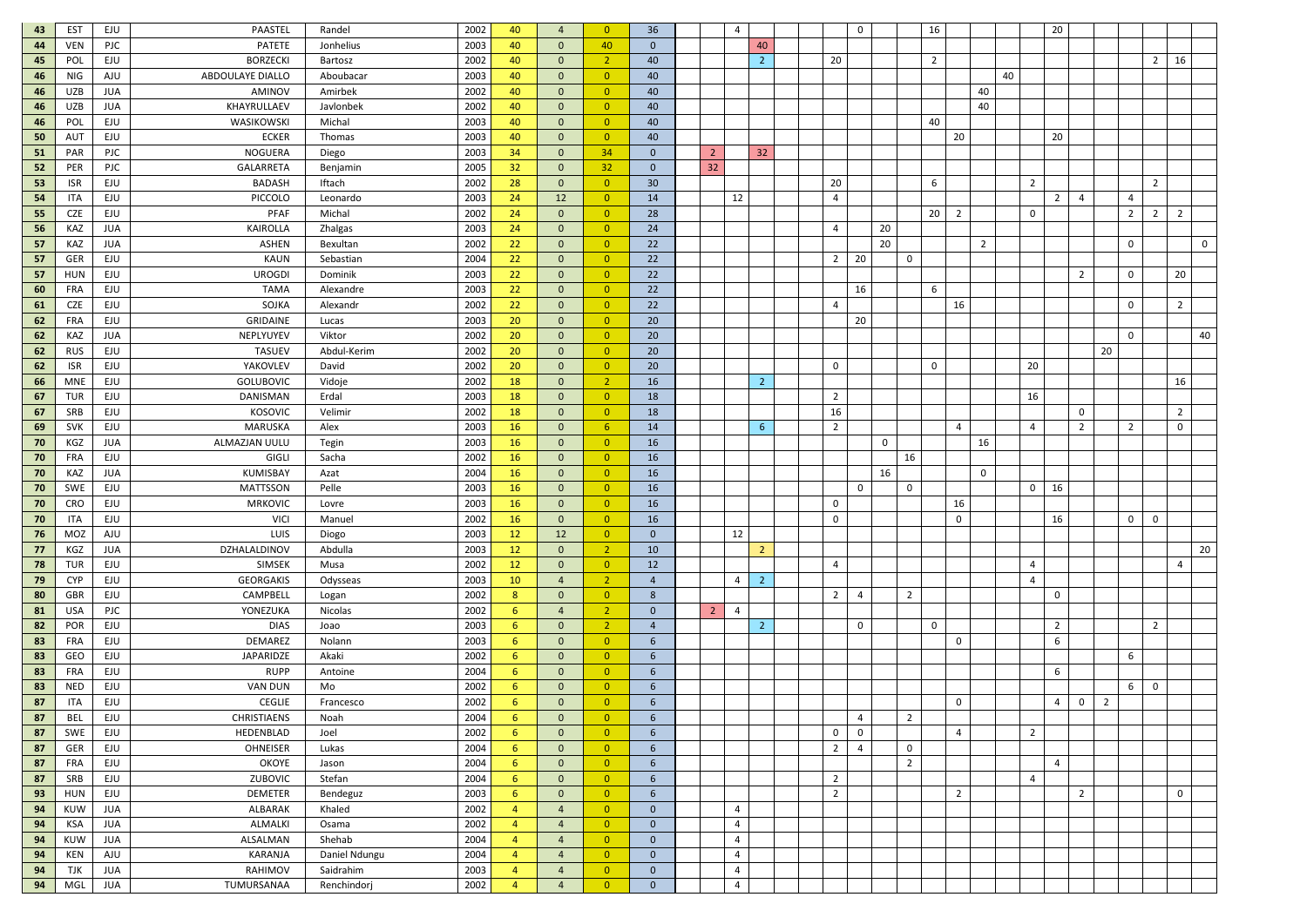| 100              | <b>DEN</b> | EJU               | <b>IVANIAN</b>       | David     | 2002<br>$\overline{4}$ | $\mathbf{0}$                   | $\overline{2}$                   | $\overline{2}$                 |                                  | $\overline{2}$ |                |                |                |                |                |                |                |                | $\overline{2}$ |                |                |                |                |
|------------------|------------|-------------------|----------------------|-----------|------------------------|--------------------------------|----------------------------------|--------------------------------|----------------------------------|----------------|----------------|----------------|----------------|----------------|----------------|----------------|----------------|----------------|----------------|----------------|----------------|----------------|----------------|
| 101              | FRA        | EJU               | COURTEAUD            | Gilles    | 2002<br>$\overline{4}$ | $\mathbf{0}$                   | $\overline{0}$                   | $\overline{4}$                 |                                  |                |                |                |                |                |                |                |                |                |                |                | $\mathbf 0$    | $\overline{4}$ |                |
| 101              | <b>HUN</b> | EJU               | DOMOSZLAI            | Zolta     | 2004<br>$\overline{4}$ | $\overline{0}$                 | $\overline{0}$                   | $\overline{4}$                 |                                  |                | $\overline{4}$ |                |                |                | 0              |                |                |                |                |                |                |                |                |
| 101              | <b>HUN</b> | EJU               | <b>GEBAUER</b>       | Ervin     | 2002<br>$\overline{4}$ | $\mathbf{0}$                   | $\overline{0}$                   | $\overline{4}$                 |                                  |                |                |                |                |                | $\overline{4}$ |                |                |                |                |                |                |                |                |
| 101              | FRA        | EJU               | <b>GEKHT</b>         | Denis     | 2002<br>$\overline{4}$ | $\mathbf{0}$                   | $\overline{0}$                   | $\overline{4}$                 |                                  |                |                |                | $\overline{4}$ |                |                |                |                |                |                |                |                |                |                |
| 101              | <b>UKR</b> | EJU               | KOLOBOV              | Vladyslav | 2002<br>$\overline{4}$ | $\overline{0}$                 | $\overline{0}$                   | $\overline{4}$                 |                                  |                |                | $\overline{4}$ |                | 0              |                |                |                |                |                |                |                |                |                |
| 101              | <b>HUN</b> | EJU               | ROTTENSTEIN          | Botond    | 2004<br>$\overline{4}$ | $\overline{0}$                 | $\overline{0}$                   | $\overline{4}$                 |                                  |                | $\overline{4}$ |                |                |                |                |                |                |                |                |                |                |                |                |
| 107              | POR        | EJU               | ALVES                | Joao      | 2004<br>$\overline{4}$ | $\mathbf{0}$                   | $\overline{0}$                   | $\overline{4}$                 |                                  |                |                | $\overline{2}$ |                |                |                |                |                | $\overline{2}$ |                |                |                |                |                |
| 107              | <b>BEL</b> | EJU               | <b>DENYS</b>         | Warre     | 2003<br>$\overline{4}$ | $\mathbf{0}$                   | $\overline{0}$                   | $\overline{4}$                 |                                  |                |                |                |                |                |                |                |                |                | $\overline{2}$ |                | $\overline{2}$ |                |                |
| 107              | <b>NED</b> | EJU               | <b>NICOLAI</b>       | Hessel    | 2002<br>$\overline{4}$ | $\overline{0}$                 | $\overline{0}$                   | $\overline{4}$                 |                                  |                | 0              |                |                |                |                |                |                | $\overline{2}$ | $\overline{2}$ |                |                |                |                |
| 107              | <b>UZB</b> | JUA               | <b>ORTIKOV</b>       | Boburjon  | 2002<br>$\overline{4}$ | $\mathbf{0}$                   | $\overline{0}$                   | $\overline{4}$                 |                                  |                |                |                | $\overline{2}$ |                |                | $\overline{2}$ |                |                |                |                |                |                |                |
| 107              | ITA        | EJU               | SIGNORINI            | Enrico    | 2003<br>$\overline{4}$ | $\mathbf{0}$                   | $\overline{0}$                   | $\overline{4}$                 |                                  |                |                |                |                |                | $\overline{2}$ |                |                | $\overline{2}$ |                |                |                |                |                |
| 107              | LAT        | EJU               | ZEILA                | Matiss    | 2004<br>$\overline{4}$ | $\mathbf{0}$                   | $\overline{0}$                   | $\overline{4}$                 |                                  |                | $\overline{2}$ |                |                | $\overline{2}$ |                |                | 0              |                |                |                |                |                |                |
| 113              | LBN        | <b>JUA</b>        | ALMAWLA              | Abbas     | 2002<br>$\overline{2}$ | $\mathbf{0}$                   | $\overline{2}$                   | $\overline{0}$                 |                                  | $\overline{2}$ |                |                |                |                |                |                |                |                |                |                |                |                |                |
| 113              | <b>BLR</b> | EJU               | <b>BATSISHCHA</b>    | Ihar      | 2002<br>2 <sup>1</sup> | $\mathbf{0}$                   | $\overline{2}$                   | $\mathbf 0$                    |                                  | $\overline{2}$ |                |                |                |                |                |                |                |                |                |                |                |                |                |
| 113              | <b>USA</b> | PJC               | <b>ERSHOV</b>        | Mikhail   | 2004<br>$\overline{2}$ | $\mathbf{0}$                   | $\overline{2}$                   | $\mathbf{0}$                   | $\overline{2}$                   |                |                |                |                |                |                |                |                |                |                |                |                |                |                |
| 113              | BIH        | EJU               | <b>HASIC</b>         |           | 2002<br>$\overline{2}$ | $\mathbf{0}$                   | $\overline{2}$                   | $\mathbf{0}$                   |                                  | $\overline{2}$ |                |                |                |                |                |                |                |                |                |                |                |                | $\mathbf 0$    |
|                  |            |                   |                      | Kerim     |                        |                                |                                  |                                |                                  | $\overline{2}$ |                |                |                |                |                |                |                |                |                |                |                |                |                |
| 113              | <b>KOR</b> | JUA               | LEE<br>LEIVA         | Joonhwan  | 2002<br>$\overline{2}$ | $\mathbf{0}$<br>$\mathbf{0}$   | $\overline{2}$<br>$\overline{2}$ | $\mathbf{0}$<br>$\mathbf{0}$   |                                  |                |                |                |                |                |                |                |                |                |                |                |                |                |                |
| 113<br>113       | ARG        | PJC               |                      | Enzo      | 2003<br>$\overline{2}$ |                                |                                  |                                | $\overline{2}$<br>$\overline{2}$ |                |                |                |                |                |                |                |                |                |                |                |                |                |                |
| 113              | ARG<br>LTU | <b>PJC</b><br>EJU | PAREDES              | Luca      | 2003<br>$\overline{2}$ | $\mathbf{0}$<br>$\overline{0}$ | $\overline{2}$<br>$\overline{2}$ | $\mathbf{0}$<br>$\overline{0}$ |                                  | $\overline{2}$ |                |                |                |                |                |                |                |                | 0              |                | $\mathsf{o}$   |                |                |
|                  |            |                   | <b>SLYTERIS</b>      | Augustas  | 2003<br>$\overline{2}$ |                                | $\overline{2}$                   |                                |                                  |                |                |                |                |                |                |                |                |                |                |                |                |                |                |
| 113              | ECU        | PJC               | SUAREZ               | Harold    | 2002<br>$\overline{2}$ | $\mathbf{0}$                   |                                  | $\mathbf 0$                    |                                  | $\overline{2}$ |                |                |                |                |                |                |                |                |                |                |                |                |                |
| 122              | GEO        | EJU               | ARGVLIANI            | Giorgi    | 2004<br>$\overline{2}$ | $\mathbf{0}$                   | $\overline{0}$                   | $\overline{2}$                 |                                  |                |                |                |                | $\overline{2}$ |                |                |                |                |                |                |                |                |                |
| 122              | GEO        | EJU               | <b>BABUTSIDZE</b>    | Luka      | 2003<br>$\overline{2}$ | $\mathbf{0}$                   | $\overline{0}$                   | $\overline{2}$                 |                                  |                |                |                |                | $\overline{2}$ |                |                |                |                |                |                |                |                |                |
| 122              | KAZ        | JUA               | <b>BALTABEK</b>      | Daniyal   | 2004<br>$\overline{2}$ | $\mathbf{0}$                   | $\overline{0}$                   | $\overline{2}$                 |                                  |                |                |                | $\overline{2}$ |                |                | 0              |                |                |                |                |                |                |                |
| 122              | <b>BRA</b> | PJC               | <b>BOTHOME</b>       | Felipe    | 2002<br>$\overline{2}$ | $\mathbf{0}$                   | $\overline{0}$                   | $\overline{2}$                 |                                  |                | $\overline{2}$ |                |                |                |                |                |                |                |                |                |                |                |                |
| 122              | GBR        | EJU               | CALLAGHAN            | Jacob     | 2004<br>$\overline{2}$ | $\mathbf{0}$                   | $\overline{0}$                   | $\overline{2}$                 |                                  |                |                | $\overline{2}$ |                |                |                |                |                |                |                |                |                |                |                |
| 122              | CRO        | EJU               | CAPAN                | Bruno     | 2003<br>$2^{\circ}$    | $\overline{0}$                 | $\overline{0}$                   | $\overline{2}$                 |                                  |                |                |                |                |                |                |                |                |                |                | $\mathbf 0$    | $\overline{2}$ |                | 0              |
| 122              | ESP        | EJU               | <b>CARRION PEDRO</b> | Santiago  | $\overline{2}$<br>2002 | $\mathbf{0}$                   | $\overline{0}$                   | $\overline{2}$                 |                                  |                |                | $\overline{2}$ |                |                |                |                |                |                |                |                |                |                |                |
| 122              | <b>SVK</b> | EJU               | COPAK, JR.           | Gabriel   | 2004<br>$\overline{2}$ | $\mathbf{0}$                   | $\overline{0}$                   | $\overline{2}$                 |                                  |                | $\overline{2}$ |                |                |                | $\mathsf{o}$   |                |                |                |                |                |                |                |                |
| 122              | FRA        | EJU               | <b>DELEPINE</b>      | Emeric    | 2003<br>$2^{\circ}$    | $\overline{0}$                 | $\overline{0}$                   | $\overline{2}$                 |                                  |                |                |                |                |                |                |                |                | $\overline{2}$ |                |                |                |                |                |
| 122              | <b>HUN</b> | EJU               | DEMETER              | Marcell   | 2003<br>$\overline{2}$ | $\mathbf{0}$                   | $\overline{0}$                   | $\overline{2}$                 |                                  |                | 0              |                |                |                |                |                |                |                |                |                |                |                | $\overline{2}$ |
| 122              | GRE        | EJU               | <b>DOUMAS</b>        | Stavros   | 2003<br>$\overline{2}$ | $\mathbf{0}$                   | $\overline{0}$                   | $\overline{2}$                 |                                  |                |                |                |                |                |                |                |                |                |                | $\overline{2}$ |                |                |                |
| 122              | FRA        | EJU               | GIORDANO             | Matteo    | 2003<br>$\overline{2}$ | $\mathbf{0}$                   | $\overline{0}$                   | $\overline{2}$                 |                                  |                |                |                | $\mathbf 0$    |                |                |                |                | $\overline{2}$ |                |                |                |                |                |
| 122              | <b>SVK</b> | EJU               | <b>JANKOVIC</b>      | Juraj     | 2004<br>$2^{\circ}$    | $\overline{0}$                 | $\overline{0}$                   | $\overline{2}$                 |                                  |                |                |                |                |                | $\overline{2}$ |                |                |                |                |                |                |                |                |
| 122              | <b>UZB</b> | <b>JUA</b>        | <b>JURAEV</b>        | Temurbek  | 2004<br>$2^{\circ}$    | $\mathbf{0}$                   | $\overline{0}$                   | $\overline{2}$                 |                                  |                |                |                |                |                |                | 2              |                |                |                |                |                |                |                |
| 122              | KGZ        | <b>JUA</b>        | KANATBEKOV           | Erzhan    | 2004<br>$\overline{2}$ | $\mathbf{0}$                   | $\overline{0}$                   | $\overline{2}$                 |                                  |                |                |                | $\overline{2}$ |                |                | $\mathbf{0}$   |                |                |                |                |                |                |                |
| 122              | GRE        | EJU               | <b>KAPSOUROS</b>     | Marios    | 2005<br>$\overline{2}$ | $\mathbf{0}$                   | $\overline{0}$                   | $\overline{2}$                 |                                  |                |                |                |                |                |                |                | $\overline{2}$ |                |                |                |                |                |                |
| 122              | <b>ISR</b> | EJU               | <b>KESHET HALEVI</b> | Ori       | 2004<br>$\overline{2}$ | $\mathbf{0}$                   | $\overline{0}$                   | $\overline{2}$                 |                                  |                |                |                |                | $\overline{2}$ |                |                | $\mathsf{O}$   |                |                |                |                |                |                |
| 122              | <b>UKR</b> | EJU               | <b>KLYMENKO</b>      | Illia     | 2003<br>$2^{\circ}$    | $\mathbf{0}$                   | $\overline{0}$                   | $\overline{2}$                 |                                  |                |                |                |                |                |                |                |                |                |                |                | $\overline{2}$ |                |                |
| 122              | <b>BUL</b> | EJU               | <b>KONEV</b>         | Georgi    | 2002<br>$\overline{2}$ | $\mathbf{0}$                   | $\overline{0}$                   | $\overline{2}$                 |                                  |                | $\mathbf 0$    |                |                |                |                |                |                |                |                | $\mathbf 0$    |                |                | $\overline{2}$ |
| 122              | LTU        | EJU               | KRMOJAN              | David     | 2004<br>$\overline{2}$ | $\overline{0}$                 | $\overline{0}$                   | $\overline{2}$                 |                                  |                |                | $\mathbf 0$    |                | $\overline{2}$ |                |                |                |                |                |                |                |                |                |
| 122              | <b>NED</b> | EJU               | <b>KROEGER</b>       | Sem       | 2002<br>$2^{\circ}$    | $\mathbf{0}$                   | $\overline{0}$                   | $\overline{2}$                 |                                  |                |                |                | $\overline{2}$ |                |                |                |                | $\mathbf 0$    |                |                |                |                |                |
| 122<br>122       | FRA        | EJU               | LEBEL                | Gwendal   | 2002<br>$\overline{2}$ | $\mathbf{0}$                   | $\overline{0}$                   | $\overline{2}$                 |                                  |                |                |                | $\overline{2}$ |                |                |                |                |                |                |                |                |                |                |
|                  | <b>UKR</b> | EJU               | LEONTIEV             | Vadym     | 2002<br>$\overline{2}$ | $\mathbf{0}$                   | $\overline{0}$                   | $\overline{2}$                 |                                  |                | 0              |                |                | $\overline{2}$ |                |                |                |                |                |                |                |                |                |
| $\overline{122}$ | <b>TJK</b> | <b>JUA</b>        | LOIQOV               | Mizrobsho | 2003<br>$\overline{2}$ | $\mathbf 0$                    | $\overline{0}$                   | $\sqrt{2}$                     |                                  |                |                |                | $\overline{2}$ |                |                |                |                |                |                |                |                |                |                |
| 122              | UZB        | JUA               | MENGTURAEV           | Saidbek   | 2003<br>$\overline{2}$ | $\mathbf{0}$                   | $\overline{0}$                   | $\overline{2}$                 |                                  |                |                |                |                |                |                | $\overline{2}$ |                |                |                |                |                |                |                |
| 122              | <b>HUN</b> | EJU               | MIKLOSVOLGYI         | Daniel    | 2004<br>$\overline{2}$ | $\mathbf{0}$                   | $\overline{0}$                   | $\overline{2}$                 |                                  |                | $\mathbf{0}$   |                |                |                | $\overline{2}$ |                |                |                |                |                |                |                |                |
| 122              | GER        | EJU               | MOELLER              | Tim       | 2002<br>$\overline{2}$ | $\mathbf{0}$                   | $\overline{0}$                   | $\overline{2}$                 |                                  |                |                |                |                | $\mathbf 0$    |                |                |                |                | $\overline{2}$ |                |                |                |                |
| 122              | SLO        | EJU               | PECNIK               | Nace      | 2003<br>$\overline{2}$ | $\mathbf{0}$                   | $\overline{0}$                   | $\overline{2}$                 |                                  |                |                |                |                |                |                |                |                |                |                |                | $\overline{2}$ |                |                |
| 122              | CZE        | EJU               | POHORALY             | Jakub     | 2002<br>$\overline{2}$ | $\mathbf{0}$                   | $\overline{0}$                   | $\overline{2}$                 |                                  |                |                |                |                | $\overline{2}$ |                |                |                |                |                |                | $\mathbf 0$    |                | $\mathbf 0$    |
| 122              | ITA        | EJU               | RAFFAELI             | Andrea    | 2003<br>$\overline{2}$ | $\mathbf{0}$                   | $\overline{0}$                   | $\overline{2}$                 |                                  |                |                |                |                |                |                |                |                |                |                | $\mathbf 0$    | $\overline{2}$ |                |                |
| $122$            | ESP        | EJU               | RAJ UDOVICHENKO      | Ivan      | 2004<br>$\overline{2}$ | $\mathbf{0}$                   | $\overline{0}$                   | $\overline{2}$                 |                                  |                |                | $\overline{2}$ |                |                |                |                |                |                |                |                |                |                |                |
| 122              | POR        | EJU               | RANGEL               | Diogo     | 2003<br>$2^{\circ}$    | $\mathbf{0}$                   | $\overline{0}$                   | $\overline{2}$                 |                                  |                |                | $\overline{2}$ |                |                |                |                |                | $\mathsf{o}$   |                |                |                |                |                |
| 122              | POR        | EJU               | <b>RAPOSO</b>        | Pedro     | 2002<br>$\overline{2}$ | $\mathbf{0}$                   | $\overline{0}$                   | $\overline{2}$                 |                                  |                |                | $\overline{2}$ |                |                |                |                |                | 0              |                |                |                |                |                |
| 122              | SLO        | EJU               | <b>RUDOLF</b>        | Miha      | 2003<br>$\overline{2}$ | $\mathbf{0}$                   | $\overline{0}$                   | $\overline{2}$                 |                                  |                |                |                |                |                |                |                |                |                |                |                | $\overline{2}$ |                |                |
| 122              | ESP        | EJU               | RUPERTO PIEDRABUENA  | Gonzalo   | 2002<br>$2^{\circ}$    | $\mathbf{0}$                   | $\overline{0}$                   | $\overline{2}$                 |                                  |                |                | $\overline{2}$ |                |                |                |                |                |                |                |                |                |                |                |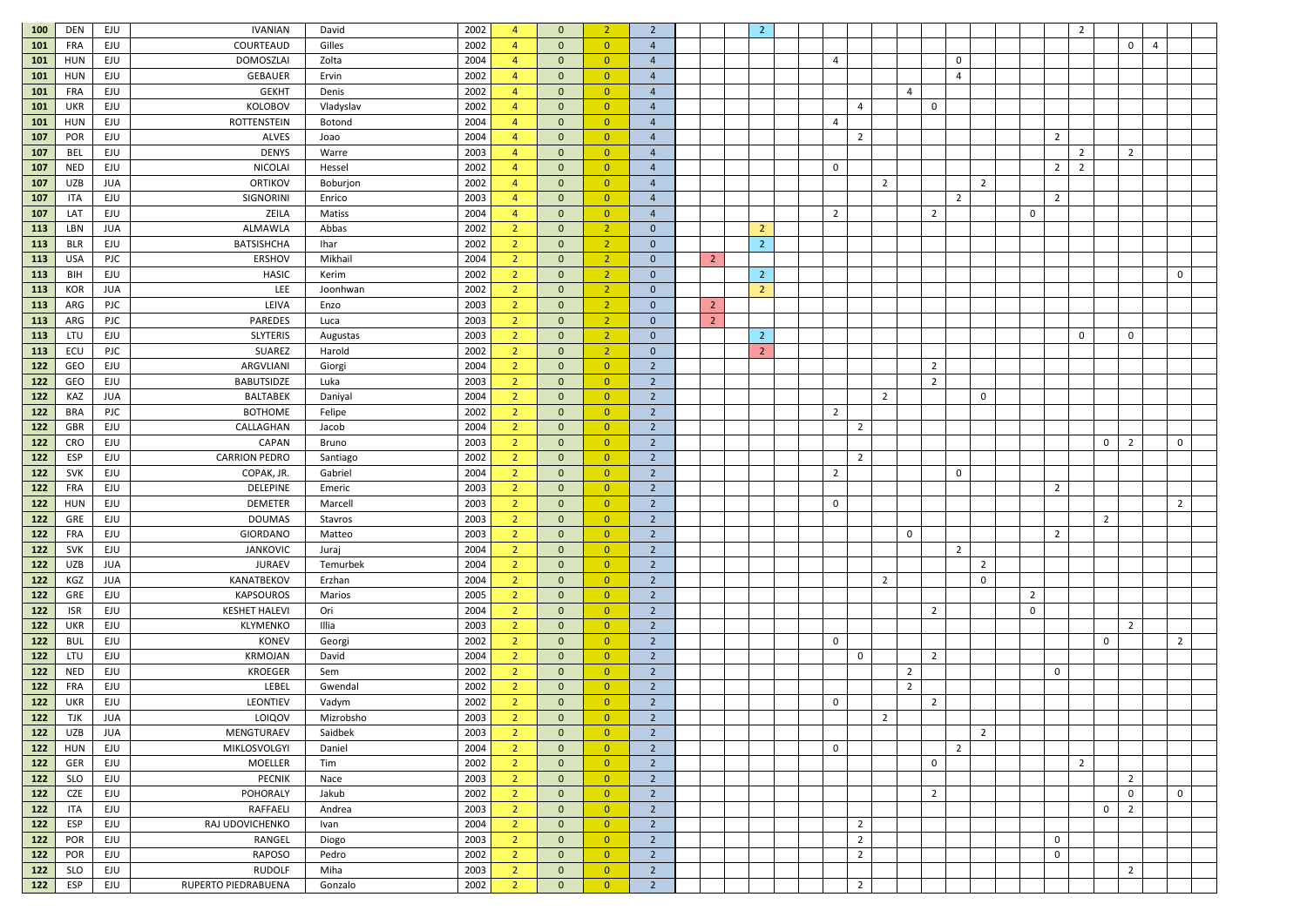| 122 | AUT        | EJU        | <b>SCHANDL</b>      | Philip       | 2003 |  |  |  |  |   |  |  |  |  |  |  |
|-----|------------|------------|---------------------|--------------|------|--|--|--|--|---|--|--|--|--|--|--|
| 122 | AUT        | EJU.       | SCHWARZL            | Tim          | 2003 |  |  |  |  |   |  |  |  |  |  |  |
| 122 | <b>SLO</b> | EJU.       | <b>SIKOSEK</b>      | Gaber        | 2004 |  |  |  |  |   |  |  |  |  |  |  |
| 122 | <b>EST</b> | EJU        | <b>TALTS</b>        | Rasmus       | 2004 |  |  |  |  |   |  |  |  |  |  |  |
| 122 | <b>TJK</b> | <b>JUA</b> | <b>TOSHOV</b>       | Muhamadigbol | 2003 |  |  |  |  |   |  |  |  |  |  |  |
| 122 | <b>BUL</b> | EJU        | VALKOV              | Hristo       | 2004 |  |  |  |  | ∼ |  |  |  |  |  |  |
| 122 | <b>NED</b> | EJU        | VAN OOSTRUM         | Lars         | 2003 |  |  |  |  |   |  |  |  |  |  |  |
| 122 | <b>NED</b> | EJU.       | <b>VAN SINDEREN</b> | Mika         | 2003 |  |  |  |  |   |  |  |  |  |  |  |
| 122 | <b>FIN</b> | EJU        | <b>YLIRUUSI</b>     | Teo          | 2003 |  |  |  |  |   |  |  |  |  |  |  |
| 122 | GRE        | EJU.       | ZAIMIDIS            | Alexandros   | 2003 |  |  |  |  |   |  |  |  |  |  |  |
| 122 | UZB        | JUA        | ZIYODULLAEV         | Akhror       | 2003 |  |  |  |  |   |  |  |  |  |  |  |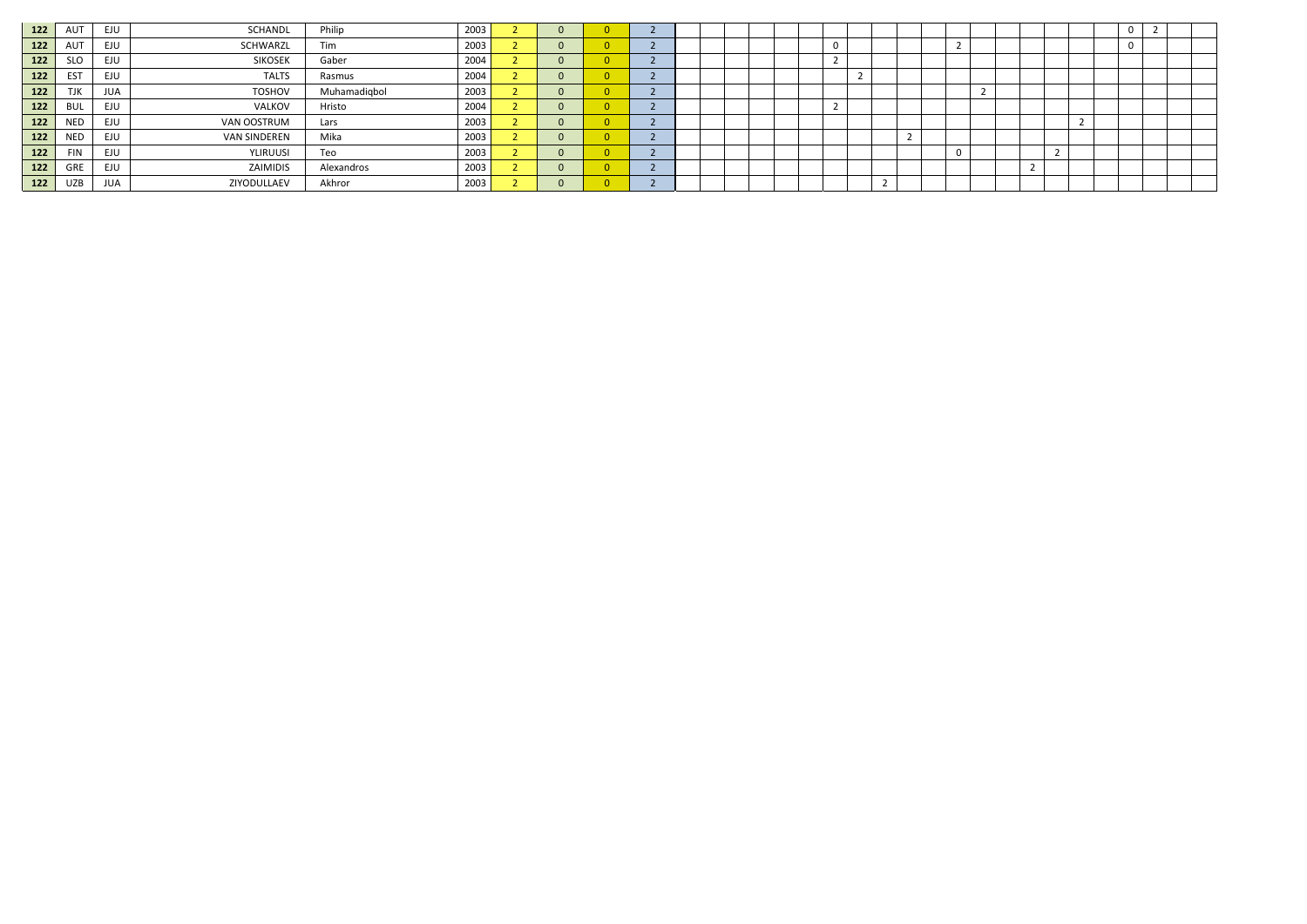



| Ranking                 | Nation            | Continent         | <b>FAMILY NAME</b>     | <b>Given Name</b> | $\bullet$<br><b>P.O.</b> | Total score | Sum World CS                   | ୪<br>$\frac{\int \mathcal{S} u_{m}}{\int \mathcal{S} v_{m}}$ | Sum Cont.      | Cups<br>W.Ch<br>n% | <b>Tiships</b><br><b>Prionships</b><br>å<br>nno | Ñ<br>ô<br>1009 | $\tilde{\bm{\mathcal{N}}}$<br><b>Prionships</b><br>å<br>100 | ಸಿ<br>Ñ<br>ô<br>50% | 2<br><b>Championships</b><br>50%<br>100% | ElU AUT 2<br>Elu Esp <sub>22</sub><br>100% | $\frac{1}{4}$ kaz $\frac{1}{2}$<br>oos | EJU FRA 22<br>1009 | Elu POL 22<br>1009 | Elum <sub>A 22</sub><br>0 <sub>0s</sub> | $\frac{1}{4}$ $\frac{1}{28}$ $\frac{1}{22}$<br>oos | AJU SEN 22<br>1009 | EJU GRE 22<br>100% | $\approx$<br>EJU POR<br>009 | EJU ITA 21<br>oos | EJU ROU 21<br>1009 | EJU CZE 21<br>oos | Elu POR'21<br>$00^{\circ}$ | N<br>EJU BIH 21<br>JUA KAZ<br>50% |  |
|-------------------------|-------------------|-------------------|------------------------|-------------------|--------------------------|-------------|--------------------------------|--------------------------------------------------------------|----------------|--------------------|-------------------------------------------------|----------------|-------------------------------------------------------------|---------------------|------------------------------------------|--------------------------------------------|----------------------------------------|--------------------|--------------------|-----------------------------------------|----------------------------------------------------|--------------------|--------------------|-----------------------------|-------------------|--------------------|-------------------|----------------------------|-----------------------------------|--|
| $\mathbf{1}$            | <b>HUN</b>        | EJU               | <b>SAFRANY</b>         | Peter             | 2002                     | 696         | 500                            | 80                                                           | 116            |                    |                                                 | 500            | 80                                                          |                     |                                          |                                            |                                        |                    |                    |                                         |                                                    |                    |                    |                             | 16                |                    | 100               |                            |                                   |  |
| $\overline{2}$          | <b>RUS</b>        | EJU               | SANGARIEV              | Adam              | 2003                     | 360         | 200                            | $\overline{0}$                                               | 160            |                    |                                                 | 200            |                                                             |                     |                                          |                                            |                                        |                    |                    |                                         |                                                    |                    |                    |                             | 60                |                    |                   | 100                        |                                   |  |
| $\overline{\mathbf{3}}$ | <b>USA</b>        | PJC               | <b>KNAUF</b>           | Alexander         | 2002                     | 320         | $\mathbf{0}$                   | 320                                                          | $\mathbf{0}$   |                    | 120                                             |                | 200                                                         |                     |                                          |                                            |                                        |                    |                    |                                         |                                                    |                    |                    |                             |                   |                    |                   |                            |                                   |  |
| $\overline{\mathbf{4}}$ | KGZ               | <b>JUA</b>        | <b>ISHENBAEV</b>       | Anarbek           | 2002                     | 272         | $\overline{4}$                 | 200                                                          | 68             |                    |                                                 | $\overline{4}$ | 200                                                         |                     |                                          |                                            | 40                                     |                    |                    |                                         | 20                                                 |                    |                    |                             |                   |                    |                   |                            | 16                                |  |
| $5\phantom{.0}$         | AZE               | EJU               | <b>TALIBOV</b>         | Vugar             | 2003                     | 260         | $\mathbf{0}$                   | $\overline{0}$                                               | 280            |                    |                                                 |                |                                                             |                     | 60                                       |                                            |                                        | 100 100            |                    |                                         |                                                    |                    | 20                 |                             |                   |                    |                   |                            |                                   |  |
| 6                       | <b>BRA</b>        | PJC               | <b>MORAIS</b>          | Guilherme         | 2003                     | 202         | $\mathbf{0}$                   | 200                                                          | $\overline{2}$ |                    | 200                                             |                |                                                             |                     | $\overline{2}$                           |                                            |                                        |                    |                    |                                         |                                                    |                    |                    |                             |                   |                    |                   |                            |                                   |  |
| $\overline{7}$          | <b>AUT</b>        | EJU               | PAPOYAN                | Aslan             | 2002                     | 200         | $\mathbf{0}$                   | $\overline{0}$                                               | 200            |                    |                                                 |                |                                                             |                     | 40                                       |                                            |                                        |                    |                    | 60                                      |                                                    |                    |                    | 100                         |                   |                    |                   |                            |                                   |  |
| $\boldsymbol{8}$        | <b>ISR</b>        | EJU               | SIVAN                  | Roy               | 2002                     | 194         | 12                             | $\overline{2}$                                               | 220            |                    |                                                 | 12             | $\overline{2}$                                              |                     | 20                                       |                                            |                                        |                    | 60                 |                                         |                                                    |                    | 100                |                             | 20                |                    |                   | 20                         |                                   |  |
| 9                       | GEO               | EJU               | POLADISHVILI           | Tornike           | 2002                     | 180         | $\mathbf{0}$                   | 80                                                           | 116            |                    |                                                 |                | 80                                                          |                     | 16                                       |                                            |                                        |                    | 40                 |                                         |                                                    |                    |                    |                             | 40                |                    | 20                |                            |                                   |  |
| 10                      | UZB               | <b>JUA</b>        | MAMATRAKHIMOV          | Jakhongir         | 2002                     | 180         | $\overline{0}$                 | $\overline{0}$                                               | 180            |                    |                                                 |                |                                                             |                     | 40<br>100                                |                                            | 40                                     |                    |                    |                                         | 100                                                |                    |                    |                             |                   |                    |                   |                            |                                   |  |
| 11                      | FRA               | EJU               | <b>MITROVIC</b>        | Aleksa            | 2002                     | 160         | $\mathbf{0}$<br>$\overline{0}$ | $\overline{0}$<br>$\overline{0}$                             | 160            |                    |                                                 |                |                                                             |                     |                                          |                                            | 100                                    | 60                 |                    |                                         |                                                    |                    |                    |                             |                   |                    |                   |                            |                                   |  |
| $12$<br>13              | <b>UZB</b><br>ROU | <b>JUA</b><br>EJU | <b>TURDIEV</b><br>CRET | Tulkinbek         | 2003<br>2002             | 140         |                                | $\overline{0}$                                               | 140<br>16      |                    |                                                 | 100            |                                                             |                     |                                          | 16                                         |                                        |                    |                    |                                         | 40                                                 |                    |                    |                             |                   |                    |                   |                            |                                   |  |
| 14                      | <b>RUS</b>        | EJU               | EDILSULTANOV           | Alex<br>Ikhvan    | 2002                     | 116<br>100  | 100<br>$\mathbf{0}$            | 40                                                           | 60             |                    |                                                 |                | 40                                                          |                     |                                          |                                            |                                        |                    |                    |                                         |                                                    |                    |                    |                             |                   |                    |                   | 60                         |                                   |  |
| 15                      | KAZ               | <b>JUA</b>        | <b>ARAPOV</b>          | Aidar             | 2002                     | 100         | $\mathbf{0}$                   | 40                                                           | 60             |                    |                                                 |                | 40                                                          |                     | $\mathbf 0$                              |                                            |                                        |                    | 20                 |                                         |                                                    |                    | 40                 |                             |                   |                    | $\mathbf 0$       |                            |                                   |  |
| 16                      | <b>NED</b>        | EJU               | <b>VAN HERK</b>        | lan               | 2002                     | 100         | $\mathbf{0}$                   | $\overline{0}$                                               | 104            |                    |                                                 |                |                                                             |                     | $\mathbf 0$                              |                                            |                                        | 20                 |                    | 40                                      |                                                    |                    |                    | 40                          |                   |                    |                   |                            | $\overline{4}$                    |  |
| 17                      | <b>SEN</b>        | AJU               | <b>BADJI</b>           | Adama             | 2003                     | 100         | $\mathbf{0}$                   | $\overline{0}$                                               | 100            |                    |                                                 |                |                                                             |                     |                                          |                                            |                                        |                    |                    |                                         |                                                    | 100                |                    |                             |                   |                    |                   |                            |                                   |  |
| 17                      | <b>BEL</b>        | EJU               | NESIRKOYEV             | Ilman             | 2004                     | 100         | $\mathbf{0}$                   | $\overline{0}$                                               | 100            |                    |                                                 |                |                                                             |                     |                                          | $\mathbf 0$                                |                                        | $\mathbf{0}$       |                    | 100                                     |                                                    |                    |                    |                             |                   |                    |                   |                            |                                   |  |
| 17                      | <b>JPN</b>        | <b>JUA</b>        | <b>TODAKA</b>          | Junnosuke         | 2002                     | 100         | $\mathbf{0}$                   | $\overline{0}$                                               | 100            |                    |                                                 |                |                                                             |                     |                                          | 100                                        |                                        |                    |                    |                                         |                                                    |                    |                    |                             |                   |                    |                   |                            |                                   |  |
| 20                      | KAZ               | <b>JUA</b>        | MAVLIDOV               | Mukhammedali      | 2003                     | 96          | $\mathbf{0}$                   | $\overline{0}$                                               | 96             |                    |                                                 |                |                                                             |                     |                                          |                                            | 60                                     |                    |                    |                                         |                                                    |                    | 16                 |                             |                   |                    |                   |                            | 40                                |  |
| 21                      | <b>MEX</b>        | PJC               | <b>GARCIA</b>          | Angel             | 2002                     | 80          | $\mathbf{0}$                   | 80                                                           | $\mathbf{0}$   |                    | 80                                              |                |                                                             |                     |                                          |                                            |                                        |                    |                    |                                         |                                                    |                    |                    |                             |                   |                    |                   |                            |                                   |  |
| 21                      | MGL               | JUA               | TSERENBAT              | Gan-Erdene        | 2002                     | 80          | $\mathbf{0}$                   | 80                                                           | $\mathbf{0}$   |                    |                                                 |                | 80                                                          |                     |                                          |                                            |                                        |                    |                    |                                         |                                                    |                    |                    |                             |                   |                    |                   |                            |                                   |  |
| 21                      | AUS               | OJU               | VOJNIKOVICH            | Danny             | 2003                     | 80          | $\mathbf{0}$                   | 80                                                           | $\mathbf 0$    |                    | 80                                              |                |                                                             |                     |                                          |                                            |                                        |                    |                    |                                         |                                                    |                    |                    |                             |                   |                    |                   |                            |                                   |  |
| 24                      | LAT               | EJU               | <b>DUINOVS</b>         | Maksims           | 2003                     | 78          | $\overline{4}$                 | 32 <sub>2</sub>                                              | 42             |                    |                                                 | $\overline{4}$ | 32                                                          |                     | $\mathsf{o}$                             |                                            |                                        |                    | $\overline{2}$     |                                         |                                                    |                    | 40                 |                             |                   |                    |                   |                            |                                   |  |
| 25                      | <b>TUR</b>        | EJU               | <b>DEMIRTAS</b>        | Cem               | 2002                     | 76          | $\mathbf{0}$                   | $\overline{0}$                                               | 76             |                    |                                                 |                |                                                             |                     | $\mathsf 0$                              |                                            |                                        |                    |                    |                                         |                                                    |                    | 60                 |                             |                   | $\mathbf 0$        | 16                |                            |                                   |  |
| 25                      | <b>FIN</b>        | EJU               | <b>KANEVETS</b>        | Artur             | 2002                     | 76          | $\mathbf{0}$                   | $\overline{0}$                                               | 76             |                    |                                                 |                |                                                             |                     |                                          |                                            |                                        |                    |                    | 16                                      |                                                    |                    |                    | 60                          |                   |                    |                   |                            |                                   |  |
| 27                      | <b>ITA</b>        | EJU               | <b>FAVA</b>            | Tommaso           | 2003                     | 76          | $\mathbf{0}$                   | $\overline{0}$                                               | 76             |                    |                                                 |                |                                                             |                     | $\mathsf 0$                              |                                            |                                        |                    | 20                 | 40                                      |                                                    |                    |                    | 16                          |                   |                    |                   |                            |                                   |  |
| 28                      | SWE               | EJU               | <b>BAATHE</b>          | Karl              | 2002                     | 66          | $\overline{4}$                 | 6 <sup>°</sup>                                               | 90             |                    |                                                 | $\overline{4}$ | 6                                                           |                     |                                          | 16                                         |                                        | $\mathbf 0$        |                    | 20                                      |                                                    |                    |                    | 20                          | $\overline{2}$    | 16                 |                   | 16                         |                                   |  |
| 29                      | <b>RUS</b>        | EJU               | GAEV                   | Omar              | 2003                     | 66          | $\mathbf{0}$                   | 6 <sup>°</sup>                                               | 60             |                    |                                                 |                | $6\overline{6}$                                             |                     |                                          |                                            |                                        |                    |                    |                                         |                                                    |                    |                    |                             |                   | 60                 |                   |                            |                                   |  |
| 30                      | SVK               | EJU               | MATASEJE               | Benjamin          | 2003                     | 66          | $\mathbf{0}$                   | 6 <sup>°</sup>                                               | 60             |                    |                                                 |                | 6                                                           |                     |                                          |                                            |                                        |                    |                    |                                         |                                                    |                    |                    |                             | 40                |                    | $\overline{4}$    |                            | 16                                |  |
| 31                      | <b>UZB</b>        | <b>JUA</b>        | JABBARBERGENOV         | Bunyod            | 2002                     | 60          | $\mathbf{0}$                   | $\overline{0}$                                               | 60             |                    |                                                 |                |                                                             |                     |                                          |                                            |                                        |                    |                    |                                         | 60                                                 |                    |                    |                             |                   |                    |                   |                            |                                   |  |
| 31                      | SEN               | AJU               | KEBE                   | Assane Paye       | 2003                     | 60          | $\mathbf{0}$                   | $\overline{0}$                                               | 60             |                    |                                                 |                |                                                             |                     |                                          |                                            |                                        |                    |                    |                                         |                                                    | 60                 |                    |                             |                   |                    |                   |                            |                                   |  |
| 31                      | <b>JPN</b>        | JUA               | <b>OKADA</b>           | Riku              | 2002                     | 60          | $\mathbf{0}$                   | $\overline{0}$                                               | 60             |                    |                                                 |                |                                                             |                     |                                          | 60                                         |                                        |                    |                    |                                         |                                                    |                    |                    |                             |                   |                    |                   |                            |                                   |  |
| 34                      | <b>DEN</b>        | EJU               | <b>IVANIAN</b>         | David             | 2002                     | 60          | $\mathbf{0}$                   | $\overline{0}$                                               | 60             |                    |                                                 |                |                                                             |                     |                                          | 40                                         |                                        |                    |                    |                                         |                                                    |                    |                    | 20                          |                   |                    |                   |                            |                                   |  |
| 34                      | <b>ITA</b>        | EJU               | SAMMARTINO             | Gabriele          | 2002                     | 60          | $\mathbf{0}$                   | $\overline{0}$                                               | 60             |                    |                                                 |                |                                                             |                     | $\mathbf 0$                              |                                            |                                        |                    |                    | 20                                      |                                                    |                    |                    | 40                          |                   |                    |                   |                            |                                   |  |
| 36                      | POL               | EJU               | <b>JANCZYLIK</b>       | Dymitrij          | 2002                     | 58          | $\mathbf{0}$                   | $\overline{2}$                                               | 56             |                    |                                                 |                | $\overline{2}$                                              |                     |                                          |                                            |                                        |                    | 16                 |                                         |                                                    |                    |                    |                             |                   | 40                 |                   |                            | 0                                 |  |
| 37                      | GEO               | EJU               | <b>JAPARIDZE</b>       | Akaki             | 2002                     | 56          | $\mathbf{0}$                   | $\overline{0}$                                               | 56             |                    |                                                 |                |                                                             |                     | 16                                       |                                            |                                        |                    | 40                 |                                         |                                                    |                    |                    |                             |                   |                    |                   |                            |                                   |  |
| 38                      | GEO               | EJU               | MGEBRISHVILI           | Lasha             | 2002                     | 54          | 12                             | $\overline{0}$                                               | 42             |                    |                                                 | 12             |                                                             |                     |                                          |                                            |                                        |                    |                    |                                         |                                                    |                    |                    |                             | $\overline{2}$    |                    | 40                |                            |                                   |  |
| 39                      | <b>NED</b>        | EJU               | HEEREN                 | Axel              | 2002                     | 48          | $\mathbf{0}$                   | $\overline{0}$                                               | 50             |                    |                                                 |                |                                                             |                     | $\overline{4}$                           |                                            |                                        | 40                 |                    |                                         |                                                    |                    |                    | $\overline{4}$              |                   |                    |                   |                            | $\overline{2}$                    |  |
| 40                      | FRA               | EJU               | ALI                    | David             | 2003                     | 46          | $\mathbf{0}$                   | $\overline{0}$                                               | 48             |                    |                                                 |                |                                                             |                     | $\overline{4}$                           |                                            |                                        | 40                 |                    |                                         |                                                    |                    |                    | $\overline{2}$              |                   |                    | 2                 | $\mathbf 0$                |                                   |  |
| 41                      | GEO               | EJU               | GUGUNASHVILI           | Gizo              | 2002                     | 44          | $\mathbf{0}$                   | $\overline{0}$                                               | 44             |                    |                                                 |                |                                                             |                     | 20                                       |                                            |                                        |                    | $\overline{4}$     |                                         |                                                    |                    |                    |                             |                   |                    | 20                |                            |                                   |  |
| 42                      | <b>VEN</b>        | PJC               | <b>DIAZ</b>            | Juan              | 2002                     | 40          | $\mathbf{0}$                   | 40                                                           | $\mathbf{0}$   |                    |                                                 |                | 40                                                          |                     |                                          |                                            |                                        |                    |                    |                                         |                                                    |                    |                    |                             |                   |                    |                   |                            |                                   |  |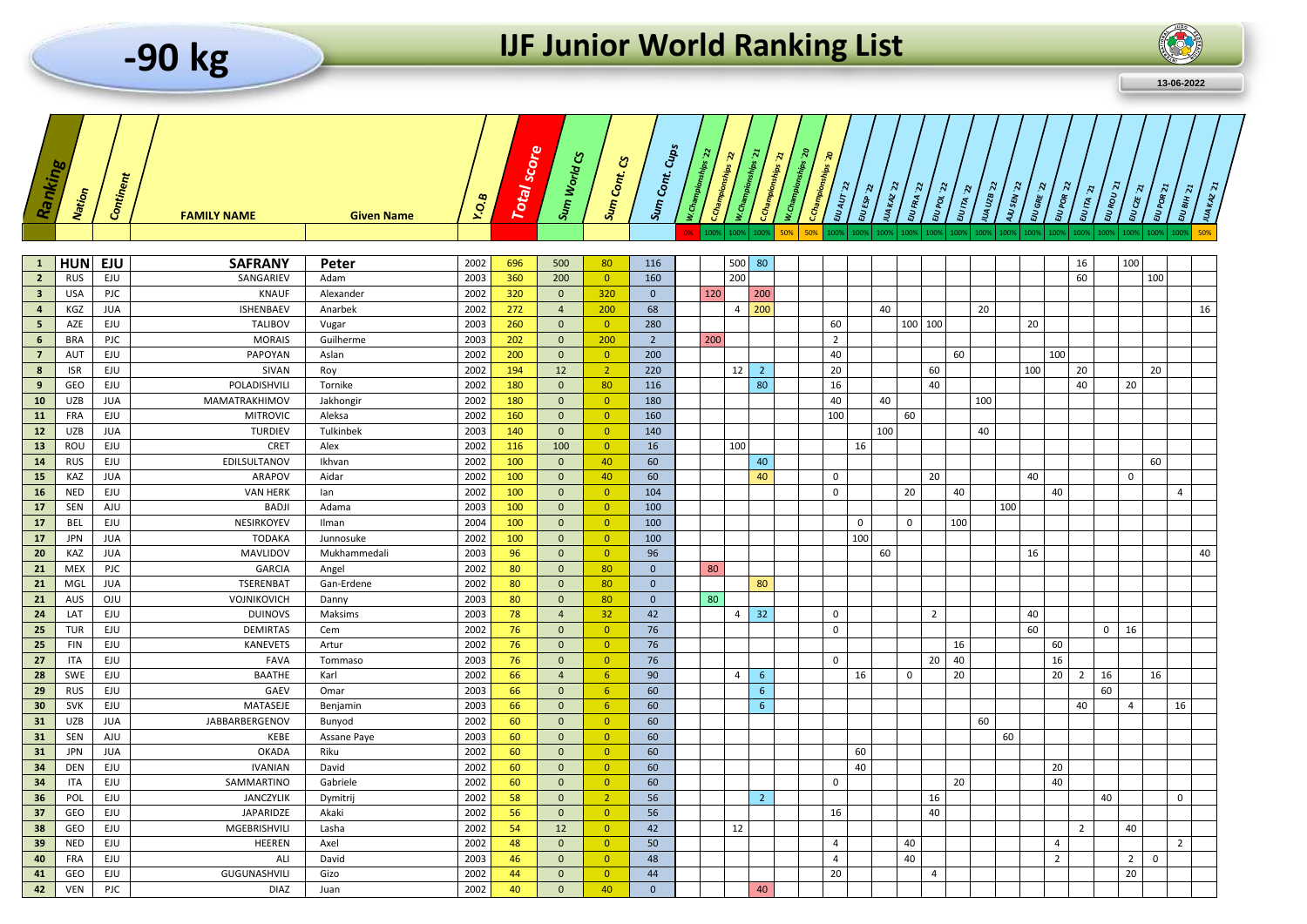| 42         | CHI               | PJC        | <b>GUTIERREZ</b>         | Leonardo        | 2002         | 40             | $\mathbf{0}$   | 40                      | $\overline{0}$ | 40             |                 |                |                |                |                |                |                |             |                |                |             |              |                |              |                |    |
|------------|-------------------|------------|--------------------------|-----------------|--------------|----------------|----------------|-------------------------|----------------|----------------|-----------------|----------------|----------------|----------------|----------------|----------------|----------------|-------------|----------------|----------------|-------------|--------------|----------------|--------------|----------------|----|
| 44         | <b>FRA</b>        | EJU        | LEVEQUE                  | Romeo           | 2002         | 40             | $\mathbf{0}$   | $\overline{0}$          | 40             |                |                 |                |                | 40             |                |                |                |             |                |                |             |              |                |              |                |    |
| 44         | <b>UZB</b>        | JUA        | <b>TANGRIEV</b>          | Mukhammadali    | 2004         | 40             | $\mathbf{0}$   | $\overline{0}$          | 40             |                |                 |                |                |                |                |                |                | 40          |                |                |             |              |                |              |                |    |
| 46         | KAZ               | JUA        | MUKASHEV                 | Bekbol          | 2003         | 36             | $\mathbf{0}$   | $\overline{0}$          | 36             |                |                 |                | 0              |                | 20             |                |                | 16          |                |                |             |              |                |              |                |    |
| 47         | <b>BEL</b>        | EJU        | <b>DENYS</b>             | Warre           | 2003         | 34             | $\mathbf{0}$   | $\overline{0}$          | 34             |                |                 |                |                | $\mathbf 0$    | 16             |                | 16             |             |                | $\overline{2}$ |             |              |                |              |                |    |
| 48         | <b>UKR</b>        | EJU        | VALIEIEV                 | Tymur           | 2002         | 30             | $\overline{4}$ | 6                       | 20             |                | $\overline{4}$  | 6              |                |                |                |                |                |             |                |                |             | 20           |                |              |                |    |
| 49         | KAZ               | JUA        | SABIT                    | Kairatbek       | 2002         | 30             | $\mathbf{0}$   | $\overline{0}$          | 30             |                |                 |                |                |                |                |                |                |             |                |                |             |              | 0              |              |                | 60 |
| 50         | CRO               | EJU        | <b>COPIC</b>             | Ivan            | 2003         | 24             | $\mathbf{0}$   | $\overline{2}$          | 22             |                |                 | $\overline{2}$ |                |                |                |                | $\overline{2}$ |             |                |                |             |              |                |              | 20             |    |
| 51         | KAZ               | JUA        | <b>DOSSYMOV</b>          |                 | 2003         | 24             | $\mathbf{0}$   | $\overline{0}$          | 24             |                |                 |                | $\overline{4}$ |                |                |                |                | 20          |                |                |             |              |                |              |                |    |
| 52         | <b>FRA</b>        | EJU        | CUREAU                   | Kudyret         | 2003         | 24             | $\mathbf{0}$   | $\overline{0}$          | 24             |                |                 |                |                |                | 20             |                |                |             |                | $\overline{2}$ |             |              | $\mathbf 0$    |              |                |    |
|            | <b>BUL</b>        |            | VLADOV                   | <b>Baptiste</b> |              |                | 12             | $\overline{2}$          |                |                | 12 <sup>1</sup> | $\overline{2}$ | $\overline{2}$ | 2<br>2         | 0              |                |                |             |                |                |             |              | $\overline{4}$ |              | $\mathbf 0$    |    |
| 53<br>54   |                   | EJU<br>EJU |                          | Borislav        | 2002         | 22<br>22       | $\mathbf{0}$   | $\overline{0}$          | 10<br>22       |                |                 |                |                | $\overline{2}$ | $\mathsf{o}$   |                |                |             | 2              | $\mathsf{O}$   | $\mathbf 0$ | $\mathbf{0}$ |                |              |                |    |
| 54         | GBR<br><b>NED</b> | EJU        | RIJKSEN SALMAN<br>SCHELL | Ryan            | 2002<br>2004 | 22             | $\mathbf{0}$   | $\overline{0}$          | 22             |                |                 |                |                | 20             | $\overline{2}$ |                |                |             | 20             |                |             |              |                |              |                |    |
|            |                   |            |                          | Joes            |              |                |                |                         |                |                |                 |                |                |                |                |                |                |             |                |                |             |              |                |              |                |    |
| 54         | <b>NED</b>        | EJU        | VRIELING                 | Willem          | 2003         | 22             | $\mathbf{0}$   | $\overline{0}$          | 22             |                |                 |                |                | 20             |                |                |                |             |                | $\overline{2}$ |             |              |                |              |                |    |
| 57         | <b>UZB</b>        | JUA        | <b>NORBOEV</b>           | Isroil          | 2003         | 20             | $\mathbf{0}$   | $\overline{0}$          | 20             |                |                 |                |                |                | 20             |                |                |             |                |                |             |              |                |              |                |    |
| 58         | <b>NED</b>        | EJU        | <b>DEN HARTOG</b>        | Floris          | 2004         | 20             | $\mathbf{0}$   | $\overline{0}$          | 20             |                |                 |                |                |                | 16             |                |                |             |                | $\overline{4}$ |             |              |                |              |                |    |
| 59         | <b>EST</b>        | EJU        | ROOSTFELDT               | Patrik          | 2003         | 18             | $\mathbf{0}$   | $\overline{2}$          | 16             |                |                 | $\overline{2}$ |                | $\mathbf{0}$   |                | 0              |                |             |                | 16             |             |              |                |              |                |    |
| 60         | KAZ               | JUA        | ABLAKATOV                | Salim           | 2002         | 16             | $\mathbf{0}$   | $\overline{0}$          | 16             |                |                 |                |                |                | 16             |                |                | $\mathbf 0$ |                |                |             |              |                |              |                |    |
| 60         | <b>UZB</b>        | JUA        | AMIRXANOV                | Nurlas          | 2004         | 16             | $\mathbf{0}$   | $\overline{0}$          | 16             |                |                 |                |                |                |                |                |                | 16          |                |                |             |              |                |              |                |    |
| 60         | FRA               | EJU        | <b>DJAFER</b>            | Lyham           | 2003         | 16             | $\mathbf{0}$   | $\overline{0}$          | 16             |                |                 |                |                |                |                | 16             |                |             |                |                |             |              |                |              |                |    |
| 60         | <b>TJK</b>        | <b>JUA</b> | MALAEV                   | Muhsin          | 2004         | 16             | $\mathbf{0}$   | $\overline{0}$          | 16             |                |                 |                |                |                | 16             |                |                | 0           |                |                |             |              |                |              |                |    |
| 60         | ROU               | EJU        | <b>MITRAN</b>            | David           | 2003         | 16             | $\mathbf{0}$   | $\overline{0}$          | 16             |                |                 |                |                |                |                |                |                |             |                |                |             | 0            |                | $\mathbf{0}$ | 16             |    |
| 60         | ROU               | EJU        | SIBISAN                  | Alexandru       | 2004         | 16             | $\mathbf{0}$   | $\overline{0}$          | 16             |                |                 |                |                |                |                |                |                |             | 16             |                |             |              |                |              |                |    |
| 66         | KAZ               | JUA        | <b>BAKTYBAY</b>          | Miras           | 2003         | 10             | $\mathbf{0}$   | $\overline{0}$          | 10             |                |                 |                |                |                |                |                |                | 0           |                |                |             |              |                |              |                | 20 |
| 67         | KGZ               | JUA        | KADYRBEKOV               | Bekzhan         | 2002         | 8              | $\mathbf{0}$   | $\overline{0}$          | 8              |                |                 |                |                |                |                |                |                |             |                |                |             |              |                |              |                | 16 |
| 68         | <b>SLO</b>        | EJU        | <b>PURNAT</b>            | Nik             | 2004         | 8              | $\mathbf{0}$   | $\overline{0}$          | 8              |                |                 |                | 6              |                |                |                | $\overline{2}$ |             |                |                |             |              |                |              |                |    |
| 69         | <b>MEX</b>        | PJC        | OLIVARES                 | Jeremi          | 2003         | 6              | $\overline{4}$ | $\overline{2}$          | $\mathbf{0}$   |                | $\overline{4}$  | $\overline{2}$ |                |                |                |                |                |             |                |                |             |              |                |              |                |    |
| 69         | <b>IND</b>        | JUA        | <b>SINGH</b>             | Jagtar          | 2002         | 6              | $\overline{4}$ | $\overline{2}$          | $\mathbf{0}$   |                | $\overline{4}$  | $\overline{2}$ |                |                |                |                |                |             |                |                |             |              |                |              |                |    |
| 71         | <b>ITA</b>        | EJU        | RAFFAELI                 | Andrea          | 2003         | 6              | $\mathbf{0}$   | $\overline{0}$          | 6              |                |                 |                | 6              |                |                |                | $\mathbf 0$    |             |                |                |             |              |                |              |                |    |
| 72         | <b>RSA</b>        | AJU        | BREYTENBACH              | Thomas-Laszlo   | 2002         | $\overline{4}$ | $\overline{4}$ | $\overline{0}$          | $\mathbf{0}$   |                | $\overline{4}$  |                |                |                |                |                |                |             |                |                |             |              |                |              |                |    |
| 72         | <b>KSA</b>        | JUA        | <b>FALLATAH</b>          | AMJAD           | 2003         | $\overline{4}$ | $\overline{4}$ | $\overline{0}$          | $\mathbf{0}$   |                | $\overline{4}$  |                |                |                |                |                |                |             |                |                |             |              |                |              |                |    |
| 74         | FRA               | EJU        | <b>BAUNE</b>             | Evan            | 2004         | $\overline{4}$ | $\mathbf{0}$   | $\overline{\mathbf{0}}$ | $\overline{4}$ |                |                 |                |                | $\mathbf 0$    | 4              |                |                |             |                |                |             |              |                |              |                |    |
| 74         | FRA               | EJU        | <b>BENEZRA</b>           | Yoann           | 2002         | $\overline{4}$ | $\mathbf{0}$   | $\overline{0}$          | $\overline{4}$ |                |                 |                |                |                | $\overline{4}$ |                |                |             | 0              |                |             |              |                |              |                |    |
| 74         | ESP               | EJU        | CARRERA SALSAMENDI       | Amets           | 2003         | $\overline{4}$ | $\mathbf{0}$   | $\overline{0}$          | $\overline{4}$ |                |                 |                |                | $\overline{4}$ |                |                |                |             |                |                |             |              |                |              |                |    |
| 74         | <b>CZE</b>        | EJU        | LHOTZKY                  | Frantisek       | 2004         | $\overline{4}$ | $\mathbf{0}$   | $\overline{0}$          | $\overline{4}$ |                |                 |                | $\overline{4}$ |                |                |                |                |             |                |                |             |              |                |              |                |    |
| 78         | SUI               | EJU        | <b>BLOESCH</b>           | Morgan          | 2004         | $\overline{4}$ | $\mathbf{0}$   | $\overline{0}$          | $\overline{4}$ |                |                 |                | $\mathbf 0$    | $\overline{2}$ |                |                | $\overline{2}$ |             |                |                |             |              |                |              |                |    |
| 78         | <b>NED</b>        | EJU        | <b>DE BRUIN</b>          | Jelle           | 2002         | $\overline{4}$ | $\mathbf{0}$   | $\overline{0}$          | $\overline{4}$ |                |                 |                |                |                | $\overline{2}$ |                |                |             |                | $\overline{2}$ |             |              |                |              |                |    |
| 78         | <b>SLO</b>        | EJU        | <b>HRIBAR</b>            | Anej            | 2004         | $\overline{4}$ | $\mathbf{0}$   | $\overline{0}$          | $\overline{4}$ |                |                 |                | $\overline{2}$ |                |                |                | $\overline{2}$ |             |                |                |             |              |                |              |                |    |
| 78         | <b>BUL</b>        | EJU        | <b>STEFANOV</b>          | Stanislav       | 2002         | $\overline{4}$ | $\mathbf{0}$   | $\overline{0}$          | $\overline{4}$ |                |                 |                |                |                |                |                |                |             |                |                |             |              | $\overline{2}$ |              | $\overline{2}$ |    |
| 82         | PER               | <b>PJC</b> | <b>BENITES</b>           | Sebastian       | 2006         | $2^{\circ}$    | $\mathbf{0}$   | $\overline{2}$          | $\mathbf{0}$   | $\overline{2}$ |                 |                |                |                |                |                |                |             |                |                |             |              |                |              |                |    |
| 82         | <b>MNE</b>        | EJU        | GORANOVIC                | Petar           | 2003         | $\overline{2}$ | $\mathbf{0}$   | $\overline{2}$          | $\mathbf{0}$   |                |                 | $\overline{2}$ |                |                |                |                |                |             |                |                |             |              |                |              | $\mathbf 0$    |    |
| 82         | GRE               | EJU        | <b>KOTANIDIS</b>         | Alexandros      | 2002         | $\overline{2}$ | $\mathbf{0}$   | $\overline{2}$          | $\mathbf{0}$   |                |                 | $\overline{2}$ |                |                |                |                |                |             |                |                |             |              |                |              |                |    |
| 82         | SRB               | EJU        | MILENOVIC                | Zoran           | 2002         | $2^{\circ}$    | $\mathbf{0}$   | $\overline{2}$          | $\mathbf{0}$   |                |                 | $\overline{2}$ |                |                |                |                |                |             |                |                |             |              |                |              | $\mathbf 0$    |    |
| 82         | <b>GUA</b>        | PJC        | <b>MORALES</b>           | Alejandro       | 2002         | $\overline{2}$ | $\mathbf{0}$   | $\overline{2}$          | $\mathbf{0}$   |                |                 | $\overline{2}$ |                |                |                |                |                |             |                |                |             |              |                |              |                |    |
| 82         | <b>MEX</b>        | PJC        | OLIVARES                 | Jeremy          | 2003         | $2^{\circ}$    | $\mathbf{0}$   | $\overline{2}$          | $\mathbf 0$    | $\overline{2}$ |                 |                |                |                |                |                |                |             |                |                |             |              |                |              |                |    |
| ${\bf 82}$ | CUB               | PJC        | RODRIGUEZ FIGUEROA       | Sergueis        | 2002         | $\overline{2}$ | $\mathbf 0$    | $\overline{2}$          | $\mathbf 0$    |                |                 | $\overline{2}$ |                |                |                |                |                |             |                |                |             |              |                |              |                |    |
| 82         | <b>BLR</b>        | EJU        | SHYMBALIOU               | Andrei          | 2003         | $2^{\circ}$    | $\mathbf{0}$   | $\overline{2}$          | $\mathbf{0}$   |                |                 | $\overline{2}$ |                |                |                |                |                |             |                |                |             |              |                |              |                |    |
| 90         | <b>HUN</b>        | EJU        | ALACSONY                 | Bator           | 2002         | $\overline{2}$ | $\mathbf{0}$   | $\overline{0}$          | $\overline{2}$ |                |                 |                | $\mathbf 0$    |                |                |                | $\overline{2}$ |             |                |                |             |              |                |              |                |    |
| 90         | ROU               | EJU        | ARSENIE                  | Rares           | 2004         | $\overline{2}$ | $\mathbf{0}$   | $\overline{0}$          | $\overline{2}$ |                |                 |                |                |                |                |                |                |             | 2              |                |             |              |                |              |                |    |
| 90         | AZE               | EJU        | <b>BAGHIROV</b>          | Azhdar          | 2004         | $2^{\circ}$    | $\mathbf{0}$   | $\overline{0}$          | $\overline{2}$ |                |                 |                |                |                |                | 2              |                |             |                |                |             |              |                |              |                |    |
| 90         | ESP               | EJU        | <b>BLAZQUEZ CODES</b>    | Pablo           | 2004         | 2 <sup>1</sup> | $\mathbf{0}$   | $\overline{0}$          | $\overline{2}$ |                |                 |                |                | $\overline{0}$ |                |                |                |             |                | $\overline{2}$ |             |              |                |              |                |    |
| 90         | POL               | EJU        | <b>BOGDANIUK</b>         | Jakub           | 2003         | $\overline{2}$ | $\mathbf{0}$   | $\overline{0}$          | $\overline{2}$ |                |                 |                |                |                |                | $\overline{2}$ |                |             |                |                |             |              |                |              |                |    |
| 90         | <b>ISR</b>        | EJU        | GABAY                    | Inbar           | 2004         | $\overline{2}$ | $\mathbf{0}$   | $\overline{0}$          | $\overline{2}$ |                |                 |                |                |                |                | $\overline{2}$ |                |             | 0              |                |             |              |                |              |                |    |
| 90         | BIH               | EJU        | <b>HASIC</b>             | Kerim           | 2002         | $\overline{2}$ | $\mathbf{0}$   | $\overline{0}$          | $\overline{2}$ |                |                 |                |                |                |                |                |                |             | $\overline{2}$ |                |             |              |                |              |                |    |
| 90         | SLO               | EJU        | <b>KAVNIK</b>            | Vid             | 2004         | $\overline{2}$ | $\mathbf{0}$   | $\overline{0}$          | $\overline{2}$ |                |                 |                | $\overline{2}$ |                |                |                | $\mathbf 0$    |             |                |                |             |              |                |              |                |    |
| 90         | ESP               | EJU        | KEVLISHVILI              | Nika            | 2002         | $\overline{2}$ | $\mathbf{0}$   | $\overline{0}$          | $\overline{2}$ |                |                 |                |                | $\overline{2}$ |                |                |                |             |                | $\mathbf{0}$   | $\mathbf 0$ |              |                |              |                |    |
| 90         | POL               | EJU        | KIELESINSKI              | Jakub           | 2004         | 2 <sup>2</sup> | $\mathbf{0}$   | $\overline{0}$          | $\overline{2}$ |                |                 |                | $\overline{2}$ |                |                | $\mathbf 0$    |                |             |                |                |             |              |                |              |                |    |
|            |                   |            |                          |                 |              |                |                |                         |                |                |                 |                |                |                |                |                |                |             |                |                |             |              |                |              |                |    |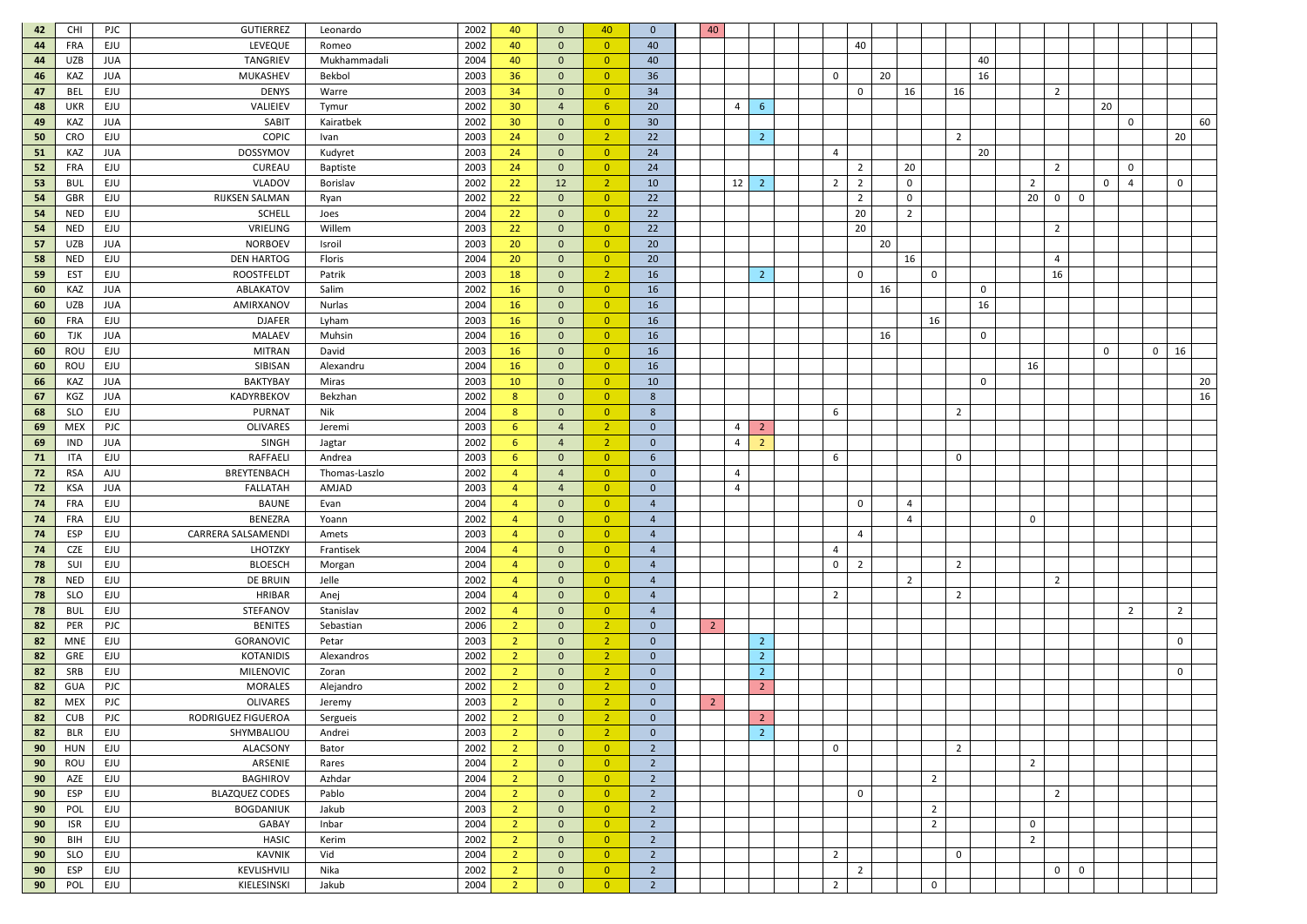| 90 | GRE        | EJU | <b>KOSTELIDIS</b>    | Stylianos | 2004 |  |    |  |  |  |               |                    |              |                               |                |   |                    |             |                |                          |  |
|----|------------|-----|----------------------|-----------|------|--|----|--|--|--|---------------|--------------------|--------------|-------------------------------|----------------|---|--------------------|-------------|----------------|--------------------------|--|
| 90 | KOS        | EJU | <b>KUKA</b>          | Rios      | 2002 |  |    |  |  |  |               |                    | $\mathbf 0$  |                               |                |   |                    |             |                |                          |  |
| 90 | GEO        | EJU | MAMULASHVILI         | Archil    | 2004 |  |    |  |  |  | $\mathbf 0$   |                    |              | $\sim$                        |                |   |                    |             |                |                          |  |
| 90 | SRB        | EJU | <b>MANDIC</b>        | Vojin     | 2003 |  |    |  |  |  | $\mathcal{D}$ |                    |              |                               |                |   |                    |             |                |                          |  |
| 90 | POL        | EJU | <b>MECHOWSKI</b>     | Dawid     | 2002 |  |    |  |  |  |               |                    |              | $\sim$                        |                |   |                    | $\mathbf 0$ |                |                          |  |
| 90 | <b>BEL</b> | EJU | <b>MOCCI</b>         | Goran     | 2002 |  |    |  |  |  |               |                    | ∠            |                               |                |   |                    |             |                |                          |  |
| 90 | <b>SLO</b> | EJU | OBLAK                | Andraz    | 2003 |  |    |  |  |  |               |                    |              |                               |                |   |                    |             | $\overline{2}$ |                          |  |
| 90 | <b>SVK</b> | EJU | <b>RET</b>           | Samuel    | 2002 |  |    |  |  |  |               |                    |              |                               |                |   | $\mathcal{L}$<br>∠ |             |                |                          |  |
| 90 | POL        | EJU | <b>RYBICKI</b>       | Sebastian | 2004 |  | -0 |  |  |  |               |                    |              | $\overline{\phantom{a}}$<br>∠ |                |   |                    |             |                |                          |  |
| 90 | <b>CZE</b> | EJU | SACHL                | Oliver    | 2003 |  |    |  |  |  |               |                    |              | 0                             |                |   |                    | $\mathbf 0$ | $\mathbf 0$    | $\overline{\phantom{a}}$ |  |
| 90 | ESP        | EJU | SALVADOR MASSO       | Oriol     | 2002 |  |    |  |  |  | $\mathbf 0$   |                    | $\mathbf{0}$ |                               |                |   |                    |             |                |                          |  |
| 90 | ESP        | EJU | SANTAMARIA RODRIGUEZ | Aaron     | 2003 |  | -0 |  |  |  |               | $\mathbf{\hat{z}}$ |              |                               |                |   |                    |             |                |                          |  |
| 90 | GER        | EJU | <b>SCHRIEVER</b>     | Lasse     | 2003 |  |    |  |  |  | $\mathcal{D}$ |                    | $\mathbf{0}$ |                               |                |   |                    |             |                |                          |  |
| 90 | AZE        | EJU | SHIKHALIZADA         | Nihad     | 2004 |  |    |  |  |  |               |                    | $\mathbf{r}$ |                               |                | 0 |                    |             |                |                          |  |
| 90 | LTU        | EJU | <b>SLYTERIS</b>      | Augustas  | 2003 |  |    |  |  |  |               |                    |              | $\overline{\phantom{a}}$<br>∠ |                |   |                    |             |                |                          |  |
| 90 | <b>FRA</b> | EJU | SOUSSI               | Ilias     | 2004 |  |    |  |  |  |               |                    | $\mathbf 0$  |                               | $\overline{ }$ |   |                    |             |                |                          |  |
| 90 | FRA        | EJU | YAZANEL              | Tarik     | 2003 |  |    |  |  |  |               |                    |              |                               |                |   |                    |             |                |                          |  |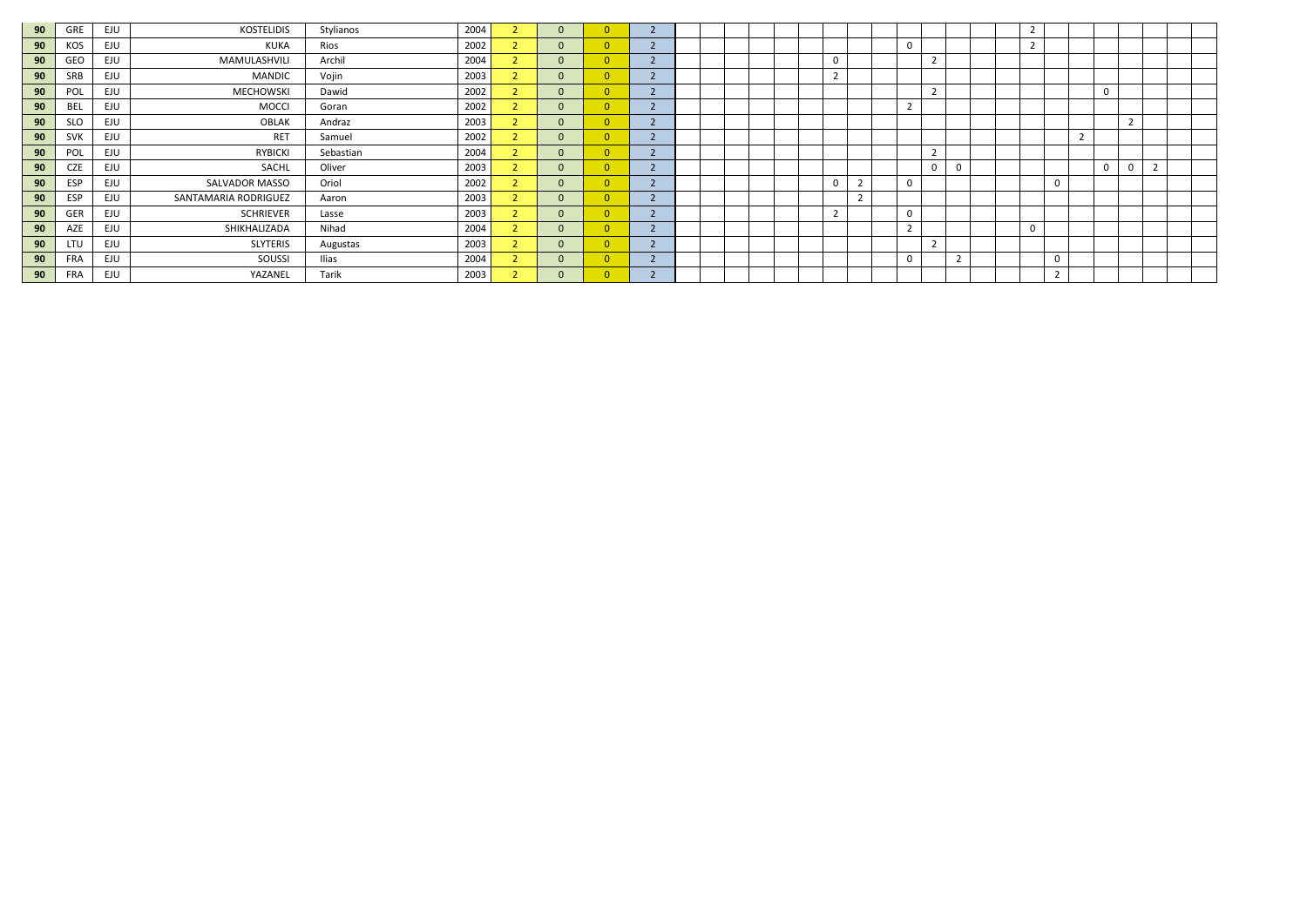



| <b>PJC</b><br><b>BRA</b><br><b>SANTOS</b><br>2002<br>$\mathbf{1}$<br>Kayo<br>404<br>$\overline{4}$<br>400<br>$\overline{0}$<br>200<br>$\overline{4}$<br>200<br>2003<br>80<br>40<br>$\overline{2}$<br>GEO<br>JAPARIDZE<br>340<br>80<br>40<br>236<br>16<br>100<br>60<br>60<br>EJU<br>Mikheil<br>2002<br>200<br>$\overline{\mathbf{3}}$<br><b>UZB</b><br><b>TUROBOYEV</b><br>250<br>200<br>$\overline{0}$<br>50<br><b>JUA</b><br>Utkirbek<br><b>VISSERS</b><br>2002<br>32 <sub>2</sub><br>222<br>$\overline{4}$<br><b>NED</b><br>EJU<br>232<br>$\mathbf{0}$<br>32<br>$\overline{2}$<br>60<br>$\mathbf 0$<br>16<br>$\overline{2}$<br>2 100<br>Lars<br>2002<br>80<br>80<br>60<br>$5\phantom{.0}$<br>POL<br>EJU<br>JEDRZEJEWSKI<br>Michal<br>224<br>$\overline{4}$<br>140<br>$\overline{4}$<br>40<br>40<br>$6\phantom{1}$<br>2002<br>40<br>76<br>40<br><b>SVK</b><br>ADAM<br>216<br>100<br>100<br>40<br>16<br>$\mathbf 0$<br>EJU<br>Viktor<br>$\mathbf 0$<br>$\overline{7}$<br>GER<br>KAPPELMEIER<br>2003<br>100<br>100<br>100<br>$\mathbf 0$<br>EJU<br>Kilian<br>200<br>100<br>$\overline{0}$<br>$\mathbf 0$<br>6 <sup>°</sup><br>$\boldsymbol{8}$<br>GER<br><b>UDSILAURI</b><br>2003<br>198<br>12<br>220<br>12<br>40<br>40<br>EJU<br>6<br>100<br>40<br>George<br>9<br>2002<br>$\mathbf{0}$<br>$\overline{0}$<br>180<br>60<br>FRA<br>EJU<br>LIVEZE<br>180<br>20<br>Kenny<br>${\bf 10}$<br>2002<br>40<br>SHUKURBEKOV<br>$\mathbf{0}$<br>132<br>60<br>KAZ<br><b>JUA</b><br>Zhurkamyrza<br>172<br>40<br>$\overline{2}$<br>40<br>11<br>2003<br>100<br><b>SVK</b><br>EJU<br>164<br>$\overline{4}$<br>$\overline{0}$<br>160<br>$\overline{4}$<br>0<br>60<br>MATASEJE<br>Benjamin<br>$12$<br>2003<br>$\overline{0}$<br>$\overline{2}$<br>60<br>FRA<br>EJU<br>162<br>$\mathbf{0}$<br>162<br>100<br>$\mathsf 0$<br>ANGLIONIN<br>Mathias<br>13<br>CAN<br><b>PJC</b><br>PETROVIC<br>2004<br>160<br>$\mathbf{0}$<br>120<br>40<br>120<br>$\mathsf{O}$<br>40<br>Nikola | EJU POR'ZZ<br>EJU BIH 21<br>Ñ<br>JUA KAZ<br>50% |
|-----------------------------------------------------------------------------------------------------------------------------------------------------------------------------------------------------------------------------------------------------------------------------------------------------------------------------------------------------------------------------------------------------------------------------------------------------------------------------------------------------------------------------------------------------------------------------------------------------------------------------------------------------------------------------------------------------------------------------------------------------------------------------------------------------------------------------------------------------------------------------------------------------------------------------------------------------------------------------------------------------------------------------------------------------------------------------------------------------------------------------------------------------------------------------------------------------------------------------------------------------------------------------------------------------------------------------------------------------------------------------------------------------------------------------------------------------------------------------------------------------------------------------------------------------------------------------------------------------------------------------------------------------------------------------------------------------------------------------------------------------------------------------------------------------------------------------------------------------------------------------------------------------------------------------------------------------|-------------------------------------------------|
|                                                                                                                                                                                                                                                                                                                                                                                                                                                                                                                                                                                                                                                                                                                                                                                                                                                                                                                                                                                                                                                                                                                                                                                                                                                                                                                                                                                                                                                                                                                                                                                                                                                                                                                                                                                                                                                                                                                                                     |                                                 |
|                                                                                                                                                                                                                                                                                                                                                                                                                                                                                                                                                                                                                                                                                                                                                                                                                                                                                                                                                                                                                                                                                                                                                                                                                                                                                                                                                                                                                                                                                                                                                                                                                                                                                                                                                                                                                                                                                                                                                     |                                                 |
|                                                                                                                                                                                                                                                                                                                                                                                                                                                                                                                                                                                                                                                                                                                                                                                                                                                                                                                                                                                                                                                                                                                                                                                                                                                                                                                                                                                                                                                                                                                                                                                                                                                                                                                                                                                                                                                                                                                                                     | 100                                             |
|                                                                                                                                                                                                                                                                                                                                                                                                                                                                                                                                                                                                                                                                                                                                                                                                                                                                                                                                                                                                                                                                                                                                                                                                                                                                                                                                                                                                                                                                                                                                                                                                                                                                                                                                                                                                                                                                                                                                                     | 40                                              |
|                                                                                                                                                                                                                                                                                                                                                                                                                                                                                                                                                                                                                                                                                                                                                                                                                                                                                                                                                                                                                                                                                                                                                                                                                                                                                                                                                                                                                                                                                                                                                                                                                                                                                                                                                                                                                                                                                                                                                     |                                                 |
|                                                                                                                                                                                                                                                                                                                                                                                                                                                                                                                                                                                                                                                                                                                                                                                                                                                                                                                                                                                                                                                                                                                                                                                                                                                                                                                                                                                                                                                                                                                                                                                                                                                                                                                                                                                                                                                                                                                                                     | 20                                              |
|                                                                                                                                                                                                                                                                                                                                                                                                                                                                                                                                                                                                                                                                                                                                                                                                                                                                                                                                                                                                                                                                                                                                                                                                                                                                                                                                                                                                                                                                                                                                                                                                                                                                                                                                                                                                                                                                                                                                                     |                                                 |
|                                                                                                                                                                                                                                                                                                                                                                                                                                                                                                                                                                                                                                                                                                                                                                                                                                                                                                                                                                                                                                                                                                                                                                                                                                                                                                                                                                                                                                                                                                                                                                                                                                                                                                                                                                                                                                                                                                                                                     |                                                 |
|                                                                                                                                                                                                                                                                                                                                                                                                                                                                                                                                                                                                                                                                                                                                                                                                                                                                                                                                                                                                                                                                                                                                                                                                                                                                                                                                                                                                                                                                                                                                                                                                                                                                                                                                                                                                                                                                                                                                                     | 100                                             |
|                                                                                                                                                                                                                                                                                                                                                                                                                                                                                                                                                                                                                                                                                                                                                                                                                                                                                                                                                                                                                                                                                                                                                                                                                                                                                                                                                                                                                                                                                                                                                                                                                                                                                                                                                                                                                                                                                                                                                     | 60                                              |
|                                                                                                                                                                                                                                                                                                                                                                                                                                                                                                                                                                                                                                                                                                                                                                                                                                                                                                                                                                                                                                                                                                                                                                                                                                                                                                                                                                                                                                                                                                                                                                                                                                                                                                                                                                                                                                                                                                                                                     |                                                 |
|                                                                                                                                                                                                                                                                                                                                                                                                                                                                                                                                                                                                                                                                                                                                                                                                                                                                                                                                                                                                                                                                                                                                                                                                                                                                                                                                                                                                                                                                                                                                                                                                                                                                                                                                                                                                                                                                                                                                                     |                                                 |
|                                                                                                                                                                                                                                                                                                                                                                                                                                                                                                                                                                                                                                                                                                                                                                                                                                                                                                                                                                                                                                                                                                                                                                                                                                                                                                                                                                                                                                                                                                                                                                                                                                                                                                                                                                                                                                                                                                                                                     |                                                 |
| 2002<br>20<br>14<br><b>UZB</b><br>MANSUROV<br>Mukhammadkodir<br>160<br>$\mathbf{0}$<br>$\overline{0}$<br>160<br>100<br>40<br><b>JUA</b><br>6 <sup>°</sup><br>60                                                                                                                                                                                                                                                                                                                                                                                                                                                                                                                                                                                                                                                                                                                                                                                                                                                                                                                                                                                                                                                                                                                                                                                                                                                                                                                                                                                                                                                                                                                                                                                                                                                                                                                                                                                     |                                                 |
| 2002<br>156<br>16<br>15<br>AZE<br><b>EJU</b><br><b>NASIRLI</b><br>146<br>$\overline{0}$<br>40<br>40<br>Ruslan<br>6<br>$\overline{4}$<br>16<br>$\overline{0}$<br>$\overline{0}$<br>100                                                                                                                                                                                                                                                                                                                                                                                                                                                                                                                                                                                                                                                                                                                                                                                                                                                                                                                                                                                                                                                                                                                                                                                                                                                                                                                                                                                                                                                                                                                                                                                                                                                                                                                                                               |                                                 |
| 2003<br><b>NED</b><br>EJU<br><b>BULTHUIS</b><br>Silvan<br>144<br>144<br>40<br>17<br><b>KOR</b><br>YEO<br>2002<br>12<br>120                                                                                                                                                                                                                                                                                                                                                                                                                                                                                                                                                                                                                                                                                                                                                                                                                                                                                                                                                                                                                                                                                                                                                                                                                                                                                                                                                                                                                                                                                                                                                                                                                                                                                                                                                                                                                          |                                                 |
| <b>JUA</b><br>132<br>$\overline{0}$<br>12<br>120<br>Yejun<br>18<br><b>DERMEE</b><br>2002<br>132<br>$\mathbf{0}$<br>32 <sup>°</sup><br>100<br>32<br>40<br>$\mathbf 0$                                                                                                                                                                                                                                                                                                                                                                                                                                                                                                                                                                                                                                                                                                                                                                                                                                                                                                                                                                                                                                                                                                                                                                                                                                                                                                                                                                                                                                                                                                                                                                                                                                                                                                                                                                                | 60                                              |
| FRA<br>EJU<br>Orso<br>2004<br>19<br><b>BAREIRO</b><br>$\overline{0}$<br>120<br>$\mathbf{0}$<br>120<br>PAR                                                                                                                                                                                                                                                                                                                                                                                                                                                                                                                                                                                                                                                                                                                                                                                                                                                                                                                                                                                                                                                                                                                                                                                                                                                                                                                                                                                                                                                                                                                                                                                                                                                                                                                                                                                                                                           |                                                 |
| PJC<br>120<br>Ezequiel                                                                                                                                                                                                                                                                                                                                                                                                                                                                                                                                                                                                                                                                                                                                                                                                                                                                                                                                                                                                                                                                                                                                                                                                                                                                                                                                                                                                                                                                                                                                                                                                                                                                                                                                                                                                                                                                                                                              |                                                 |
| 20<br>GREEN<br>2002<br><b>JPN</b><br><b>JUA</b><br>100<br>$\mathbf{0}$<br>$\overline{0}$<br>100<br>100<br>Kaito<br>$\overline{0}$<br>$\mathbf{0}$<br>100<br>100                                                                                                                                                                                                                                                                                                                                                                                                                                                                                                                                                                                                                                                                                                                                                                                                                                                                                                                                                                                                                                                                                                                                                                                                                                                                                                                                                                                                                                                                                                                                                                                                                                                                                                                                                                                     |                                                 |
| 20<br>SHORAKHMATOV<br>2003<br><b>UZB</b><br><b>JUA</b><br>100<br>Rustam<br>60<br>22<br>UZB<br>2002<br>$\mathbf{0}$<br>$\overline{0}$<br>40                                                                                                                                                                                                                                                                                                                                                                                                                                                                                                                                                                                                                                                                                                                                                                                                                                                                                                                                                                                                                                                                                                                                                                                                                                                                                                                                                                                                                                                                                                                                                                                                                                                                                                                                                                                                          |                                                 |
| <b>JUA</b><br>NORTOJIEV<br>100<br>100<br>Asror<br>23<br>MEX<br><b>GARCIA</b><br>2002<br>84<br>$\overline{4}$<br>80<br>80<br>PJC<br>Angel<br>$\mathbf{0}$<br>$\overline{4}$                                                                                                                                                                                                                                                                                                                                                                                                                                                                                                                                                                                                                                                                                                                                                                                                                                                                                                                                                                                                                                                                                                                                                                                                                                                                                                                                                                                                                                                                                                                                                                                                                                                                                                                                                                          |                                                 |
| 24<br>CHI<br>PJC<br>ARISMENDI<br>2003<br>$\mathbf{0}$<br>80<br>80<br>80<br>$\overline{0}$                                                                                                                                                                                                                                                                                                                                                                                                                                                                                                                                                                                                                                                                                                                                                                                                                                                                                                                                                                                                                                                                                                                                                                                                                                                                                                                                                                                                                                                                                                                                                                                                                                                                                                                                                                                                                                                           |                                                 |
| Franco<br>24<br>MGL<br>2003<br>80<br><b>JUA</b><br>BAYARTSENGEL<br>80<br>$\overline{0}$<br>80<br>Khuderchuluun<br>$\overline{0}$                                                                                                                                                                                                                                                                                                                                                                                                                                                                                                                                                                                                                                                                                                                                                                                                                                                                                                                                                                                                                                                                                                                                                                                                                                                                                                                                                                                                                                                                                                                                                                                                                                                                                                                                                                                                                    |                                                 |
| 2002<br>24<br><b>MEX</b><br>PJC<br>SILVA<br>$\mathbf{0}$<br>80<br>$\mathbf{0}$<br>80<br>80<br>Omar                                                                                                                                                                                                                                                                                                                                                                                                                                                                                                                                                                                                                                                                                                                                                                                                                                                                                                                                                                                                                                                                                                                                                                                                                                                                                                                                                                                                                                                                                                                                                                                                                                                                                                                                                                                                                                                  |                                                 |
| 27<br>2003<br>GEO<br>EJU<br>BAZIERISHVILI<br>Erekle<br>80<br>$\mathbf{0}$<br>$\overline{0}$<br>80<br>20<br>40<br>20                                                                                                                                                                                                                                                                                                                                                                                                                                                                                                                                                                                                                                                                                                                                                                                                                                                                                                                                                                                                                                                                                                                                                                                                                                                                                                                                                                                                                                                                                                                                                                                                                                                                                                                                                                                                                                 |                                                 |
| 27<br><b>ROSWALL</b><br>2003<br>$\mathbf{0}$<br>$\overline{0}$<br>80<br>SWE<br>EJU<br>Lukas<br>80<br>20<br>$\mathbf 0$<br>40<br>20                                                                                                                                                                                                                                                                                                                                                                                                                                                                                                                                                                                                                                                                                                                                                                                                                                                                                                                                                                                                                                                                                                                                                                                                                                                                                                                                                                                                                                                                                                                                                                                                                                                                                                                                                                                                                  |                                                 |
| 29<br>2004<br>16<br>60<br><b>AUT</b><br>EJU<br><b>ILLMER</b><br>Hubert<br>78<br>$\mathbf{0}$<br>$\overline{0}$<br>78<br>$\overline{2}$                                                                                                                                                                                                                                                                                                                                                                                                                                                                                                                                                                                                                                                                                                                                                                                                                                                                                                                                                                                                                                                                                                                                                                                                                                                                                                                                                                                                                                                                                                                                                                                                                                                                                                                                                                                                              |                                                 |
| 30<br>2002<br>6 <sup>1</sup><br><b>ITA</b><br><b>ACCOGLI</b><br>$\overline{0}$<br>40 l<br>20<br>EJU<br>Daniele<br>66<br>60<br>6                                                                                                                                                                                                                                                                                                                                                                                                                                                                                                                                                                                                                                                                                                                                                                                                                                                                                                                                                                                                                                                                                                                                                                                                                                                                                                                                                                                                                                                                                                                                                                                                                                                                                                                                                                                                                     |                                                 |
| 31<br>2003<br>20<br>CZE<br>EJU<br><b>DUDY</b><br>64<br>$\mathbf{0}$<br>$\overline{2}$<br>62<br>$\overline{2}$<br>$\mathbf 0$<br>$\mathbf{0}$<br>$\overline{2}$<br>David                                                                                                                                                                                                                                                                                                                                                                                                                                                                                                                                                                                                                                                                                                                                                                                                                                                                                                                                                                                                                                                                                                                                                                                                                                                                                                                                                                                                                                                                                                                                                                                                                                                                                                                                                                             | 40                                              |
| 32<br>KAZ<br>2004<br>60<br>$\mathbf{0}$<br>$\overline{0}$<br>60<br><b>JUA</b><br><b>AKHET</b><br>60<br>Damir                                                                                                                                                                                                                                                                                                                                                                                                                                                                                                                                                                                                                                                                                                                                                                                                                                                                                                                                                                                                                                                                                                                                                                                                                                                                                                                                                                                                                                                                                                                                                                                                                                                                                                                                                                                                                                        |                                                 |
| <b>JPN</b><br><b>NAKANO</b><br>2003<br>$\overline{0}$<br>60<br>32<br><b>JUA</b><br>Tomohiro<br>60<br>$\mathbf{0}$<br>60                                                                                                                                                                                                                                                                                                                                                                                                                                                                                                                                                                                                                                                                                                                                                                                                                                                                                                                                                                                                                                                                                                                                                                                                                                                                                                                                                                                                                                                                                                                                                                                                                                                                                                                                                                                                                             |                                                 |
| 34<br>FRA<br><b>BORDIN</b><br>2004<br>$\mathbf{0}$<br>$\overline{0}$<br>56<br>EJU<br>Maxence<br>56<br>16<br>40                                                                                                                                                                                                                                                                                                                                                                                                                                                                                                                                                                                                                                                                                                                                                                                                                                                                                                                                                                                                                                                                                                                                                                                                                                                                                                                                                                                                                                                                                                                                                                                                                                                                                                                                                                                                                                      |                                                 |
| 20<br>35<br>FRA<br>2004<br>$\overline{0}$<br>52<br>16<br>16<br>EJU<br><b>RIGAUD</b><br>52<br>$\mathbf{0}$<br>Yann                                                                                                                                                                                                                                                                                                                                                                                                                                                                                                                                                                                                                                                                                                                                                                                                                                                                                                                                                                                                                                                                                                                                                                                                                                                                                                                                                                                                                                                                                                                                                                                                                                                                                                                                                                                                                                   |                                                 |
| 36<br>40<br><b>ITA</b><br>EJU<br>CARLETTI<br>2003<br>46<br>$\mathbf{0}$<br>6 <sup>1</sup><br>6<br>$\mathbf 0$<br>$\mathbf 0$<br>40<br>Jean                                                                                                                                                                                                                                                                                                                                                                                                                                                                                                                                                                                                                                                                                                                                                                                                                                                                                                                                                                                                                                                                                                                                                                                                                                                                                                                                                                                                                                                                                                                                                                                                                                                                                                                                                                                                          |                                                 |
| 37<br>2002<br>40<br><b>TJK</b><br>JUA<br><b>RAHMON</b><br>44<br>$\overline{4}$<br>$\mathbf{0}$<br>40<br>$\mathbf 0$<br>Mansur<br>$\overline{4}$                                                                                                                                                                                                                                                                                                                                                                                                                                                                                                                                                                                                                                                                                                                                                                                                                                                                                                                                                                                                                                                                                                                                                                                                                                                                                                                                                                                                                                                                                                                                                                                                                                                                                                                                                                                                     |                                                 |
| 38<br><b>ITA</b><br>EJU<br><b>BASSO</b><br>2004<br>42<br>$\mathbf{0}$<br>$\overline{0}$<br>42<br>$\mathbf 0$<br>$\overline{2}$<br>40<br>Francesco                                                                                                                                                                                                                                                                                                                                                                                                                                                                                                                                                                                                                                                                                                                                                                                                                                                                                                                                                                                                                                                                                                                                                                                                                                                                                                                                                                                                                                                                                                                                                                                                                                                                                                                                                                                                   |                                                 |
| 39<br><b>MERA</b><br>2003<br>40<br>CHI<br>PJC<br>40<br>$\overline{0}$<br>$\mathbf{0}$<br>Jose<br>40                                                                                                                                                                                                                                                                                                                                                                                                                                                                                                                                                                                                                                                                                                                                                                                                                                                                                                                                                                                                                                                                                                                                                                                                                                                                                                                                                                                                                                                                                                                                                                                                                                                                                                                                                                                                                                                 |                                                 |
| 40<br>39<br>ECU<br><b>PJC</b><br>2004<br>40<br>$\mathbf{0}$<br>40<br><b>MERCADO</b><br>Darwin<br>$\mathbf{0}$                                                                                                                                                                                                                                                                                                                                                                                                                                                                                                                                                                                                                                                                                                                                                                                                                                                                                                                                                                                                                                                                                                                                                                                                                                                                                                                                                                                                                                                                                                                                                                                                                                                                                                                                                                                                                                       |                                                 |
| 39<br>2004<br>40<br>40<br>AUS<br>OJU<br>40<br>$\mathbf{0}$<br>$\mathbf{0}$<br>NIGHTINGALE<br>Axel                                                                                                                                                                                                                                                                                                                                                                                                                                                                                                                                                                                                                                                                                                                                                                                                                                                                                                                                                                                                                                                                                                                                                                                                                                                                                                                                                                                                                                                                                                                                                                                                                                                                                                                                                                                                                                                   |                                                 |
| 42<br>TJK<br>2004<br>40<br>$\overline{0}$<br>$\overline{0}$<br>40<br>40<br><b>JUA</b><br>ABDURAKHMONOV<br>Parviz                                                                                                                                                                                                                                                                                                                                                                                                                                                                                                                                                                                                                                                                                                                                                                                                                                                                                                                                                                                                                                                                                                                                                                                                                                                                                                                                                                                                                                                                                                                                                                                                                                                                                                                                                                                                                                    |                                                 |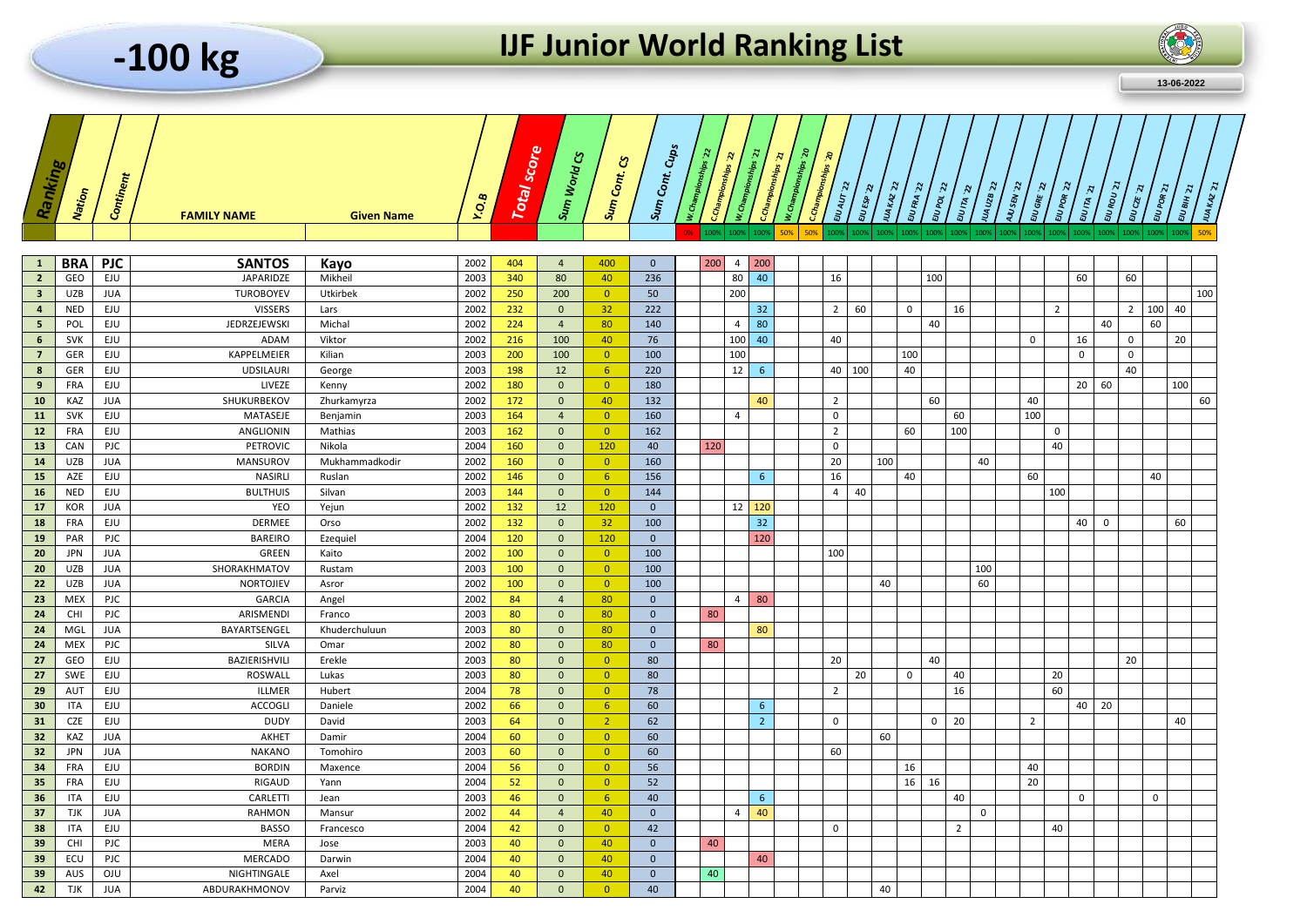| 42 | ROU        | EJU        | PETRE                  | Bogdan     | 2005 | 40              | $\Omega$       | $\overline{0}$ | 40             |                |                |  | 40               |    |             |          |    |    |    |             |    |    |   |  |             |
|----|------------|------------|------------------------|------------|------|-----------------|----------------|----------------|----------------|----------------|----------------|--|------------------|----|-------------|----------|----|----|----|-------------|----|----|---|--|-------------|
| 42 | <b>UZB</b> | <b>JUA</b> | RADJABOV               | Numonjon   | 2003 | 40              | $\Omega$       | $\mathbf{0}$   | 40             |                |                |  |                  |    |             |          |    | 40 |    |             |    |    |   |  |             |
| 45 | <b>UZB</b> | <b>JUA</b> | KOMILOV                | Akbar      | 2002 | 40              | $\Omega$       | $\mathbf{0}$   | 40             |                |                |  |                  | 20 |             |          |    | 20 |    |             |    |    |   |  |             |
| 46 | ROU        | EJU        | <b>CRET</b>            | Alex       | 2002 | 38              | $\Omega$       | $\overline{2}$ | 36             |                | $\overline{2}$ |  |                  |    |             |          |    |    |    |             | 20 | 16 |   |  |             |
| 47 | AZE        | EJU        | <b>ISAYEV</b>          | Sabir      | 2002 | 36              | $\mathbf{0}$   | $\overline{0}$ | 36             |                |                |  |                  |    | 20          |          |    |    | 16 |             |    |    |   |  |             |
| 48 | MGL        | <b>JUA</b> | <b>BAT-ORGIL</b>       | Chinkhusel | 2002 | 32              | $\Omega$       | 32             | $\mathbf{0}$   |                | 32             |  |                  |    |             |          |    |    |    |             |    |    |   |  |             |
| 48 | <b>USA</b> | PJC        | <b>BIRD</b>            | Victor     | 2004 | 32 <sub>2</sub> | $\Omega$       | 32             | $\Omega$       | 32             |                |  |                  |    |             |          |    |    |    |             |    |    |   |  |             |
| 50 | GEO        | EJU        | CHAGELISHVILI          | Zurab      | 2002 | 24              | $\Omega$       | $\mathbf{0}$   | 24             |                |                |  | $\overline{a}$   |    |             | 20       |    |    |    |             |    |    | 0 |  |             |
| 51 | <b>TUR</b> | EJU        | <b>AKKUS</b>           | Sidar      | 2003 | 20 <sup>°</sup> | $\Omega$       | $\overline{0}$ | 20             |                |                |  | $\Omega$         |    |             |          |    |    | 20 |             |    |    |   |  |             |
| 51 | <b>JPN</b> | <b>JUA</b> | ARAI                   | Dota       | 2005 | 20              | $\Omega$       | $\overline{0}$ | 20             |                |                |  |                  | 20 |             |          |    |    |    |             |    |    |   |  |             |
| 51 | KAZ        | <b>JUA</b> | <b>BOLAT</b>           | Nurassyl   | 2003 | 20              | $\Omega$       | $\overline{0}$ | 20             |                |                |  |                  |    |             |          |    |    |    |             |    |    |   |  | 40          |
| 51 | KAZ        | <b>JUA</b> | <b>GABDULMANAP</b>     | Yerassyl   | 2002 | 20              | $\Omega$       | $\mathbf{0}$   | 20             |                |                |  |                  | 20 |             |          |    |    |    |             |    |    |   |  | $\mathbf 0$ |
| 51 | KGZ        | <b>JUA</b> | KADYRBEKOV             | Bekzhan    | 2002 | 20              | $\Omega$       | $\Omega$       | 20             |                |                |  |                  |    |             |          |    | 20 |    |             |    |    |   |  |             |
| 51 | <b>UKR</b> | EJU        | <b>KROKHMALOV</b>      | Roman      | 2003 | 20              | $\Omega$       | $\overline{0}$ | 20             |                |                |  |                  |    |             | 20       |    |    |    |             |    |    |   |  |             |
| 51 | FRA        | EJU        | <b>MEKHOUKH</b>        | Fares      | 2004 | 20              | $\Omega$       | $\overline{0}$ | 20             |                |                |  |                  |    | 20          |          |    |    |    |             |    |    |   |  |             |
| 51 | <b>UKR</b> | EJU        | <b>NURIIEV</b>         | Kariim     | 2003 | 20              | $\Omega$       | $\overline{0}$ | 20             |                |                |  |                  |    |             |          |    |    |    |             |    | 20 |   |  |             |
| 51 | <b>FRA</b> | EJU        | SOUMAHORO              | Marc       | 2004 | 20              | $\Omega$       | $\overline{0}$ | 20             |                |                |  |                  |    | $\mathbf 0$ |          |    |    |    | 20          |    |    |   |  |             |
| 51 | <b>HUN</b> | EJU        | <b>TOMPA</b>           | Marton     | 2002 | 20              | $\mathbf{0}$   | $\overline{0}$ | 20             |                |                |  |                  |    |             |          | 20 |    |    |             |    |    |   |  |             |
| 61 | GBR        | EJU        | MILLER                 | Gregor     | 2003 | 18              | $\mathbf{0}$   | $\overline{0}$ | 18             |                |                |  | 2<br>$\mathbf 0$ |    |             |          |    |    |    | 16          |    |    |   |  |             |
| 62 | CAN        | PJC        | AKBASHEV               | Michael    | 2003 | 16 <sup>1</sup> | $\Omega$       | $\overline{0}$ | 16             |                |                |  | $\Omega$         |    |             |          |    |    |    | 16          |    |    |   |  |             |
| 62 | ESP        | EJU        | AMARO CABELLO          | Roman      | 2004 | 16              | $\mathbf{0}$   | $\overline{0}$ | 16             |                |                |  |                  | 16 |             |          |    |    |    |             |    |    |   |  |             |
| 62 | GEO        | EJU        | ARUTINIAN              | Davit      | 2003 | 16              | $\Omega$       | $\overline{0}$ | 16             |                |                |  |                  |    |             | 16       |    |    |    |             |    |    |   |  |             |
| 62 | SRB        | EJU        | <b>STOJKOV</b>         | Aleksandar | 2002 | 16 <sup>1</sup> | $\mathbf{0}$   | $\overline{0}$ | 16             |                |                |  |                  |    |             |          |    |    | 16 |             |    |    |   |  |             |
| 62 | ESP        | EJU        | <b>VENEGAS BANDA</b>   | Jose       | 2002 | 16              | $\mathbf{0}$   | $\overline{0}$ | 16             |                |                |  | 16               |    |             |          |    |    |    |             |    |    |   |  |             |
| 67 | <b>TUN</b> | AJU        | <b>BEN GHARES</b>      | Koussay    | 2003 | 12 <sup>2</sup> | 12             | $\overline{0}$ | $\mathbf{0}$   |                | 12             |  |                  |    |             |          |    |    |    |             |    |    |   |  |             |
| 68 | <b>KSA</b> | <b>JUA</b> | ALGELANI               | Omar       | 2004 | $\overline{a}$  | $\overline{4}$ | $\overline{0}$ | $\Omega$       |                | $\overline{4}$ |  |                  |    |             |          |    |    |    |             |    |    |   |  |             |
| 68 | TJK        | JUA        | ANVARZODA              | Emomrizo   | 2002 | $\overline{4}$  | $\overline{a}$ | $\overline{0}$ | $\Omega$       |                | $\overline{4}$ |  |                  |    |             |          |    | 0  |    |             |    |    |   |  | $\mathbf 0$ |
| 70 | ARG        | <b>PJC</b> | GONZALEZ               | Francisco  | 2006 | $\overline{2}$  | $\Omega$       | -2             | $\mathbf{0}$   | $\overline{2}$ |                |  |                  |    |             |          |    |    |    |             |    |    |   |  |             |
| 70 | PER        | PJC        | VALDIVIA               | Valentino  | 2005 | $\overline{2}$  | $\Omega$       | $\overline{2}$ | $\Omega$       | $\overline{2}$ |                |  |                  |    |             |          |    |    |    |             |    |    |   |  |             |
| 72 | ESP        | EJU        | <b>DIEZMA MARTINEZ</b> | Diego      | 2004 | $\overline{2}$  | $\Omega$       | $\overline{0}$ | $\overline{2}$ |                |                |  | $\overline{2}$   |    | $\mathbf 0$ |          |    |    |    | $\mathbf 0$ |    |    |   |  |             |
| 72 | GEO        | EJU        | MGEBRISHVILI           | Lasha      | 2002 | $\overline{2}$  | $\Omega$       | $\Omega$       | $\overline{2}$ |                |                |  | $\overline{2}$   |    |             |          |    |    |    |             |    |    |   |  |             |
| 72 | POR        | EJU        | SILVA                  | Guilherme  | 2003 |                 | $\Omega$       | $\Omega$       | $\overline{2}$ |                |                |  | $\overline{2}$   |    |             | $\Omega$ |    |    |    | $\Omega$    |    |    |   |  |             |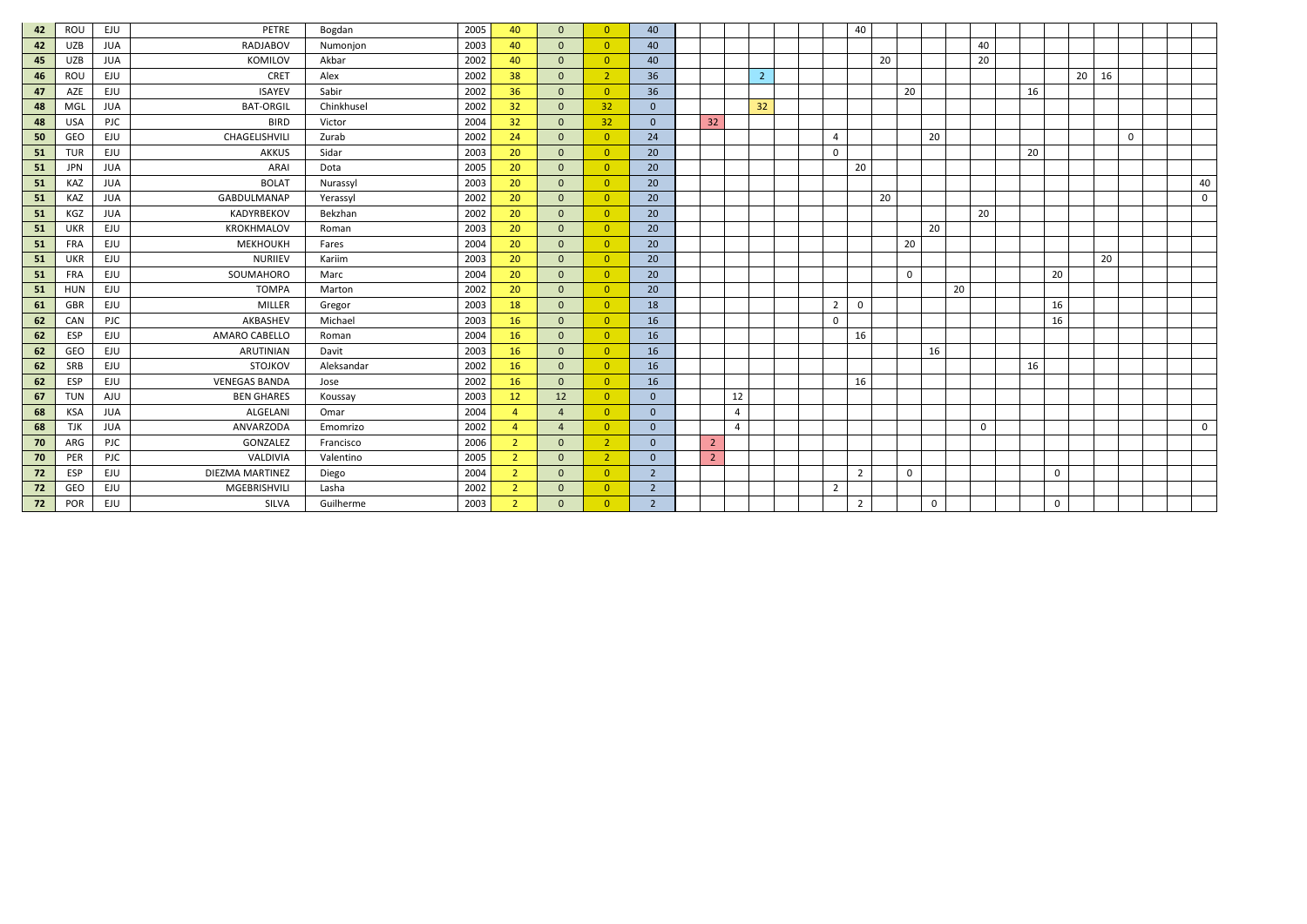



| Total score<br>Sum World CS<br>Sum Cont. CS<br>Ranking<br>ampionships<br>ionships<br>C.Championships<br>$ s_{um}$ $_{Cont}$ $ $<br>Continent<br>EJUAUT'2<br>JUA KAZ 22<br>$\approx$<br>AJU SEN 22<br>EJU GRE 22<br>$\approx$<br>Elu Rou 21<br>EJU FRA 22<br>$\stackrel{\sim}{\sim}$<br>EJU ESP 22<br>EJUTA 22<br>EUTA 21<br>Nation<br>JUA UZB<br>EJUPOR<br>$\boldsymbol{\omega}$<br>EluPOL<br>ò,<br>ė,<br>ő<br><b>FAMILY NAME</b><br><b>Given Name</b><br>50%<br>50%<br>nos<br>nos<br>nos<br>1009<br>100%<br>1009<br>.009<br>.00%<br>.00% | 509                   |
|-------------------------------------------------------------------------------------------------------------------------------------------------------------------------------------------------------------------------------------------------------------------------------------------------------------------------------------------------------------------------------------------------------------------------------------------------------------------------------------------------------------------------------------------|-----------------------|
| <b>UZB</b><br><b>RAVSHANKULOV</b><br>2002<br>250<br><b>JUA</b><br>450<br>$\overline{0}$<br>200<br>200<br>20<br>100<br>100<br>$\mathbf{1}$<br><b>Islombek</b>                                                                                                                                                                                                                                                                                                                                                                              | 60                    |
| 2002<br>200<br>182<br>40<br>20<br>$\overline{2}$<br>GEO<br>EJU<br>DEMETRASHVILI<br>420<br>40<br>200<br>100<br>60<br>Irakli                                                                                                                                                                                                                                                                                                                                                                                                                | $\overline{2}$        |
| 2002<br>280<br>200<br>80<br>$\overline{\mathbf{3}}$<br>PJC<br>LEMES DA SILVA<br>80<br>$\mathbf{0}$<br>200<br><b>BRA</b><br>Daniel                                                                                                                                                                                                                                                                                                                                                                                                         |                       |
| $\overline{\mathbf{4}}$<br>2002<br>100<br><b>NED</b><br>EJU<br><b>BLOM</b><br>260<br>$\overline{0}$<br>320<br>100<br>40<br>Jules<br>$\overline{0}$                                                                                                                                                                                                                                                                                                                                                                                        | 20 <sup>1</sup><br>60 |
| MESSE A BESSONG<br>2005<br>202<br>200<br>$\overline{2}$<br>200<br>$\overline{2}$<br>5<br>CAN<br>PJC<br>$\overline{0}$<br>John Jr                                                                                                                                                                                                                                                                                                                                                                                                          |                       |
| 2003<br>184<br>40<br>160<br>40<br>60<br>$6\phantom{1}$<br><b>UKR</b><br>EJU<br><b>HALAKA</b><br>Oleksii<br>$\overline{4}$<br>$\overline{4}$<br>20<br>40                                                                                                                                                                                                                                                                                                                                                                                   | 40                    |
| 2003<br>GURESHIDZE<br>$\overline{0}$<br>40<br>$\overline{7}$<br>GEO<br>EJU<br>Shalva<br>160<br>$\Omega$<br>180<br>100<br>20                                                                                                                                                                                                                                                                                                                                                                                                               | 20                    |
| 2004<br>$\boldsymbol{8}$<br>AZE<br>156<br>$\overline{0}$<br>156<br>16<br>40<br>EJU<br><b>NASIBOV</b><br>$\overline{0}$<br>100<br>Kanan                                                                                                                                                                                                                                                                                                                                                                                                    |                       |
| 2003<br>120<br>12<br>9<br><b>USA</b><br>KONOVAL<br>132<br>12<br>120<br>PJC<br>Christian<br>$\mathbf{0}$                                                                                                                                                                                                                                                                                                                                                                                                                                   |                       |
| 2003<br>10<br><b>IND</b><br><b>JUA</b><br><b>GHANGAS</b><br>124<br>$\overline{4}$<br>120<br>$\mathbf{0}$<br>$\overline{4}$<br>120<br>Yash                                                                                                                                                                                                                                                                                                                                                                                                 |                       |
| 2003<br>11<br>GEO<br>EJU<br>TABATADZE<br>Ucha<br>120<br>$\overline{0}$<br>120<br>60<br>60<br>$\overline{0}$                                                                                                                                                                                                                                                                                                                                                                                                                               |                       |
| 2002<br>$\overline{0}$<br>12<br><b>RUS</b><br>EJU<br>MAGOMADOV<br>116<br>$\overline{0}$<br>116<br>Akhmed<br>16                                                                                                                                                                                                                                                                                                                                                                                                                            | 100                   |
| 2002<br>13<br>114<br>12<br>2 <sup>7</sup><br>100<br>12<br>EST<br>EJU<br><b>PRIILINN TURK</b><br>Karl<br>$\overline{2}$<br>40<br>60                                                                                                                                                                                                                                                                                                                                                                                                        | $\mathbf 0$           |
| 2005<br>$\overline{0}$<br>100<br>14<br>ESP<br>EJU<br>KEVLISHVILI<br>100<br>100<br>$\mathbf 0$<br>Davit<br>$\overline{0}$                                                                                                                                                                                                                                                                                                                                                                                                                  |                       |
| 2005<br>$\overline{0}$<br>14<br>SEN<br>AJU<br><b>NDIAYE</b><br>100<br>$\overline{0}$<br>100<br>100<br>Libasse                                                                                                                                                                                                                                                                                                                                                                                                                             |                       |
| <b>JPN</b><br><b>JUA</b><br>2002<br>100<br>$\overline{0}$<br>100<br>100<br>14<br>SUGAWARA<br>Mitsuki<br>$\overline{0}$                                                                                                                                                                                                                                                                                                                                                                                                                    |                       |
| 2002<br>$\overline{0}$<br>17<br>AZE<br>EJU<br><b>MAMMEDOV</b><br>96<br>$\Omega$<br>96<br>16<br>20<br>60<br>Huseyn                                                                                                                                                                                                                                                                                                                                                                                                                         |                       |
| 18<br>2003<br>80<br>80<br>CHI<br>PJC<br><b>MERA</b><br>84<br>$\overline{4}$<br>$\mathbf{0}$<br>$\overline{4}$<br>Jose                                                                                                                                                                                                                                                                                                                                                                                                                     |                       |
| 19<br>COL<br>PJC<br>OREJUELA<br>2002<br>82<br>82<br>80<br>Elmer<br>$\overline{0}$<br>$\mathbf{0}$<br>$\overline{2}$                                                                                                                                                                                                                                                                                                                                                                                                                       |                       |
| 20<br><b>BRA</b><br>PJC<br><b>FAGUNDES</b><br>2005<br>82<br>$\mathbf{0}$<br>80<br>$\overline{2}$<br>80<br>$\overline{2}$<br>Vitor                                                                                                                                                                                                                                                                                                                                                                                                         |                       |
| 2002<br>21<br>AUS<br>OJU<br>80<br>$\overline{0}$<br>80<br>$\mathbf{0}$<br>80<br>LEE<br>Sung Min                                                                                                                                                                                                                                                                                                                                                                                                                                           |                       |
| 22<br>2003<br><b>RUS</b><br>EJU<br><b>IAKUSHEV</b><br>80<br>$\overline{0}$<br>80<br>20<br>Dmitrii<br>$\overline{0}$                                                                                                                                                                                                                                                                                                                                                                                                                       | 60                    |
| 2002<br>80<br>$\overline{0}$<br>23<br><b>UZB</b><br><b>JUA</b><br>RAKHMONOV<br>$\overline{0}$<br>80<br>40<br>40<br>Kakhramon                                                                                                                                                                                                                                                                                                                                                                                                              |                       |
| 2004<br>80<br>40<br>23<br>GEO<br>EJU<br><b>TABATADZE</b><br>$\overline{0}$<br>80<br>40<br>$\overline{0}$<br>Giorgi                                                                                                                                                                                                                                                                                                                                                                                                                        |                       |
| 25<br>2002<br>66<br>2 <sup>7</sup><br><b>ITA</b><br>EJU<br><b>ROSSI</b><br>$\overline{4}$<br>60<br>$\overline{4}$<br>$\overline{2}$<br>40<br>$\mathbf 0$<br>Lorenzo                                                                                                                                                                                                                                                                                                                                                                       | 20                    |
| SABIT<br>2002<br>$\overline{0}$<br>26<br>KAZ<br><b>JUA</b><br>Kairatbek<br>62<br>$\overline{0}$<br>62<br>$\overline{2}$<br>60                                                                                                                                                                                                                                                                                                                                                                                                             |                       |
| 27<br><b>TJK</b><br>2003<br>60<br>$\overline{0}$<br><b>JUA</b><br><b>ELMURODOV</b><br>$\mathbf{0}$<br>60<br>60<br>Ibrohimjon                                                                                                                                                                                                                                                                                                                                                                                                              |                       |
| 27<br>2003<br>FRA<br>$\overline{0}$<br>60<br>60<br>EJU<br><b>GOMES DA SILVA</b><br>60<br>$\mathbf{0}$<br>0<br>Mathys                                                                                                                                                                                                                                                                                                                                                                                                                      |                       |
| 27<br>GER<br>EJU<br>PLOEHNERT<br>2002<br>60<br>$\overline{0}$<br>$\overline{0}$<br>60<br>$\mathsf 0$<br>60<br>Paavo<br>58<br>2 <sup>1</sup><br>$\overline{0}$                                                                                                                                                                                                                                                                                                                                                                             |                       |
| 30<br>EJU<br>2002<br>72<br>SRB<br><b>STOSIC</b><br>Andrija<br>$\overline{2}$<br>20<br>16<br>31<br>SORDYL<br>2003<br>56<br>$\mathbf 0$<br>EJU<br>Jakub<br>58<br>$\mathbf{0}$<br>2 <sup>7</sup><br>$\overline{2}$<br>16                                                                                                                                                                                                                                                                                                                     | 16<br>20<br>40        |
| POL<br>2002<br>40<br>32<br>SILVA<br>40<br><b>MEX</b><br>PJC<br>Omar<br>44<br>$\overline{4}$<br>$\mathbf{0}$<br>$\overline{4}$                                                                                                                                                                                                                                                                                                                                                                                                             |                       |
| 2003<br>33<br><b>KABLAN</b><br>42<br>$\overline{0}$<br>42<br>$\overline{2}$<br>40<br>KAZ<br><b>JUA</b><br>$\mathbf{0}$<br>$\mathsf{o}$<br>Nursultan                                                                                                                                                                                                                                                                                                                                                                                       |                       |
| 33<br>GEO<br>EJU<br>KAMLADZE<br>2003<br>42<br>$\mathbf{0}$<br>$\overline{0}$<br>42<br>$\overline{2}$<br>Saba                                                                                                                                                                                                                                                                                                                                                                                                                              | 40                    |
| 2002<br>35<br>MGL<br><b>JUA</b><br><b>ULAMBAYAR</b><br>40<br>40<br>40<br>Baljinnyam<br>$\overline{0}$<br>$\overline{0}$                                                                                                                                                                                                                                                                                                                                                                                                                   |                       |
| 2004<br>$\overline{0}$<br>36<br><b>FRA</b><br><b>EJU</b><br>ALLEYNE<br>40<br>$\overline{0}$<br>40<br>40<br>Guylan                                                                                                                                                                                                                                                                                                                                                                                                                         |                       |
| 2005<br>$\overline{0}$<br>36<br><b>FRA</b><br>EJU<br><b>BELARCHI</b><br>40<br>40<br>40<br>Abdelkader<br>$\mathbf{0}$                                                                                                                                                                                                                                                                                                                                                                                                                      |                       |
| 36<br>KARDAVA<br>2004<br>GEO<br>EJU<br>40<br>$\mathbf{0}$<br>$\overline{0}$<br>40<br>40<br>Saba                                                                                                                                                                                                                                                                                                                                                                                                                                           |                       |
| 36<br><b>KLEIN</b><br>2004<br>$\overline{0}$<br>40<br>$\mathbf 0$<br><b>ISR</b><br>EJU<br>Maor<br>40<br>$\mathbf{0}$<br>$\mathbf 0$<br>40                                                                                                                                                                                                                                                                                                                                                                                                 |                       |
| 36<br><b>UZB</b><br>MURODULLAEV<br>2003<br>$\overline{0}$<br>40<br>40<br><b>JUA</b><br>Javokhir<br>40<br>$\mathbf{0}$                                                                                                                                                                                                                                                                                                                                                                                                                     |                       |
| 2002<br>36<br>$\overline{0}$<br>40<br><b>ITA</b><br>EJU<br>PALUMBO<br>Andrea<br>40<br>$\mathbf{0}$<br>40                                                                                                                                                                                                                                                                                                                                                                                                                                  |                       |
| <b>UZB</b><br>2004<br>40<br>$\overline{0}$<br>42<br><b>JUA</b><br>40<br>20<br>KHUDOYOROV<br>$\mathbf{0}$<br>20<br>Abdulloh                                                                                                                                                                                                                                                                                                                                                                                                                |                       |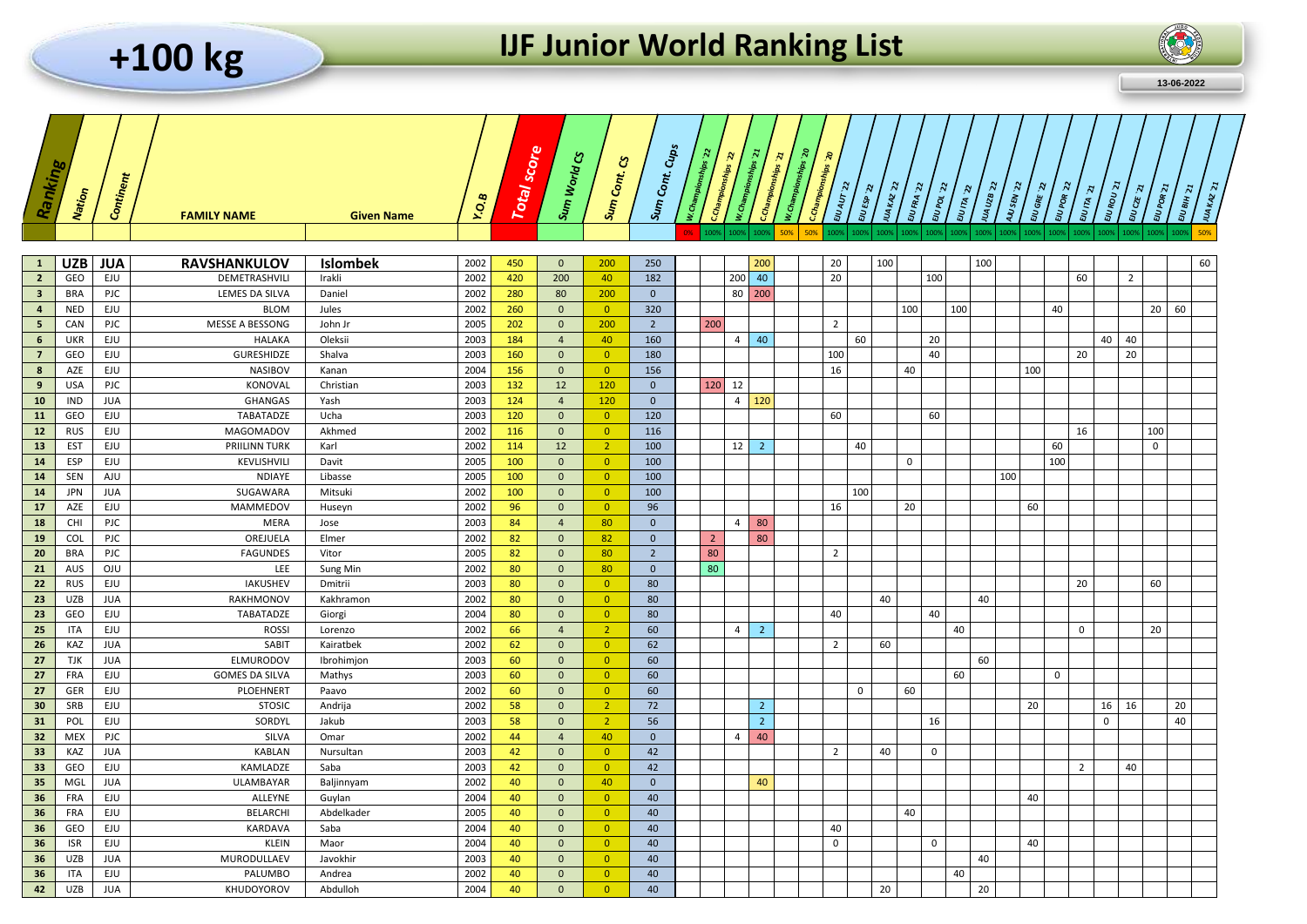| 43 | KAZ        | <b>JUA</b> | <b>BAUKHAN</b>         | Dastan        | 2004 | 36 | $\Omega$        | $\Omega$ | 36           |                |                       |                |  |                |                  | 20 |    |    | 16          |    |                |    |                |    | $\mathbf 0$ |
|----|------------|------------|------------------------|---------------|------|----|-----------------|----------|--------------|----------------|-----------------------|----------------|--|----------------|------------------|----|----|----|-------------|----|----------------|----|----------------|----|-------------|
| 44 | <b>TUR</b> | EJU        | <b>ERTUG</b>           | Munir         | 2003 | 34 | 12 <sup>2</sup> |          | 22           |                | 12                    |                |  |                |                  |    |    |    |             |    |                | n, |                | 20 |             |
| 45 | <b>MDA</b> | EJU        | <b>BAGRIN</b>          | Alin          | 2002 | 30 |                 | -6       | 20           |                | 4                     | 6              |  |                |                  |    |    |    |             |    |                | 20 |                |    |             |
| 46 | <b>FRA</b> | EJU        | <b>BELGACEM</b>        | Nadhem        | 2002 | 20 | $\Omega$        | $\Omega$ | 20           |                |                       |                |  |                |                  | 20 |    |    |             |    |                |    |                |    |             |
| 46 | <b>RUS</b> | EJU        | KUDRIASHOV             | Kirill        | 2003 | 20 | $\Omega$        | $\Omega$ | 20           |                |                       |                |  |                |                  |    |    |    |             |    |                | 20 |                |    |             |
| 46 | KGZ        | JUA        | SATAROV                | Kydyrshaa     | 2004 | 20 | $\Omega$        | $\Omega$ | 20           |                |                       |                |  |                |                  | 0  |    |    | 20          |    |                |    |                |    |             |
| 46 | <b>HUN</b> | EJU        | SCHONBERGER            | Mate          | 2003 | 20 | $\Omega$        | $\Omega$ | 20           |                |                       |                |  | $\mathbf{0}$   |                  |    |    | 20 |             |    |                |    |                |    |             |
| 46 | POL        | EJU        | <b>TERESINSKI</b>      | Grzegorz      | 2003 | 20 | $\Omega$        | $\Omega$ | 20           |                |                       |                |  | $\mathbf{0}$   |                  |    | 20 |    |             |    |                |    |                |    |             |
| 46 | <b>TUR</b> | EJU        | <b>TUTAR</b>           | Tunahan       | 2005 | 20 | $\Omega$        | $\Omega$ | 20           |                |                       |                |  | $\mathbf{0}$   |                  |    |    |    |             | 20 |                |    |                |    |             |
| 52 | <b>UZB</b> | JUA        | <b>BOBOJONOV</b>       | Jaloladdin    | 2002 | 16 | $\Omega$        | $\Omega$ | 16           |                |                       |                |  |                |                  |    |    |    | 16          |    |                |    |                |    |             |
| 52 | GER        | EJU        | <b>MOOR</b>            | Lorenz        | 2002 | 16 | $\Omega$        | $\Omega$ | 16           |                |                       |                |  |                |                  |    | 16 |    |             |    |                |    |                |    |             |
| 52 | KAZ        | JUA        | SADVAKASSOV            | Seitali       | 2003 | 16 | $\Omega$        | $\Omega$ | 16           |                |                       |                |  |                |                  | 16 |    |    | $\mathbf 0$ |    |                |    |                |    |             |
| 52 | <b>TUR</b> | EJU        | <b>SECILMIS</b>        | Mehmet Alp    | 2004 | 16 | $\Omega$        | $\Omega$ | 16           |                |                       |                |  |                |                  |    |    |    |             | 16 |                |    |                |    |             |
| 56 | GER        | EJU        | <b>UDSILAURI</b>       | Daniel        | 2003 | 6  | $\Omega$        |          | A            |                |                       | $\overline{2}$ |  | $\overline{2}$ |                  |    |    |    |             |    | $\overline{2}$ |    | $\mathbf 0$    |    |             |
| 57 | <b>KEN</b> | AJU        | <b>MBUGUA</b>          | Denis Mwangi  | 2002 |    |                 | $\Omega$ | $\Omega$     |                | 4                     |                |  |                |                  |    |    |    |             |    |                |    |                |    |             |
| 57 | <b>USA</b> | <b>PJC</b> | <b>WILLIAMS</b>        | Andrew        | 2003 |    |                 | $\Omega$ | $\Omega$     |                | $\boldsymbol{\Delta}$ |                |  |                |                  |    |    |    |             |    |                |    |                |    |             |
| 59 | <b>TUR</b> | EJU        | <b>OZMEN</b>           | Ibrahim Halil | 2002 |    | $\Omega$        |          |              |                |                       | $\overline{2}$ |  |                |                  |    |    |    |             |    |                | 0  | $\overline{2}$ |    |             |
| 60 | ECU        | PJC        | <b>AGUIRRE</b>         | Cesar         | 2003 |    | $\Omega$        |          | $\mathbf{0}$ |                |                       | $\overline{2}$ |  |                |                  |    |    |    |             |    |                |    |                |    |             |
| 60 | LBN        | <b>JUA</b> | <b>GHOLMIAH</b>        | Chadi         | 2003 |    | $\Omega$        |          | $\Omega$     |                |                       | $\overline{2}$ |  |                |                  |    |    |    |             |    |                |    |                |    |             |
| 60 | CHI        | <b>PJC</b> | <b>JARA</b>            | Jose Ignacio  | 2002 |    | $\Omega$        |          | $\mathbf{0}$ | $\overline{2}$ |                       |                |  |                |                  |    |    |    |             |    |                |    |                |    |             |
| 60 | <b>CUB</b> | <b>PJC</b> | OMAR                   | Cruz Leon     | 2002 |    | $\Omega$        |          | $\Omega$     |                |                       | $\overline{2}$ |  |                |                  |    |    |    |             |    |                |    |                |    |             |
| 64 | <b>ESP</b> | EJU        | <b>GONZALEZ BLANCO</b> | Adrian        | 2002 |    | $\Omega$        |          |              |                |                       |                |  |                | $\mathbf{\cdot}$ |    |    |    |             |    |                |    |                |    |             |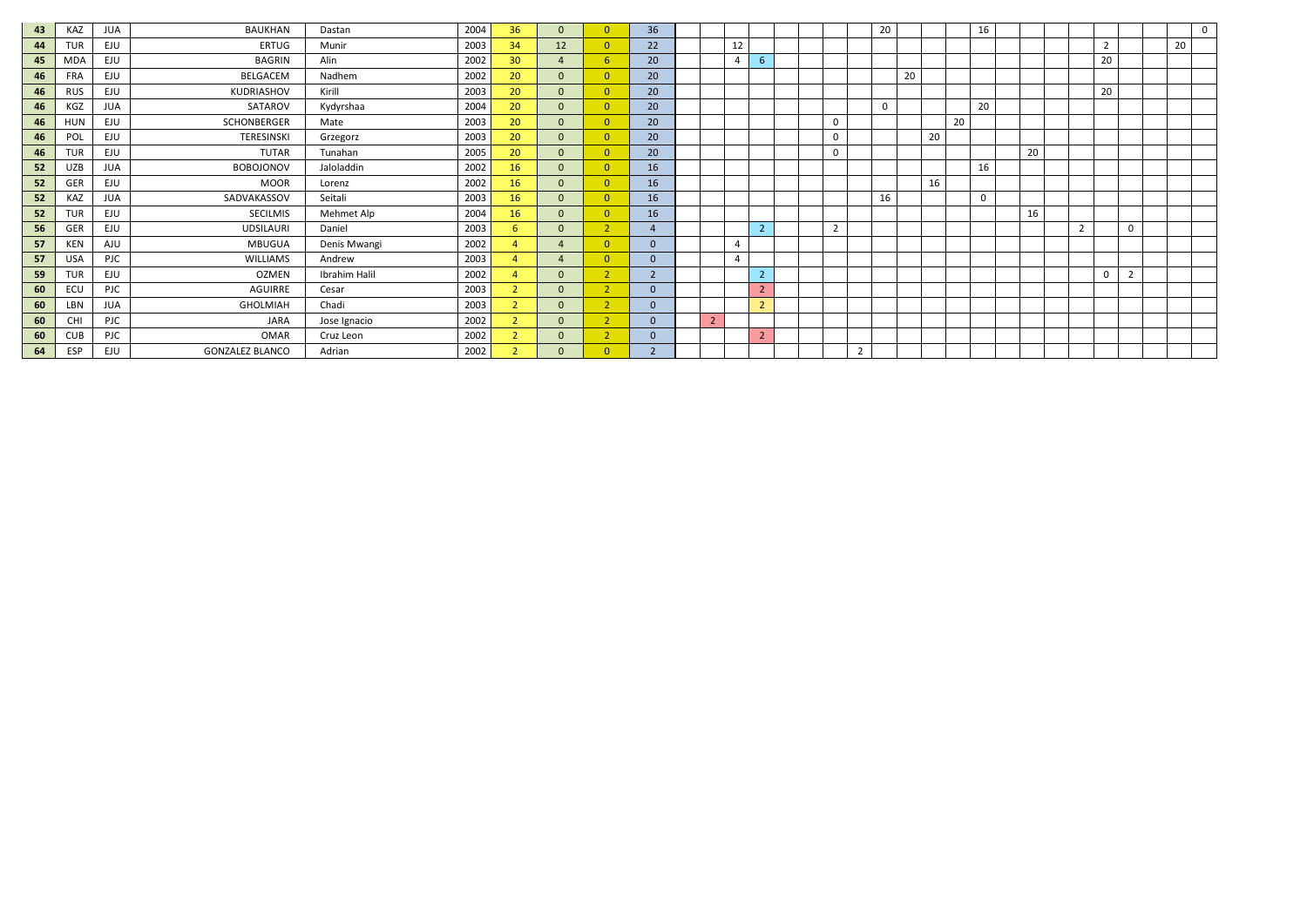



| Ranking                 | Nation            | Continent         | <b>FAMILY NAME</b>             | <b>Given Name</b>  | <b>Y.O.B</b> | Total score | Sum World CS                   | ୪<br>Sum Cont.  | Cups<br>Sum Cont.            | n% | Ĝ   | Ñ<br>1009      | Ñ<br><b>npionships</b><br>Ő | N<br>50% | ୷<br>mpionships<br>ś<br>50% | EIU AUT 2<br>1009 | JUA KAZ `ZZ<br>Elu <sub>ESP22</sub><br>009 | EJU FRA 22<br>oos | ElU POL 22 | EJU TA 22   | $\frac{1}{2}$ | AJU SEN 22 | $\approx$<br>EJU GRE | Ñ<br>EJU POR   | Elurn <sub>21</sub> | EJU ROV 21     | $\tilde{N}$<br>EJU CZE | EJU POR 21     | Ñ<br>EJU BIH' 21<br><b>JUA KAZ</b><br>50% |  |
|-------------------------|-------------------|-------------------|--------------------------------|--------------------|--------------|-------------|--------------------------------|-----------------|------------------------------|----|-----|----------------|-----------------------------|----------|-----------------------------|-------------------|--------------------------------------------|-------------------|------------|-------------|---------------|------------|----------------------|----------------|---------------------|----------------|------------------------|----------------|-------------------------------------------|--|
| $\mathbf{1}$            | <b>ITA</b>        | EJU               | <b>SCUTTO</b>                  | Assunta            | 2002         | 720         | 500                            | 80              | 140                          |    |     | 500            | 80                          |          |                             |                   |                                            |                   |            |             |               |            |                      |                |                     | 40             |                        | 100            |                                           |  |
| $\overline{2}$          | <b>BRA</b>        | <b>PJC</b>        | <b>NASCIMENTO</b>              | Alexia             | 2002         | 540         | 80                             | 400             | 60                           |    | 200 | 80             | 200                         |          |                             | 60                |                                            |                   |            |             |               |            |                      |                |                     |                |                        |                |                                           |  |
| $\overline{\mathbf{3}}$ | <b>BRA</b>        | <b>PJC</b>        | <b>BATISTA</b>                 | Rafaela            | 2003         | 420         | 200                            | 120             | 100                          |    |     | 200            | 120                         |          |                             | 100               |                                            |                   |            |             |               |            |                      |                |                     |                |                        |                |                                           |  |
| $\overline{a}$          | ITA               | EJU               | <b>AVANZATO</b>                | Asia               | 2003         | 420         | 200                            | $\overline{0}$  | 240                          |    |     | 200            |                             |          |                             |                   |                                            |                   |            | 20          |               |            |                      | 100 100        |                     |                | 20                     |                |                                           |  |
| 5                       | <b>UZB</b>        | <b>JUA</b>        | <b>KURBONOVA</b>               | Khalimajon         | 2002         | 402         | 12                             | 200             | 190                          |    |     | 12             | 200                         |          |                             | 40                |                                            |                   |            |             | 100           |            |                      |                |                     |                |                        |                | 100                                       |  |
| 6                       | <b>FRA</b>        | EJU               | <b>BERES</b>                   | Lea                | 2003         | 360         | 100                            | 80              | 220                          |    |     | 100            | 80                          |          |                             |                   |                                            | 60                |            | 60          |               |            |                      |                |                     | 60             | 40                     |                |                                           |  |
| $\overline{7}$          | <b>BUL</b>        | EJU               | <b>BALABAN</b>                 | Anastasiia         | 2002         | 342         | 100                            | $\overline{2}$  | 280                          |    |     | 100            | $\overline{2}$              |          |                             |                   | 40                                         |                   |            |             |               |            | 40                   |                |                     |                | 100                    |                | 100                                       |  |
| $\boldsymbol{8}$        | ESP               | EJU               | <b>GOMEZ ANTONA</b>            | Gemma Maria        | 2002         | 292         | 80                             | 32              | 232                          |    |     | 80             | 32                          |          |                             | 100               |                                            | 20                |            |             |               |            |                      | 40             | 16                  | $\mathbf 0$    |                        | 16             | 40                                        |  |
| 9                       | UZB               | <b>JUA</b>        | TURSUNBOEVA                    | Fotimakhon         | 2002         | 240         | $\mathbf{0}$                   | 80              | 160                          |    |     |                | 80                          |          |                             |                   | 100                                        |                   |            |             | 60            |            |                      |                |                     |                |                        |                |                                           |  |
| 10                      | FRA               | EJU               | CUQ                            | Pauline            | 2004         | 240         | $\mathbf{0}$                   | $\overline{0}$  | 240                          |    |     |                |                             |          |                             |                   |                                            | 100               | 100        | 40          |               |            |                      |                |                     |                |                        |                |                                           |  |
| 11                      | ESP               | EJU               | PEREZ SOLER                    | Eva                | 2003         | 206         | $\overline{4}$                 | $\overline{2}$  | 252                          |    |     | $\overline{4}$ | $\overline{2}$              |          |                             | 40                | 60                                         | 20                |            |             |               |            |                      | 16             |                     | 100            | 16                     | $\mathbf 0$    |                                           |  |
| $12$                    | POR               | EJU               | <b>BRITO</b>                   | Raguel             | 2002         | 172         | 12                             | 40              | 136                          |    |     | 12             | 40                          |          |                             |                   | 40                                         |                   | 40         |             |               |            |                      | 16             |                     |                |                        | 40             |                                           |  |
| 13                      | <b>ITA</b>        | EJU               | <b>GIORGI</b>                  | Giulia             | 2003         | 156         | $\mathbf{0}$                   | $\overline{0}$  | 188                          |    |     |                |                             |          |                             | 16                |                                            |                   |            | 100         |               |            |                      | 40             |                     | 16             |                        | 16             |                                           |  |
| 14                      | AZE               | EJU               | ALIYEVA                        | Konul              | 2004         | 146         | $\mathbf{0}$                   | 6 <sup>°</sup>  | 140                          |    |     |                | 6                           |          |                             |                   |                                            |                   | 60         |             |               |            | 20                   |                |                     |                | 60                     |                |                                           |  |
| 15                      | <b>TUR</b>        | EJU               | <b>AZAK</b>                    | Merve              | 2003         | 142         | $\mathbf{0}$                   | $\overline{2}$  | 140                          |    |     |                | $\overline{2}$              |          |                             |                   |                                            |                   |            |             |               |            | 100                  |                |                     | 40             |                        |                |                                           |  |
| 16                      | <b>ISR</b>        | EJU               | VAINSHTEIN                     | Sindi              | 2003         | 132         | 12                             | 40              | 96                           |    |     | 12             | 40                          |          |                             | 16                |                                            |                   | 20         |             |               |            |                      |                | 40                  | 20             |                        |                |                                           |  |
| 17                      | <b>HUN</b>        | EJU               | <b>KOSZEGI</b>                 | Rebeka Rita        | 2003         | 126         | $\overline{4}$                 | $\overline{2}$  | 142                          |    |     | $\overline{4}$ | $\overline{2}$              |          |                             | $\overline{2}$    |                                            |                   |            | 20          |               |            |                      |                | 40                  |                | 40                     |                | 40                                        |  |
| 18                      | <b>USA</b>        | PJC               | HILLER                         | Harlee             | 2006         | 126         | $\mathbf{0}$                   | 126             | $\overline{0}$               |    | 120 |                | $6\phantom{1}6$             |          |                             |                   |                                            |                   |            |             |               |            |                      |                |                     |                |                        |                |                                           |  |
| 19                      | AZE               | EJU               | VALIYEVA                       | Aydan              | 2005         | 120         | $\mathbf{0}$                   | 120             | $\overline{0}$               |    |     |                | 120                         |          |                             |                   |                                            |                   |            |             |               |            |                      |                |                     |                |                        |                |                                           |  |
| 20                      | SEN               | AJU               | <b>DIOP</b>                    | Isseu              | 2003         | 100         | $\mathbf{0}$                   | $\overline{0}$  | 100                          |    |     |                |                             |          |                             |                   |                                            |                   |            |             |               | 100        |                      |                |                     |                |                        |                |                                           |  |
| 21                      | <b>ITA</b>        | EJU               | <b>GHIGLIONE</b>               | Giulia             | 2003         | 96          | $\mathbf{0}$                   | $\overline{0}$  | 98                           |    |     |                |                             |          |                             |                   |                                            |                   |            | $\mathbf 0$ |               |            |                      | 60             | $\overline{2}$      | 16             |                        | 20             |                                           |  |
| 22                      | ARG               | PJC               | <b>ROJAS</b>                   | Mikaela            | 2002         | 94          | 12                             | 82              | $\mathbf{0}$                 |    | 80  | 12             | $\overline{2}$              |          |                             |                   |                                            |                   |            |             |               |            |                      |                |                     |                |                        |                |                                           |  |
| 23                      | <b>NED</b>        | EJU               | SUPUSEPA                       | Joshlyn            | 2002         | 94          | $\mathbf{0}$                   | 32 <sup>2</sup> | 62                           |    |     |                | 32                          |          |                             |                   |                                            |                   |            |             |               |            |                      |                |                     |                | $\overline{2}$         | 60             |                                           |  |
| 24<br>25                | <b>VEN</b><br>COL | <b>PJC</b><br>PJC | <b>GIMENEZ</b><br><b>URENA</b> | Maria              | 2002<br>2004 | 84<br>82    | $\overline{4}$<br>$\mathbf{0}$ | 80<br>82        | $\mathbf{0}$<br>$\mathbf{0}$ |    | 80  | $\overline{4}$ | 80<br>$\overline{2}$        |          |                             |                   |                                            |                   |            |             |               |            |                      |                |                     |                |                        |                |                                           |  |
| 26                      | MGL               | JUA               | ENKHJARGAL                     | Maryury<br>Khuslen | 2003         | 80          | $\mathbf{0}$                   | 80              | $\mathbf{0}$                 |    |     |                | 80                          |          |                             |                   |                                            |                   |            |             |               |            |                      |                |                     |                |                        |                |                                           |  |
| 27                      | <b>CZE</b>        | EJU               | <b>BODNAROVA</b>               | Tereza             | 2002         | 80          | $\mathbf{0}$                   | $\overline{0}$  | 82                           |    |     |                |                             |          |                             | 20                |                                            |                   |            | 40          |               |            | 20                   |                |                     |                |                        | $\overline{2}$ | $\mathsf 0$                               |  |
| 28                      | KAZ               | JUA               | AYUPOVA                        | Guzal              | 2002         | 80          | $\mathbf{0}$                   | $\overline{0}$  | 80                           |    |     |                |                             |          |                             |                   | 60                                         |                   |            |             |               |            |                      |                |                     |                |                        |                | 40                                        |  |
| 29                      | <b>UZB</b>        | JUA               | <b>BEKCHONOVA</b>              | Maksuda            | 2004         | 80          | $\mathbf{0}$                   | $\overline{0}$  | 80                           |    |     |                |                             |          |                             |                   | 40                                         |                   |            |             | 40            |            |                      |                |                     |                |                        |                |                                           |  |
| 30                      | ESP               | EJU               | DIAZ HERNANDEZ                 | Aitana             | 2006         | 80          | $\mathbf{0}$                   | $\overline{0}$  | 80                           |    |     |                |                             |          |                             |                   |                                            | 40                |            |             |               |            |                      | 20             | $\mathbf 0$         |                | 20                     | $\mathsf{o}$   |                                           |  |
| 31                      | <b>ROU</b>        | EJU               | HAGIANU                        | Giorgia            | 2003         | 66          | 12                             | $\overline{2}$  | 52                           |    |     | 12             | $\overline{2}$              |          |                             |                   |                                            |                   |            |             |               |            | 16                   |                |                     | 20             |                        |                | 16                                        |  |
| 32                      | <b>NED</b>        | EJU               | <b>RIADI</b>                   | Nohade             | 2004         | 64          | $\mathbf{0}$                   | $\overline{0}$  | 64                           |    |     |                |                             |          |                             | 20                |                                            | 40                |            |             |               |            |                      | $\overline{4}$ |                     |                |                        |                |                                           |  |
| 33                      | KAZ               | <b>JUA</b>        | DUBOVSKAYA                     | Irina              | 2003         | 62          | $\mathbf{0}$                   | $\overline{2}$  | 60                           |    |     |                | $\overline{2}$              |          |                             | $\mathsf{o}$      | 20 40                                      |                   |            |             |               |            |                      |                |                     |                |                        |                |                                           |  |
| 34                      | SWE               | EJU               | <b>BABULFATH</b>               | Tara               | 2006         | 60          | $\mathbf{0}$                   | $\overline{0}$  | 60                           |    |     |                |                             |          |                             |                   |                                            |                   |            |             |               |            | 60                   |                |                     |                |                        |                |                                           |  |
| 35                      | PAN               | PJC               | CANDELO                        | Nemesis            | 2002         | 44          | $\mathbf{0}$                   | 40              | $\overline{4}$               |    |     |                | 40                          |          |                             |                   |                                            |                   |            |             |               |            |                      | $\overline{4}$ |                     |                |                        |                |                                           |  |
| 36                      | <b>TUR</b>        | EJU               | SERDAR                         | Cagla              | 2002         | 42          | $\mathbf{0}$                   | $\overline{0}$  | 42                           |    |     |                |                             |          |                             | $\mathbf 0$       |                                            |                   |            |             |               |            | 40                   |                |                     | $\overline{2}$ |                        |                |                                           |  |
| 37                      | MGL               | <b>JUA</b>        | GERELZAYA                      | Nandintsetseg      | 2003         | 40          | $\mathbf{0}$                   | 40              | $\mathbf{0}$                 |    |     |                | 40                          |          |                             |                   |                                            |                   |            |             |               |            |                      |                |                     |                |                        |                |                                           |  |
| 37                      | <b>MEX</b>        | <b>PJC</b>        | MARTINEZ                       | Ilse               | 2004         | 40          | $\mathbf{0}$                   | 40              | $\overline{0}$               |    | 40  |                |                             |          |                             |                   |                                            |                   |            |             |               |            |                      |                |                     |                |                        |                |                                           |  |
| 37                      | <b>CRC</b>        | PJC               | PEREZ                          | Amaya              | 2002         | 40          | $\overline{0}$                 | 40              | $\overline{0}$               |    |     |                | 40                          |          |                             |                   |                                            |                   |            |             |               |            |                      |                |                     |                |                        |                |                                           |  |
| 37                      | KAZ               | JUA               | TLEUBERGEN                     | Tansulu            | 2002         | 40          | $\mathbf{0}$                   | 40              | $\mathbf{0}$                 |    |     |                | 40                          |          |                             |                   |                                            |                   |            |             |               |            |                      |                |                     |                |                        |                | $\mathbf 0$                               |  |
| 37                      | PER               | PJC               | ZAMBRANO                       | Flor               | 2002         | 40          | $\mathbf{0}$                   | 40              | $\mathbf{0}$                 |    | 40  |                |                             |          |                             |                   |                                            |                   |            |             |               |            |                      |                |                     |                |                        |                |                                           |  |
| 42                      | SEN               | AJU               | <b>BADJI</b>                   | Ramatoulaye        | 2005         | 40          | $\mathbf{0}$                   | $\overline{0}$  | 40                           |    |     |                |                             |          |                             |                   |                                            |                   |            |             |               | 40         |                      |                |                     |                |                        |                |                                           |  |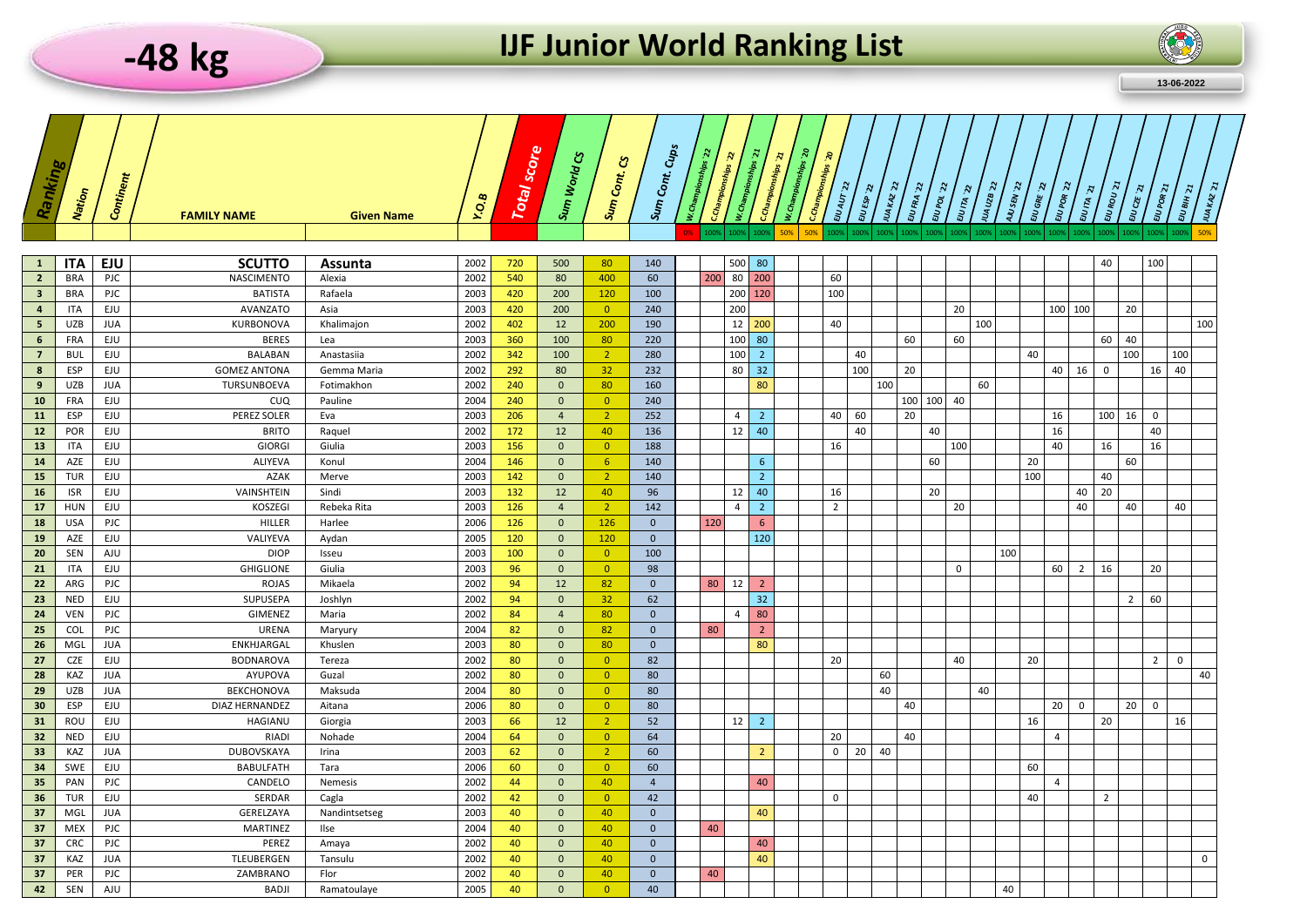|    |            |            |                         |                    |      |                 |                |                |                 |                |                |                |                |             |    |              |    |                | 40 |    |                |             |                |             |                |                |    |
|----|------------|------------|-------------------------|--------------------|------|-----------------|----------------|----------------|-----------------|----------------|----------------|----------------|----------------|-------------|----|--------------|----|----------------|----|----|----------------|-------------|----------------|-------------|----------------|----------------|----|
| 42 | <b>UZB</b> | JUA        | <b>JURAEVA</b>          | Gulkhayo           | 2003 | 40              | $\Omega$       | $\Omega$       | 40              |                |                |                |                |             |    |              |    |                |    |    |                |             |                |             |                |                |    |
| 42 | POL        | EJU        | <b>ONYSK</b>            | Oliwia             | 2003 | 40              | $\mathbf{0}$   | $\overline{0}$ | 40              |                |                |                |                |             |    |              | 40 |                |    |    |                |             |                |             |                |                |    |
| 45 | <b>DOM</b> | <b>PJC</b> | <b>GUERRERO</b>         | Liliana            | 2003 | 32              | $\mathbf{0}$   | 32             | $\mathbf{0}$    |                |                | 32             |                |             |    |              |    |                |    |    |                |             |                |             |                |                |    |
| 46 | <b>ISR</b> | EJU        | <b>JOSHUA</b>           | Noga               | 2004 | 32              | $\mathbf{0}$   | $\overline{0}$ | 32              |                |                |                |                |             |    |              | 16 |                |    | 16 |                |             |                |             |                |                |    |
| 46 | POL        | EJU        | <b>WOZNIAK</b>          | Zuzanna            | 2003 | 32              | $\mathbf{0}$   | $\overline{0}$ | 32              |                |                |                |                |             |    |              | 16 |                |    |    |                |             | $\mathbf 0$    |             |                | 16             |    |
| 48 | KAZ        | <b>JUA</b> | <b>BURKEYEVA</b>        | Diana              | 2003 | 30 <sup>°</sup> | $\mathbf{0}$   | $\overline{0}$ | 30              |                |                |                |                |             |    |              |    |                |    |    |                |             |                |             |                |                | 60 |
| 49 | KAZ        | <b>JUA</b> | DUISENBAY               | Ayana              | 2003 | 22              | $\mathbf{0}$   | $\overline{0}$ | 22              |                |                |                | $\overline{2}$ | $\mathbf 0$ | 20 |              |    |                |    |    |                |             |                |             |                |                |    |
| 49 | <b>ITA</b> | EJU        | <b>IOVINO</b>           | Anna               | 2004 | 22              | $\mathbf{0}$   | $\overline{0}$ | 22              |                |                |                |                |             |    |              |    | $\overline{2}$ |    |    | 20             |             |                |             |                |                |    |
| 51 | ESP        | EJU        | <b>FALCON SANCHEZ</b>   | Zuleima Del Carmen | 2002 | 20              | $\mathbf{0}$   | $\overline{0}$ | 20              |                |                |                |                | 20          |    |              |    |                |    |    |                |             |                |             |                |                |    |
| 51 | <b>UZB</b> | JUA        | <b>ISROILOVA</b>        | Sevinch            | 2004 | 20              | $\mathbf{0}$   | $\overline{0}$ | 20              |                |                |                |                |             |    |              |    |                | 20 |    |                |             |                |             |                |                |    |
| 51 | <b>UZB</b> | JUA        | KHAKIMOVA               | Ulbusin            | 2004 | 20              | $\mathbf{0}$   | $\overline{0}$ | 20              |                |                |                |                |             |    |              |    |                | 20 |    |                |             |                |             |                |                |    |
| 51 | POL        | EJU        | <b>SLAZOK</b>           | Wiktoria           | 2005 | 20              | $\mathbf{0}$   | $\overline{0}$ | 20              |                |                |                |                |             |    |              | 20 |                |    |    |                |             |                |             |                |                |    |
| 51 | KAZ        | <b>JUA</b> | ZHAKSYBAY               | Zhibek             | 2002 | 20              | $\mathbf{0}$   | $\Omega$       | 20              |                |                |                |                |             | 20 |              |    |                |    |    |                |             |                |             |                |                |    |
| 56 | ESP        | EJU        | <b>BULDAIN ELIZALDE</b> | Joana              | 2004 | 18              | $\mathbf{0}$   | $\overline{0}$ | 18              |                |                |                |                | 16          |    |              |    |                |    |    | $\overline{2}$ |             |                |             |                |                |    |
| 56 | ESP        | EJU        | ROJAS GONZALEZ          | Maria              | 2002 | 18              | $\mathbf{0}$   | $\overline{0}$ | 18              |                |                |                |                | 16          |    |              |    |                |    |    | $\overline{2}$ |             |                |             |                |                |    |
| 58 | <b>ITA</b> | EJU        | <b>GUARDUCCI</b>        | Elena              | 2004 | 16              | $\mathbf{0}$   | $\overline{0}$ | 16              |                |                |                |                |             |    |              |    | 16             |    |    |                |             |                |             |                |                |    |
| 58 | KAZ        | <b>JUA</b> | KHASSENKYZY             | Aidana             | 2004 | 16              | $\mathbf{0}$   | $\overline{0}$ | 16              |                |                |                |                |             | 16 |              |    |                |    |    |                |             |                |             |                |                |    |
| 58 | KGZ        | JUA        | KOZHOMBERDIEVA          | Sabira             | 2006 | 16              | $\mathbf{0}$   | $\overline{0}$ | 16              |                |                |                |                |             | 16 |              |    |                | 0  |    |                |             |                |             |                |                |    |
| 58 | FRA        | EJU        | RICHARD                 | Clementine         | 2003 | 16              | $\mathbf{0}$   | $\overline{0}$ | 16              |                |                |                |                |             |    | 16           |    |                |    |    | $\mathbf 0$    |             |                |             |                |                |    |
| 58 | <b>BEL</b> | EJU        | SIBILLE                 | Victoria           | 2004 | 16              | $\mathbf{0}$   | $\overline{0}$ | 16              |                |                |                |                |             |    | 16           |    |                |    |    |                |             |                |             |                |                |    |
| 58 | <b>ITA</b> | EJU        | <b>TROIANI</b>          | Alice              | 2004 | 16              | $\mathbf{0}$   | $\overline{0}$ | 16              |                |                |                |                |             |    |              |    | 16             |    |    |                |             |                |             |                |                |    |
| 64 | <b>RUS</b> | EJU        | VOROBEVA                | Marina             | 2002 | 12              | 12             | $\overline{0}$ | $\overline{0}$  |                | 12             |                |                |             |    |              |    |                |    |    |                | $\mathbf 0$ |                |             |                |                |    |
| 65 | FRA        | EJU        | <b>GILLY</b>            | Coralie            | 2002 | 6 <sup>1</sup>  | $\mathbf{0}$   | $\overline{0}$ | $6\overline{6}$ |                |                |                |                |             |    |              |    |                |    |    |                |             | $\overline{4}$ |             | $\overline{2}$ |                |    |
| 66 | ALG        | AJU        | <b>DISSI</b>            | Melissa            | 2003 | $\overline{4}$  | $\overline{4}$ | $\overline{0}$ | $\overline{0}$  |                | $\overline{4}$ |                |                |             |    |              |    |                |    |    |                |             |                |             |                |                |    |
| 66 | <b>TUN</b> | AJU        | <b>HARBAOUI</b>         | Rania              | 2003 | $\overline{4}$  | $\overline{4}$ | $\overline{0}$ | $\mathbf{0}$    |                | $\overline{4}$ |                |                |             |    |              |    |                |    |    |                |             |                |             |                |                |    |
| 66 | MOZ        | AJU        | <b>MUNEME</b>           | Jennie             | 2004 | $\overline{4}$  | $\overline{4}$ | $\overline{0}$ | $\mathbf{0}$    |                | $\overline{4}$ |                |                |             |    |              |    |                |    |    |                |             |                |             |                |                |    |
| 66 | <b>USA</b> | PJC        | <b>REYES</b>            | Monica             | 2005 | $\overline{4}$  | $\overline{4}$ | $\overline{0}$ | $\mathbf{0}$    |                | $\overline{4}$ |                |                |             |    |              |    |                |    |    |                |             |                |             |                |                |    |
| 66 | <b>IND</b> | JUA        | RITU                    | Ritu               | 2002 | $\overline{4}$  | $\overline{4}$ | $\overline{0}$ | $\mathbf{0}$    |                | $\overline{4}$ |                |                |             |    |              |    |                |    |    |                |             |                |             |                |                |    |
| 71 | CHI        | PJC        | <b>LOPEZ</b>            | Gabriela           | 2005 | $\overline{4}$  | $\mathbf{0}$   | $\overline{4}$ | $\overline{0}$  | $2^{\circ}$    |                | <sup>2</sup>   |                |             |    |              |    |                |    |    |                |             |                |             |                |                |    |
| 72 | <b>EST</b> | EJU        | ARSHAKYAN               | Vilena             | 2003 | $\overline{4}$  | $\Omega$       | $\overline{2}$ | $\overline{2}$  |                |                | $\overline{2}$ |                |             |    |              |    |                |    |    |                |             | $\mathbf 0$    |             | 2              |                |    |
| 73 | <b>BUL</b> | EJU        | GEORGIEVA               | Aleksa             | 2003 | $\overline{4}$  | $\mathbf{0}$   | $\overline{0}$ | $\overline{4}$  |                |                |                | $\overline{2}$ |             |    |              |    |                |    |    |                |             | $\mathbf 0$    | $\mathbf 0$ |                | $\overline{2}$ |    |
| 74 | CAN        | PJC        | DANILKOV                | Ekaterina          | 2005 | $\overline{2}$  | $\mathbf{0}$   | $\overline{2}$ | $\mathbf{0}$    | $\overline{2}$ |                |                |                |             |    |              |    |                |    |    |                |             |                |             |                |                |    |
| 74 | <b>HUN</b> | EJU        | <b>MAMIRA</b>           | Luca               | 2004 | $\overline{2}$  | $\mathbf{0}$   | $\overline{2}$ | $\mathbf{0}$    |                |                | $\overline{2}$ |                |             |    |              |    |                |    |    |                |             |                |             |                |                |    |
| 74 | COL        | PJC        | SANTILLANA              | Heydi              | 2006 | 2 <sup>1</sup>  | $\mathbf{0}$   | $\overline{2}$ | $\overline{0}$  |                |                | $\overline{2}$ |                |             |    |              |    |                |    |    |                |             |                |             |                |                |    |
| 74 | CHI        | PJC        | VALDEBENITO             | Karla              | 2002 | $2^{\circ}$     | $\mathbf{0}$   | $\overline{2}$ | $\overline{0}$  | $\overline{2}$ |                |                |                |             |    |              |    |                |    |    |                |             |                |             |                |                |    |
| 78 | ROU        | EJU        | ARGINT                  | Diana              | 2004 | $2^{\circ}$     | $\Omega$       | $\Omega$       | $\overline{2}$  |                |                |                |                |             |    |              |    |                |    |    |                |             | $\overline{2}$ |             |                |                |    |
| 78 | AZE        | EJU        | <b>BASHIROVA</b>        | Gulshan            | 2003 | 2 <sup>1</sup>  | $\mathbf{0}$   | $\overline{0}$ | $\overline{2}$  |                |                |                |                |             |    |              |    |                |    | 2  |                |             |                | $\mathbf 0$ |                | $\Omega$       |    |
| 78 | <b>FRA</b> | EJU        | <b>BECERRO</b>          | Lola               | 2002 | $\overline{2}$  | $\mathbf{0}$   | $\overline{0}$ | $\overline{2}$  |                |                |                |                |             |    |              |    |                |    |    |                |             |                | 2           |                |                |    |
| 78 |            |            |                         |                    |      |                 |                | $\overline{0}$ |                 |                |                |                |                |             |    |              |    |                |    |    |                |             |                |             |                |                |    |
|    | ESP        | EJU        | <b>CASTRO ESTEBAN</b>   | Malena             | 2005 | $2^{\circ}$     | $\mathbf{0}$   |                | $\overline{2}$  |                |                |                |                |             |    |              |    |                |    |    | $\overline{2}$ |             |                |             |                |                |    |
| 78 | ITA        | EJU        | <b>CESSELLI</b>         | Sara               | 2004 | $2^{\circ}$     | $\mathbf{0}$   | $\overline{0}$ | $\overline{2}$  |                |                |                |                |             |    |              |    |                |    |    | $\overline{2}$ |             |                |             |                |                |    |
| 78 | <b>ITA</b> | EJU        | <b>DISPENZA</b>         | Chiara Antonina    | 2004 | 2 <sup>1</sup>  | $\mathbf{0}$   | $\overline{0}$ | $\overline{2}$  |                |                |                |                |             |    |              |    | 0              |    |    | $\overline{2}$ |             |                |             |                |                |    |
| 78 | <b>POR</b> | EJU        | GRECU                   | Denisa             | 2004 | 2 <sup>1</sup>  | $\mathbf{0}$   | $\overline{0}$ | $\overline{2}$  |                |                |                |                |             |    |              |    |                |    |    | $\overline{2}$ |             |                |             | $\mathbf 0$    |                |    |
| 78 | KOS        | EJU        | <b>MUMINOVIQ</b>        | Erza               | 2002 | $\overline{2}$  | $\mathbf{0}$   | $\overline{0}$ | $\overline{2}$  |                |                |                | $\overline{2}$ |             |    |              |    |                |    |    |                |             |                |             |                |                |    |
| 78 | AUT        | EJU        | MUNTSUROVA              | Tanzila            | 2004 | $2^{\circ}$     | $\mathbf{0}$   | $\overline{0}$ | $\overline{2}$  |                |                |                | $\mathsf{o}$   |             |    |              |    | 0              |    |    | $\overline{2}$ |             |                |             |                |                |    |
| 78 | ROU        | EJU        | OPREA                   | Roxana             | 2002 | $\overline{2}$  | $\Omega$       | $\Omega$       | $\overline{2}$  |                |                |                |                |             |    |              |    |                |    |    |                |             | $\overline{2}$ |             |                |                |    |
| 78 | <b>RUS</b> | EJU        | PIROZHNIKOVA            | Veronika           | 2003 | 2 <sup>2</sup>  | $\mathbf{0}$   | $\overline{0}$ | $\overline{2}$  |                |                |                |                |             |    |              |    |                |    |    |                |             | $\overline{2}$ |             | $\mathbf{0}$   |                |    |
| 78 | <b>GBR</b> | EJU        | SHAW                    | Summer             | 2004 | $\overline{2}$  | $\mathbf{0}$   | $\Omega$       | $\overline{2}$  |                |                |                | $\overline{2}$ |             |    | $\mathbf{0}$ |    |                |    |    | $\mathbf 0$    |             |                |             |                |                |    |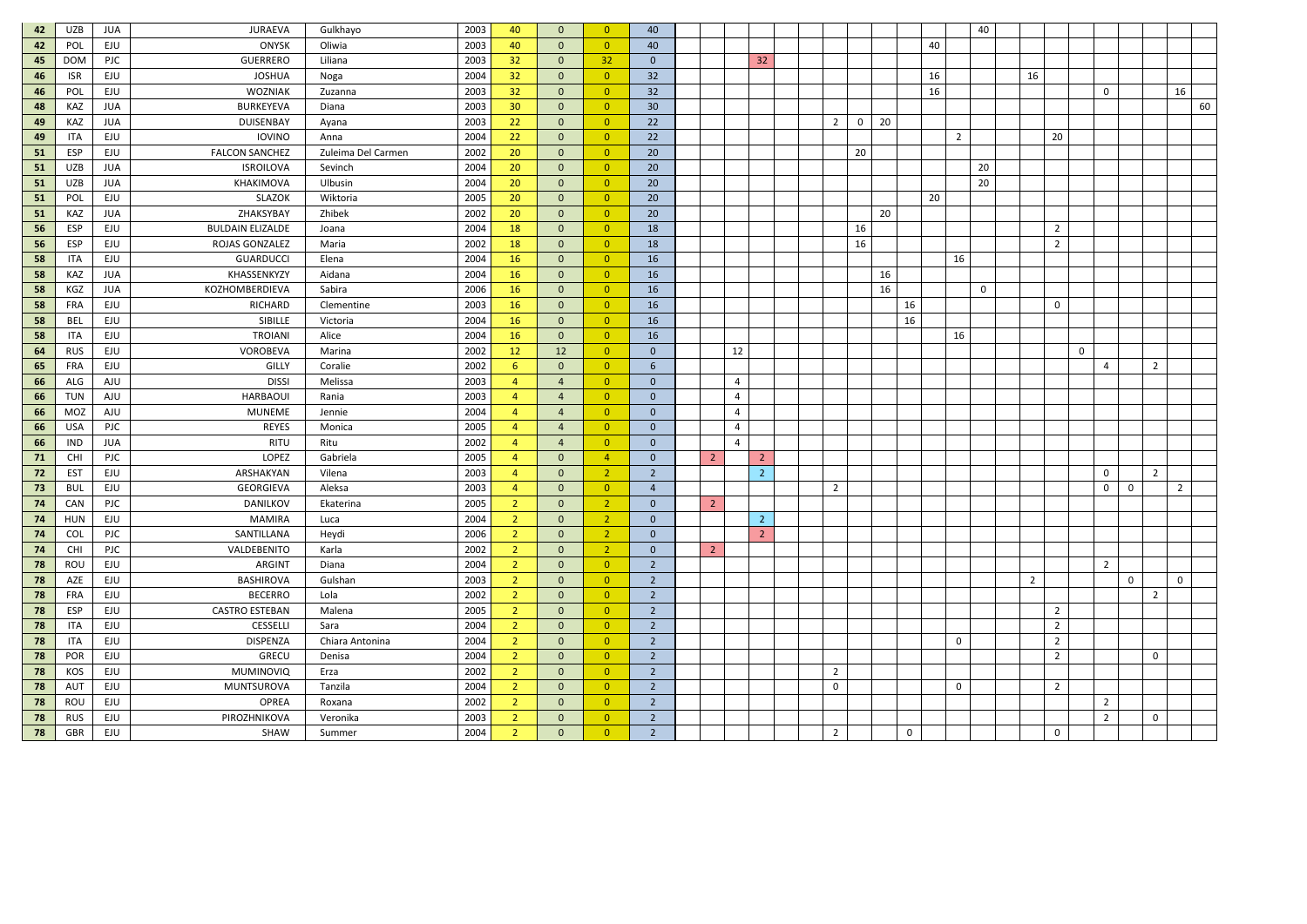



| Ranking                 | Nation            | <b>Continent</b> | <b>FAMILY NAME</b>      | <b>Given Name</b> | $\bullet$<br><b>P.O.</b> | Total score | Sum World CS                 | ୪<br>$\frac{\int \mathcal{S} u_{m}}{\int \mathcal{S} v_{m}}$ | Sum Cont.               | Cups<br>O% | <b>TPionships</b><br>ś<br>100% | W.Ch<br>100%   | $\vec{\bm{\gamma}}$<br>pionships<br>ŝ<br>1009 | Ñ<br>Ñ<br>ψģ,<br>50%<br>50% | -Championships<br>100% | EIU AUT 2<br>Elu ESP 22<br>100% | $\frac{1}{4}$ kaz $\frac{1}{2}$<br>100% | EJU FRA 22<br>100% | Elu POL 22<br>1009 | EJU ITA 22<br>00% | Jua uza 22<br>00% | AJUSEN 22<br>100% | EJU GRE 22<br>100% | $\approx$<br>EJU POR<br>100% | Elurra 21<br>1009 | Elu ROU 21<br>1009 | Elu Car 21<br>inns | Elu POR'21     | -77<br>EJU BIH' 21<br>JUA KAZ<br>50% |  |
|-------------------------|-------------------|------------------|-------------------------|-------------------|--------------------------|-------------|------------------------------|--------------------------------------------------------------|-------------------------|------------|--------------------------------|----------------|-----------------------------------------------|-----------------------------|------------------------|---------------------------------|-----------------------------------------|--------------------|--------------------|-------------------|-------------------|-------------------|--------------------|------------------------------|-------------------|--------------------|--------------------|----------------|--------------------------------------|--|
| $\mathbf{1}$            | <b>FRA</b>        | <b>EJU</b>       | <b>DEVICTOR</b>         | <b>Chloe</b>      | 2002                     | 880         | 500                          | 120                                                          | 320                     |            |                                | 500            | 120                                           |                             |                        |                                 |                                         | 100                |                    | $\mathbf 0$       |                   |                   |                    |                              |                   | 60                 | 100                |                | 60                                   |  |
| $\overline{2}$          | <b>ITA</b>        | EJU              | CARNA                   | Giulia            | 2004                     | 592         | 300                          | 32 <sub>2</sub>                                              | 260                     |            |                                | 300            | 32                                            |                             | 100                    |                                 |                                         |                    |                    |                   |                   |                   |                    | 60                           |                   | 100                |                    |                |                                      |  |
| $\overline{\mathbf{3}}$ | <b>RUS</b>        | EJU              | <b>NUGAEVA</b>          | Liliia            | 2002                     | 412         | 12                           | 200                                                          | 200                     |            |                                | 12             | 200                                           |                             |                        |                                 |                                         |                    |                    |                   |                   |                   |                    |                              | 100               |                    |                    | 100            |                                      |  |
| $\overline{a}$          | KOS               | EJU              | <b>MUMINOVIQ</b>        | Erza              | 2002                     | 320         | 200                          | 80                                                           | 40                      |            |                                | 200            | 80                                            |                             |                        |                                 |                                         |                    |                    |                   |                   |                   | 40                 |                              | $\mathbf 0$       |                    |                    |                |                                      |  |
| $\sqrt{5}$              | <b>USA</b>        | PJC              | CANCELA                 | Nicole            | 2006                     | 320         | $\mathbf{0}$                 | 320                                                          | $\overline{0}$          |            | 120                            |                | 200                                           |                             |                        |                                 |                                         |                    |                    |                   |                   |                   |                    |                              |                   |                    |                    |                |                                      |  |
| 6                       | ESP               | EJU              | <b>TORO SOLER</b>       | Ariane            | 2003                     | 286         | 100                          | 6 <sup>°</sup>                                               | 180                     |            |                                | 100            | 6                                             |                             |                        | 40                              |                                         |                    |                    |                   |                   |                   |                    | 100                          | $\mathbf 0$       |                    |                    | 40             |                                      |  |
| $\overline{7}$          | PER               | PJC              | HUAYHUAMEZA ORNETA      | Noemi             | 2002                     | 284         | $\overline{4}$               | 280                                                          | $\mathbf{0}$            |            | 200                            | $\overline{4}$ | 80                                            |                             |                        |                                 |                                         |                    |                    |                   |                   |                   |                    |                              |                   |                    |                    |                |                                      |  |
| $\boldsymbol{8}$        | SUI               | EJU              | <b>NDIAYE</b>           | Binta             | 2004                     | 202         | 200                          | $\overline{2}$                                               | $\mathbf{0}$            |            |                                | 200            | $\overline{2}$                                |                             |                        |                                 |                                         |                    |                    |                   |                   |                   |                    |                              |                   |                    |                    |                |                                      |  |
| 9                       | ESP               | EJU              | <b>CASTELLO DIEZ</b>    | Marina            | 2002                     | 182         | 80                           | 2 <sup>7</sup>                                               | 136                     |            |                                | 80             | $\overline{2}$                                |                             | 40                     |                                 |                                         | 20                 |                    |                   |                   |                   |                    | 0                            | 40                | 20                 | $\mathbf 0$        | 16             |                                      |  |
| 10                      | <b>GUA</b>        | PJC              | LOPEZ                   | Sheily            | 2003                     | 164         | $\overline{4}$               | 160                                                          | $\mathbf 0$             |            | 80                             | $\overline{4}$ | 80                                            |                             |                        |                                 |                                         |                    |                    |                   |                   |                   |                    |                              |                   |                    |                    |                |                                      |  |
| 11                      | <b>GBR</b>        | EJU              | KEEN                    | Tatum             | 2002                     | 158         | 12                           | 6 <sup>°</sup>                                               | 160                     |            |                                | 12             | 6                                             |                             |                        | $\mathbf 0$                     |                                         | 40                 |                    |                   |                   |                   | 60                 | 40                           | 20                |                    |                    |                |                                      |  |
| 12                      | GER               | EJU              | <b>STAKHOV</b>          | Nicole            | 2003                     | 158         | $\mathbf{0}$                 | $\overline{2}$                                               | 174                     |            |                                |                | $\overline{2}$                                |                             |                        | 100                             |                                         | 16                 |                    | 40                |                   |                   |                    |                              | $\overline{2}$    |                    | 16                 |                |                                      |  |
| 13                      | <b>ISR</b>        | EJU              | RAAB                    | Yarden            | 2002                     | 154         | 12                           | 2 <sup>7</sup>                                               | 156                     |            |                                | 12             | $\overline{2}$                                |                             | $\mathsf 0$            |                                 |                                         |                    | 60                 |                   |                   |                   | 40                 |                              | 40                | 16                 |                    |                |                                      |  |
| 14                      | KAZ               | <b>JUA</b>       | ZHYLKYBAY               | Kundyz            | 2003                     | 154         | $\overline{4}$               | 120                                                          | 30                      |            |                                | $\overline{4}$ | 120                                           |                             |                        |                                 |                                         |                    |                    |                   |                   |                   |                    |                              |                   |                    |                    |                | 60                                   |  |
| 15                      | CRO               | EJU              | PULJIZ                  | Ana Viktorija     | 2002                     | 152         | 12                           | 80                                                           | 60                      |            |                                | 12             | 80                                            |                             |                        |                                 |                                         |                    |                    |                   |                   |                   |                    |                              |                   |                    | 20                 |                | 40                                   |  |
| 16                      | <b>HUN</b>        | EJU              | <b>KELLER</b>           | Rebeka            | 2003                     | 146         | $\overline{4}$               | 6 <sup>°</sup>                                               | 136                     |            |                                | $\overline{4}$ | $6\overline{6}$                               |                             | 16                     |                                 |                                         |                    |                    | 100               |                   |                   |                    |                              | $\Omega$          |                    | $\mathbf 0$        |                | 20                                   |  |
| 17                      | GBR               | EJU              | <b>WOOD</b>             | Hannah            | 2002                     | 142         | $\mathbf{0}$                 | $\overline{0}$                                               | 144                     |            |                                |                |                                               |                             |                        |                                 |                                         | 2 100              |                    |                   |                   |                   |                    | 40                           |                   |                    |                    | $\overline{2}$ |                                      |  |
| 18                      | CZE               | EJU              | <b>POLNICKA</b>         | Marie             | 2003                     | 136         | $\overline{4}$               | 32 <sup>°</sup>                                              | 100                     |            |                                | $\overline{4}$ | 32                                            |                             |                        |                                 |                                         |                    |                    | 20                |                   |                   | $\mathbf 0$        |                              |                   |                    | 40                 | 40             |                                      |  |
| 19                      | <b>VEN</b>        | PJC              | <b>DIAZ</b>             | Fabiola           | 2004                     | 132         | 12                           | 120                                                          | $\overline{\mathbf{0}}$ |            |                                | 12             | 120                                           |                             |                        |                                 |                                         |                    |                    |                   |                   |                   |                    |                              |                   |                    |                    |                |                                      |  |
| 20                      | KAZ               | <b>JUA</b>       | YEREZHEPOVA             | Aruzhan           | 2004                     | 118         | $\mathbf{0}$                 | $\overline{0}$                                               | 118                     |            |                                |                |                                               |                             | 2                      | 16                              | 100                                     |                    |                    |                   |                   |                   |                    |                              |                   |                    |                    |                |                                      |  |
| 21                      | AZE               | EJU              | <b>ALIYEVA</b>          | Sabina            | 2003                     | 104         | 100                          | $\overline{0}$                                               | $\overline{4}$          |            |                                | 100            |                                               |                             |                        |                                 |                                         |                    |                    |                   |                   |                   |                    |                              |                   |                    | $\overline{2}$     |                | $\overline{2}$                       |  |
| 22<br>23                | SRB<br><b>UZB</b> | EJU              | <b>NISAVIC</b>          | Nikolina          | 2004<br>2002             | 102<br>100  | $\mathbf{0}$<br>$\mathbf{0}$ | $\overline{0}$<br>$\overline{0}$                             | 102<br>100              |            |                                |                |                                               |                             | $\overline{2}$         |                                 |                                         |                    |                    |                   | 100               |                   | 100                |                              |                   |                    |                    |                |                                      |  |
|                         | <b>BRA</b>        | <b>JUA</b>       | DJUMANIYAZOVA<br>SANTOS | Umida             |                          | 80          |                              |                                                              |                         |            |                                |                |                                               |                             |                        |                                 |                                         |                    |                    |                   |                   |                   |                    |                              |                   |                    |                    |                |                                      |  |
| 24<br>25                | <b>ISR</b>        | PJC<br>EJU       | LAVY                    | Fernanda<br>Ruth  | 2002<br>2003             | 80          | $\mathbf{0}$<br>$\mathbf{0}$ | 80<br>$\overline{0}$                                         | $\mathbf{0}$<br>80      |            | 80                             |                |                                               |                             | 20                     |                                 |                                         |                    | 40                 |                   |                   |                   | 20                 |                              |                   |                    |                    |                |                                      |  |
| 26                      | ESP               | EJU              | <b>GOMEZ ANTONA</b>     | Laura             | 2004                     | 76          | $\mathbf{0}$                 | $\overline{0}$                                               | 94                      |            |                                |                |                                               |                             |                        | 16                              |                                         | $\overline{2}$     |                    |                   |                   |                   |                    | 20                           |                   | 40                 |                    | 0              | 16                                   |  |
| 27                      | <b>TUR</b>        | EJU              | <b>KOCYIGIT</b>         | Ilayda Merve      | 2002                     | 76          | $\mathbf{0}$                 | $\overline{0}$                                               | 76                      |            |                                |                |                                               |                             | 60                     |                                 |                                         |                    |                    |                   |                   |                   | 16                 |                              |                   |                    |                    |                |                                      |  |
| 28                      | AUT               | EJU              | <b>SICKINGER</b>        | Larissa           | 2004                     | 62          | $\mathbf{0}$                 | $\overline{0}$                                               | 62                      |            |                                |                |                                               |                             | $\mathbf 0$            |                                 |                                         |                    |                    | 60                |                   |                   |                    | $\overline{2}$               |                   |                    |                    |                |                                      |  |
| 29                      | KAZ               | <b>JUA</b>       | ABDESHOVA               | Balnur            | 2002                     | 60          | $\mathbf{0}$                 | $\overline{0}$                                               | 60                      |            |                                |                |                                               |                             |                        |                                 | 60                                      |                    |                    |                   |                   |                   |                    |                              |                   |                    |                    |                | $\mathbf 0$                          |  |
| 29                      | <b>UZB</b>        | <b>JUA</b>       | AKHMATOVA               | Mukhayyo          | 2004                     | 60          | $\mathbf{0}$                 | $\overline{0}$                                               | 60                      |            |                                |                |                                               |                             |                        |                                 |                                         |                    |                    |                   | 60                |                   |                    |                              |                   |                    |                    |                |                                      |  |
| 29                      | FRA               | EJU              | DE CARVALHO             | Alya              | 2004                     | 60          | $\mathbf{0}$                 | $\overline{0}$                                               | 60                      |            |                                |                |                                               |                             |                        |                                 |                                         | 60                 |                    | $\mathbf 0$       |                   |                   |                    |                              |                   |                    |                    |                |                                      |  |
| 29                      | GER               | EJU              | <b>DJERIOU</b>          | Lena              | 2004                     | 60          | $\mathbf{0}$                 | $\overline{0}$                                               | 60                      |            |                                |                |                                               |                             |                        | 60                              |                                         |                    |                    | $\mathsf{O}$      |                   |                   |                    |                              |                   |                    |                    |                |                                      |  |
| 33                      | KAZ               | <b>JUA</b>       | ZHUMAGALIYEVA           | Alima             | 2003                     | 52          | $\mathbf{0}$                 | $\overline{0}$                                               | 52                      |            |                                |                |                                               |                             |                        | $\overline{2}$                  | 40                                      |                    |                    |                   |                   |                   |                    |                              |                   |                    |                    |                | 20                                   |  |
| 34                      | <b>MEX</b>        | PJC              | ORTIZ                   | Renata            | 2002                     | 46          | $\overline{4}$               | 42                                                           | $\overline{0}$          |            | 40                             | $\overline{4}$ | $\overline{2}$                                |                             |                        |                                 |                                         |                    |                    |                   |                   |                   |                    |                              |                   |                    |                    |                |                                      |  |
| 35                      | <b>EST</b>        | EJU              | MIHHAILOVA              | Darja             | 2003                     | 46          | $\overline{4}$               | $\overline{0}$                                               | 42                      |            |                                | $\overline{4}$ |                                               |                             |                        |                                 |                                         |                    | 40                 |                   |                   |                   |                    |                              |                   | $\overline{2}$     |                    |                |                                      |  |
| 36                      | <b>TUR</b>        | EJU              | <b>KARABULUT</b>        | Buketnur          | 2003                     | 44          | $\mathbf{0}$                 | 2 <sup>7</sup>                                               | 42                      |            |                                |                | $\overline{2}$                                |                             |                        |                                 |                                         |                    |                    |                   |                   |                   | $\mathbf 0$        |                              |                   | $\overline{2}$     |                    |                | 40                                   |  |
| 37                      | <b>ITA</b>        | EJU              | <b>TORTORICI</b>        | Alessia           | 2003                     | 42          | $\mathbf{0}$                 | $\overline{0}$                                               | 42                      |            |                                |                |                                               |                             |                        |                                 |                                         |                    |                    | 40                |                   |                   |                    | $\mathsf{O}$                 |                   | $\overline{2}$     |                    |                |                                      |  |
| 38                      | PER               | PJC              | <b>BALTAZAR MINAN</b>   | Romina            | 2005                     | 40          | $\mathbf{0}$                 | 40                                                           | $\overline{\mathbf{0}}$ |            | 40                             |                |                                               |                             |                        |                                 |                                         |                    |                    |                   |                   |                   |                    |                              |                   |                    |                    |                |                                      |  |
| 38                      | <b>BRA</b>        | <b>PJC</b>       | NASCIMENTO              | Jaqueline         | 2002                     | 40          | $\mathbf{0}$                 | 40                                                           | $\mathbf{0}$            |            |                                |                | 40                                            |                             |                        |                                 |                                         |                    |                    |                   |                   |                   |                    |                              |                   |                    |                    |                |                                      |  |
| 38                      | MGL               | <b>JUA</b>       | OTGONJARGAL             | Sarantuya         | 2002                     | 40          | $\mathbf{0}$                 | 40                                                           | $\mathbf{0}$            |            |                                |                | 40                                            |                             |                        |                                 |                                         |                    |                    |                   |                   |                   |                    |                              |                   |                    |                    |                |                                      |  |
| 38                      | ECU               | PJC              | <b>RIVERA</b>           | Scheccid          | 2003                     | 40          | $\mathbf{0}$                 | 40                                                           | $\mathbf 0$             |            |                                |                | 40                                            |                             |                        |                                 |                                         |                    |                    |                   |                   |                   |                    |                              |                   |                    |                    |                |                                      |  |
| 42                      | <b>UZB</b>        | <b>JUA</b>       | KUSHNAZAROVA            | Sarvinoz          | 2003                     | 40          | $\mathbf{0}$                 | $\overline{0}$                                               | 40                      |            |                                |                |                                               |                             |                        |                                 | $\mathbf 0$                             |                    |                    |                   | 40                |                   |                    |                              |                   |                    |                    |                |                                      |  |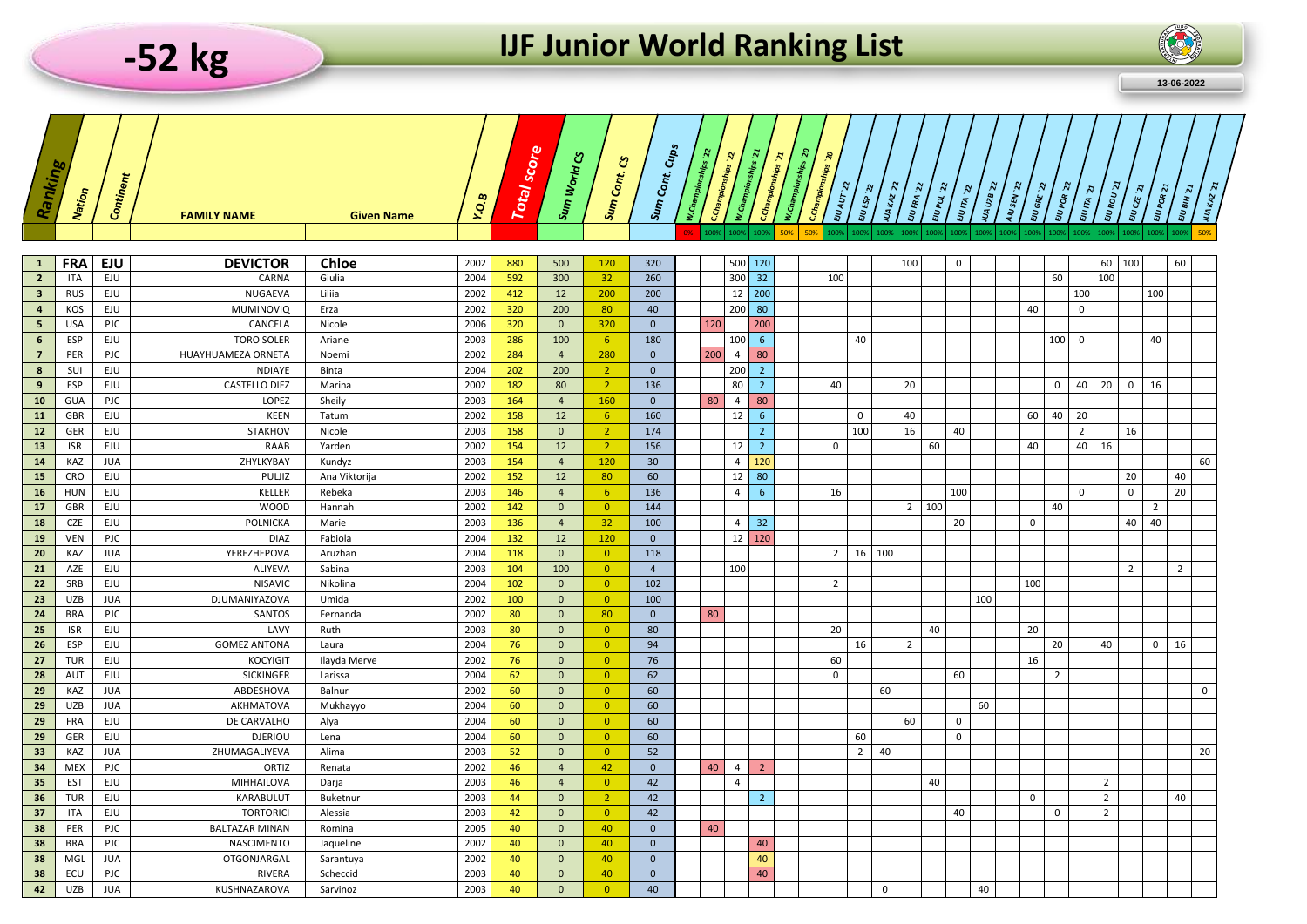| 42 | <b>UZB</b> | <b>JUA</b> | NASIMJONOVA          | Mukhabbat     | 2004 | 40              | $\mathbf{0}$   | $\overline{0}$ | 40              |                |                |                 |                 |                |    |                |                | 40 |                |                |                |                |                   |    |    |
|----|------------|------------|----------------------|---------------|------|-----------------|----------------|----------------|-----------------|----------------|----------------|-----------------|-----------------|----------------|----|----------------|----------------|----|----------------|----------------|----------------|----------------|-------------------|----|----|
| 42 | <b>UZB</b> | <b>JUA</b> | RAFKATOVA            | Sugdiyona     | 2005 | 40              | $\mathbf{0}$   | $\overline{0}$ | 40              |                |                |                 |                 |                | 40 |                |                |    |                |                |                |                |                   |    |    |
| 42 | <b>FIN</b> | EJU        | SALONEN              | Pihla         | 2003 | 40              | $\mathbf{0}$   | $\overline{0}$ | 40              |                |                |                 |                 | 40             |    |                | $\mathbf 0$    |    |                |                |                |                |                   |    |    |
| 42 | <b>JPN</b> | JUA        | SHIOHARA             | Mimi          | 2003 | 40              | $\mathbf{0}$   | $\overline{0}$ | 40              |                |                |                 | 40              |                |    |                |                |    |                |                |                |                |                   |    |    |
| 42 | FRA        | EJU        | VO                   | Meghan        | 2002 | 40              | $\mathbf{0}$   | $\overline{0}$ | 40              |                |                |                 |                 |                |    | 40             |                |    |                |                |                |                |                   |    |    |
| 48 | FRA        | EJU        | ABDELKRIM            | Nawel         | 2004 | 40              | $\overline{0}$ | $\overline{0}$ | 40              |                |                |                 | 20 <sup>1</sup> | 20             |    | 0              |                |    |                |                |                |                |                   |    |    |
| 48 | ITA        | EJU        | <b>STOPPARI</b>      | Emma          | 2004 | 40              | $\mathbf{0}$   | $\overline{0}$ | 40              |                |                |                 |                 |                |    |                | 20             |    |                | 20             |                |                |                   |    |    |
| 50 | ESP        | EJU        | PEREZ PACHECO        | Veronica      | 2003 | 38              | $\mathbf{0}$   | $\overline{0}$ | 40              |                |                |                 | $\overline{2}$  | 20             |    | 16             |                |    |                | $\overline{2}$ |                |                |                   |    |    |
| 51 | <b>POR</b> | EJU        | SANTOS               | Teresa        | 2002 | 32 <sub>2</sub> | 12             | $\overline{0}$ | 20              |                | 12             |                 |                 |                |    |                |                |    |                |                |                |                | 20                |    |    |
| 52 | <b>ITA</b> | EJU        | SASSI                | Asia          | 2004 | 32 <sub>2</sub> | $\mathbf{0}$   | $\overline{0}$ | 32              |                |                |                 |                 |                |    |                | 16             |    |                | 16             |                |                |                   |    |    |
| 53 | AUT        | EJU        | AMANN                | Fanny         | 2003 | 24              | $\mathbf{0}$   | $\overline{2}$ | 22              |                |                | $\overline{2}$  | 0               |                |    |                | $\overline{2}$ |    |                | $\mathbf 0$    | $\mathbf 0$    | $\mathbf 0$    | $\mathbf 0$<br>20 |    |    |
| 54 | KAZ        | JUA        | BALTABAY             | Assemkul      | 2003 | 20              | $\mathbf{0}$   | $\overline{0}$ | 20              |                |                |                 |                 |                |    |                |                |    |                |                |                |                |                   |    | 40 |
| 54 | <b>UKR</b> | EJU        | KALNYTSKA            | Olha          | 2003 | 20              | $\mathbf{0}$   | $\overline{0}$ | 20              |                |                |                 |                 |                |    |                | 20             |    |                |                |                | 0              | $\mathbf 0$       |    |    |
| 54 | KAZ        | <b>JUA</b> | KAZYKAN              | Alua          | 2004 | 20              | $\mathbf{0}$   | $\overline{0}$ | 20              |                |                |                 |                 |                | 20 |                |                |    |                |                |                |                |                   |    |    |
| 54 | POL        | EJU        | <b>KLIMCZAK</b>      | Kinga         | 2004 | 20              | $\mathbf{0}$   | $\overline{0}$ | 20              |                |                |                 |                 |                |    |                |                |    | 20             |                |                |                |                   |    |    |
| 54 | <b>NED</b> | EJU        | <b>MAATS</b>         | Floor         | 2003 | 20              | $\mathbf{0}$   | $\overline{0}$ | 20              |                |                |                 |                 |                |    |                | $\mathbf 0$    |    |                | $\mathbf 0$    |                |                |                   | 20 |    |
| 54 | KAZ        | JUA        | NURKHANOVA           | Altynay       | 2003 | 20              | $\mathbf{0}$   | $\overline{0}$ | 20              |                |                |                 |                 |                |    |                |                |    |                |                |                |                |                   |    | 40 |
| 54 | <b>UZB</b> | JUA        | NURMAMATOVA          | Farogat       | 2004 | 20              | $\mathbf{0}$   | $\overline{0}$ | 20              |                |                |                 |                 |                |    |                |                | 20 |                |                |                |                |                   |    |    |
| 54 | <b>UZB</b> | <b>JUA</b> | <b>OTOJONOVA</b>     | Naimakhon     | 2003 | 20              | $\mathbf{0}$   | $\overline{0}$ | 20              |                |                |                 |                 |                | 0  |                |                | 20 |                |                |                |                |                   |    |    |
| 54 | KAZ        | JUA        | OVCHARENKO           | Anna          | 2004 | 20              | $\mathbf{0}$   | $\overline{0}$ | 20              |                |                |                 |                 |                | 20 |                |                |    |                |                |                |                |                   |    |    |
| 54 | FRA        | EJU        | <b>SISSOKO</b>       | Meimouna      | 2003 | 20              | $\mathbf{0}$   | $\overline{0}$ | 20              |                |                |                 |                 |                |    | 20             |                |    |                |                |                |                |                   |    |    |
| 54 | POL        | EJU        | WYBANSKA             | Aleksandra    | 2003 | 20              | $\mathbf{0}$   | $\overline{0}$ | 20              |                |                |                 |                 |                |    |                | 20             |    |                |                |                |                |                   |    |    |
| 65 | KAZ        | <b>JUA</b> | ABYLKASYM            | Aruzhan       | 2004 | 16              | $\mathbf{0}$   | $\overline{0}$ | 16              |                |                |                 |                 |                | 16 |                |                |    |                |                |                |                |                   |    |    |
| 65 | <b>AUT</b> | EJU        | GADERMAIER           | Katja         | 2003 | 16              | $\overline{0}$ | $\overline{0}$ | 16              |                |                |                 | 0               |                |    |                | 16             |    |                | $\mathbf 0$    |                |                | $\mathbf 0$       |    |    |
| 65 | CAN        | PJC        | GRENIER              | Amelie        | 2002 | 16              | $\mathbf{0}$   | $\overline{0}$ | 16              |                |                |                 |                 |                |    |                |                |    |                | 16             | $\mathbf 0$    |                |                   |    |    |
| 65 | FRA        | EJU        | GUES                 | Safeine       | 2003 | 16              | $\mathbf{0}$   | $\overline{0}$ | 16              |                |                |                 | 16              |                |    | $\mathbf{0}$   |                |    |                | $\mathbf 0$    |                |                |                   |    |    |
| 65 | <b>ITA</b> | EJU        | LEONE                | Miriam        | 2003 | 16              | $\mathbf{0}$   | $\overline{0}$ | 16              |                |                |                 |                 |                |    |                |                |    |                |                | $\mathbf 0$    |                | 16                |    |    |
| 65 | <b>UKR</b> | EJU        | LIMZAIEVA            | Tetiana       | 2004 | 16              | $\mathbf{0}$   | $\overline{0}$ | 16              |                |                |                 |                 |                |    |                | 16             |    |                |                |                |                |                   |    |    |
| 65 | <b>UZB</b> | JUA        | RAKHIMOVA            | Farangiz      | 2004 | 16              | $\mathbf{0}$   | $\overline{0}$ | 16              |                |                |                 |                 |                | 16 |                |                | 0  |                |                |                |                |                   |    |    |
| 65 | <b>TUR</b> | EJU        | SERAS                | Humeyra       | 2002 | 16              | $\mathbf{0}$   | $\overline{0}$ | 16              |                |                |                 |                 |                |    |                |                |    | 16             |                |                |                |                   |    |    |
| 65 | POL        | EJU        | WENZEL               | Aleksandra    | 2003 | 16              | $\overline{0}$ | $\overline{0}$ | 16              |                |                |                 |                 |                |    |                | 16             |    |                |                |                |                | $\mathbf 0$       |    |    |
| 74 | <b>USA</b> | PJC        | <b>TORRO</b>         | Marisol       | 2002 | 12              | 12             | $\overline{0}$ | $\mathbf{0}$    |                | 12             |                 |                 |                |    |                |                |    |                |                |                |                |                   |    |    |
| 75 | KAZ        | <b>JUA</b> | DUBOVSKAYA           | Irina         | 2003 | 10              | $\mathbf{0}$   | $\overline{0}$ | 10              |                |                |                 |                 |                |    |                |                |    |                |                |                |                |                   |    | 20 |
| 76 | ROU        | EJU        | <b>PASCA</b>         | Alexandra     | 2002 | 10              | $\mathbf{0}$   | $\overline{0}$ | 10              |                |                |                 | $\overline{2}$  | $\overline{4}$ |    |                |                |    | $\overline{4}$ |                |                |                |                   |    |    |
| 77 | BIH        | EJU        | PETROVIC             | Mila          | 2002 | -6              | $\mathbf{0}$   | 6              | $\mathbf{0}$    |                |                | $6\overline{6}$ |                 |                |    |                |                |    | 0              |                |                | 0              |                   | 0  |    |
| 78 | ROU        | EJU        | <b>BADICEANU</b>     | Florina       | 2004 | $6^{\circ}$     | $\mathbf{0}$   | $\overline{0}$ | $6\overline{6}$ |                |                |                 | $\overline{2}$  | $\mathsf{O}$   |    |                |                |    | $\overline{4}$ |                |                |                |                   |    |    |
| 79 | MGL        | JUA        | DELGERSAIKHAN        | Sarantuya     | 2002 | $\overline{4}$  | $\overline{a}$ | $\overline{0}$ | $\mathbf{0}$    |                | $\overline{4}$ |                 |                 |                |    |                |                |    |                |                |                |                |                   |    |    |
| 79 | <b>GUM</b> | <b>OJU</b> | <b>ESCANO</b>        | Maria         | 2002 | $\overline{4}$  | $\overline{4}$ | $\overline{0}$ | $\overline{0}$  |                | $\overline{4}$ |                 |                 |                |    |                |                |    |                |                |                |                |                   |    |    |
| 79 | GEO        | EJU        | LAPACHISHVILI        | Mariami       | 2003 | $\overline{4}$  | $\overline{4}$ | $\overline{0}$ | $\mathbf{0}$    |                | $\overline{4}$ |                 |                 |                |    |                |                |    |                |                |                |                |                   |    |    |
| 79 | <b>RSA</b> | AJU        | <b>SCHABORT</b>      | Liane         | 2004 | $\overline{4}$  | $\overline{4}$ | $\overline{0}$ | $\overline{0}$  |                | $\overline{4}$ |                 |                 |                |    |                |                |    |                |                |                |                |                   |    |    |
| 83 | CAN        | PJC        | <b>BEATON</b>        | Evelyn        | 2004 | $\overline{4}$  | $\mathbf{0}$   | $\overline{0}$ | $\overline{4}$  |                |                |                 | $\mathbf 0$     |                |    |                |                |    |                | $\overline{4}$ |                |                |                   |    |    |
| 84 | FRA        | EJU        | <b>FAYOL</b>         | Mathilde      | 2002 | $\overline{4}$  | $\mathbf{0}$   | $\overline{0}$ | $\overline{4}$  |                |                |                 |                 | $\overline{2}$ |    | $\overline{2}$ |                |    |                |                |                |                | $\mathbf 0$       |    |    |
| 85 | <b>CHI</b> | PJC        | CALDERON             | Camila        | 2002 | $\overline{2}$  | $\mathbf{0}$   | $\overline{2}$ | $\overline{0}$  | $\overline{2}$ |                |                 |                 |                |    |                |                |    |                |                |                |                |                   |    |    |
| 85 | <b>CHI</b> | PJC        | GALVEZ               | Tatiana       | 2005 | 2               | $\mathbf{0}$   | $\overline{2}$ | $\mathbf{0}$    | $\overline{2}$ |                |                 |                 |                |    |                |                |    |                |                |                |                |                   |    |    |
| 85 | COL        | PJC        | <b>GARCIA ARENAS</b> | Estefania     | 2004 | $\overline{2}$  | $\mathbf{0}$   | $\overline{2}$ | $\overline{0}$  |                |                | $\overline{2}$  |                 |                |    |                |                |    |                |                |                |                |                   |    |    |
| 85 | GRE        | EJU        | GOGUA                | Maria Eleni   | 2006 | $\overline{2}$  | $\mathbf 0$    | $\overline{2}$ | $\mathbf{0}$    |                |                | $\mathbf{Z}$    |                 |                |    |                |                |    | $\cup$         |                |                |                |                   |    |    |
| 85 | <b>CYP</b> | EJU        | IORDANOU             | Charis        | 2003 | $\overline{2}$  | $\mathbf{0}$   | $\overline{2}$ | $\mathbf{0}$    |                |                | $\overline{2}$  |                 |                |    |                |                |    |                |                |                |                |                   |    |    |
| 85 | GRE        | EJU        | MARINAKI             | Rafaella      | 2003 | $\overline{2}$  | $\mathbf{0}$   | $\overline{2}$ | $\mathbf{0}$    |                |                | $\overline{2}$  |                 |                |    |                |                |    | $\mathbf 0$    |                |                |                |                   |    |    |
| 85 | <b>NEP</b> | <b>JUA</b> | SHRESTHA             | Debaki Maya   | 2002 | $\overline{2}$  | $\mathbf{0}$   | $\overline{2}$ | $\overline{0}$  |                |                | $\overline{2}$  |                 |                |    |                |                |    |                |                |                |                |                   |    |    |
| 92 | ROU        | EJU        | CATANA               | Luciana       | 2005 | 2 <sup>1</sup>  | $\mathbf{0}$   | $\overline{0}$ | $\overline{2}$  |                |                |                 |                 |                |    |                |                |    |                |                |                | $\overline{2}$ |                   |    |    |
| 92 | BEL        | EJU        | FACHE                | Lola          | 2004 | $\overline{2}$  | $\mathbf{0}$   | $\overline{0}$ | $\overline{2}$  |                |                |                 |                 |                |    | $\mathbf 0$    | $\overline{2}$ |    |                | $\mathsf 0$    |                |                |                   |    |    |
| 92 | <b>TUR</b> | EJU        | <b>GUNES</b>         | Gokce         | 2003 | $\overline{2}$  | $\mathbf{0}$   | $\overline{0}$ | $\overline{2}$  |                |                |                 |                 |                |    |                |                |    | $\overline{2}$ |                |                |                |                   |    |    |
| 92 | <b>ISR</b> | EJU        | <b>HAYUN</b>         | Ilay          | 2004 | $2^{\circ}$     | $\mathbf{0}$   | $\overline{0}$ | $\overline{2}$  |                |                |                 |                 |                |    |                |                |    |                |                |                | $\overline{2}$ |                   |    |    |
| 92 | GER        | EJU        | HILLER               | Laura         | 2002 | $\overline{2}$  | $\mathbf{0}$   | $\overline{0}$ | $\overline{2}$  |                |                |                 |                 |                |    |                |                |    |                |                | $\overline{2}$ |                |                   |    |    |
| 92 | GER        | EJU        | <b>HOEPS</b>         | Aurelia Moira | 2003 | $\overline{2}$  | $\mathbf{0}$   | $\overline{0}$ | $\overline{2}$  |                |                |                 | $\overline{2}$  |                |    |                |                |    |                |                |                |                |                   |    |    |
| 92 | GER        | EJU        | <b>JETTER</b>        | Lara Matilda  | 2004 | 2 <sup>2</sup>  | $\mathbf{0}$   | $\overline{0}$ | $\overline{2}$  |                |                |                 |                 | $\overline{2}$ |    |                |                |    |                |                |                |                |                   |    |    |
| 92 | <b>UKR</b> | EJU        | SHCHYHOLEVA          | Alona         | 2003 | 2 <sup>1</sup>  | $\mathbf{0}$   | $\overline{0}$ | $\overline{2}$  |                |                |                 |                 |                |    |                | $\overline{2}$ |    |                |                |                |                |                   |    |    |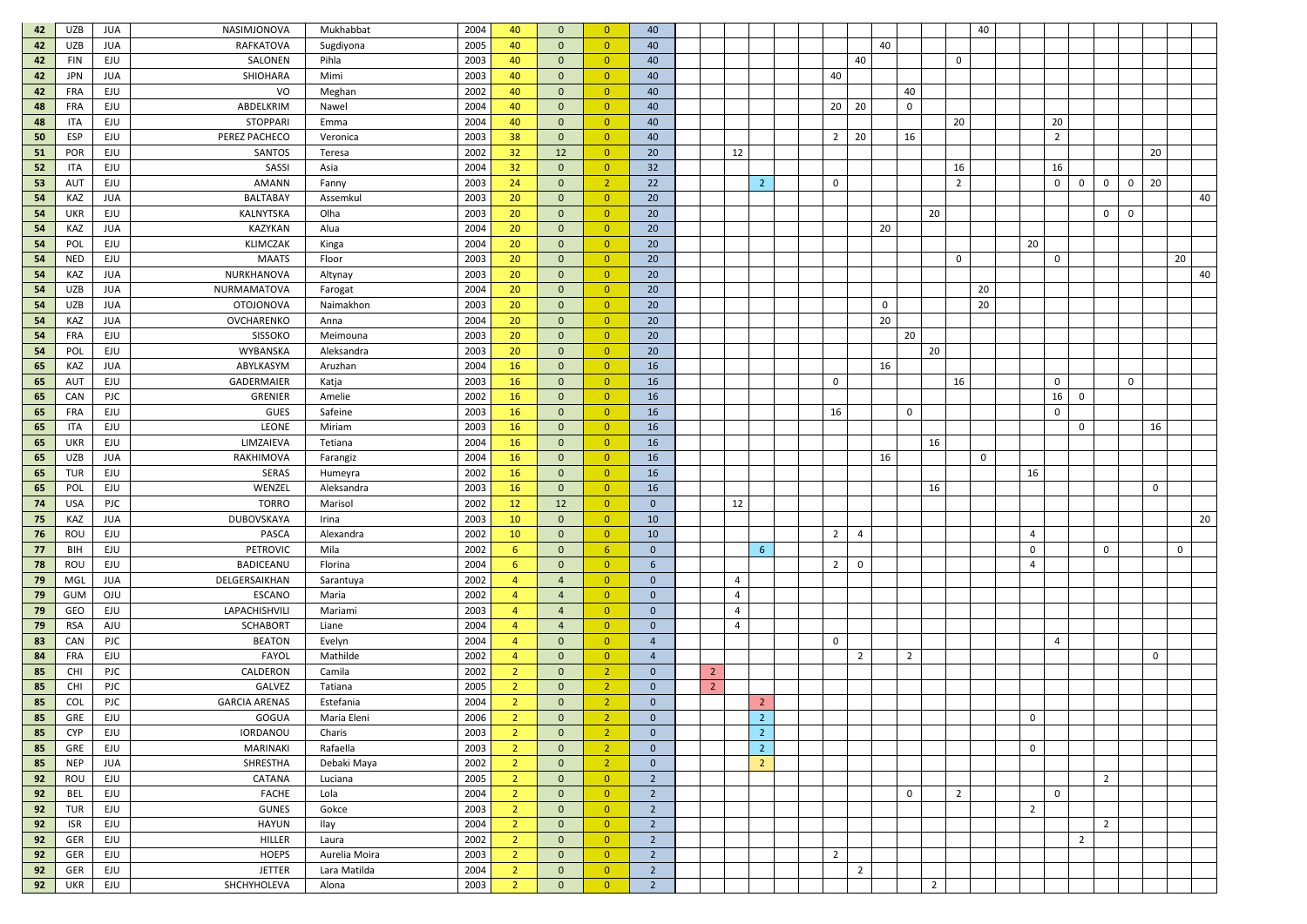| 92                                | POL        |   | SZULC.                             | Aleksandra  | 2003 |  |  |  |  |  |  |  |  |  |  |
|-----------------------------------|------------|---|------------------------------------|-------------|------|--|--|--|--|--|--|--|--|--|--|
| $\vert$ 92                        | ECD<br>້   | ᄓ | <b>MARTINEZ</b><br>VILL            | Ines Teresa | 2005 |  |  |  |  |  |  |  |  |  |  |
| $\begin{array}{c} \end{array}$ 92 | <b>NED</b> |   | <b>INEVVING</b><br><b>IVENNIJA</b> | Renske      | 2004 |  |  |  |  |  |  |  |  |  |  |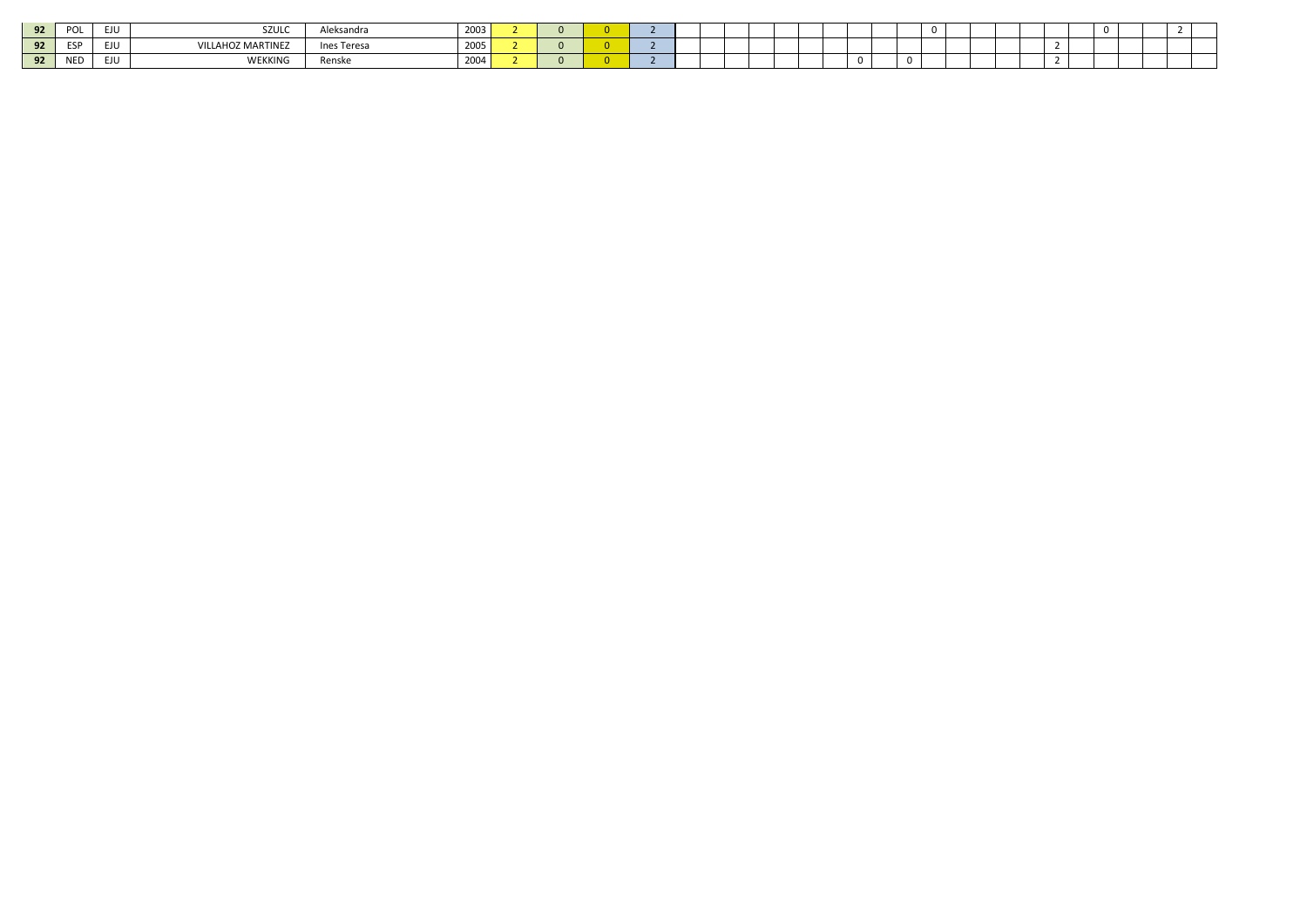



| Ranking                 | Nation            | <b>Continent</b>  | <b>FAMILY NAME</b>       | <b>Given Name</b>    | $\pmb{\omega}$<br>V.O. | Total score | Sum World CS         | Sum Cont. CS                     | Sum Cont. Cups | O% | <b>Ipionships</b><br>š<br>100% | Ñ<br>100%            | Ñ<br>pionships >21<br>š<br>100% | 2<br>50%<br>50% | <b>R</b><br>-Championships<br>EIU AUT 22<br>100% | EJU ESP 22<br>100% | JUA KAZ 22<br>100% | EJU FRA 22<br>100% | Elu POL 22<br>100% | ElUTA 22<br>100% | $\frac{1}{2}$<br>100% | AJU SEN 22<br>100%<br>100% | EJU GRE 22<br>EJU POR<br>1009 | $\approx$<br>EJU ITA 21<br>1009 | Elu ROU 21<br>100% | EJU CZE 21<br>inns | ElU POR'Z1<br>oos | N<br>EJU BIH' 21<br><b>JUA KAZ</b><br>50% |  |
|-------------------------|-------------------|-------------------|--------------------------|----------------------|------------------------|-------------|----------------------|----------------------------------|----------------|----|--------------------------------|----------------------|---------------------------------|-----------------|--------------------------------------------------|--------------------|--------------------|--------------------|--------------------|------------------|-----------------------|----------------------------|-------------------------------|---------------------------------|--------------------|--------------------|-------------------|-------------------------------------------|--|
| $\mathbf{1}$            | <b>ISR</b>        | EJU               | <b>PRIMO</b>             | Kerem                | 2005                   | 600         | 300                  | 200                              | 100            |    |                                | 300                  | 200                             |                 |                                                  |                    |                    |                    |                    |                  |                       |                            |                               |                                 | 100                |                    |                   |                                           |  |
| $\overline{2}$          | <b>RUS</b>        | EJU               | <b>GALITSKAIA</b>        | Kseniia              | 2002                   | 500         | 500                  | $\overline{0}$                   | $\overline{0}$ |    |                                | 500                  |                                 |                 |                                                  |                    |                    |                    |                    |                  |                       |                            |                               |                                 |                    |                    |                   |                                           |  |
| $\overline{\mathbf{3}}$ | <b>TUR</b>        | EJU               | YILDIZ                   | Ozlem                | 2003                   | 440         | 200                  | 80                               | 160            |    |                                | 200                  | 80                              |                 |                                                  |                    |                    |                    |                    |                  |                       |                            |                               |                                 | 60                 |                    |                   | 100                                       |  |
| $\overline{\mathbf{4}}$ | ITA               | EJU               | <b>TONIOLO</b>           | Veronica             | 2003                   | 380         | 100                  | 40                               | 256            |    |                                | 100                  | 40                              |                 |                                                  |                    |                    |                    | 100                | 40               |                       |                            |                               |                                 | 16                 |                    | 100               |                                           |  |
| $5\phantom{.0}$         | UZB               | <b>JUA</b>        | AMINOVA                  | Shukurjon            | 2002                   | 244         | $\overline{4}$       | 200                              | 40             |    |                                | $\overline{4}$       | 200                             |                 | 40                                               |                    |                    |                    |                    |                  |                       |                            |                               |                                 |                    |                    |                   |                                           |  |
| $\,$ 6 $\,$             | <b>NED</b>        | EJU               | HENNINGER                | Elin                 | 2002                   | 242         | $\overline{0}$       | $\overline{2}$                   | 272            |    |                                |                      | $\overline{2}$                  |                 | 16                                               |                    |                    | 40                 |                    | 100              |                       |                            | 16                            | 100                             |                    |                    |                   |                                           |  |
| $\overline{7}$          | ESP               | EJU               | <b>GARCIA MARTIN</b>     | Marta                | 2002                   | 204         | 12                   | 32                               | 184            |    |                                | 12                   | 32                              |                 | $\overline{4}$                                   | 20                 |                    |                    |                    |                  |                       |                            | 60                            |                                 |                    | 60                 | 40                |                                           |  |
| $\boldsymbol{8}$        | <b>BRA</b>        | PJC               | <b>REIS</b>              | Bianca               | 2005                   | 200         | $\mathbf{0}$         | 200                              | $\overline{0}$ |    | 200                            |                      |                                 |                 |                                                  |                    |                    |                    |                    |                  |                       |                            |                               |                                 |                    |                    |                   |                                           |  |
| 9                       | KAZ               | <b>JUA</b>        | <b>BEISENOVA</b>         | Moldir               | 2002                   | 194         | $\mathbf{0}$         | 80                               | 114            |    |                                |                      | 80                              |                 | $\overline{4}$                                   | $\mathbf 0$        | 60                 |                    |                    |                  |                       |                            |                               |                                 |                    |                    |                   | 100                                       |  |
| ${\bf 10}$              | <b>ITA</b>        | EJU               | AVANZATO                 | Carlotta             | 2002                   | 192         | 12                   | $\overline{0}$                   | 222            |    |                                | 12                   |                                 |                 | 20                                               |                    |                    |                    | 40                 |                  |                       |                            | 100                           | 40                              | 20                 |                    | 2                 |                                           |  |
| ${\bf 11}$              | <b>USA</b>        | PJC               | CANCELA                  | Tasha                | 2002                   | 172         | 12                   | 160                              | $\mathbf{0}$   |    | 120                            | 12                   | 40                              |                 | $\mathsf 0$                                      |                    |                    |                    |                    |                  |                       |                            |                               |                                 |                    |                    |                   |                                           |  |
| ${\bf 12}$              | ECU               | PJC               | <b>GAVIDIA</b>           | Astrid               | 2003                   | 164         | $\overline{4}$       | 160                              | $\mathbf{0}$   |    | 80                             | $\overline{4}$       | 80                              |                 |                                                  |                    |                    |                    |                    |                  |                       |                            |                               |                                 |                    |                    |                   |                                           |  |
| 13                      | FRA               | EJU               | COTARD                   | Maelenn              | 2002                   | 160         | $\overline{0}$       | $\overline{0}$                   | 162            |    |                                |                      |                                 |                 |                                                  | 60                 |                    | 60                 |                    |                  |                       | 40                         |                               |                                 |                    |                    | $\overline{2}$    |                                           |  |
| 14                      | <b>RUS</b>        | EJU               | <b>ELKINA</b>            | Natalia              | 2002                   | 146         | 100                  | 6 <sup>1</sup><br>6 <sup>1</sup> | 40             |    |                                | 100                  | 6                               |                 |                                                  |                    |                    |                    |                    |                  |                       |                            |                               | 40                              |                    |                    |                   |                                           |  |
| 15                      | <b>ITA</b>        | EJU               | ZUCCARO<br><b>KASAPI</b> | Chiara               | 2003                   | 146         | $\mathbf{0}$         | 2 <sup>7</sup>                   | 180            |    |                                |                      | 6<br>$\overline{2}$             |                 | 40<br>20                                         |                    |                    |                    |                    | 60               |                       |                            | 40                            |                                 |                    | 40                 | $\mathbf 0$       |                                           |  |
| 16<br>17                | KOS<br><b>FRA</b> | EJU               |                          | Fationa              | 2002<br>2002           | 142         | $\overline{4}$<br>12 | $\overline{0}$                   | 136<br>120     |    |                                | $\overline{4}$<br>12 |                                 |                 |                                                  |                    |                    |                    |                    |                  |                       | 100                        |                               | 16                              |                    |                    |                   | 60                                        |  |
| 18                      | <b>IND</b>        | EJU<br><b>JUA</b> | FAWAZ<br><b>LINTHOI</b>  | Martha<br>Chanambam  | 2006                   | 132<br>124  | $\overline{4}$       | 120                              | $\overline{0}$ |    |                                | $\overline{4}$       | 120                             |                 |                                                  |                    |                    |                    |                    | 40               |                       |                            |                               |                                 | 20                 |                    |                   |                                           |  |
| ${\bf 19}$              | KAZ               | <b>JUA</b>        | KAIRATOVA                | Khanzada             | 2003                   | 122         | 12                   | 80                               | 30             |    |                                | 12                   | 80                              |                 |                                                  |                    |                    |                    |                    |                  |                       |                            |                               |                                 |                    |                    |                   | 60                                        |  |
| 20                      | <b>UZB</b>        | <b>JUA</b>        | ABDIRIMOVA               | Yokutjon             | 2004                   | 120         | $\mathbf{0}$         | $\overline{0}$                   | 120            |    |                                |                      |                                 |                 |                                                  |                    | 20                 |                    |                    |                  | 100                   |                            |                               |                                 |                    |                    |                   |                                           |  |
| ${\bf 21}$              | <b>NED</b>        | EJU               | <b>BEURSKENS</b>         | Julie                | 2004                   | 108         | $\mathbf{0}$         | $\overline{0}$                   | 108            |    |                                |                      |                                 |                 | $\overline{2}$                                   |                    |                    | 100                |                    |                  |                       |                            | 6                             |                                 |                    |                    |                   |                                           |  |
| 22                      | <b>JPN</b>        | <b>JUA</b>        | <b>EGUCHI</b>            | Rin                  | 2004                   | 100         | $\mathbf{0}$         | $\overline{0}$                   | 100            |    |                                |                      |                                 |                 | 100                                              |                    |                    |                    |                    |                  |                       |                            |                               |                                 |                    |                    |                   |                                           |  |
| 22                      | <b>JPN</b>        | <b>JUA</b>        | <b>OMORI</b>             | Akari                | 2002                   | 100         | $\mathbf{0}$         | $\overline{0}$                   | 100            |    |                                |                      |                                 |                 |                                                  | 100                |                    |                    |                    |                  |                       |                            |                               |                                 |                    |                    |                   |                                           |  |
| 22                      | <b>TKM</b>        | <b>JUA</b>        | PARDAYEVA                | Maysa                | 2005                   | 100         | $\mathbf{0}$         | $\overline{0}$                   | 100            |    |                                |                      |                                 |                 |                                                  |                    | 100                |                    |                    |                  |                       |                            |                               |                                 |                    |                    |                   |                                           |  |
| 22                      | SEN               | AJU               | SONKO                    | Diodio               | 2003                   | 100         | $\mathbf{0}$         | $\overline{0}$                   | 100            |    |                                |                      |                                 |                 |                                                  |                    |                    |                    |                    |                  |                       | 100                        |                               |                                 |                    |                    |                   |                                           |  |
| 26                      | KGZ               | <b>JUA</b>        | ZHOLDOSHEVA              | Zhanar               | 2006                   | 100         | $\mathbf{0}$         | $\overline{0}$                   | 100            |    |                                |                      |                                 |                 |                                                  |                    | 40                 |                    |                    |                  | 60                    |                            |                               |                                 |                    |                    |                   |                                           |  |
| 27                      | LAT               | EJU               | SOKIRJANSKA              | Anastasija           | 2002                   | 94          | 12                   | 6 <sup>°</sup>                   | 80             |    |                                | 12                   | 6                               |                 | $\overline{2}$                                   |                    |                    |                    | 40                 |                  |                       | 20                         |                               | $\overline{2}$                  |                    |                    | 16                |                                           |  |
| 28                      | <b>MEX</b>        | PJC               | <b>ESPADAS</b>           | Corinna              | 2002                   | 84          | $\overline{4}$       | 80                               | $\overline{0}$ |    | 80                             | $\overline{4}$       |                                 |                 |                                                  |                    |                    |                    |                    |                  |                       |                            |                               |                                 |                    |                    |                   |                                           |  |
| 29                      | COL               | PJC               | PAJOY                    | Nayerly              | 2002                   | 80          | $\mathbf{0}$         | 80                               | $\overline{0}$ |    |                                |                      | 80                              |                 |                                                  |                    |                    |                    |                    |                  |                       |                            |                               |                                 |                    |                    |                   |                                           |  |
| 30                      | KAZ               | JUA               | <b>USSEIN</b>            | Uldana               | 2003                   | 80          | $\mathbf{0}$         | $\overline{0}$                   | 80             |    |                                |                      |                                 |                 |                                                  |                    | 40                 |                    |                    |                  | 40                    |                            |                               |                                 |                    |                    |                   |                                           |  |
| 31                      | <b>HUN</b>        | EJU               | KRIZA                    | Anna                 | 2003                   | 78          | 12                   | 6 <sup>1</sup>                   | 60             |    |                                | 12                   | 6                               |                 |                                                  |                    |                    |                    |                    |                  |                       |                            |                               | 60                              |                    |                    |                   |                                           |  |
| 31                      | <b>FIN</b>        | EJU               | SALONEN                  | Pihla                | 2003                   | 78          | 12                   | 6 <sup>1</sup>                   | 60             |    |                                | 12                   | $6\phantom{1}6$                 |                 |                                                  |                    |                    |                    |                    |                  |                       |                            |                               |                                 |                    |                    | 60                |                                           |  |
| 33                      | <b>NED</b>        | EJU               | <b>NALBAT</b>            | Emma                 | 2002                   | 78          | $\mathbf{0}$         | 2 <sup>7</sup>                   | 78             |    |                                |                      | $\overline{2}$                  |                 |                                                  |                    |                    | 16                 |                    | $\mathsf{O}$     |                       |                            |                               |                                 |                    | $\overline{2}$     | 20                | 40                                        |  |
| 34                      | ESP               | EJU               | RODRIGUEZ SALVADOR       | Adriana              | 2004                   | 66          | $\mathbf{0}$         | $\overline{0}$                   | 66             |    |                                |                      |                                 |                 | 6                                                | 40                 |                    | $\mathsf 0$        |                    |                  |                       |                            |                               |                                 |                    |                    | 0                 | 20                                        |  |
| 35                      | <b>ISR</b>        | EJU               | <b>DORI</b>              | Romi                 | 2002                   | 62          | $\mathbf{0}$         | $\overline{2}$                   | 62             |    |                                |                      | $\overline{2}$                  |                 | $\overline{2}$                                   |                    |                    |                    | 20                 |                  |                       | 20                         |                               | 20                              |                    |                    |                   |                                           |  |
| 36                      | AZE               | EJU               | <b>ALIYEVA</b>           | Sabina               | 2003                   | 62          | $\mathbf{0}$         | $\overline{0}$                   | 62             |    |                                |                      |                                 |                 |                                                  |                    |                    |                    | 60                 |                  |                       | $\overline{2}$             |                               |                                 |                    |                    |                   |                                           |  |
| 37                      | SUI               | EJU               | <b>ROSSET</b>            | Aline                | 2003                   | 60          | $\mathbf{0}$         | $\overline{0}$                   | 62             |    |                                |                      |                                 |                 | $\mathbf 0$                                      | 16                 |                    | 40                 |                    |                  |                       |                            |                               | $\overline{2}$                  |                    | 0                  | $\overline{4}$    | $\mathsf 0$                               |  |
| 38                      | <b>TUR</b>        | EJU               | KARADAG                  | Aysenur              | 2004                   | 60          | $\mathbf{0}$         | $\overline{0}$                   | 60             |    |                                |                      |                                 |                 | $\mathsf 0$                                      |                    |                    |                    |                    |                  |                       | 60                         |                               |                                 |                    |                    |                   |                                           |  |
| 38                      | SUI               | EJU               | <b>NDIAYE</b>            | Binta                | 2004                   | 60          | $\mathbf{0}$         | $\overline{0}$                   | 60             |    |                                |                      |                                 |                 | 60                                               |                    |                    |                    |                    |                  |                       |                            |                               |                                 |                    |                    |                   |                                           |  |
| 38                      | SEN               | AJU               | SONKO                    | Diakhou Sene         | 2005                   | 60          | $\mathbf{0}$         | $\overline{0}$                   | 60             |    |                                |                      |                                 |                 |                                                  |                    |                    |                    |                    |                  |                       | 60                         |                               |                                 |                    |                    |                   |                                           |  |
| 41                      | <b>UZB</b>        | <b>JUA</b>        | <b>IBRAIMOVA</b>         | Dilfuza              | 2004                   | 60          | $\mathbf{0}$         | $\overline{0}$                   | 60             |    |                                |                      |                                 |                 |                                                  |                    | 20                 |                    |                    |                  | 40                    |                            |                               |                                 |                    |                    |                   |                                           |  |
| 42                      | <b>ITA</b>        | EJU               | <b>CAPANNI DIAS</b>      | <b>Thauany David</b> | 2003                   | 60          | $\mathbf{0}$         | $\bullet$                        | 60             |    |                                |                      |                                 |                 | $\overline{4}$                                   |                    |                    |                    |                    | 16               |                       |                            | 40                            |                                 |                    |                    |                   |                                           |  |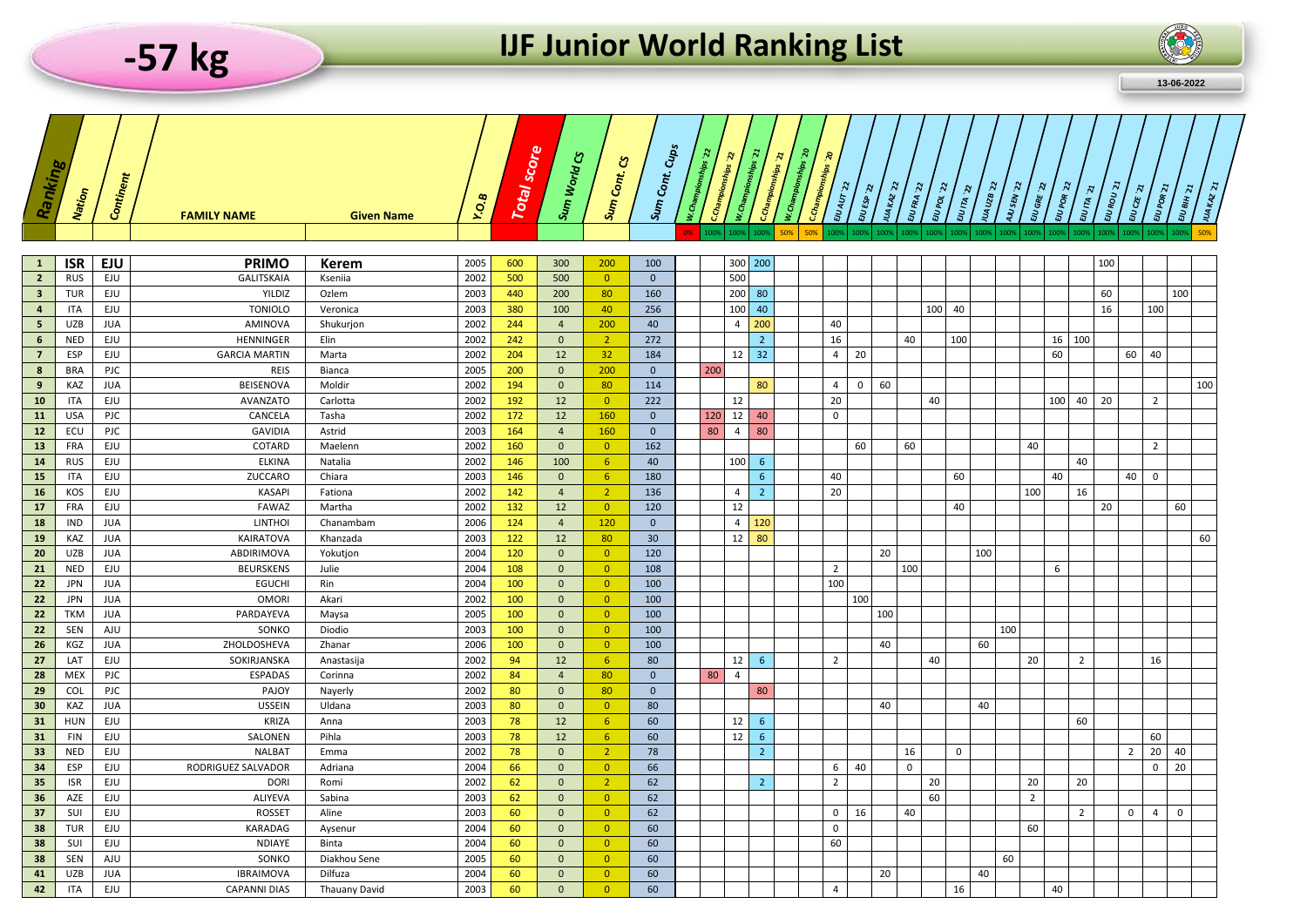| 2002<br>20<br>16<br>20<br>POR<br>EJU<br>56<br>56<br>43<br>SANTOS<br>Teresa<br>$\mathbf 0$<br>40<br>$\overline{4}$<br>44<br>ESP<br>EJU<br><b>KONARE SISSOKO</b><br>Deniba<br>2003<br>46<br>$\mathbf{0}$<br>$\overline{0}$<br>46<br>$\overline{2}$<br>45<br>2002<br>GER<br>EJU<br><b>BAUER</b><br>Bettina<br>42<br>$\mathbf{0}$<br>$\overline{2}$<br>40<br>$\overline{2}$<br>46<br>PELAMATTI<br>2002<br>42<br>$\mathbf{0}$<br>$\overline{0}$<br>42<br>2<br>40<br><b>FRA</b><br>EJU<br>Katie<br>47<br>MACCHIAVELLO<br>2003<br>40<br>ARG<br>PJC<br>Jorgelina<br>40<br>$\mathbf{0}$<br>$\mathbf{0}$<br>40<br>47<br>CHI<br><b>PJC</b><br><b>MORENO</b><br>2006<br>40<br>$\mathbf{0}$<br>40<br>$\mathbf 0$<br>40<br>Martina<br>49<br><b>SNITKO</b><br>2002<br>40<br>32<br>32<br><b>UKR</b><br>EJU<br>Vladyslava<br>$\mathbf{0}$<br>8<br>$\mathbf 0$<br>50<br>LEMIRE<br>2002<br>$\mathbf{0}$<br>$\overline{0}$<br>40<br>20<br><b>FRA</b><br>EJU<br>40<br>Lou<br>51<br>KOLIASKA<br>2005<br>32<br>32<br>32<br>CAN<br>PJC<br>Aliya<br>$\mathbf{0}$<br>$\mathbf{0}$<br>52<br>$\overline{2}$<br>EST<br><b>TARKUS</b><br>2002<br>22<br>$\mathbf{0}$<br>$\overline{2}$<br>20<br>20<br>EJU<br>Merit<br>53<br><b>SLO</b><br>SKRABL<br>2003<br>22<br>$\mathbf{0}$<br>$\overline{2}$<br>20<br>$\overline{2}$<br>EJU<br>Ana<br>54<br>2002<br>22<br>$\overline{2}$<br>POL<br>EJU<br>GOWARZEWSKA<br>Alicja<br>$\mathbf{0}$<br>$\overline{0}$<br>22<br>55<br>FRA<br><b>ROZAN</b><br>2004<br>22<br>$\mathbf{0}$<br>$\overline{0}$<br>22<br>$\mathbf 0$<br>$\overline{2}$<br>16<br>EJU<br>Maylis<br>$\overline{4}$<br>55<br><b>WATOREK</b><br>2003<br>$\overline{0}$<br>16<br>$\overline{2}$<br>POL<br>EJU<br>Oliwia<br>22<br>$\mathbf{0}$<br>22<br>$\overline{4}$<br>57<br>ESP<br>2002<br>20<br>$\mathbf{0}$<br>$\overline{0}$<br>22<br>$\overline{2}$<br>$\mathbf 0$<br>$\overline{2}$<br>EJU<br><b>MARTIN GIL</b><br>Alicia<br>$\mathbf 0$<br>58<br><b>UZB</b><br>ADKHAMOVA<br>2002<br>20<br>$\mathbf{0}$<br>20<br>20<br>JUA<br>Maftunakhon<br>$\overline{0}$<br>58<br>20<br>KAZ<br>2003<br>20<br>$\mathbf{0}$<br>20<br>JUA<br>BALTABAY<br>$\overline{0}$<br>$\mathbf 0$<br>Assemkul<br>58<br>FRA<br><b>DESBIOLLES</b><br>2002<br>20<br>$\mathbf{0}$<br>$\overline{0}$<br>20<br>20<br>EJU<br>Eulalie<br>58<br>GRANBERG<br>2003<br>20<br>20<br>20<br><b>SWE</b><br>EJU<br>Tova<br>$\mathbf{0}$<br>$\overline{0}$<br>$\mathbf 0$<br>0<br>0 | 20<br>20<br>$\overline{4}$<br>$\overline{4}$<br>$\mathbf 0$<br>20<br>$\mathbf 0$<br>$\overline{4}$<br>$\mathbf 0$<br>16<br>20<br>0<br>16<br>$\overline{2}$<br>$\mathbf 0$ |
|--------------------------------------------------------------------------------------------------------------------------------------------------------------------------------------------------------------------------------------------------------------------------------------------------------------------------------------------------------------------------------------------------------------------------------------------------------------------------------------------------------------------------------------------------------------------------------------------------------------------------------------------------------------------------------------------------------------------------------------------------------------------------------------------------------------------------------------------------------------------------------------------------------------------------------------------------------------------------------------------------------------------------------------------------------------------------------------------------------------------------------------------------------------------------------------------------------------------------------------------------------------------------------------------------------------------------------------------------------------------------------------------------------------------------------------------------------------------------------------------------------------------------------------------------------------------------------------------------------------------------------------------------------------------------------------------------------------------------------------------------------------------------------------------------------------------------------------------------------------------------------------------------------------------------------------------------------------------------------------------------------------------------------------------------------------------------------------------------------------------------------------------------------------------------------------------------------------------------------------------------------------------------------------------------------------------------------------------------------------------------------------------------------------------|---------------------------------------------------------------------------------------------------------------------------------------------------------------------------|
|                                                                                                                                                                                                                                                                                                                                                                                                                                                                                                                                                                                                                                                                                                                                                                                                                                                                                                                                                                                                                                                                                                                                                                                                                                                                                                                                                                                                                                                                                                                                                                                                                                                                                                                                                                                                                                                                                                                                                                                                                                                                                                                                                                                                                                                                                                                                                                                                                    |                                                                                                                                                                           |
|                                                                                                                                                                                                                                                                                                                                                                                                                                                                                                                                                                                                                                                                                                                                                                                                                                                                                                                                                                                                                                                                                                                                                                                                                                                                                                                                                                                                                                                                                                                                                                                                                                                                                                                                                                                                                                                                                                                                                                                                                                                                                                                                                                                                                                                                                                                                                                                                                    |                                                                                                                                                                           |
|                                                                                                                                                                                                                                                                                                                                                                                                                                                                                                                                                                                                                                                                                                                                                                                                                                                                                                                                                                                                                                                                                                                                                                                                                                                                                                                                                                                                                                                                                                                                                                                                                                                                                                                                                                                                                                                                                                                                                                                                                                                                                                                                                                                                                                                                                                                                                                                                                    |                                                                                                                                                                           |
|                                                                                                                                                                                                                                                                                                                                                                                                                                                                                                                                                                                                                                                                                                                                                                                                                                                                                                                                                                                                                                                                                                                                                                                                                                                                                                                                                                                                                                                                                                                                                                                                                                                                                                                                                                                                                                                                                                                                                                                                                                                                                                                                                                                                                                                                                                                                                                                                                    |                                                                                                                                                                           |
|                                                                                                                                                                                                                                                                                                                                                                                                                                                                                                                                                                                                                                                                                                                                                                                                                                                                                                                                                                                                                                                                                                                                                                                                                                                                                                                                                                                                                                                                                                                                                                                                                                                                                                                                                                                                                                                                                                                                                                                                                                                                                                                                                                                                                                                                                                                                                                                                                    |                                                                                                                                                                           |
|                                                                                                                                                                                                                                                                                                                                                                                                                                                                                                                                                                                                                                                                                                                                                                                                                                                                                                                                                                                                                                                                                                                                                                                                                                                                                                                                                                                                                                                                                                                                                                                                                                                                                                                                                                                                                                                                                                                                                                                                                                                                                                                                                                                                                                                                                                                                                                                                                    |                                                                                                                                                                           |
|                                                                                                                                                                                                                                                                                                                                                                                                                                                                                                                                                                                                                                                                                                                                                                                                                                                                                                                                                                                                                                                                                                                                                                                                                                                                                                                                                                                                                                                                                                                                                                                                                                                                                                                                                                                                                                                                                                                                                                                                                                                                                                                                                                                                                                                                                                                                                                                                                    |                                                                                                                                                                           |
|                                                                                                                                                                                                                                                                                                                                                                                                                                                                                                                                                                                                                                                                                                                                                                                                                                                                                                                                                                                                                                                                                                                                                                                                                                                                                                                                                                                                                                                                                                                                                                                                                                                                                                                                                                                                                                                                                                                                                                                                                                                                                                                                                                                                                                                                                                                                                                                                                    |                                                                                                                                                                           |
|                                                                                                                                                                                                                                                                                                                                                                                                                                                                                                                                                                                                                                                                                                                                                                                                                                                                                                                                                                                                                                                                                                                                                                                                                                                                                                                                                                                                                                                                                                                                                                                                                                                                                                                                                                                                                                                                                                                                                                                                                                                                                                                                                                                                                                                                                                                                                                                                                    |                                                                                                                                                                           |
|                                                                                                                                                                                                                                                                                                                                                                                                                                                                                                                                                                                                                                                                                                                                                                                                                                                                                                                                                                                                                                                                                                                                                                                                                                                                                                                                                                                                                                                                                                                                                                                                                                                                                                                                                                                                                                                                                                                                                                                                                                                                                                                                                                                                                                                                                                                                                                                                                    |                                                                                                                                                                           |
|                                                                                                                                                                                                                                                                                                                                                                                                                                                                                                                                                                                                                                                                                                                                                                                                                                                                                                                                                                                                                                                                                                                                                                                                                                                                                                                                                                                                                                                                                                                                                                                                                                                                                                                                                                                                                                                                                                                                                                                                                                                                                                                                                                                                                                                                                                                                                                                                                    |                                                                                                                                                                           |
|                                                                                                                                                                                                                                                                                                                                                                                                                                                                                                                                                                                                                                                                                                                                                                                                                                                                                                                                                                                                                                                                                                                                                                                                                                                                                                                                                                                                                                                                                                                                                                                                                                                                                                                                                                                                                                                                                                                                                                                                                                                                                                                                                                                                                                                                                                                                                                                                                    |                                                                                                                                                                           |
|                                                                                                                                                                                                                                                                                                                                                                                                                                                                                                                                                                                                                                                                                                                                                                                                                                                                                                                                                                                                                                                                                                                                                                                                                                                                                                                                                                                                                                                                                                                                                                                                                                                                                                                                                                                                                                                                                                                                                                                                                                                                                                                                                                                                                                                                                                                                                                                                                    |                                                                                                                                                                           |
|                                                                                                                                                                                                                                                                                                                                                                                                                                                                                                                                                                                                                                                                                                                                                                                                                                                                                                                                                                                                                                                                                                                                                                                                                                                                                                                                                                                                                                                                                                                                                                                                                                                                                                                                                                                                                                                                                                                                                                                                                                                                                                                                                                                                                                                                                                                                                                                                                    |                                                                                                                                                                           |
|                                                                                                                                                                                                                                                                                                                                                                                                                                                                                                                                                                                                                                                                                                                                                                                                                                                                                                                                                                                                                                                                                                                                                                                                                                                                                                                                                                                                                                                                                                                                                                                                                                                                                                                                                                                                                                                                                                                                                                                                                                                                                                                                                                                                                                                                                                                                                                                                                    |                                                                                                                                                                           |
|                                                                                                                                                                                                                                                                                                                                                                                                                                                                                                                                                                                                                                                                                                                                                                                                                                                                                                                                                                                                                                                                                                                                                                                                                                                                                                                                                                                                                                                                                                                                                                                                                                                                                                                                                                                                                                                                                                                                                                                                                                                                                                                                                                                                                                                                                                                                                                                                                    |                                                                                                                                                                           |
|                                                                                                                                                                                                                                                                                                                                                                                                                                                                                                                                                                                                                                                                                                                                                                                                                                                                                                                                                                                                                                                                                                                                                                                                                                                                                                                                                                                                                                                                                                                                                                                                                                                                                                                                                                                                                                                                                                                                                                                                                                                                                                                                                                                                                                                                                                                                                                                                                    |                                                                                                                                                                           |
|                                                                                                                                                                                                                                                                                                                                                                                                                                                                                                                                                                                                                                                                                                                                                                                                                                                                                                                                                                                                                                                                                                                                                                                                                                                                                                                                                                                                                                                                                                                                                                                                                                                                                                                                                                                                                                                                                                                                                                                                                                                                                                                                                                                                                                                                                                                                                                                                                    |                                                                                                                                                                           |
| 58<br>FRA<br><b>HEBERT</b><br>2003<br>20<br>$\mathbf{0}$<br>$\overline{0}$<br>20<br>20<br>EJU<br>Nolwenn                                                                                                                                                                                                                                                                                                                                                                                                                                                                                                                                                                                                                                                                                                                                                                                                                                                                                                                                                                                                                                                                                                                                                                                                                                                                                                                                                                                                                                                                                                                                                                                                                                                                                                                                                                                                                                                                                                                                                                                                                                                                                                                                                                                                                                                                                                           |                                                                                                                                                                           |
| 58<br>2002<br>20<br>$\overline{0}$<br>20<br>KAZ<br><b>JUA</b><br>MUKHAN<br>Anel<br>$\mathbf{0}$                                                                                                                                                                                                                                                                                                                                                                                                                                                                                                                                                                                                                                                                                                                                                                                                                                                                                                                                                                                                                                                                                                                                                                                                                                                                                                                                                                                                                                                                                                                                                                                                                                                                                                                                                                                                                                                                                                                                                                                                                                                                                                                                                                                                                                                                                                                    | 40                                                                                                                                                                        |
| 58<br><b>ITA</b><br>SCIACOVELLI<br>2004<br>20<br>$\mathbf{0}$<br>$\overline{0}$<br>20<br>$\mathbf 0$<br>20<br>EJU<br>Micaela                                                                                                                                                                                                                                                                                                                                                                                                                                                                                                                                                                                                                                                                                                                                                                                                                                                                                                                                                                                                                                                                                                                                                                                                                                                                                                                                                                                                                                                                                                                                                                                                                                                                                                                                                                                                                                                                                                                                                                                                                                                                                                                                                                                                                                                                                       |                                                                                                                                                                           |
| 65<br><b>AUT</b><br>2003<br>20<br>$\mathbf{0}$<br>16<br>$\overline{2}$<br>$\overline{2}$<br>EJU<br><b>HIDEN</b><br>$\overline{0}$<br>20<br>Verena                                                                                                                                                                                                                                                                                                                                                                                                                                                                                                                                                                                                                                                                                                                                                                                                                                                                                                                                                                                                                                                                                                                                                                                                                                                                                                                                                                                                                                                                                                                                                                                                                                                                                                                                                                                                                                                                                                                                                                                                                                                                                                                                                                                                                                                                  | $\mathsf{o}$<br>$\mathbf 0$                                                                                                                                               |
| 65<br><b>ISR</b><br>EJU<br><b>TELEM</b><br>2002<br>20<br>$\mathbf{0}$<br>$\overline{0}$<br>20<br>$\overline{2}$<br>$\overline{2}$<br>Yael                                                                                                                                                                                                                                                                                                                                                                                                                                                                                                                                                                                                                                                                                                                                                                                                                                                                                                                                                                                                                                                                                                                                                                                                                                                                                                                                                                                                                                                                                                                                                                                                                                                                                                                                                                                                                                                                                                                                                                                                                                                                                                                                                                                                                                                                          | 16<br>0                                                                                                                                                                   |
| 67<br>SIRINIDOU<br>2006<br>18<br>$\mathbf{0}$<br>$\overline{2}$<br>16<br>16<br>GRE<br>EJU<br>Galini<br>$\overline{2}$                                                                                                                                                                                                                                                                                                                                                                                                                                                                                                                                                                                                                                                                                                                                                                                                                                                                                                                                                                                                                                                                                                                                                                                                                                                                                                                                                                                                                                                                                                                                                                                                                                                                                                                                                                                                                                                                                                                                                                                                                                                                                                                                                                                                                                                                                              |                                                                                                                                                                           |
| 68<br>2004<br>18<br>16<br>2<br><b>BEL</b><br>EJU<br>WATSON<br>Nora<br>$\mathbf{0}$<br>$\overline{0}$<br>18                                                                                                                                                                                                                                                                                                                                                                                                                                                                                                                                                                                                                                                                                                                                                                                                                                                                                                                                                                                                                                                                                                                                                                                                                                                                                                                                                                                                                                                                                                                                                                                                                                                                                                                                                                                                                                                                                                                                                                                                                                                                                                                                                                                                                                                                                                         |                                                                                                                                                                           |
| 69<br>AZE<br>EJU<br>ABBASOVA<br>Latifa<br>2004<br>16<br>$\mathbf{0}$<br>$\overline{0}$<br>16<br>16                                                                                                                                                                                                                                                                                                                                                                                                                                                                                                                                                                                                                                                                                                                                                                                                                                                                                                                                                                                                                                                                                                                                                                                                                                                                                                                                                                                                                                                                                                                                                                                                                                                                                                                                                                                                                                                                                                                                                                                                                                                                                                                                                                                                                                                                                                                 |                                                                                                                                                                           |
| 69<br><b>FIN</b><br>2002<br>16<br>EJU<br>LAIHO<br>Venla<br>16<br>$\mathbf{0}$<br>$\overline{0}$<br>16                                                                                                                                                                                                                                                                                                                                                                                                                                                                                                                                                                                                                                                                                                                                                                                                                                                                                                                                                                                                                                                                                                                                                                                                                                                                                                                                                                                                                                                                                                                                                                                                                                                                                                                                                                                                                                                                                                                                                                                                                                                                                                                                                                                                                                                                                                              |                                                                                                                                                                           |
| 69<br>NURKHANOVA<br>2003<br>16<br>$\mathbf{0}$<br>$\overline{0}$<br>16<br>16<br>KAZ<br>JUA<br>Altynay                                                                                                                                                                                                                                                                                                                                                                                                                                                                                                                                                                                                                                                                                                                                                                                                                                                                                                                                                                                                                                                                                                                                                                                                                                                                                                                                                                                                                                                                                                                                                                                                                                                                                                                                                                                                                                                                                                                                                                                                                                                                                                                                                                                                                                                                                                              |                                                                                                                                                                           |
| 69<br>16<br>ITA<br>EJU<br>SOLINA<br>Stefania<br>2004<br>16<br>$\mathbf{0}$<br>$\overline{0}$<br>16<br>0                                                                                                                                                                                                                                                                                                                                                                                                                                                                                                                                                                                                                                                                                                                                                                                                                                                                                                                                                                                                                                                                                                                                                                                                                                                                                                                                                                                                                                                                                                                                                                                                                                                                                                                                                                                                                                                                                                                                                                                                                                                                                                                                                                                                                                                                                                            |                                                                                                                                                                           |
| 69<br>ESP<br><b>TORRES LUMBRERAS</b><br>2003<br>16<br>$\mathbf{0}$<br>$\overline{0}$<br>16<br>$\mathbf 0$<br>EJU<br>Valeria                                                                                                                                                                                                                                                                                                                                                                                                                                                                                                                                                                                                                                                                                                                                                                                                                                                                                                                                                                                                                                                                                                                                                                                                                                                                                                                                                                                                                                                                                                                                                                                                                                                                                                                                                                                                                                                                                                                                                                                                                                                                                                                                                                                                                                                                                        | $\overline{0}$<br>16<br>$\mathbf 0$                                                                                                                                       |
| 74<br>Adina<br>2005<br>12<br>12<br>$\overline{0}$<br>12<br>KGZ<br><b>JUA</b><br>KOCHKONBAEVA<br>$\mathbf{0}$                                                                                                                                                                                                                                                                                                                                                                                                                                                                                                                                                                                                                                                                                                                                                                                                                                                                                                                                                                                                                                                                                                                                                                                                                                                                                                                                                                                                                                                                                                                                                                                                                                                                                                                                                                                                                                                                                                                                                                                                                                                                                                                                                                                                                                                                                                       |                                                                                                                                                                           |
| 74<br>12<br>12<br>GEO<br>EJU<br>UTNELISHVILI<br>12<br>$\overline{0}$<br>$\overline{0}$<br>2002<br>Regina                                                                                                                                                                                                                                                                                                                                                                                                                                                                                                                                                                                                                                                                                                                                                                                                                                                                                                                                                                                                                                                                                                                                                                                                                                                                                                                                                                                                                                                                                                                                                                                                                                                                                                                                                                                                                                                                                                                                                                                                                                                                                                                                                                                                                                                                                                           |                                                                                                                                                                           |
| 74<br>12<br>GER<br>EJU<br>WAGEMAKER<br>2002<br>12<br>12<br>$\overline{0}$<br>$\mathbf 0$<br>Alexe                                                                                                                                                                                                                                                                                                                                                                                                                                                                                                                                                                                                                                                                                                                                                                                                                                                                                                                                                                                                                                                                                                                                                                                                                                                                                                                                                                                                                                                                                                                                                                                                                                                                                                                                                                                                                                                                                                                                                                                                                                                                                                                                                                                                                                                                                                                  |                                                                                                                                                                           |
| 77<br>2002<br>10<br>$\overline{0}$<br>10<br>KAZ<br><b>JUA</b><br>ZHUMAGALIYEVA<br>$\mathbf{0}$<br>Aiym                                                                                                                                                                                                                                                                                                                                                                                                                                                                                                                                                                                                                                                                                                                                                                                                                                                                                                                                                                                                                                                                                                                                                                                                                                                                                                                                                                                                                                                                                                                                                                                                                                                                                                                                                                                                                                                                                                                                                                                                                                                                                                                                                                                                                                                                                                             | 20                                                                                                                                                                        |
| 78<br>GEO<br>EJU<br>LOLADZE<br>2004<br>8 <sup>°</sup><br>$\overline{4}$<br>$\overline{0}$<br>$\overline{4}$<br>$\overline{4}$<br>Nino<br>$\overline{4}$                                                                                                                                                                                                                                                                                                                                                                                                                                                                                                                                                                                                                                                                                                                                                                                                                                                                                                                                                                                                                                                                                                                                                                                                                                                                                                                                                                                                                                                                                                                                                                                                                                                                                                                                                                                                                                                                                                                                                                                                                                                                                                                                                                                                                                                            |                                                                                                                                                                           |
| 79<br>ESP<br>PEREZ PACHECO<br>2003<br>EJU<br>8<br>$\mathbf{0}$<br>$\overline{0}$<br>8<br>Veronica                                                                                                                                                                                                                                                                                                                                                                                                                                                                                                                                                                                                                                                                                                                                                                                                                                                                                                                                                                                                                                                                                                                                                                                                                                                                                                                                                                                                                                                                                                                                                                                                                                                                                                                                                                                                                                                                                                                                                                                                                                                                                                                                                                                                                                                                                                                  | $\overline{2}$<br>$\overline{2}$<br>$\overline{4}$                                                                                                                        |
| 6<br>80<br><b>GBR</b><br>EJU<br><b>KITCHEN</b><br>$\mathbf{0}$<br>$\overline{0}$<br>$\overline{2}$<br>Isobel<br>2003<br>-6<br>0<br>$\overline{a}$                                                                                                                                                                                                                                                                                                                                                                                                                                                                                                                                                                                                                                                                                                                                                                                                                                                                                                                                                                                                                                                                                                                                                                                                                                                                                                                                                                                                                                                                                                                                                                                                                                                                                                                                                                                                                                                                                                                                                                                                                                                                                                                                                                                                                                                                  |                                                                                                                                                                           |
| 81<br>VERFAILLIE<br>2003<br>$\overline{0}$<br>$\overline{2}$<br><b>BEL</b><br>EJU<br>6<br>$\mathbf{0}$<br>6<br>$\overline{2}$<br>0<br>Luna                                                                                                                                                                                                                                                                                                                                                                                                                                                                                                                                                                                                                                                                                                                                                                                                                                                                                                                                                                                                                                                                                                                                                                                                                                                                                                                                                                                                                                                                                                                                                                                                                                                                                                                                                                                                                                                                                                                                                                                                                                                                                                                                                                                                                                                                         | $\overline{2}$                                                                                                                                                            |
| 82<br>2004<br>$\overline{0}$<br>$\mathbf{0}$<br>$\overline{4}$<br>AZE<br>EJU<br><b>ALIYEVA</b><br>$\overline{4}$<br>$\overline{4}$<br>Rita                                                                                                                                                                                                                                                                                                                                                                                                                                                                                                                                                                                                                                                                                                                                                                                                                                                                                                                                                                                                                                                                                                                                                                                                                                                                                                                                                                                                                                                                                                                                                                                                                                                                                                                                                                                                                                                                                                                                                                                                                                                                                                                                                                                                                                                                         |                                                                                                                                                                           |
| 82<br>ALTANKHUNDAGA<br>2002<br>$\overline{0}$<br>$\mathbf{0}$<br>$\overline{4}$<br>MGL<br>JUA<br>Namuundalai<br>$\overline{4}$<br>$\overline{4}$                                                                                                                                                                                                                                                                                                                                                                                                                                                                                                                                                                                                                                                                                                                                                                                                                                                                                                                                                                                                                                                                                                                                                                                                                                                                                                                                                                                                                                                                                                                                                                                                                                                                                                                                                                                                                                                                                                                                                                                                                                                                                                                                                                                                                                                                   |                                                                                                                                                                           |
| 82<br>2002<br>$\overline{0}$<br>$\mathbf{0}$<br>$\overline{4}$<br><b>RSA</b><br>AJU<br>BREYTENBACH<br>$\overline{4}$<br>$\overline{4}$<br>Donne                                                                                                                                                                                                                                                                                                                                                                                                                                                                                                                                                                                                                                                                                                                                                                                                                                                                                                                                                                                                                                                                                                                                                                                                                                                                                                                                                                                                                                                                                                                                                                                                                                                                                                                                                                                                                                                                                                                                                                                                                                                                                                                                                                                                                                                                    |                                                                                                                                                                           |
| 82<br><b>MUGURE</b><br>2003<br>$\overline{0}$<br>$\overline{0}$<br>$\overline{4}$<br>KEN<br>AJU<br>$\overline{4}$<br>$\overline{4}$<br>Teresiah Wairimu                                                                                                                                                                                                                                                                                                                                                                                                                                                                                                                                                                                                                                                                                                                                                                                                                                                                                                                                                                                                                                                                                                                                                                                                                                                                                                                                                                                                                                                                                                                                                                                                                                                                                                                                                                                                                                                                                                                                                                                                                                                                                                                                                                                                                                                            |                                                                                                                                                                           |
| <b>BARINAS BENITEZ</b><br>86<br><b>DOM</b><br>PJC<br>Clara<br>2002<br>$\mathbf{0}$<br>$\overline{4}$<br>$\mathbf{0}$<br>$\overline{2}$<br>$\overline{2}$<br>$\overline{4}$<br>87<br>POR<br>EJU<br><b>ROSARIO</b><br>2003<br>$\mathbf{0}$<br>2 <sup>2</sup><br>$\overline{2}$<br>$\overline{2}$<br>0                                                                                                                                                                                                                                                                                                                                                                                                                                                                                                                                                                                                                                                                                                                                                                                                                                                                                                                                                                                                                                                                                                                                                                                                                                                                                                                                                                                                                                                                                                                                                                                                                                                                                                                                                                                                                                                                                                                                                                                                                                                                                                                | $\overline{2}$                                                                                                                                                            |
| Maria<br>$\overline{4}$<br>$\overline{4}$                                                                                                                                                                                                                                                                                                                                                                                                                                                                                                                                                                                                                                                                                                                                                                                                                                                                                                                                                                                                                                                                                                                                                                                                                                                                                                                                                                                                                                                                                                                                                                                                                                                                                                                                                                                                                                                                                                                                                                                                                                                                                                                                                                                                                                                                                                                                                                          |                                                                                                                                                                           |
| 88<br>2004<br><b>JPN</b><br>Sayaka<br>$\mathbf 0$<br>$\overline{0}$<br><b>JUA</b><br>ARAKAWA<br>$\overline{4}$<br>4                                                                                                                                                                                                                                                                                                                                                                                                                                                                                                                                                                                                                                                                                                                                                                                                                                                                                                                                                                                                                                                                                                                                                                                                                                                                                                                                                                                                                                                                                                                                                                                                                                                                                                                                                                                                                                                                                                                                                                                                                                                                                                                                                                                                                                                                                                |                                                                                                                                                                           |
| 88<br>FRA<br>EJU<br>COSSON<br>2004<br>$\mathbf{0}$<br>$\overline{0}$<br>$\overline{4}$<br>$\overline{4}$<br>Ilona<br>$\overline{4}$                                                                                                                                                                                                                                                                                                                                                                                                                                                                                                                                                                                                                                                                                                                                                                                                                                                                                                                                                                                                                                                                                                                                                                                                                                                                                                                                                                                                                                                                                                                                                                                                                                                                                                                                                                                                                                                                                                                                                                                                                                                                                                                                                                                                                                                                                |                                                                                                                                                                           |
| 88<br>EJU<br>DARIDA<br>Blanka<br>2002<br>$\mathbf 0$<br>$\overline{0}$<br>$\mathbf 0$<br><b>HUN</b><br>$\overline{4}$<br>$\overline{4}$<br>ESP<br>$\mathbf{0}$<br>$\overline{0}$<br>$\overline{4}$<br>$\mathsf{o}$<br>$\overline{4}$<br>$\overline{4}$                                                                                                                                                                                                                                                                                                                                                                                                                                                                                                                                                                                                                                                                                                                                                                                                                                                                                                                                                                                                                                                                                                                                                                                                                                                                                                                                                                                                                                                                                                                                                                                                                                                                                                                                                                                                                                                                                                                                                                                                                                                                                                                                                             | $\overline{4}$                                                                                                                                                            |
| 88<br>EJU<br><b>GARCIA PONCE</b><br>2004<br>Iratxe<br>0<br>2004<br>$\overline{0}$<br>$\overline{4}$<br>$\overline{4}$<br>$\mathbf{0}$<br>$\overline{4}$                                                                                                                                                                                                                                                                                                                                                                                                                                                                                                                                                                                                                                                                                                                                                                                                                                                                                                                                                                                                                                                                                                                                                                                                                                                                                                                                                                                                                                                                                                                                                                                                                                                                                                                                                                                                                                                                                                                                                                                                                                                                                                                                                                                                                                                            |                                                                                                                                                                           |
| 88<br>GER<br>EJU<br><b>NITSCHE</b><br>Shenna<br>88<br>EJU<br>PLISH<br>2002<br>$\mathbf{0}$<br>$\overline{0}$<br><b>UKR</b><br>Snizhana<br>$\overline{4}$<br>$\overline{4}$<br>$\overline{4}$                                                                                                                                                                                                                                                                                                                                                                                                                                                                                                                                                                                                                                                                                                                                                                                                                                                                                                                                                                                                                                                                                                                                                                                                                                                                                                                                                                                                                                                                                                                                                                                                                                                                                                                                                                                                                                                                                                                                                                                                                                                                                                                                                                                                                       |                                                                                                                                                                           |
| 88<br>RASPE<br><b>NED</b><br>EJU<br>2002<br>$\mathbf{0}$<br>$\overline{0}$<br>$\overline{4}$<br>$\mathbf 0$<br>Vera<br>$\overline{4}$<br>$\overline{4}$                                                                                                                                                                                                                                                                                                                                                                                                                                                                                                                                                                                                                                                                                                                                                                                                                                                                                                                                                                                                                                                                                                                                                                                                                                                                                                                                                                                                                                                                                                                                                                                                                                                                                                                                                                                                                                                                                                                                                                                                                                                                                                                                                                                                                                                            | $\mathbf 0$                                                                                                                                                               |
| 88<br>POR<br>2006<br>$\overline{0}$<br>0<br>EJU<br>SILVEIRA<br>Maria<br>$\overline{4}$<br>$\mathbf{0}$<br>$\overline{4}$                                                                                                                                                                                                                                                                                                                                                                                                                                                                                                                                                                                                                                                                                                                                                                                                                                                                                                                                                                                                                                                                                                                                                                                                                                                                                                                                                                                                                                                                                                                                                                                                                                                                                                                                                                                                                                                                                                                                                                                                                                                                                                                                                                                                                                                                                           | 4                                                                                                                                                                         |
| $\overline{0}$<br>88<br>CZE<br>EJU<br>VACLAVKOVA<br>2003<br>$\overline{4}$<br>$\mathbf{0}$<br>$\overline{4}$<br>Tereza                                                                                                                                                                                                                                                                                                                                                                                                                                                                                                                                                                                                                                                                                                                                                                                                                                                                                                                                                                                                                                                                                                                                                                                                                                                                                                                                                                                                                                                                                                                                                                                                                                                                                                                                                                                                                                                                                                                                                                                                                                                                                                                                                                                                                                                                                             | $\overline{4}$                                                                                                                                                            |
| 97<br>FRA<br>EJU<br>CHOVOT<br>Shahanah<br>2004<br>$\overline{4}$<br>$\mathbf{0}$<br>$\overline{0}$<br>$\overline{4}$<br>2<br>$\overline{2}$                                                                                                                                                                                                                                                                                                                                                                                                                                                                                                                                                                                                                                                                                                                                                                                                                                                                                                                                                                                                                                                                                                                                                                                                                                                                                                                                                                                                                                                                                                                                                                                                                                                                                                                                                                                                                                                                                                                                                                                                                                                                                                                                                                                                                                                                        |                                                                                                                                                                           |
| 98<br>ARG<br>PJC<br>ARAGON<br>2002<br>$\overline{2}$<br>$\mathbf{0}$<br>$\overline{2}$<br>$\mathbf 0$<br>$\overline{2}$<br>Macarena                                                                                                                                                                                                                                                                                                                                                                                                                                                                                                                                                                                                                                                                                                                                                                                                                                                                                                                                                                                                                                                                                                                                                                                                                                                                                                                                                                                                                                                                                                                                                                                                                                                                                                                                                                                                                                                                                                                                                                                                                                                                                                                                                                                                                                                                                |                                                                                                                                                                           |
| 98<br>$\overline{2}$<br>PER<br>PJC<br><b>JULCA</b><br>2006<br>$2^{\circ}$<br>$\mathbf{0}$<br>$\mathbf{0}$<br>$\overline{2}$<br>Luciana                                                                                                                                                                                                                                                                                                                                                                                                                                                                                                                                                                                                                                                                                                                                                                                                                                                                                                                                                                                                                                                                                                                                                                                                                                                                                                                                                                                                                                                                                                                                                                                                                                                                                                                                                                                                                                                                                                                                                                                                                                                                                                                                                                                                                                                                             |                                                                                                                                                                           |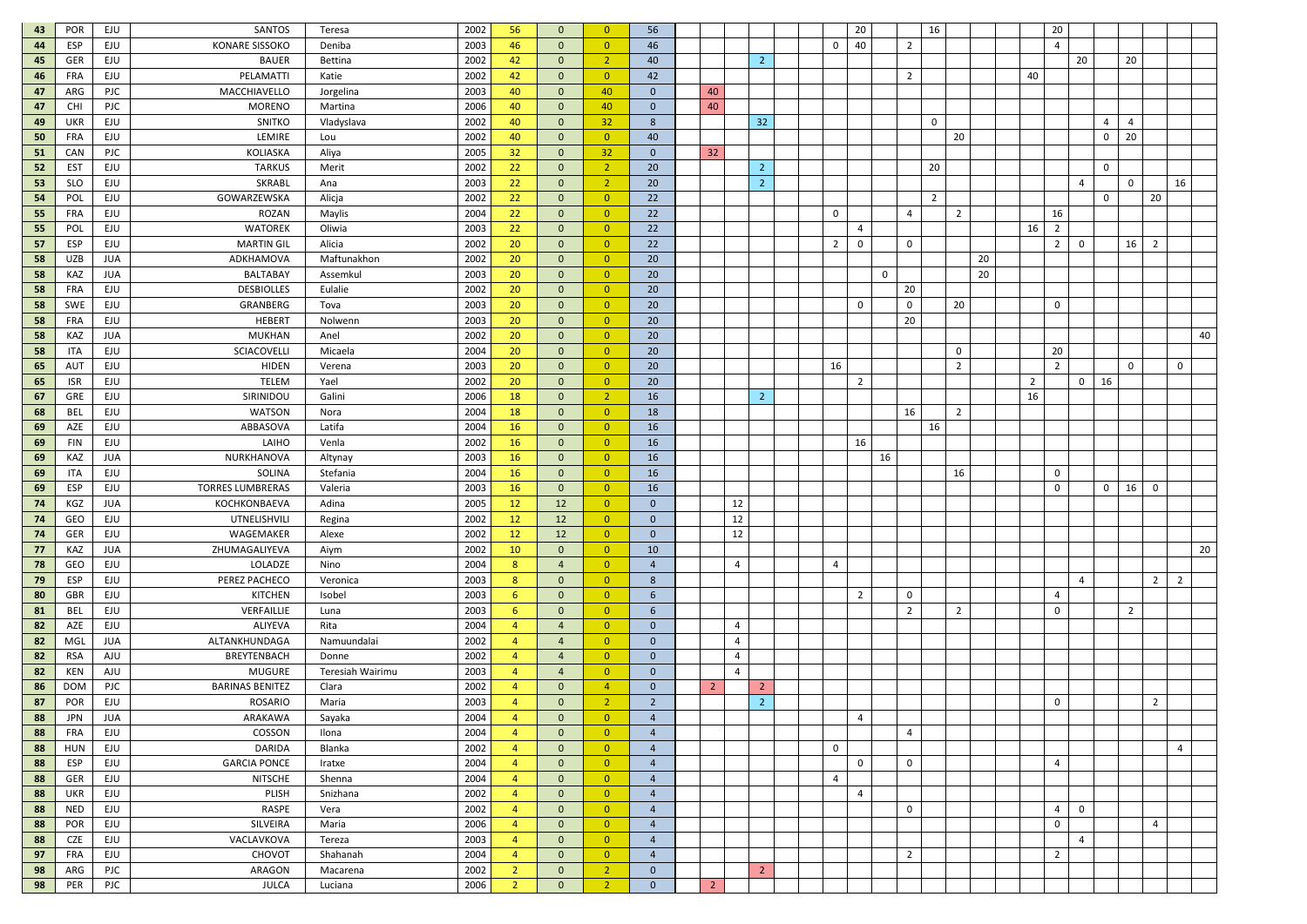| 98  | SYR        | <b>JUA</b> | <b>KENAN</b>       | Sama            | 2003 |                | $\Omega$ |                | $\mathbf{0}$   |                | $\overline{2}$ |                |          |                |             |                |                |                |          |                |                     |                |
|-----|------------|------------|--------------------|-----------------|------|----------------|----------|----------------|----------------|----------------|----------------|----------------|----------|----------------|-------------|----------------|----------------|----------------|----------|----------------|---------------------|----------------|
| 98  | AUS        | OJU        | RAMETTA            | Ryley           | 2003 |                |          | $\mathcal{D}$  | $\Omega$       | $\overline{2}$ |                |                |          |                |             |                |                |                |          |                |                     |                |
| 98  | ESA        | PJC        | RUIZ               | Alejandra       | 2003 | $\overline{2}$ | $\Omega$ |                | $\Omega$       |                | $\overline{2}$ |                |          |                |             |                |                |                |          |                |                     |                |
| 98  | PER        | PJC        | SAAVEDRA           | Leticia         | 2007 | $\overline{2}$ | $\Omega$ |                | $\Omega$       | $\overline{2}$ |                |                |          |                |             |                |                |                |          |                |                     |                |
| 98  | <b>CUB</b> | PJC        | <b>THAILEN</b>     | Castillo Garcia | 2002 |                |          |                | $\Omega$       |                | $\overline{2}$ |                |          |                |             |                |                |                |          |                |                     |                |
| 105 | <b>RUS</b> | EJU        | <b>BORISOVA</b>    | Veronika        | 2003 |                | $\Omega$ | $\Omega$       | $\overline{2}$ |                |                |                |          |                |             |                |                |                |          |                | $\overline{2}$      |                |
| 105 | GER        | EJU        | <b>BRAND</b>       | Kyra            | 2002 | $\overline{2}$ | $\Omega$ | $\overline{0}$ | $\overline{2}$ |                |                | $\overline{2}$ |          |                |             |                |                |                |          |                |                     |                |
| 105 | <b>TUR</b> | EJU        | <b>BUDAK</b>       | Aysenur         | 2003 | $\overline{2}$ | $\Omega$ | $\overline{0}$ | $\overline{2}$ |                |                | $\overline{2}$ |          |                |             |                | $\mathbf 0$    |                |          |                |                     |                |
| 105 | <b>ITA</b> | EJU        | CASTAGNINO         | Miriam          | 2003 | $\overline{2}$ | $\Omega$ | $\Omega$       | $\overline{2}$ |                |                |                |          |                |             | $\overline{2}$ |                |                |          | $\mathbf 0$    | $\Omega$            |                |
| 105 | CRO        | EJU        | <b>CVJETKO</b>     | Nina            | 2004 | $\overline{2}$ | $\Omega$ | $\Omega$       | $\overline{2}$ |                |                |                |          |                |             | $\overline{2}$ | $\Omega$       |                |          |                |                     |                |
| 105 | GRE        | EJU        | <b>GAVALA</b>      | Evangelia       | 2005 | <sup>2</sup>   | $\Omega$ | $\overline{0}$ | $\overline{2}$ |                |                |                |          |                |             |                | 2              |                |          |                |                     |                |
| 105 | KOS        | EJU        | <b>GJAKOVA</b>     | Debora          | 2003 | $\mathcal{L}$  | $\Omega$ | $\overline{0}$ | $\overline{2}$ |                |                | $\overline{2}$ |          |                |             |                | $\mathbf 0$    |                |          |                |                     |                |
| 105 | SWE        | EJU        | GRANUDD            | Felicia         | 2004 | $\overline{2}$ | $\Omega$ | $\Omega$       | $\overline{2}$ |                |                | $\overline{2}$ |          |                |             | $\mathbf 0$    |                |                |          |                |                     |                |
| 105 | <b>ITA</b> | EJU        | <b>GRIVET CHIN</b> | Letizia         | 2004 | $\mathcal{L}$  | $\Omega$ | $\overline{0}$ | $\overline{2}$ |                |                |                |          |                |             | $\overline{2}$ |                | $\Omega$       |          |                |                     |                |
| 105 | <b>HUN</b> | EJU        | <b>KOVACS</b>      | Viktoria        | 2002 | $\overline{2}$ | $\Omega$ | $\Omega$       | $\overline{2}$ |                |                |                |          |                |             |                |                |                |          |                |                     | $\overline{2}$ |
| 105 | <b>NED</b> | EJU        | LAVRIJSSEN         | Maud            | 2004 | 2              | $\Omega$ | $\Omega$       | $\overline{2}$ |                |                |                |          | $\mathbf 0$    |             |                |                | $\overline{2}$ |          |                |                     |                |
| 105 | <b>SLO</b> | EJU        | OGRAJENSEK         | Anna Marie      | 2003 |                | $\Omega$ | $\Omega$       | $\overline{2}$ |                |                |                |          |                |             |                |                |                |          |                |                     | $\overline{2}$ |
| 105 | <b>TUR</b> | EJU        | OGUZ               | Reyhan          | 2004 |                | $\Omega$ | $\Omega$       | $\overline{2}$ |                |                |                |          |                |             |                | $\overline{2}$ |                |          |                |                     |                |
| 105 | <b>ISR</b> | EJU        | SAKHATSKA          | Sofiya          | 2002 |                | $\Omega$ | $\Omega$       | $\overline{2}$ |                |                |                |          |                |             |                |                |                | $\Omega$ | $\overline{2}$ |                     |                |
| 105 | SUI        | EJU        | SUTTER             | Annina          | 2002 |                | $\Omega$ | $\overline{0}$ | $\overline{2}$ |                |                |                |          |                |             |                |                |                |          |                | $\overline{2}$<br>0 |                |
| 105 | GBR        | EJU        | SWEETEN            | Michaela        | 2004 | $\overline{2}$ | $\Omega$ | $\Omega$       | $\overline{2}$ |                |                |                |          |                |             |                |                | $\overline{2}$ |          |                |                     |                |
| 105 | <b>NED</b> | EJU        | <b>VAN KERKHOF</b> | Mirthe          | 2004 | $\overline{2}$ | $\Omega$ | $\Omega$       | $\overline{2}$ |                |                |                |          | $\mathbf 0$    |             |                |                | $\overline{2}$ |          |                |                     |                |
| 105 | <b>FIN</b> | EJU        | VAUHKONEN          | Erika           | 2002 |                | $\Omega$ | $\overline{0}$ | $\overline{2}$ |                |                |                | $\Omega$ |                |             | $\Omega$       |                |                | $\Omega$ |                | $\overline{2}$      |                |
| 105 | <b>BEL</b> | EJU        | <b>VER EECKE</b>   | Sara            | 2004 |                | $\Omega$ | $\Omega$       | $\overline{2}$ |                |                |                |          | $\overline{2}$ |             | $\Omega$       |                |                |          |                |                     |                |
| 105 | GER        | EJU        | WENDAV             | Cheyenne Lea    | 2004 |                | $\Omega$ | $\overline{0}$ | $\overline{2}$ |                |                | $\overline{2}$ |          |                | $\mathbf 0$ |                |                |                |          |                |                     |                |
| 105 | <b>ISR</b> | EJU        | ZAGURI             | Daniella        | 2004 |                |          | $\Omega$       | $\overline{2}$ |                |                |                |          |                |             |                | $\overline{2}$ |                |          |                |                     |                |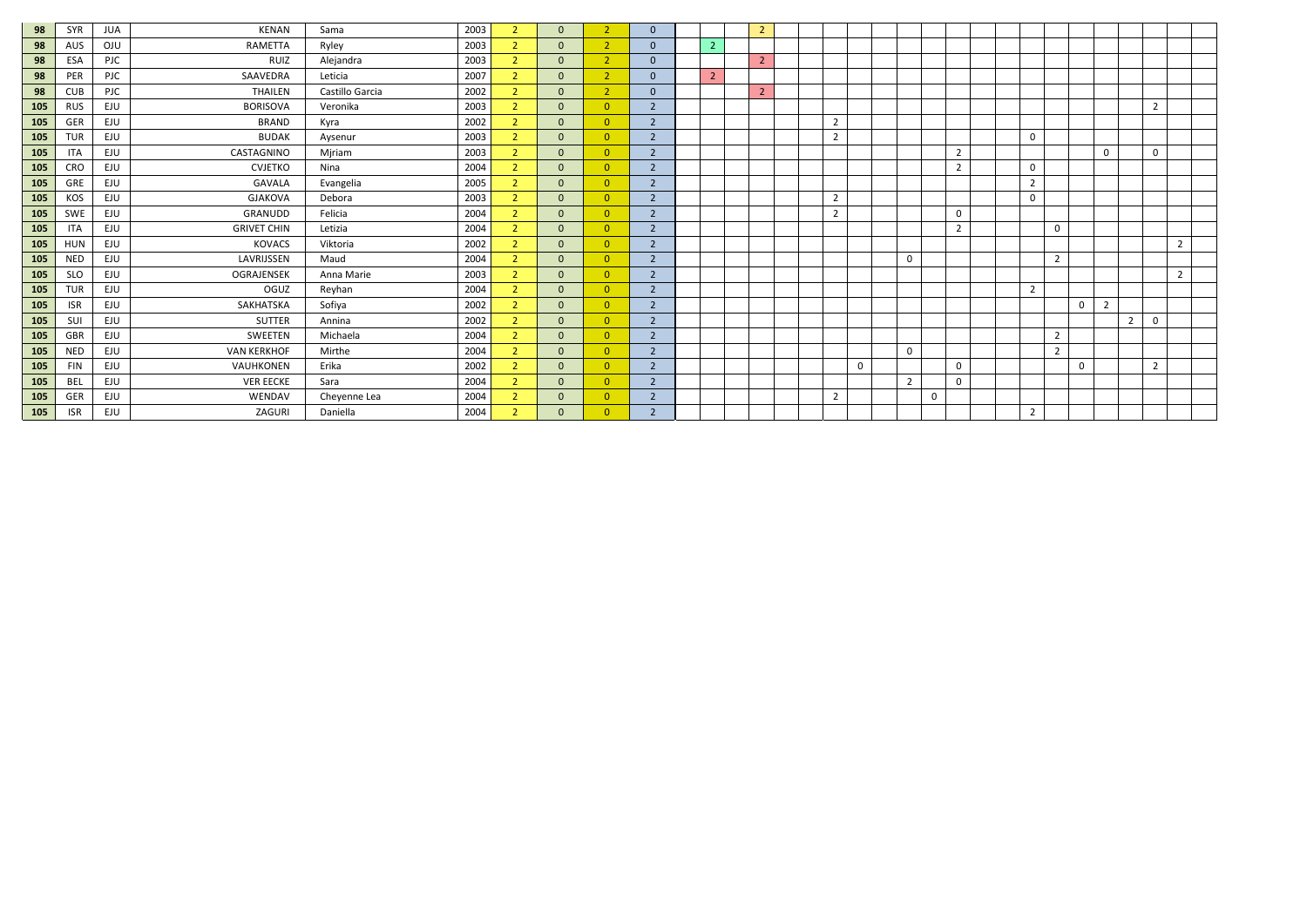



| Ranking                 | Nation            | Continent  | <b>FAMILY NAME</b>  | <b>Given Name</b>    | $\pmb{\omega}$<br>Y.O. | Total score | Sum World CS                 | Sum Cont.                        | ୪<br>Sum Cont.          | Cups<br>O% | npionships<br>å<br>100% | Ñ<br>100%      | Ñ<br><b>TPionships</b><br>ŝ<br>1009 | Ñ<br>õ<br>50% | <b>Championships</b><br>50% | EIU AUT 2<br>100% | $\mu$ ua kaz $\geq$<br>EJU ESP 22<br>100%<br>100% | EJU FRA 22<br>100% | Elu POL 22<br>1009 | EIU ITA 22<br>.009 | $\frac{1}{2}$<br>i009 | AJU SEN 22<br>100% | EJU GRE 22<br>100% | Elu POR 22<br>100% | Elum <sub>A 21</sub><br>1009 | EJU ROU 21<br>1009 | Elu CZE 21<br>inns | Elu POR'Z1<br>oos | Ñ<br>EJU BIH 21<br><b>UA KAZ</b><br>50% |  |
|-------------------------|-------------------|------------|---------------------|----------------------|------------------------|-------------|------------------------------|----------------------------------|-------------------------|------------|-------------------------|----------------|-------------------------------------|---------------|-----------------------------|-------------------|---------------------------------------------------|--------------------|--------------------|--------------------|-----------------------|--------------------|--------------------|--------------------|------------------------------|--------------------|--------------------|-------------------|-----------------------------------------|--|
| $\mathbf{1}$            | <b>NED</b>        | <b>EJU</b> | <b>VAN LIESHOUT</b> | Joanne               | 2002                   | 700         | 500                          | 80                               | 120                     |            |                         | 500            | 80                                  |               |                             | 40                |                                                   |                    |                    |                    |                       |                    |                    |                    |                              | 40                 | 40                 |                   |                                         |  |
| $\overline{2}$          | CRO               | EJU        | <b>KRISTO</b>       | Katarina             | 2002                   | 560         | 200                          | 200                              | 160                     |            |                         | 200            | 200                                 |               |                             |                   |                                                   |                    |                    |                    |                       |                    |                    |                    | 100                          | 60                 |                    |                   | 0                                       |  |
| $\overline{\mathbf{3}}$ | ESP               | EJU        | VAZQUEZ FERNANDEZ   | Laura                | 2002                   | 520         | 300                          | 40                               | 276                     |            |                         | 300            | 40                                  |               |                             |                   | 20                                                | 40                 |                    |                    |                       |                    |                    | 20                 | 40                           |                    | 16 <sup>1</sup>    | 40                | 100                                     |  |
| $\overline{a}$          | KAZ               | <b>JUA</b> | KUYULOVA            | Esmigul              | 2002                   | 290         | $\mathbf{0}$                 | 40                               | 250                     |            |                         |                | 40                                  |               |                             | 40                | 100 100                                           |                    |                    |                    |                       |                    |                    |                    |                              |                    |                    |                   | 20                                      |  |
| $\sqrt{5}$              | <b>BRA</b>        | PJC        | <b>DINIZ</b>        | Maria                | 2002                   | 260         | $\mathbf{0}$                 | 200                              | 60                      |            | 200                     |                |                                     |               |                             | 60                |                                                   |                    |                    |                    |                       |                    |                    |                    |                              |                    |                    |                   |                                         |  |
| 6                       | <b>ITA</b>        | EJU        | LISCIANI            | Sara                 | 2002                   | 224         | $\overline{4}$               | 80                               | 140                     |            |                         | $\overline{4}$ | 80                                  |               |                             | $\mathbf 0$       |                                                   |                    |                    |                    |                       |                    |                    |                    |                              | 40                 | 100                |                   |                                         |  |
| $\overline{7}$          | <b>UZB</b>        | <b>JUA</b> | REDJEPOVA           | Farangiz             | 2003                   | 208         | $\overline{4}$               | 80                               | 124                     |            |                         | $\overline{4}$ | 80                                  |               |                             | $\overline{4}$    |                                                   |                    |                    |                    | 100                   |                    |                    |                    |                              |                    |                    |                   | 40                                      |  |
| $\boldsymbol{8}$        | <b>NED</b>        | EJU        | <b>NALBAT</b>       | Kamile               | 2002                   | 204         | 12                           | 32 <sup>°</sup>                  | 196                     |            |                         | 12             | 32                                  |               |                             | 16                |                                                   | 20                 |                    | $\mathsf{O}$       |                       |                    |                    | 40                 |                              |                    | 20 100             |                   |                                         |  |
| $\overline{9}$          | COL               | PJC        | <b>OLAYA</b>        | <b>Brenda</b>        | 2004                   | 200         | $\mathbf{0}$                 | 200                              | $\overline{\mathbf{0}}$ |            |                         |                | 200                                 |               |                             |                   |                                                   |                    |                    |                    |                       |                    |                    |                    |                              |                    |                    |                   |                                         |  |
| 10                      | <b>ITA</b>        | EJU        | PALUMBO             | Antonietta           | 2003                   | 180         | $\mathbf{0}$                 | $\overline{0}$                   | 216                     |            |                         |                |                                     |               |                             | 20                |                                                   |                    |                    | 40                 |                       |                    |                    | 100                | 16                           |                    |                    | 40                |                                         |  |
| 11                      | FRA               | EJU        | AUCHECORNE          | Melkia               | 2004                   | 160         | $\mathbf{0}$                 | $\overline{0}$                   | 160                     |            |                         |                |                                     |               |                             |                   |                                                   | 100                |                    |                    |                       |                    |                    | 60                 |                              |                    |                    |                   |                                         |  |
| 12                      | KGZ               | <b>JUA</b> | <b>ISAEVA</b>       | Azhar                | 2002                   | 154         | $\overline{4}$               | 40                               | 110                     |            |                         | $\overline{4}$ | 40                                  |               |                             |                   | $\mathbf 0$                                       |                    |                    |                    | 60                    |                    |                    |                    |                              |                    |                    |                   | 100                                     |  |
| 13                      | <b>TUR</b>        | EJU        | AFYONLU             | Habibe               | 2002                   | 132         | $\overline{4}$               | 32                               | 98                      |            |                         | $\overline{4}$ | 32                                  |               |                             | $\overline{2}$    |                                                   |                    |                    |                    |                       |                    | 20                 |                    |                              | 16                 |                    |                   | 60                                      |  |
| 14                      | AUT               | EJU        | KALLINGER           | Laura                | 2002                   | 132         | $\overline{0}$               | $\overline{0}$                   | 140                     |            |                         |                |                                     |               |                             | 16                |                                                   |                    |                    | 100                |                       |                    |                    | 16                 | $\overline{2}$               | $\overline{2}$     | $\overline{2}$     | $\overline{2}$    | $\mathbf 0$                             |  |
| 15                      | <b>ROU</b>        | EJU        | <b>IVANESCU</b>     | Florentina           | 2002                   | 130         | 80                           | 6 <sup>1</sup>                   | 44                      |            |                         | 80             | 6                                   |               |                             | $\overline{4}$    |                                                   |                    |                    |                    |                       |                    |                    |                    |                              | 20                 |                    |                   | 20                                      |  |
| 16                      | <b>IND</b>        | <b>JUA</b> | SHARMA              | Unnati               | 2003                   | 124         | $\overline{4}$               | 120                              | $\mathbf{0}$            |            |                         | $\overline{4}$ | 120                                 |               |                             |                   |                                                   |                    |                    |                    |                       |                    |                    |                    |                              |                    |                    |                   |                                         |  |
| 17                      | <b>USA</b>        | PJC        | <b>PEKLER</b>       | Danielle             | 2005                   | 120         | $\mathbf{0}$                 | 120                              | $\mathbf{0}$            |            | 120                     |                |                                     |               |                             |                   |                                                   |                    |                    |                    |                       |                    |                    |                    |                              |                    |                    |                   |                                         |  |
| 18                      | FRA               | EJU        | <b>GALLUDEC</b>     | Clara                | 2003                   | 116         | $\mathbf{0}$                 | $\overline{0}$                   | 118                     |            |                         |                |                                     |               |                             | $\mathsf{O}$      | 60                                                | 16                 | 40                 | $\mathsf 0$        |                       |                    |                    |                    |                              |                    | $\overline{2}$     |                   |                                         |  |
| 19                      | KAZ               | <b>JUA</b> | YERGALIYEVA         | Samalay              | 2003                   | 110         | $\mathbf{0}$                 | $\overline{0}$                   | 110                     |            |                         |                |                                     |               |                             |                   | 40                                                |                    |                    |                    | 40                    |                    |                    |                    |                              |                    |                    |                   | 60                                      |  |
| 20                      | <b>BEL</b>        | EJU        | CORRAO              | Alessia              | 2002                   | 106         | 80                           | 6 <sup>°</sup>                   | 20                      |            |                         | 80             | 6                                   |               |                             |                   |                                                   |                    |                    |                    |                       |                    |                    |                    |                              | 20                 |                    |                   |                                         |  |
| 21                      | <b>ISR</b>        | EJU        | <b>NOVITZKI</b>     | Adelina              | 2003                   | 104         | $\mathbf{0}$                 | $\overline{0}$                   | 108                     |            |                         |                |                                     |               |                             | $\overline{2}$    |                                                   |                    | 40                 |                    |                       |                    | 60                 |                    | 2                            | $\overline{4}$     |                    |                   |                                         |  |
| 21                      | <b>ITA</b>        | EJU        | ZUCCO               | Agnese               | 2003                   | 104         | $\mathbf{0}$                 | $\overline{0}$                   | 108                     |            |                         |                |                                     |               |                             | $\overline{2}$    |                                                   |                    |                    | 60                 |                       |                    |                    | 40                 | $\overline{2}$               |                    | $\overline{4}$     |                   |                                         |  |
| 23                      | GER               | EJU        | <b>FOLGER</b>       | Viktoria             | 2002                   | 102         | $\mathbf{0}$                 | 2 <sup>7</sup>                   | 132                     |            |                         |                | $\overline{2}$                      |               |                             |                   | 20                                                | 60                 | 16                 |                    |                       |                    |                    |                    | 20                           |                    | 16                 |                   |                                         |  |
| 24                      | AZE               | EJU        | GARDASHKHANLI       | Aytaj                | 2003                   | 100         | $\mathbf{0}$                 | $\overline{0}$                   | 100                     |            |                         |                |                                     |               |                             |                   |                                                   |                    | 100                |                    |                       |                    |                    |                    |                              |                    |                    |                   |                                         |  |
| 24                      | <b>JPN</b>        | <b>JUA</b> | <b>ISHIOKA</b>      | Kurumi               | 2003                   | 100         | $\overline{0}$               | $\overline{0}$                   | 100                     |            |                         |                |                                     |               |                             | 100               |                                                   |                    |                    |                    |                       |                    |                    |                    |                              |                    |                    |                   |                                         |  |
| 24<br>24                | <b>ISR</b><br>SEN | EJU<br>AJU | PRIMO<br>SAMBOU     | Kerem<br>Adama       | 2005<br>2004           | 100<br>100  | $\mathbf{0}$<br>$\mathbf{0}$ | $\overline{0}$<br>$\overline{0}$ | 100<br>100              |            |                         |                |                                     |               |                             |                   |                                                   |                    |                    |                    |                       | 100                | 100                |                    |                              |                    |                    |                   |                                         |  |
| 28                      | POL               | EJU        | <b>PALKA</b>        |                      | 2002                   | 96          | $\mathbf{0}$                 | $\overline{0}$                   | 98                      |            |                         |                |                                     |               |                             |                   |                                                   |                    | 60                 |                    |                       |                    | 16                 |                    |                              | $\overline{2}$     | 0                  | 20                |                                         |  |
| 29                      | <b>BRA</b>        | PJC        | SILVA               | Agata<br>Nauana      | 2003                   | 92          | 12                           | 80                               | $\mathbf{0}$            |            |                         | 12             | 80                                  |               |                             |                   |                                                   |                    |                    |                    |                       |                    |                    |                    |                              |                    |                    |                   |                                         |  |
| 30                      | <b>USA</b>        | PJC        | JASPE               | <b>Emily Daniela</b> | 2006                   | 80          | $\mathbf{0}$                 | 80                               | $\overline{\mathbf{0}}$ |            | 80                      |                |                                     |               |                             |                   |                                                   |                    |                    |                    |                       |                    |                    |                    |                              |                    |                    |                   |                                         |  |
| 30                      | AUS               | OJU        | MIDDLETON           | Saya                 | 2003                   | 80          | $\mathbf{0}$                 | 80                               | $\overline{\mathbf{0}}$ |            | 80                      |                |                                     |               |                             |                   |                                                   |                    |                    |                    |                       |                    |                    |                    |                              |                    |                    |                   |                                         |  |
| 32                      | KGZ               | <b>JUA</b> | DUISHONBEKOVA       | Myrzaiym             | 2004                   | 80          | $\mathbf{0}$                 | $\overline{0}$                   | 80                      |            |                         |                |                                     |               |                             |                   | 40                                                |                    |                    |                    | 40                    |                    |                    |                    |                              |                    |                    |                   | $\mathbf 0$                             |  |
| 33                      | <b>RUS</b>        | EJU        | <b>GALITSKAIA</b>   | Kseniia              | 2002                   | 66          | $\mathbf{0}$                 | 6 <sup>°</sup>                   | 60                      |            |                         |                | 6                                   |               |                             |                   |                                                   |                    |                    |                    |                       |                    |                    |                    | 60                           |                    |                    |                   |                                         |  |
| 33                      | POR               | EJU        | PEREIRA             | Alice                | 2002                   | 66          | $\mathbf{0}$                 | 6 <sup>1</sup>                   | 60                      |            |                         |                | 6                                   |               |                             |                   |                                                   |                    |                    |                    |                       |                    |                    |                    |                              |                    |                    | 60                |                                         |  |
| 35                      | FRA               | EJU        | POULAIN             | Juliette             | 2003                   | 62          | $\mathbf{0}$                 | $\overline{0}$                   | 68                      |            |                         |                |                                     |               |                             | $\overline{2}$    | 40                                                | $\overline{2}$     |                    |                    |                       |                    | $\overline{2}$     |                    |                              |                    | $\overline{2}$     | 20                |                                         |  |
| 36                      | FRA               | EJU        | <b>NGUYEN</b>       | Lili                 | 2002                   | 62          | $\mathbf{0}$                 | $\overline{0}$                   | 62                      |            |                         |                |                                     |               |                             |                   | 40                                                | 20                 |                    |                    |                       |                    |                    |                    |                              |                    | $\overline{2}$     |                   |                                         |  |
| 37                      | KAZ               | <b>JUA</b> | BAKHANOVA           | Gulnur               | 2002                   | 60          | $\mathbf{0}$                 | $\overline{0}$                   | 60                      |            |                         |                |                                     |               |                             |                   | 60                                                |                    |                    |                    |                       |                    |                    |                    |                              |                    |                    |                   |                                         |  |
| 37                      | SEN               | AJU        | CORREA              | Germaine             | 2007                   | 60          | $\mathbf{0}$                 | $\overline{0}$                   | 60                      |            |                         |                |                                     |               |                             |                   |                                                   |                    |                    |                    |                       | 60                 |                    |                    |                              |                    |                    |                   |                                         |  |
| 39                      | FRA               | EJU        | <b>FALGON</b>       | Julie                | 2003                   | 56          | $\mathbf{0}$                 | $\overline{0}$                   | 56                      |            |                         |                |                                     |               |                             |                   |                                                   | 40                 |                    | 16                 |                       |                    |                    |                    |                              |                    |                    |                   |                                         |  |
| 40                      | <b>ITA</b>        | EJU        | <b>CAPANNI DIAS</b> | <b>Thauany David</b> | 2003                   | 44          | $\mathbf{0}$                 | $\overline{2}$                   | 42                      |            |                         |                | $\overline{2}$                      |               |                             |                   |                                                   |                    |                    |                    |                       |                    |                    |                    | $\overline{2}$               |                    | 40                 |                   |                                         |  |
| 41                      | CRO               | EJU        | SIMIC               | Nina                 | 2004                   | 44          | $\mathbf 0$                  | $\overline{0}$                   | 44                      |            |                         |                |                                     |               |                             | $\overline{4}$    |                                                   |                    |                    |                    |                       |                    | 40                 |                    |                              |                    |                    |                   |                                         |  |
| 42                      | <b>ISR</b>        | <b>EJU</b> | <b>KOGAN</b>        | Maya                 | 2002                   | 42          | $\mathbf{0}$                 | $\overline{2}$                   | 40                      |            |                         |                | $\overline{2}$                      |               |                             |                   |                                                   |                    |                    |                    |                       |                    |                    |                    | 40                           |                    |                    |                   |                                         |  |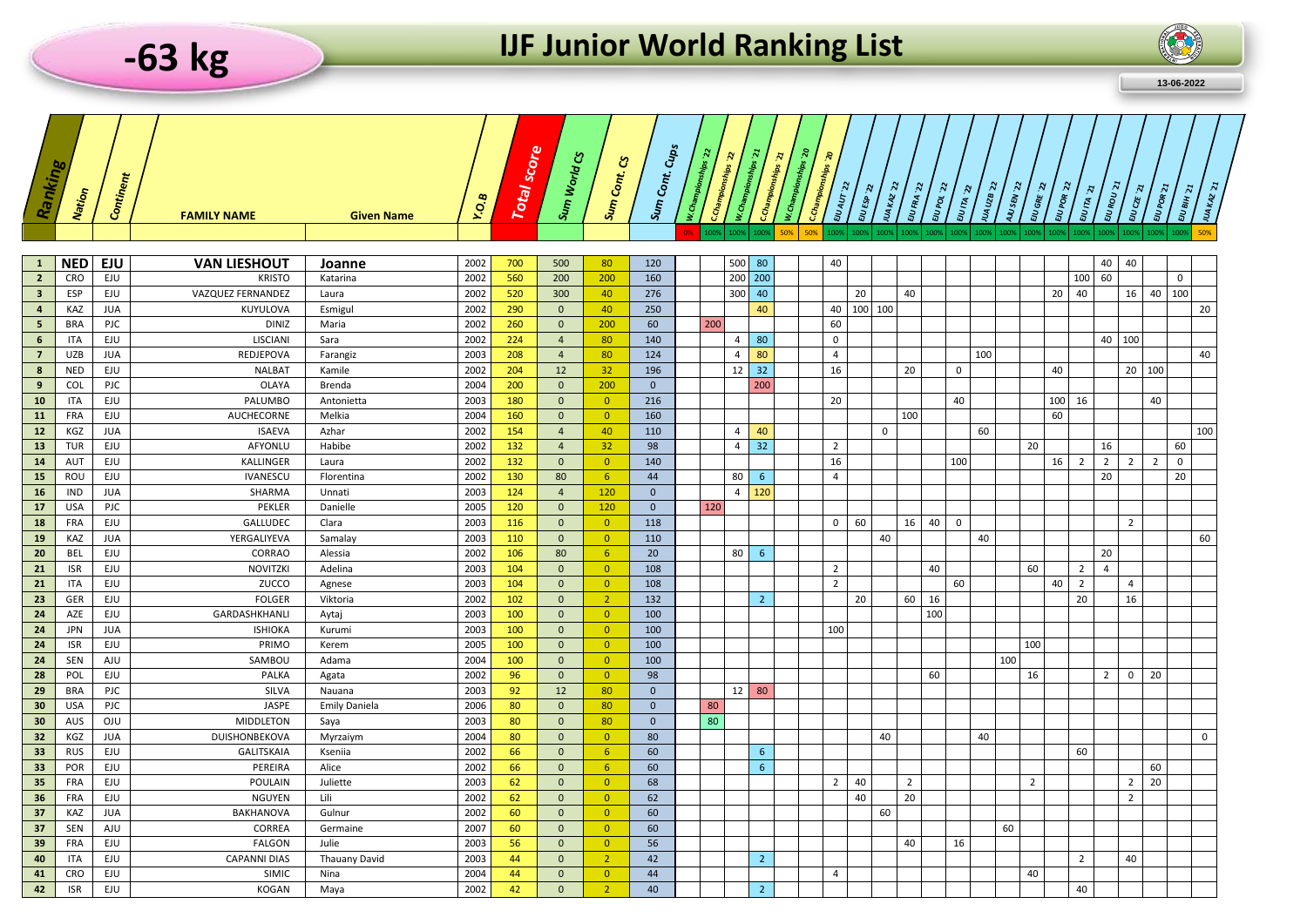| 43         | KGZ        | <b>JUA</b> | KOCHKONBAEVA            | 2005<br>Adina         | 42              | $\mathbf{0}$   | $\overline{2}$ | 40             |                |                | $\overline{2}$ |                |                | 20             |                               |                | 20 |    |                |                |                |                |                |                | $\mathbf 0$    |
|------------|------------|------------|-------------------------|-----------------------|-----------------|----------------|----------------|----------------|----------------|----------------|----------------|----------------|----------------|----------------|-------------------------------|----------------|----|----|----------------|----------------|----------------|----------------|----------------|----------------|----------------|
| 44         | ARG        | PJC        | <b>CUNEO</b>            | 2002<br>Fiona         | 40              | $\mathbf{0}$   | 40             | $\mathbf{0}$   | 40             |                |                |                |                |                |                               |                |    |    |                |                |                |                |                |                |                |
| 44         | CAN        | PJC        | <b>RENDER</b>           | 2005<br>Callie        | 40              | $\mathbf{0}$   | 40             | $\overline{0}$ | 40             |                |                |                |                |                |                               |                |    |    |                |                |                |                |                |                |                |
| 46         | SEN        | AJU        | <b>DIOP</b>             | 2003<br>Fatou Khary   | 40              | $\mathbf{0}$   | $\overline{0}$ | 40             |                |                |                |                |                |                |                               |                |    | 40 |                |                |                |                |                |                |                |
| 46         | <b>HUN</b> | EJU        | <b>KRIZA</b>            | 2003<br>Anna          | 40              | $\mathbf{0}$   | $\overline{0}$ | 40             |                |                |                |                |                |                |                               | 40             |    |    |                |                |                |                |                |                |                |
| 46         | FRA        | EJU        | ZIHRI                   | Maillys<br>2004       | 40              | $\mathbf{0}$   | $\overline{0}$ | 40             |                |                |                |                |                | 0              |                               |                |    |    | 40             |                |                |                |                |                |                |
| 49         | ESP        | EJU        | FERNANDEZ HERRERA       | 2003<br>Aitana        | 38              | $\mathbf{0}$   | $\overline{0}$ | 40             |                |                |                |                |                | $\overline{2}$ |                               |                |    |    |                | 20             |                |                | $\overline{2}$ | 16             |                |
| 50         | <b>CZE</b> | EJU        | SKALSKA                 | 2004<br>Anna          | 38              | $\mathbf{0}$   | $\overline{0}$ | 38             |                |                |                | $\overline{2}$ |                |                | 16                            |                |    |    | 20             |                |                |                |                |                |                |
| 51         | CHI        | PJC        | <b>CORTES</b>           | 2004<br>Crichna       | 32              | $\mathbf{0}$   | 32             | $\mathbf{0}$   |                |                | 32             |                |                |                |                               |                |    |    |                |                |                |                |                |                |                |
| 51         | <b>HON</b> | <b>PJC</b> | <b>FANNY</b>            | 2002<br>Oseguera      | 32              | $\mathbf{0}$   | 32             | $\mathbf{0}$   |                |                | 32             |                |                |                |                               |                |    |    |                |                |                |                |                |                |                |
| 53         | <b>TUR</b> | EJU        | YEKSAN                  | 2002<br>Ayten         | 30 <sup>°</sup> | 12             | $\overline{0}$ | 18             |                | 12             |                |                |                |                |                               |                |    |    |                |                |                | $\overline{2}$ |                |                | 16             |
| 54         | <b>BUL</b> | EJU        | <b>BRANCHEVA</b>        | Lidia<br>2002         | 30 <sup>°</sup> | $\overline{4}$ | $\overline{2}$ | 24             |                | $\overline{4}$ | $\overline{2}$ |                |                |                |                               |                |    |    |                |                |                | $\overline{4}$ | $\mathbf 0$    |                | 20             |
| 55         | <b>UKR</b> | EJU        | CHYZHEVSKA              | 2002<br>Anastasiia    | 26              | $\mathbf{0}$   | 6              | 20             |                |                | 6              |                |                |                |                               |                |    |    |                |                |                | 16             | $\overline{4}$ |                |                |
| 56         | <b>ISR</b> | EJU        | <b>COHEN UDI</b>        | 2003<br>Yuval         | 22              | $\mathbf{0}$   | $\overline{0}$ | 22             |                |                |                | $\overline{2}$ |                |                | 20                            |                |    |    | $\mathbf 0$    |                | 0              | $\mathbf 0$    |                |                |                |
| 56         | <b>AUT</b> | EJU        | <b>KRAFT</b>            | 2002<br>Pia-Jaqueline | 22              | $\mathbf{0}$   | $\overline{0}$ | 22             |                |                |                | $\mathbf 0$    |                |                |                               | 20             |    |    |                | $\overline{2}$ |                |                |                |                |                |
| 58         | ITA        | EJU        | CORBO                   | 2004<br>Sara          | 20              | $\mathbf{0}$   | $\overline{0}$ | 20             |                |                |                | 20             |                |                |                               |                |    |    |                |                |                |                |                |                |                |
| 58         | KAZ        | JUA        | KAIRATOVA               | 2003<br>Khanzada      | 20              | $\mathbf{0}$   | $\overline{0}$ | 20             |                |                |                |                |                | 20             |                               |                |    |    |                |                |                |                |                |                |                |
| 58         | <b>UZB</b> | <b>JUA</b> | KARIMOVA                | 2003<br>Madina        | 20              | $\mathbf{0}$   | $\overline{0}$ | 20             |                |                |                |                |                |                |                               |                | 20 |    |                |                |                |                |                |                |                |
| 58         | <b>UKR</b> | EJU        | KUCHAVA                 | lia<br>2004           | 20              | $\mathbf{0}$   | $\overline{0}$ | 20             |                |                |                | $\mathbf{0}$   |                |                | 20                            |                |    |    |                |                |                |                |                |                |                |
| 58         | <b>SLO</b> | EJU        | <b>SCHUSTER</b>         | 2004<br>Kaja          | 20              | $\mathbf{0}$   | $\overline{0}$ | 20             |                |                |                | $\mathsf{o}$   |                |                |                               | 20             |    |    |                |                |                |                |                |                |                |
| 63         | SRB        | EJU        | <b>NISAVIC</b>          | 2004<br>Kristina      | 20              | $\mathbf{0}$   | $\overline{0}$ | 20             |                |                |                | $\overline{4}$ |                |                |                               |                |    |    | 16             |                |                |                |                |                |                |
| 64         | <b>NED</b> | EJU        | <b>RENES</b>            | Elena<br>2004         | 18              | $\mathbf{0}$   | $\overline{0}$ | 18             |                |                |                |                |                | 2              |                               |                |    |    |                | 16             |                |                |                |                |                |
| 64         | <b>HUN</b> | EJU        | VIT                     | Lili<br>2003          | 18              | $\mathbf{0}$   | $\overline{0}$ | 18             |                |                |                | $\overline{2}$ |                |                |                               | 16             |    |    |                |                | 0              |                |                |                |                |
| 66         | POR        | EJU        | <b>BRAS</b>             | 2003<br>Margarida     | 16              | $\mathbf{0}$   | $\overline{0}$ | 16             |                |                |                |                | 16             |                | $\mathsf{o}$                  |                |    |    |                | $\mathbf 0$    |                |                |                |                |                |
| 66         | KAZ        | <b>JUA</b> | KANALIYEVA              | 2002<br>Marzhan       | 16              | $\mathbf{0}$   | $\overline{0}$ | 16             |                |                |                |                |                | 16             |                               |                |    |    |                |                |                |                |                |                |                |
| 66         | UZB        | <b>JUA</b> | KHOLOVA                 | 2003<br>Marjona       | 16              | $\mathbf{0}$   | $\overline{0}$ | 16             |                |                |                |                |                |                |                               |                | 16 |    |                |                |                |                |                |                |                |
| 66         | GBR        | EJU        | <b>MILLS</b>            | Katie<br>2004         | 16              | $\mathbf{0}$   | $\overline{0}$ | 16             |                |                |                |                |                | 16             |                               |                |    |    |                |                |                |                |                |                |                |
| 66         | GER        | EJU        | NOORLANDER              | 2003<br>Mara          | 16              | $\mathbf{0}$   | $\overline{0}$ | 16             |                |                |                |                | 16             |                |                               |                |    |    |                |                |                |                |                |                |                |
| 66         | <b>UZB</b> | <b>JUA</b> | OBLOKULOVA              | 2004<br>Gulina        | 16              | $\mathbf{0}$   | $\overline{0}$ | 16             |                |                |                |                |                |                |                               |                | 16 |    |                |                |                |                |                |                |                |
| 66         | KAZ        | <b>JUA</b> | UTEGENOVA               | 2005<br>Assemgul      | 16              | $\mathbf{0}$   | $\overline{0}$ | 16             |                |                |                |                |                | 16             |                               |                |    |    |                |                |                |                |                |                |                |
| 73         | LBN        | JUA        | CHAYEB                  | 2004<br>Aqulina       | 12              | 12             | $\overline{0}$ | $\mathbf 0$    |                | 12             |                |                |                |                |                               |                |    |    | 0              |                |                |                |                |                |                |
| ${\bf 74}$ | <b>CHI</b> | PJC        | PEREZ                   | 2005<br>Constanza     | 8               | $\overline{4}$ | $\overline{4}$ | $\mathbf{0}$   | $\overline{2}$ | $\overline{4}$ | $\overline{2}$ |                |                |                |                               |                |    |    |                |                |                |                |                |                |                |
| 75         | <b>RUS</b> | EJU        | ZURAEVA                 | Zalina<br>2002        | 8 <sup>°</sup>  | $\overline{4}$ | $\overline{2}$ | $\overline{2}$ |                | $\overline{4}$ | $\overline{2}$ |                |                |                |                               |                |    |    |                |                |                |                |                | $\overline{2}$ |                |
| 76         | POR        | EJU        | <b>TORRES</b>           | 2005<br>Adriana       | 6               | $\mathbf{0}$   | 6              | $\mathbf{0}$   |                |                | 6              |                |                |                |                               |                |    |    |                | 0              |                |                |                |                |                |
| 77         | AUT        | EJU        | TRETNJAK                | 2004<br>Lisa          | 6               | $\mathbf{0}$   | $\overline{2}$ | $\overline{4}$ |                |                | $\overline{2}$ |                |                |                |                               |                |    |    |                | $\overline{4}$ |                |                |                |                |                |
| 78         | <b>KEN</b> | AJU        | <b>EKURU</b>            | 2002<br>Ziela Amoit   | $\overline{4}$  | $\overline{4}$ | $\overline{0}$ | $\mathbf 0$    |                | $\overline{4}$ |                |                |                |                |                               |                |    |    |                |                |                |                |                |                |                |
| 78         | <b>MAR</b> | AJU        | <b>ESSATOURI</b>        | 2004<br>Nassma        | $\overline{4}$  | $\overline{4}$ | $\overline{0}$ | $\overline{0}$ |                | $\overline{4}$ |                |                |                |                |                               |                |    |    |                |                |                |                |                |                |                |
| 80         | <b>NED</b> | EJU        | <b>DAAMEN</b>           | 2002<br>Maartje       | $\overline{4}$  | $\mathbf{0}$   | $\overline{0}$ | $\overline{4}$ |                |                |                |                |                | $\mathbf 0$    |                               |                |    |    |                | 4              |                |                |                |                | $\mathbf 0$    |
| 80         | <b>NED</b> | EJU        | UIJTENDAAL              | 2003<br>Blanca        | $\overline{4}$  | $\mathbf{0}$   | $\overline{0}$ | $\overline{4}$ |                |                |                |                | $\overline{4}$ |                |                               |                |    |    |                | $\mathbf 0$    |                |                |                |                |                |
| 82         | SUI        | EJU        | <b>FRIDEN</b>           | 2002<br>Chiara        | $\overline{4}$  | $\mathbf{0}$   | $\overline{0}$ | $\overline{4}$ |                |                |                | $\overline{2}$ | $\mathbf 0$    |                |                               | $\overline{2}$ |    |    |                |                |                |                | $\mathsf{o}$   |                |                |
| 82         | <b>NED</b> | EJU        | <b>KROON</b>            | 2003<br>Esmee         | $\overline{4}$  | $\mathbf{0}$   | $\overline{0}$ | $\overline{4}$ |                |                |                |                |                |                |                               |                |    |    |                | $\overline{2}$ | $\overline{2}$ |                |                |                |                |
| 82         | <b>NED</b> | EJU        | LEYSNER                 | 2004<br>Mika          | $\overline{4}$  | $\mathbf{0}$   | $\overline{0}$ | $\overline{4}$ |                |                |                |                |                | $\overline{2}$ |                               |                |    |    |                | $\overline{2}$ |                |                |                |                |                |
| 82         | CAN        | PJC        | MACDONALD               | 2004<br>Meadow        | $\overline{4}$  | $\mathbf{0}$   | $\overline{0}$ | $\overline{4}$ |                |                |                | $\overline{2}$ |                |                |                               |                |    |    |                | $\overline{2}$ |                |                |                |                |                |
| 82         | GER        | EJU        | <b>VON LEUPOLDT</b>     | 2002<br>Charlotte     | $\overline{4}$  | $\mathbf{0}$   | $\overline{0}$ | $\overline{4}$ |                |                |                | $\mathbf{0}$   |                |                | $\overline{2}$<br>$\mathbf 0$ | $\overline{2}$ |    |    |                |                |                |                |                |                |                |
| 87         | CHI        | PJC        | AREVALO                 | 2004<br>Kyara         | $\overline{2}$  | $\mathbf{0}$   | 2 <sup>2</sup> | $\mathbf 0$    | $\overline{2}$ |                |                |                |                |                |                               |                |    |    |                |                |                |                |                |                |                |
| 87         | PUR        | PJC        | FELICIANO WILLIAMS      | Nahiara<br>2003       | $\overline{2}$  | $\mathbf 0$    | 2 <sup>7</sup> | $\mathbf 0$    |                |                | $2^{\circ}$    |                |                |                |                               |                |    |    |                |                |                |                |                |                |                |
| 87         | PER        | PJC        | LOPEZ                   | Eillynn<br>2003       | $\overline{2}$  | $\mathbf{0}$   | $\overline{2}$ | $\overline{0}$ | $\overline{2}$ |                |                |                |                |                |                               |                |    |    |                |                |                |                |                |                |                |
| 87         | LBN        | JUA        | RADI                    | 2003<br>marilys       | $\overline{2}$  | $\mathbf{0}$   | $\overline{2}$ | $\mathbf 0$    |                |                | $\overline{2}$ |                |                |                |                               |                |    |    |                |                |                |                |                |                |                |
| 87         | GRE        | EJU        | STAMOULI                | 2002<br>Christina     | $\overline{2}$  | $\mathbf{0}$   | $\overline{2}$ | $\mathbf 0$    |                |                | $\overline{2}$ |                |                |                |                               |                |    |    |                |                |                |                |                |                |                |
| 87         | <b>CUB</b> | PJC        | YUDELSIS                | 2002<br>James Romero  | $\overline{2}$  | $\mathbf{0}$   | $\overline{2}$ | $\mathbf{0}$   |                |                | $\overline{2}$ |                |                |                |                               |                |    |    |                |                |                |                |                |                |                |
| 93         | GEO        | EJU        | ASKILASHVILI            | 2003<br>Eter          | $2^{\circ}$     | $\mathbf{0}$   | $\overline{0}$ | $\overline{2}$ |                |                |                | $\overline{2}$ |                |                |                               |                |    |    |                |                |                |                |                |                |                |
| 93         | <b>TUR</b> | EJU        | AYDIN                   | 2002<br>Seydanur      | $\overline{2}$  | $\mathbf{0}$   | $\overline{0}$ | $\overline{2}$ |                |                |                |                |                |                |                               |                |    |    | $\overline{2}$ |                |                |                |                |                |                |
| 93         | BIH        | EJU        | <b>BRVENIK</b>          | 2003<br>Josipa        | $\overline{2}$  | $\mathbf{0}$   | $\overline{0}$ | $\overline{2}$ |                |                |                |                |                |                |                               |                |    |    |                |                |                |                |                |                | $\overline{2}$ |
| 93         | ESP        | EJU        | <b>CARPIO FERNANDEZ</b> | 2004<br>Paula         | $2^{\circ}$     | $\mathbf{0}$   | $\overline{0}$ | $\overline{2}$ |                |                |                |                | $\overline{2}$ |                |                               |                |    |    |                |                |                |                |                |                |                |
| 93         | <b>SVK</b> | EJU        | <b>FIZELOVA</b>         | 2004<br>Ema           | $\overline{2}$  | $\mathbf{0}$   | $\overline{0}$ | $\overline{2}$ |                |                |                | $\mathbf 0$    |                |                |                               | $\mathsf{o}$   |    |    | $\overline{2}$ |                |                |                |                |                |                |
| 93         | AUT        | EJU        | <b>FORTNER</b>          | 2003<br>Jessica       | $\overline{2}$  | $\mathbf{0}$   | $\overline{0}$ | $\overline{2}$ |                |                |                |                |                |                |                               |                |    |    |                |                | $\mathbf 0$    |                | $\overline{2}$ | $\mathbf 0$    |                |
| 93         | <b>ITA</b> | EJU        | <b>FROSONI</b>          | Giulia<br>2003        | $\overline{2}$  | $\mathbf{0}$   | $\overline{0}$ | $\overline{2}$ |                |                |                |                |                |                |                               | $\mathbf 0$    |    |    |                | $\overline{2}$ |                |                |                |                |                |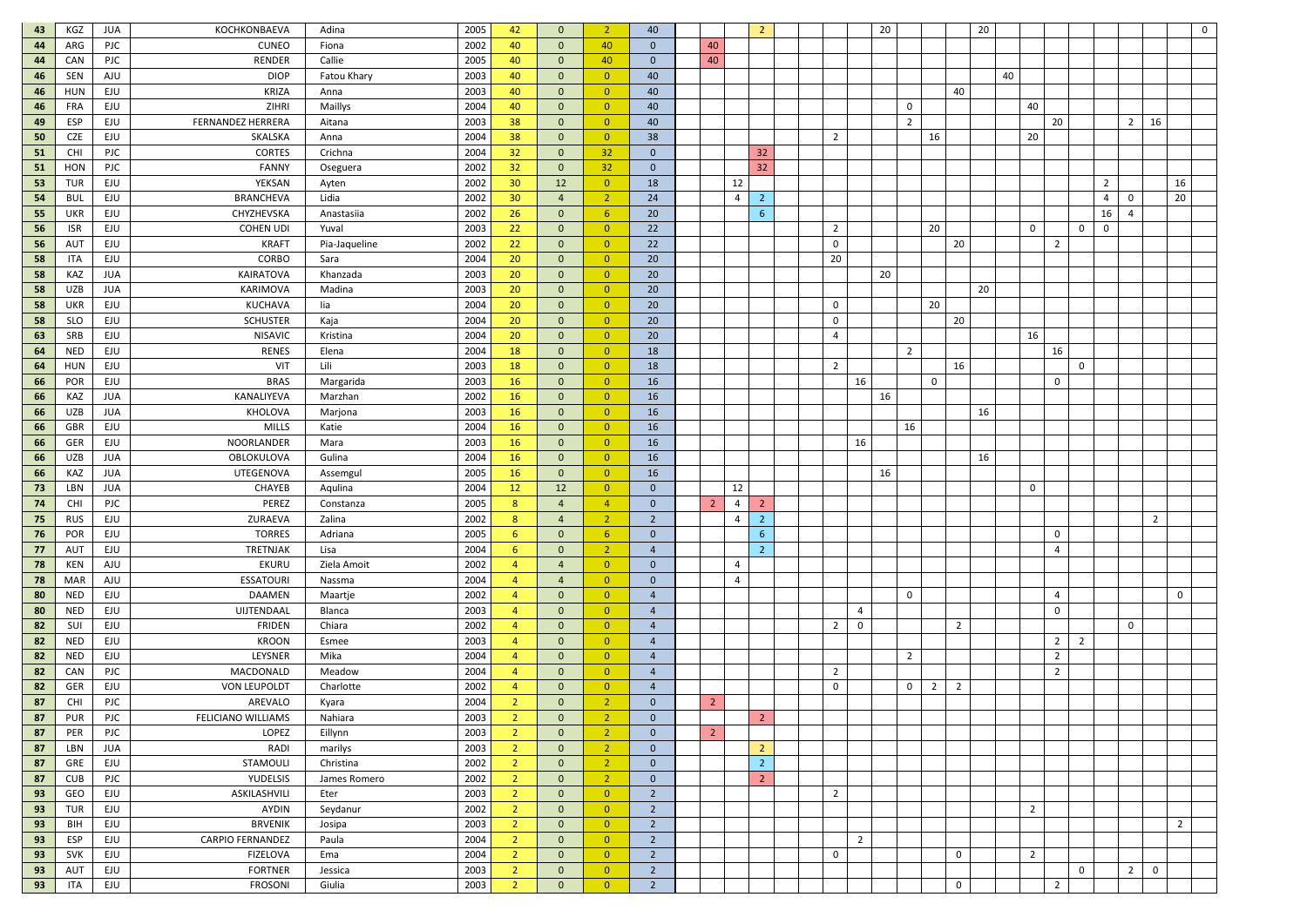| 93 | <b>SLO</b> | EJU  | <b>GRABAR</b>  | Pia       | 2002 |              |  |  |  |  |             |  |  |  |          |                               |          |  |
|----|------------|------|----------------|-----------|------|--------------|--|--|--|--|-------------|--|--|--|----------|-------------------------------|----------|--|
| 93 | GER        | EJU  | GRAENITZ       | Emily     | 2003 |              |  |  |  |  |             |  |  |  |          |                               |          |  |
| 93 | <b>DEN</b> | EJU  | <b>HANSEN</b>  | Karoline  | 2003 | 0            |  |  |  |  |             |  |  |  | $\Omega$ | $\overline{\phantom{0}}$<br>▵ | 0        |  |
| 93 | UKR        | EJU  | <b>LIASHUK</b> | Daryna    | 2002 |              |  |  |  |  |             |  |  |  |          |                               |          |  |
| 93 | FRA        | EJU  | <b>MAYILA</b>  | Sylhia    | 2003 |              |  |  |  |  |             |  |  |  |          |                               |          |  |
| 93 | GER        | EJU  | <b>NOACK</b>   | Nele      | 2004 |              |  |  |  |  |             |  |  |  |          |                               |          |  |
| 93 | GRE        | EJU. | PAPAGIANNAKI   | Alexandra | 2005 |              |  |  |  |  |             |  |  |  |          |                               |          |  |
| 93 | <b>HUN</b> | EJU. | PETER          | Fruzsina  | 2003 | <sup>n</sup> |  |  |  |  |             |  |  |  |          | $\Omega$                      |          |  |
| 93 | <b>POR</b> | EJU  | SILVA          | Mafalda   | 2004 |              |  |  |  |  |             |  |  |  |          |                               |          |  |
| 93 | POR        | EJU  | <b>SIMOES</b>  | Mariana   | 2005 | 0            |  |  |  |  |             |  |  |  |          |                               |          |  |
| 93 | <b>GBR</b> | EJU  | <b>TEAL</b>    | Jasmine   | 2003 |              |  |  |  |  | $\sim$<br>▵ |  |  |  |          |                               |          |  |
| 93 |            | EJU  | <b>TUTUS</b>   | Aeyna     | 2006 |              |  |  |  |  |             |  |  |  |          |                               |          |  |
| 93 | AUT        | EJU. | <b>WOESS</b>   | Rosalie   | 2002 |              |  |  |  |  |             |  |  |  |          |                               | $\Omega$ |  |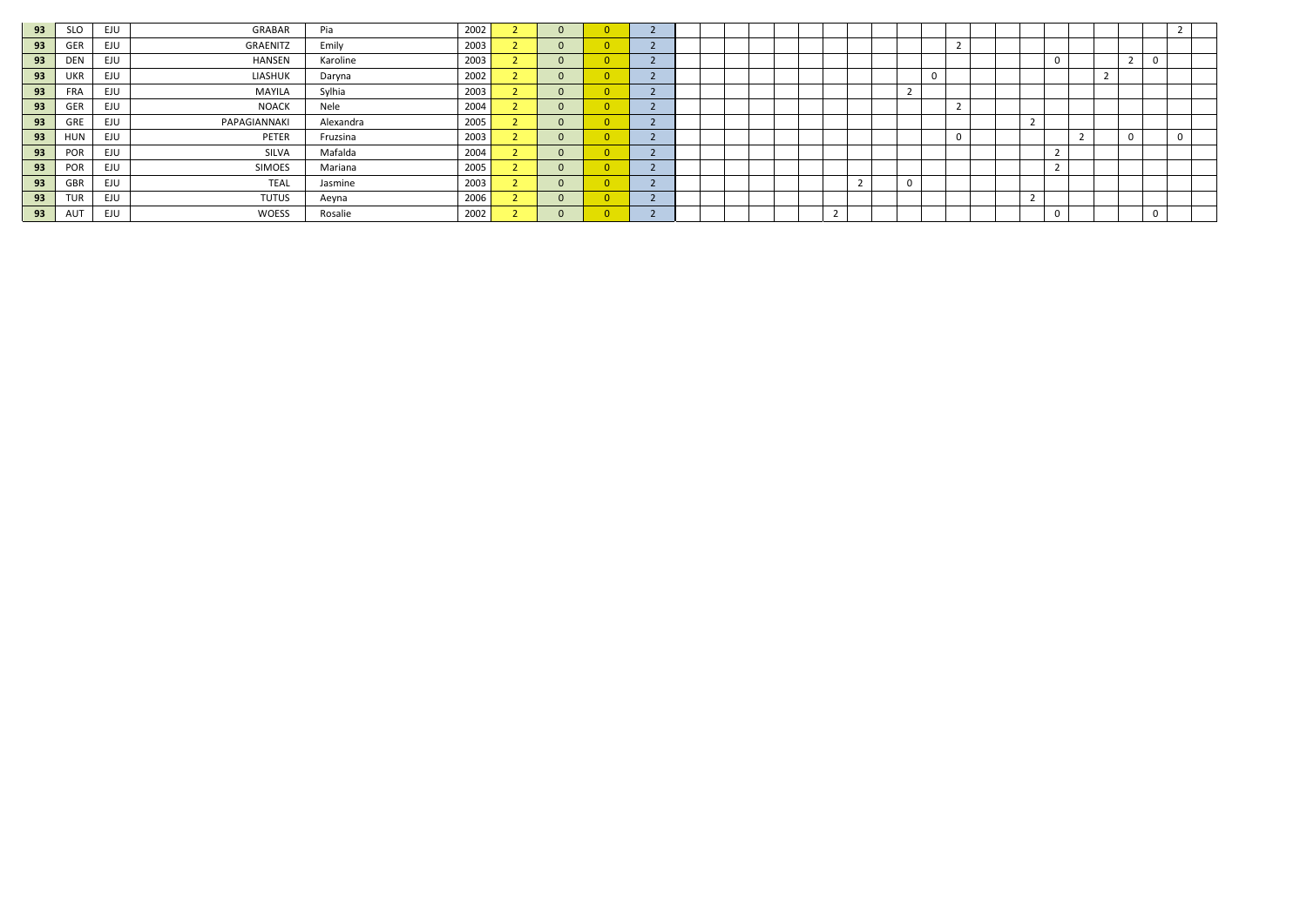



**13-06-2022**

**Ranking Nation Continent FAMILY NAME Given Name Y.O.B Total score Sum World CS Sum Cont. CS Sum Cont. Cups W.Championships `22 C.Championships `22 W.Championships `21 C.Championships `21 W.Championships `20 C.Championships `20 EJU AUT `22 EJU ESP `22 JUA KAZ `22 EJU FRA `22 EJU POL `22 EJU ITA `22 JUA UZB `22 AJU SEN `22 EJU GRE `22 EJU POR `22 EJU ITA `21 EJU ROU `21 EJU CZE `21 EJU POR`21 EJU BIH `21 JUA KAZ `21** 0% 100% 100% 100% 50% 50% 100% 100% 100% 100% 100% 100% 100% 100% 100% 100% 100% 100% 100% 100% 100% 50% **<sup>1</sup> ESP EJU TSUNODA ROUSTANT Ai** <sup>2002</sup> <sup>720</sup> <sup>500</sup> <sup>80</sup> <sup>140</sup> <sup>500</sup> <sup>80</sup> <sup>40</sup> <sup>100</sup> **2** BRA PJC CARVALHO Luana 2002 600 200 400 0 200 200 200 **3** GER EJU BOCK Samira 2003 272 12 40 220 12 40 60 100 60 0 **4** POL EJU SOBIERAJSKA Katarzyna 2002 266 200 6 60 200 6 20 40 **5** CZE EJU ZARYBNICKA Julie 2003 260 0 0 262 100 60 100 0 2 0 **6** LTU EJU PILECKAITE Ugne 2003 198 12 6 182 12 6 60 100 20 2 **7** | GER | EJU | MEHLAU | Sarah | 2002 | 188 | 0 | 32 | 172 | | | | 32 | | | | 40 | 100 | | | | | | | | | 16 | 16 8 ESP EJU | INSUA IGLESIAS | Noelia | 2003 <mark>| 160 |</mark> 0 | 0 | 220 | | | | | | | 60 |60 | |40 | | | | | | | | | | 20 | 16 | 0 **9** UZB JUA EGAMBERGANOVA Shakhlo 2003 160 0 0 160 0 60 100 **10** KAZ JUA NYSSANTAIKYZY Roza 2002 150 0 0 150 0 100 100 **11** PUR PJC COLON RODRIGUEZ Sairy 2003 144 12 80 52 12 80 16 0 20 16 **12** VEN PJC AGUIAR Eliana 2002 120 0 120 0 120 **12** COL PJC OLAYA Brenda 2004 120 0 120 0 120 **14** ISR EJU KOGAN Maya 2002 120 0 0 120 40 40 40 **15** UKR EJU KURCHENKO Yuliia 2003 106 4 2 100 4 2 40 60 **16** CRO EJU KULIC Karla 2003 102 0 0 104 40 60 2 2 <mark>17</mark> NED | EJU | VAN WONDEREN | Dagmar | 2002 <mark>| 100 |</mark> 0 | 0 | 136 | | | | | | | | | | 16 | 20 | | | | | | | | 60 | 20 | | | | | 0 **18** SEN AJU FALL Ndeye Fatou 2002 100 0 0 100 100 **18 J**PN | JUA | HONDA | Mayu | 2004 <mark>| 100 |</mark> 0 | <mark>0 0 |</mark> 100 | | | | | | | | | | | | 100 <mark>18</mark> JPN | JUA | HOSHINO | Nanako | 2004 <mark>| 100 |</mark> 0 | 0 | 100 | | | | | | | | | |100 **21** ARG PJC DELVECCHIO Victoria 2002 84 12 72 0 32 12 40 **22** USA PJC GONZALEZ Shavon 2006 84 4 80 0 80 4 **23** COL PJC DIAZ Esteysy 2002 80 0 80 0 80 **23** CAN PJC SIMARD Justine 2004 80 0 80 0 80 **25** UZB JUA SUVANKULOVA Gulirano 2004 80 0 0 80 20 60 **26** SLO EJU KOREN Nika 2004 80 0 0 80 40 40 **27** AUT EJU DENGG Elena 2004 62 0 2 60 2 20 40 **28** SEN AJU SAMBOU Marthe Kassaangola 2004 60 0 0 60 60 **29** ISR EJU BAR OR Gaya 2004 60 0 0 60 40 20 **29** FRA EJU DIOLLOT Juliette 2002 60 0 0 60 40 20 **31** FRA EJU BARBAUD Gabrielle 2002 58 0 0 58 0 16 2 40 **32** GBR EJU CROSS Simone 2002 56 0 0 56 16 0 40 **32** GER EJU | GRUENEWALD | Tanja | 2004 <mark>56 0 0 0 56</mark> 0 | 15 | | | | | 0 | | 40 | 16 **34** KAZ JUA ZHANDARBAY Aruzhan 2004 50 0 0 50 40 20 **35** SUI EJU VETTERLI Delia Moira 2002 44 0 2 42 2 0 0 0 2 40 **36** CAN PJC BIRON Laurence 2003 42 0 40 2 40 0 2 **37** ROU EJU MARIN Denisa 2003 42 0 2 40 2 40 0 **38** ISR EJU MALKA Avia 2004 42 0 0 42 2 0 40 **39** BRA PJC GALKOWSKI Giovana 2003 40 0 40 0 40 **40** UZB JUA AMIROVA Shokhista 2002 40 0 0 40 40 **40** UZB JUA KHAYITOVA Begoyim 2003 40 0 0 40 40 **40** KAZ JUA MOROZOVA Anastassiya 2004 40 0 0 40 40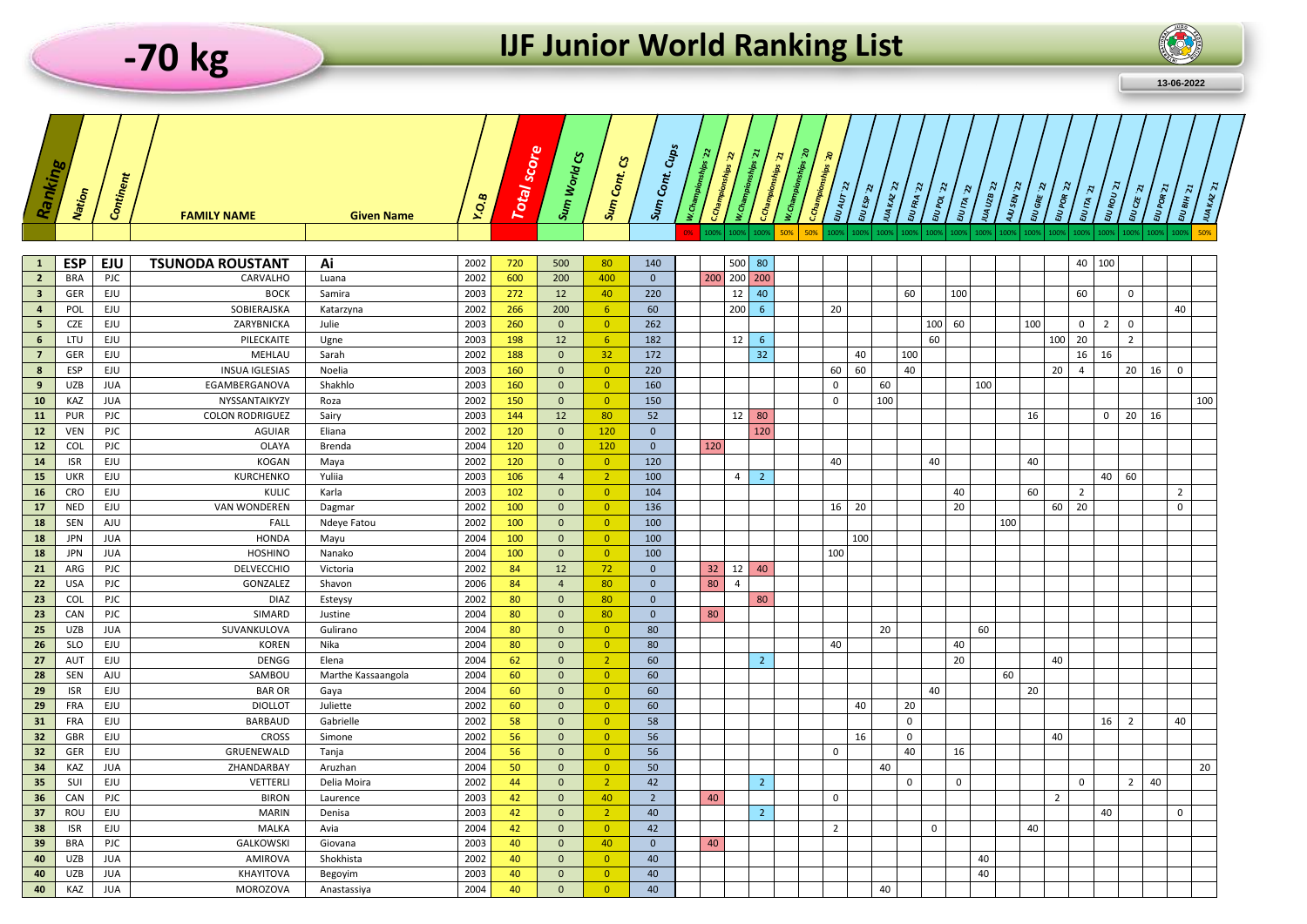| 43         | <b>USA</b>        | PJC        | <b>GARRIGA</b>                                | 2002<br>Isabella                     | 38                               | $\overline{a}$              | 34                                        | $\overline{0}$                   | $2^{\circ}$    | $\overline{4}$ | 32             |                |                |                |    |                     |   |             |                |                |                |                |              |             |
|------------|-------------------|------------|-----------------------------------------------|--------------------------------------|----------------------------------|-----------------------------|-------------------------------------------|----------------------------------|----------------|----------------|----------------|----------------|----------------|----------------|----|---------------------|---|-------------|----------------|----------------|----------------|----------------|--------------|-------------|
| 44         | <b>MEX</b>        | PJC        | SANTOS                                        | Melissa<br>2002                      | 36                               | $\overline{4}$              | 32 <sub>2</sub>                           | $\mathbf{0}$                     |                | $\overline{4}$ | 32             |                |                |                |    |                     |   |             |                |                |                |                |              |             |
| 45         | KAZ               | JUA        | <b>TALGAT</b>                                 | 2002<br>Dayana                       | 34                               | $\overline{4}$              | $\overline{0}$                            | 30 <sup>°</sup>                  |                | $\overline{4}$ |                |                |                |                |    |                     |   |             |                |                |                |                |              | 60          |
| 46         | <b>MEX</b>        | PJC        | ROBLEDO                                       | 2003<br>Fernanda                     | 32                               | $\mathbf{0}$                | 32 <sub>2</sub>                           | $\overline{0}$                   | 32             |                |                |                |                |                |    |                     |   |             |                |                |                |                |              |             |
| 47         | FRA               | EJU        | SOULA                                         | 2002<br>Florine                      | 24                               | $\mathbf{0}$                | $\overline{0}$                            | 24                               |                |                |                |                |                | 20             |    |                     |   |             |                | $\overline{4}$ |                |                |              |             |
| 48         | POR               | EJU        | PINA                                          | 2004<br>Tais                         | 22                               | $\mathbf{0}$                | $\overline{2}$                            | 20                               |                |                | $\overline{2}$ |                |                |                |    |                     |   |             |                |                |                |                | 20           |             |
| 49         | <b>NED</b>        | EJU        | PLOEGER                                       | Annemarijne<br>2004                  | 22                               | $\mathbf{0}$                | $\overline{0}$                            | 22                               |                |                |                |                | $\overline{2}$ | 0              |    |                     |   |             | 20             |                |                |                |              |             |
| 49         | <b>TUR</b>        | EJU        | VANDEMIR                                      | 2003<br>Hatice                       | 22                               | $\mathbf{0}$                | $\overline{0}$                            | 22                               |                |                |                | $\mathbf{0}$   |                |                |    |                     |   | 20          |                |                | $\overline{2}$ |                |              |             |
| 51         | POL               | EJU        | BANASZEK                                      | 2003<br>Zuzanna                      | 20                               | $\mathbf{0}$                | $\overline{0}$                            | 20                               |                |                |                |                |                |                | 20 |                     |   |             |                |                |                |                |              |             |
| 51         | POL               | EJU        | <b>BARON</b>                                  | 2004<br>Wiktoria                     | 20                               | $\mathbf{0}$                | $\overline{0}$                            | 20                               |                |                |                |                | $\mathbf 0$    |                | 20 |                     |   |             |                |                |                |                |              |             |
| 51         | KAZ               | JUA        | CHUSSOVITINA                                  | 2002<br>Alena                        | 20                               | $\mathbf{0}$                | $\overline{0}$                            | 20                               |                |                |                |                |                | 20             |    |                     |   |             |                |                |                |                |              |             |
| 51         | GER               | EJU        | <b>GRAUER</b>                                 | 2004<br>Tayla                        | 20                               | $\mathbf{0}$                | $\overline{0}$                            | 20                               |                |                |                |                | 20             |                |    |                     |   |             |                |                |                |                |              |             |
| 51         | <b>JPN</b>        | JUA        | <b>MIZOGUCHI</b>                              | 2002<br>Aoi                          | 20                               | $\mathbf{0}$                | $\overline{0}$                            | 20                               |                |                |                | 20             |                |                |    |                     |   |             |                |                |                |                |              |             |
| 56         | <b>SLO</b>        | EJU        | KOLAR                                         | 2002<br>Stasa                        | 18                               | $\mathbf{0}$                | $\overline{2}$                            | 16                               |                |                | $\overline{2}$ | $\mathbf 0$    |                |                |    | 0                   |   |             |                | $\mathbf 0$    |                | $\mathbf 0$    |              | 16          |
| 57         | FRA               | EJU        | HACKSPILL                                     | 2002<br>Carla                        | 18                               | $\mathbf{0}$                | $\overline{0}$                            | 18                               |                |                |                |                |                | $\overline{2}$ |    |                     |   | 16          |                |                |                |                |              |             |
| 57         | FRA               | EJU        | REZEAU                                        | Yelena<br>2004                       | 18                               | $\mathbf{0}$                | $\overline{0}$                            | 18                               |                |                |                |                | $\overline{2}$ | 16             |    |                     |   |             |                |                |                |                |              |             |
| 57         | <b>NED</b>        | EJU        | <b>SCHUTJES</b>                               | 2002<br>Lotte                        | 18                               | $\mathbf{0}$                | $\overline{0}$                            | 18                               |                |                |                |                |                | $\overline{2}$ |    |                     |   |             |                |                |                |                |              | 16          |
| 57         | ESP               | EJU        | VIZOSO HERNANDEZ                              | 2004<br>Ana                          | 18                               | $\mathbf{0}$                | $\overline{0}$                            | 18                               |                |                |                |                |                |                |    |                     |   |             | 16             |                |                |                | 2            |             |
| 61         | ITA               | EJU        | <b>AUTIERO</b>                                | 2004<br>Ilona                        | 16                               | $\mathbf{0}$                | $\overline{0}$                            | 16                               |                |                |                |                |                |                |    | 16                  |   |             |                |                |                |                |              |             |
| 61         | <b>BUL</b>        | EJU        | <b>BRANCHEVA</b>                              | 2002<br>Lidia                        | 16                               | $\mathbf{0}$                | $\overline{0}$                            | 16                               |                |                |                | 16             |                |                |    |                     |   |             |                |                |                |                |              |             |
| 61         | AUT               | EJU        | <b>FORTNER</b>                                | 2003<br>Jessica                      | 16                               | $\mathbf{0}$                | $\overline{0}$                            | 16                               |                |                |                |                |                |                |    |                     |   |             | 16             |                |                |                |              |             |
| 61         | GBR               | EJU        | LLOYD                                         | 2003<br>Gwen                         | 16                               | $\mathbf{0}$                | $\overline{0}$                            | 16                               |                |                |                |                | 16             | $\mathbf 0$    |    |                     |   |             | $\mathbf 0$    |                |                |                |              |             |
| 61         | <b>NED</b>        | EJU        | SCHERRENBERG                                  | 2003<br>Esme                         | 16                               | $\mathbf{0}$                | $\overline{0}$                            | 16                               |                |                |                |                |                | 16             |    |                     |   |             |                |                |                |                |              |             |
| 61         | <b>UZB</b>        | <b>JUA</b> | YULDASHEVA                                    | 2005<br>Laylokhon                    | 16                               | $\mathbf{0}$                | $\overline{0}$                            | 16                               |                |                |                |                |                | 16             |    |                     |   |             |                |                |                |                |              |             |
| 67         | KAZ               | <b>JUA</b> | ZHENGIS                                       | 2003<br>Makhabbat                    | 10                               | $\mathbf{0}$                | $\overline{0}$                            | 10                               |                |                |                |                |                |                |    |                     |   |             |                |                |                |                |              | 20          |
| 68         | CAN               | PJC        | <b>LEFORT</b>                                 | 2002<br>Alexandria                   | 8                                | $\overline{4}$              | $\overline{0}$                            | $\overline{4}$                   |                | $\overline{4}$ |                |                |                |                |    |                     |   |             | $\overline{2}$ | $\overline{2}$ |                |                |              |             |
| 69         | <b>MEX</b>        | PJC        | <b>GARCIA</b>                                 | 2004<br>Marcela                      | 6                                | $\overline{4}$              | $\overline{2}$                            | $\mathbf 0$                      |                | $\overline{4}$ | $\overline{2}$ |                |                |                |    |                     |   |             |                |                |                |                |              |             |
| 70         | GEO               | EJU        | <b>GULBANI</b>                                | 2004<br>Nino                         | 6                                | $\mathbf{0}$                | $\overline{2}$                            | $\overline{4}$                   |                |                | $\overline{2}$ | $\overline{4}$ |                |                |    |                     |   |             |                |                |                |                |              |             |
| 71         | <b>ITA</b>        | EJU        | <b>BEOLCHI</b>                                | 2002<br>Alessia                      | $\overline{4}$                   | $\mathbf{0}$                | $\overline{0}$                            | $\overline{4}$                   |                |                |                |                |                |                |    | $\overline{4}$      |   |             |                | $\mathbf 0$    |                |                |              |             |
| 71         | GER               | EJU        | <b>BUDDENKOTTE</b>                            | 2004<br>Eva Ronja                    | $\overline{4}$                   | $\mathbf{0}$                | $\overline{0}$                            | $\overline{4}$                   |                |                |                | $\overline{4}$ |                |                |    |                     |   |             |                |                |                |                |              |             |
| 71         | <b>NED</b>        | EJU        | <b>HECTOR</b>                                 | 2002<br>Sarah                        | $\overline{4}$                   | $\mathbf{0}$                | $\overline{0}$                            | $\overline{4}$                   |                |                |                |                | $\mathbf 0$    |                |    |                     |   |             | 4              |                |                |                |              |             |
| 71         | <b>HUN</b>        | EJU        | <b>KOVACS</b>                                 | 2002<br>Viktoria                     | $\overline{4}$                   | $\mathbf{0}$                | $\overline{0}$                            | $\overline{4}$                   |                |                |                | $\overline{4}$ |                |                |    |                     |   |             |                |                |                |                |              |             |
| 71         | <b>TUR</b>        | EJU        | OGEL                                          | Fidan<br>2002                        | $\overline{4}$                   | $\mathbf{0}$                | $\overline{0}$                            | $\overline{4}$                   |                |                |                |                |                |                |    |                     |   |             |                |                | $\overline{4}$ |                |              |             |
| ${\bf 71}$ | <b>UKR</b>        | EJU        | <b>RYTSKA</b>                                 | 2004<br>Mariia                       | $\overline{4}$                   | $\mathbf{0}$                | $\overline{0}$                            | $\overline{4}$                   |                |                |                | $\overline{4}$ |                |                |    |                     |   |             |                |                |                |                |              |             |
| 71         | <b>MDA</b>        | EJU        | TUGUTSCHII                                    | 2004<br>Adelina                      | $\overline{4}$                   | $\mathbf{0}$                | $\overline{0}$                            | $\overline{4}$                   |                |                |                |                |                |                |    |                     |   |             | $\overline{4}$ |                |                |                |              |             |
| 78         | LBN               | JUA        | CHAYEB                                        | 2004<br>Aqulina                      | $2^{\circ}$                      | $\mathbf{0}$                | $\overline{2}$                            | $\mathbf{0}$                     |                |                | $\overline{2}$ |                |                |                |    |                     |   |             |                |                |                |                |              |             |
| 78         | KGZ               | JUA        | DZHUMALIEVA                                   | 2004<br>Aiganysh                     | $\overline{2}$                   | $\mathbf{0}$                | $\overline{2}$                            | $\mathbf{0}$                     |                |                | $\overline{2}$ |                |                |                |    |                     | 0 |             |                |                |                |                |              | 0           |
| 78         | <b>CUB</b>        | <b>PJC</b> | <b>GOMEZ FERIA</b>                            | Idelannis<br>2002                    | $\overline{2}$                   | $\mathbf{0}$                | $\overline{2}$                            | $\mathbf{0}$                     |                |                | $\overline{2}$ |                |                |                |    |                     |   |             |                |                |                |                |              |             |
| 78         | PER               | PJC        | <b>GUERRERO</b>                               | 2002<br>Grecia                       | $2^{\circ}$                      | $\mathbf{0}$                | $\overline{2}$                            | $\overline{0}$                   | $2^{\circ}$    |                |                |                |                |                |    |                     |   |             |                |                |                |                |              |             |
| 78         | <b>URU</b>        | PJC        | <b>HOWARD</b>                                 | 2002<br>Martina                      | $\overline{2}$                   | $\mathbf{0}$                | $\overline{2}$                            | $\mathbf{0}$                     |                |                | $\overline{2}$ |                |                |                |    |                     |   |             |                |                |                |                |              |             |
| 78         | PER               | PJC        | <b>TANABE</b>                                 | 2002<br>Yumiko                       | $\overline{2}$                   | $\mathbf{0}$                | $\overline{2}$                            | $\mathbf{0}$                     | $2^{\circ}$    |                |                |                |                |                |    |                     |   |             |                |                |                |                |              |             |
| 78         | <b>CHI</b>        | <b>PJC</b> | <b>ULLOA</b>                                  | 2002<br>Jade                         | $\overline{2}$                   | $\mathbf{0}$                | $\overline{2}$                            | $\mathbf{0}$                     | $\overline{2}$ |                |                |                |                |                |    |                     |   |             |                |                |                |                |              |             |
| 78         | ECU               | <b>PJC</b> | <b>VILLEGAS</b>                               | 2003<br>Melanie                      | $\overline{2}$                   | $\mathbf{0}$                | $\overline{2}$                            | $\mathbf{0}$                     |                |                | $\overline{2}$ |                |                |                |    |                     |   |             |                |                |                |                |              |             |
| 86         | <b>FRA</b>        | EJU        | CHABAL                                        | Mathilde<br>2003                     | <sup>2</sup>                     | $\mathbf{0}$                | $\overline{0}$                            | $\overline{2}$                   |                |                |                |                |                | $\overline{2}$ |    |                     |   |             |                |                |                |                |              |             |
| 86         | <b>BEL</b>        | EJU        | <b>DIDDEN</b>                                 | 2003<br>Helena                       | $\overline{2}$                   | $\mathbf{0}$                | $\overline{0}$                            | $\overline{2}$                   |                |                |                |                |                | $\mathbf 0$    |    | 0                   |   |             | 0              |                |                | $\overline{2}$ |              |             |
| 86         | <b>ITA</b><br>ESP | EJU        | <b>FRANZOSI</b>                               | Ludovica<br>2002<br>2004             | 2 <sup>2</sup><br>$\overline{2}$ | $\mathbf 0$<br>$\mathbf{0}$ | $\overline{\mathbf{0}}$<br>$\overline{0}$ | $\overline{2}$<br>$\overline{2}$ |                |                |                | U              |                |                |    | $\mathsf{O}\xspace$ |   |             | $\overline{2}$ | $2 \mid 0$     |                |                | $\mathbf{0}$ |             |
| 86<br>86   | AUT               | EJU<br>EJU | GONZALEZ DA COSTA EVANGELISTA<br><b>KRAFT</b> | Noa<br>2002                          |                                  | $\mathbf{0}$                | $\overline{0}$                            | $\overline{2}$                   |                |                |                |                |                |                |    |                     |   |             |                | $\overline{2}$ |                | $\mathbf{0}$   | $\mathbf 0$  |             |
| 86         | <b>FIN</b>        | EJU        | <b>NARVA</b>                                  | Pia-Jaqueline<br>Anni-Olivia<br>2004 | $\overline{2}$<br>$\overline{2}$ | $\mathbf{0}$                | $\overline{0}$                            | $\overline{2}$                   |                |                |                |                | $\mathsf{o}$   |                |    | $\overline{2}$      |   |             | $\mathbf 0$    |                |                |                |              |             |
| 86         | <b>NED</b>        | EJU        | <b>NUIJTEN</b>                                | 2004<br>Kaylie                       | 2 <sup>7</sup>                   | $\mathbf{0}$                | $\overline{0}$                            | $\overline{2}$                   |                |                |                |                |                | $\overline{2}$ |    |                     |   |             |                |                |                |                |              |             |
| 86         | <b>SLO</b>        | EJU        | PUHALJ                                        | 2006<br><b>Brina</b>                 | $2^{\circ}$                      | $\mathbf{0}$                | $\overline{0}$                            | $\overline{2}$                   |                |                |                | $\overline{2}$ |                |                |    |                     |   |             |                |                |                |                |              |             |
| 86         | CZE               | EJU        | PUSTEJOVSKA                                   | Lucie<br>2003                        | $\overline{2}$                   | $\mathbf{0}$                | $\overline{0}$                            | $\overline{2}$                   |                |                |                |                |                |                |    |                     |   |             |                |                |                | $\overline{2}$ |              | $\mathbf 0$ |
| 86         | SWE               | EJU        | RIBEIRO NOVAIS                                | 2003<br>Maya                         | $2^{\circ}$                      | $\mathbf{0}$                | $\overline{0}$                            | $\overline{2}$                   |                |                |                |                |                |                |    | $\overline{2}$      |   | $\mathbf 0$ |                |                |                |                |              |             |
| 86         | AUT               | EJU        | SUMMER                                        | 2003<br>Laura                        | $2^{\circ}$                      | $\mathbf{0}$                | $\overline{0}$                            | $\overline{2}$                   |                |                |                |                |                |                |    |                     |   |             |                | $\overline{2}$ |                | $\mathbf{0}$   | $\mathbf 0$  |             |
| 86         | GER               | EJU        | THIELE                                        | Jenna<br>2004                        | $2^{\circ}$                      | $\mathbf{0}$                | $\overline{0}$                            | $\overline{2}$                   |                |                |                | $\overline{0}$ | $\overline{0}$ | $\mathbf 0$    |    | $\overline{2}$      |   |             |                |                |                |                |              |             |
| 86         | <b>BEL</b>        | EJU        | VANBRABANT                                    | 2004<br>Jutta                        | $2^{\circ}$                      | $\mathbf{0}$                | $\overline{0}$                            | $\overline{2}$                   |                |                |                |                |                | $\overline{2}$ |    | $\mathbf 0$         |   |             |                |                |                |                |              |             |
| 86         | FRA               | EJU        | VIROLEAU                                      | Lucie<br>2004                        | $2^{\circ}$                      | $\overline{0}$              | $\overline{0}$                            | $\overline{2}$                   |                |                |                |                | $\overline{2}$ |                |    |                     |   |             |                |                |                |                |              |             |
|            |                   |            |                                               |                                      |                                  |                             |                                           |                                  |                |                |                |                |                |                |    |                     |   |             |                |                |                |                |              |             |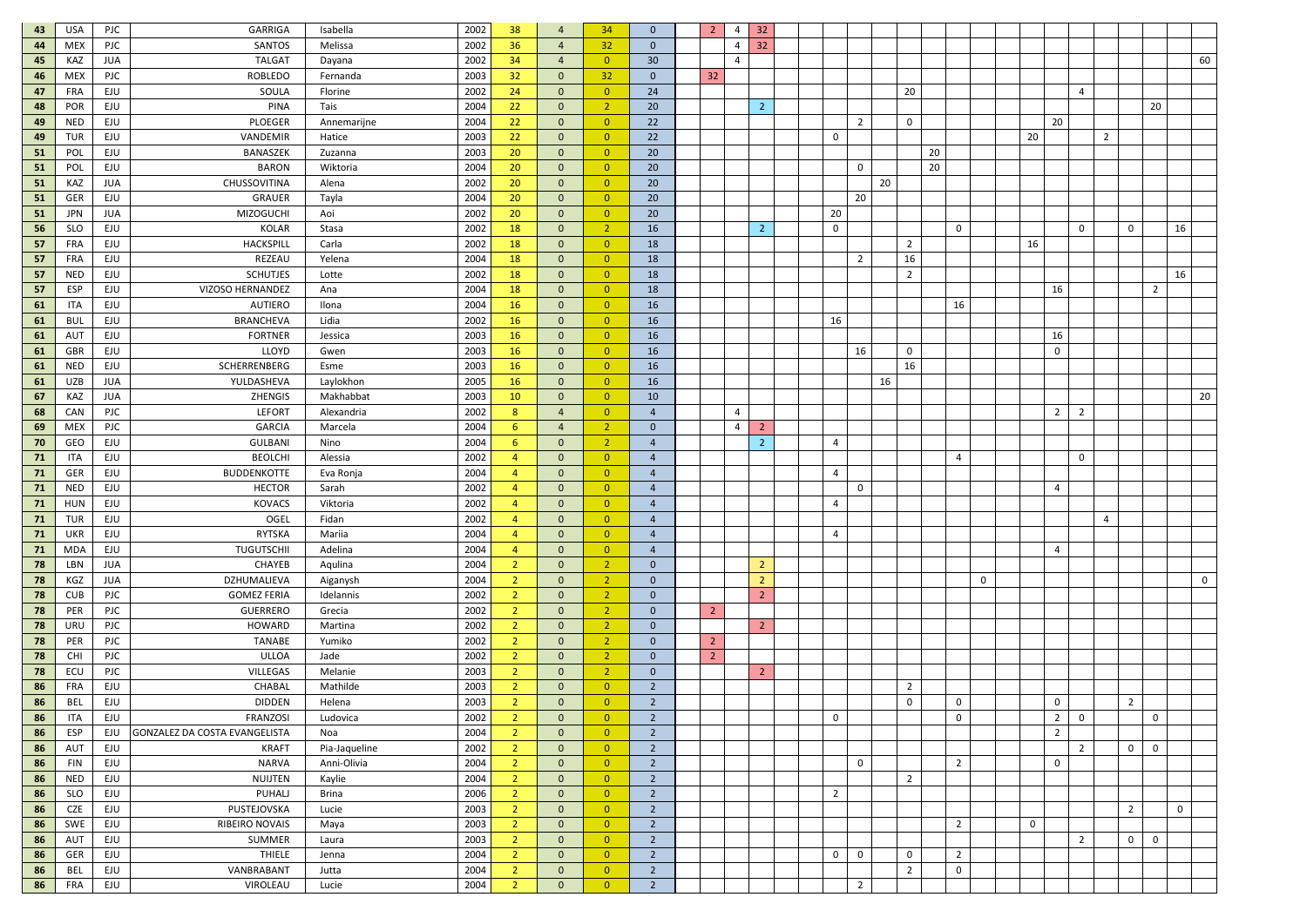



| Ranking                 | Nation            | Continent         | <b>FAMILY NAME</b>                | <b>Given Name</b>   | <b>Y.O.B</b> | Total score | Sum World CS                 | ୪<br>Sum Cont.                   | Sum Cont.    | Cups<br>n٠, | Ŝ   | onships<br>Š   | Ñ<br>Ŝ         | Ñ<br>ģ<br>50% | C.Championships<br>50% | $\boldsymbol{\mathcal{N}}$<br>EJU AUT | $\boldsymbol{\mathcal{R}}$<br>ElU ESP 22<br>JUA KAZ | EJU FRA 22  | $\boldsymbol{\mathcal{N}}$<br>Elu POL | $\approx$<br>EJU ITA | $\frac{1}{2}$ | $\boldsymbol{\mathcal{N}}$<br>AJU SEN<br>EJU GRE | $\boldsymbol{\mathcal{R}}$<br>EJUPOR | N<br>EU TA 21  | $\tilde{\bm{N}}$<br>EJUROU | $\tilde{N}$<br>EJUCE | Elu POR'21 | $\tilde{N}$<br>JUA KAZ<br>EJU BIH<br>50% | -77 |
|-------------------------|-------------------|-------------------|-----------------------------------|---------------------|--------------|-------------|------------------------------|----------------------------------|--------------|-------------|-----|----------------|----------------|---------------|------------------------|---------------------------------------|-----------------------------------------------------|-------------|---------------------------------------|----------------------|---------------|--------------------------------------------------|--------------------------------------|----------------|----------------------------|----------------------|------------|------------------------------------------|-----|
| $\mathbf{1}$            | <b>GER</b>        | EJU               | <b>OLEK</b>                       | Anna Monta          | 2002         | 860         | 500                          | 200                              | 160          |             |     | 500            | 200            |               |                        | $\mathbf 0$                           |                                                     |             |                                       |                      |               |                                                  |                                      | 100            |                            | 60                   |            |                                          |     |
| $\overline{2}$          | <b>NED</b>        | EJU               | <b>VAN HEEMST</b>                 | Yael                | 2002         | 720         | 300                          | 120                              | 300          |             |     | 300            | 120            |               |                        |                                       |                                                     | 100         |                                       |                      |               |                                                  |                                      |                |                            | 100                  | 100        |                                          |     |
| $\overline{\mathbf{3}}$ | <b>BRA</b>        | PJC               | <b>RAMOS</b>                      | Eliza               | 2003         | 560         | 200                          | 320                              | 40           |             |     | 120 200        | 200            |               |                        | 40                                    |                                                     |             |                                       |                      |               |                                                  |                                      |                |                            |                      |            |                                          |     |
| $\overline{a}$          | <b>NED</b>        | EJU               | <b>DERKS</b>                      | Lieke               | 2003         | 384         | $\overline{4}$               | 80                               | 480          |             |     | $\overline{4}$ | 80             |               |                        | 60                                    |                                                     | 60          |                                       | 100                  |               |                                                  | 100                                  |                | 100                        | 20                   |            | 40                                       |     |
| $5\phantom{.0}$         | <b>UZB</b>        | <b>JUA</b>        | KURBANBAEVA                       | Iriskhon            | 2002         | 328         | 12                           | 200                              | 116          |             |     | 12             | 200            |               |                        | 16                                    |                                                     |             |                                       |                      | 100           |                                                  |                                      |                |                            |                      |            |                                          |     |
| 6                       | <b>BRA</b>        | PJC               | <b>FREITAS</b>                    | Beatriz             | 2002         | 324         | $\overline{4}$               | 320                              | $\mathbf{0}$ |             | 200 | $\overline{4}$ | 120            |               |                        | $\mathbf 0$                           |                                                     |             |                                       |                      |               |                                                  |                                      |                |                            |                      |            |                                          |     |
| $\overline{7}$          | LAT               | EJU               | <b>DOLGILEVICA</b>                | Una                 | 2002         | 280         | 80                           | 40                               | 160          |             |     | 80             | 40             |               |                        |                                       |                                                     |             |                                       |                      |               | 60                                               |                                      | 40             |                            |                      | 60         |                                          |     |
| $\boldsymbol{8}$        | FRA               | EJU               | NGELEBEYA                         | Liz                 | 2002         | 260         | 100                          | $\overline{0}$                   | 160          |             |     | 100            |                |               |                        |                                       |                                                     |             |                                       |                      |               |                                                  |                                      |                | 20                         | 40                   |            | 100                                      |     |
| 9                       | <b>UKR</b>        | EJU               | LYTVYNENKO                        | Yelyzaveta          | 2004         | 240         | 100                          | $\overline{0}$                   | 140          |             |     | 100            |                |               |                        |                                       |                                                     |             |                                       |                      |               | 100                                              |                                      |                |                            | 40                   |            |                                          |     |
| 10                      | KGZ               | <b>JUA</b>        | NARMUKHAMEDOVA                    | Shakhida            | 2003         | 220         | $\mathbf{0}$                 | 120                              | 100          |             |     |                | 120            |               |                        |                                       | 60                                                  |             |                                       |                      | 40            |                                                  |                                      |                |                            |                      |            |                                          |     |
| 11                      | <b>ISR</b>        | EJU               | <b>MISHINER</b>                   | Yuli Alma           | 2005         | 176         | $\overline{4}$               | 32 <sup>°</sup>                  | 140          |             |     | $\overline{4}$ | 32             |               |                        | 20                                    |                                                     |             | 60                                    |                      |               |                                                  |                                      |                | 60                         |                      |            |                                          |     |
| $12$                    | <b>UZB</b>        | <b>JUA</b>        | YULDOSHOVA                        | Shirinjon           | 2002         | 160         | $\mathbf{0}$                 | $\overline{0}$                   | 160          |             |     |                |                |               |                        |                                       | 100                                                 |             |                                       |                      | 60            |                                                  |                                      |                |                            |                      |            |                                          |     |
| 13                      | POR               | EJU               | CONCEICAO                         | Fabia               | 2004         | 160         | $\mathbf{0}$                 | $\overline{0}$                   | 160          |             |     |                |                |               |                        | 20                                    |                                                     |             | 100                                   |                      |               |                                                  | 40                                   |                |                            |                      |            |                                          |     |
| 14                      | POR               | EJU               | PAIVA                             | Carolina            | 2002         | 140         | $\mathbf{0}$                 | $\overline{0}$                   | 160          |             |     |                |                |               |                        | 60                                    |                                                     |             | 40                                    |                      |               |                                                  | 40                                   |                |                            |                      | 20         |                                          |     |
| 15                      | FRA               | EJU               | VERSMISSE                         | Lyse                | 2003         | 140         | $\mathbf{0}$                 | $\overline{0}$                   | 140          |             |     |                |                |               |                        | 40                                    |                                                     | 40          |                                       |                      |               |                                                  | 60                                   |                |                            |                      |            |                                          |     |
| 16                      | <b>CYP</b>        | EJU               | MICHAILIDOU                       | Zanet               | 2003         | 126         | $\overline{4}$               | $\overline{2}$                   | 120          |             |     | $\overline{4}$ | $\overline{2}$ |               |                        | $\mathbf 0$                           |                                                     |             |                                       | 40                   |               | 40                                               |                                      |                | $\Omega$                   |                      |            | 40                                       |     |
| 17                      | <b>HUN</b>        | EJU               | <b>FARKAS</b>                     | Szilvia             | 2002         | 122         | $\overline{4}$               | $\overline{2}$                   | 132          |             |     | $\overline{4}$ | $\overline{2}$ |               |                        |                                       |                                                     |             |                                       | 16                   |               |                                                  |                                      | 40             |                            | 16                   |            | 60<br>60                                 |     |
| 18<br>19                | KAZ               | <b>JUA</b>        | PARAGULGOVA<br><b>IKEDA</b>       | Madina              | 2002<br>2002 | 110<br>100  | 80                           | $\overline{0}$<br>$\overline{0}$ | 30<br>100    |             |     | 80             |                |               |                        |                                       | 0                                                   |             |                                       |                      |               |                                                  |                                      |                |                            |                      |            |                                          |     |
|                         | <b>JPN</b>        | <b>JUA</b>        |                                   | Kurena              |              |             | $\mathbf{0}$                 |                                  |              |             |     |                |                |               |                        | 100                                   |                                                     |             |                                       |                      |               |                                                  |                                      |                |                            |                      |            |                                          |     |
| 19<br>21                | <b>JPN</b><br>FRA | <b>JUA</b><br>EJU | <b>KURODA</b><br><b>ZATCHI BI</b> | Aki                 | 2002<br>2002 | 100<br>100  | $\mathbf{0}$<br>$\mathbf{0}$ | $\overline{0}$<br>$\overline{0}$ | 100<br>100   |             |     |                |                |               |                        | 100                                   |                                                     | 40          |                                       | 40                   |               |                                                  |                                      |                |                            |                      |            | 20                                       |     |
| 22                      | <b>ITA</b>        | EJU               | <b>MENGUCCI</b>                   | Oceane              | 2002         | 92          | 12                           | $\overline{0}$                   | 118          |             |     | 12             |                |               |                        | $\overline{2}$                        |                                                     |             |                                       | 20                   |               |                                                  |                                      | 20 20          | 16                         |                      | 40         |                                          |     |
| 23                      | POL               | EJU               | MUSZYNSKA                         | Carolina<br>Paulina | 2003         | 82          | $\mathbf 0$                  | $\overline{0}$                   | 82           |             |     |                |                |               |                        | $\overline{2}$                        |                                                     |             | 40                                    |                      |               |                                                  |                                      |                |                            |                      | 40         |                                          |     |
| 24                      | <b>MEX</b>        | PJC               | GOMEZ                             | Jessica             | 2003         | 80          | $\mathbf{0}$                 | 80                               | $\mathbf{0}$ |             | 80  |                |                |               |                        |                                       |                                                     |             |                                       |                      |               |                                                  |                                      |                |                            |                      |            |                                          |     |
| 24                      | KOR               | <b>JUA</b>        | LEE                               | Yunseon             | 2002         | 80          | $\mathbf{0}$                 | 80                               | $\mathbf 0$  |             |     |                | 80             |               |                        |                                       |                                                     |             |                                       |                      |               |                                                  |                                      |                |                            |                      |            |                                          |     |
| 24                      | AUS               | OJU               | SWAN                              | Maria               | 2002         | 80          | $\mathbf{0}$                 | 80                               | $\mathbf{0}$ |             | 80  |                |                |               |                        |                                       |                                                     |             |                                       |                      |               |                                                  |                                      |                |                            |                      |            |                                          |     |
| 24                      | PER               | PJC               | <b>TANABE</b>                     | Yumiko              | 2002         | 80          | $\mathbf{0}$                 | 80                               | $\mathbf{0}$ |             |     |                | 80             |               |                        |                                       |                                                     |             |                                       |                      |               |                                                  |                                      |                |                            |                      |            |                                          |     |
| 28                      | FRA               | EJU               | <b>BOUVIER</b>                    | Ilana               | 2003         | 80          | $\mathbf{0}$                 | $\overline{0}$                   | 80           |             |     |                |                |               |                        |                                       |                                                     | 20          |                                       | 60                   |               |                                                  | $\mathbf 0$                          |                |                            |                      |            |                                          |     |
| 29                      | <b>NED</b>        | EJU               | OMERKOYLU                         | Jade                | 2004         | 80          | $\mathbf{0}$                 | $\overline{0}$                   | 80           |             |     |                |                |               |                        | 40                                    |                                                     | 20          |                                       |                      |               |                                                  | 20                                   |                |                            |                      |            |                                          |     |
| 30                      | <b>UZB</b>        | <b>JUA</b>        | <b>IBRAEVA</b>                    | Shinar              | 2003         | 60          | $\mathbf{0}$                 | $\overline{0}$                   | 60           |             |     |                |                |               |                        |                                       |                                                     |             |                                       |                      | 40            |                                                  |                                      |                |                            |                      |            | 40                                       |     |
| 30                      | KAZ               | <b>JUA</b>        | YESSIMBEK                         | Nazgul              | 2002         | 60          | $\mathbf{0}$                 | $\overline{0}$                   | 60           |             |     |                |                |               |                        |                                       | 40                                                  |             |                                       |                      |               |                                                  |                                      |                |                            |                      |            | 40                                       |     |
| 32                      | <b>GER</b>        | <b>EJU</b>        | NIEMEYER                          | Mathilda Sophie     | 2005         | 48          | $\mathbf{0}$                 | $\overline{0}$                   | 48           |             |     |                |                |               |                        | 16                                    |                                                     | 16          |                                       | 16                   |               |                                                  |                                      |                |                            |                      |            |                                          |     |
| 33                      | POR               | EJU               | <b>MOREIRA</b>                    | Beatriz             | 2002         | 42          | $\mathbf{0}$                 | 2 <sup>7</sup>                   | 40           |             |     |                | $\overline{2}$ |               |                        | 20                                    |                                                     |             |                                       |                      |               |                                                  | $\mathbf 0$                          |                |                            |                      | 20         |                                          |     |
| 34                      | PUR               | PJC               | <b>COLON RODRIGUEZ</b>            | Sairy               | 2003         | 40          | $\mathbf{0}$                 | $\overline{0}$                   | 40           |             |     |                |                |               |                        | 40                                    |                                                     |             |                                       |                      |               |                                                  |                                      |                |                            |                      |            |                                          |     |
| 34                      | <b>TUR</b>        | EJU               | <b>KAYA</b>                       | Sumeyye             | 2004         | 40          | $\mathbf{0}$                 | $\overline{0}$                   | 40           |             |     |                |                |               |                        | 0                                     |                                                     |             |                                       |                      |               | 40                                               |                                      |                |                            |                      |            |                                          |     |
| 36                      | <b>UKR</b>        | EJU               | KAZAKOVA                          | Anna                | 2004         | 40          | $\mathbf{0}$                 | $\overline{0}$                   | 40           |             |     |                |                |               |                        | 20                                    |                                                     |             | 20                                    |                      |               |                                                  |                                      |                |                            |                      |            |                                          |     |
| 37                      | <b>ITA</b>        | EJU               | CALEO                             | Irene               | 2002         | 36          | $\mathbf{0}$                 | $\overline{0}$                   | 36           |             |     |                |                |               |                        |                                       |                                                     |             |                                       | 20                   |               |                                                  | 16                                   | $\overline{0}$ |                            |                      |            |                                          |     |
| 38                      | <b>RUS</b>        | EJU               | LIKHACHEVA                        | Viktoriia           | 2003         | 32          | 12                           | $\overline{0}$                   | 20           |             |     | 12             |                |               |                        |                                       |                                                     |             |                                       |                      |               |                                                  |                                      | 20             |                            |                      |            |                                          |     |
| 39                      | AZE               | EJU               | AMIRLI                            | Narmin              | 2003         | 24          | $\overline{4}$               | $\overline{0}$                   | 20           |             |     | $\overline{4}$ |                |               |                        |                                       |                                                     |             |                                       |                      |               | 20                                               |                                      |                |                            |                      |            |                                          |     |
| 40                      | <b>TUR</b>        | EJU               | DAHARLI                           | Serdem              | 2002         | 20          | $\mathbf{0}$                 | $\overline{0}$                   | 20           |             |     |                |                |               |                        |                                       |                                                     |             |                                       |                      |               | 20                                               |                                      |                | $\mathbf 0$                |                      |            |                                          |     |
| 40                      | FRA               | EJU               | SAMIE                             | Victoria            | 2002         | 20          | $\mathbf{0}$                 | $\overline{0}$                   | 20           |             |     |                |                |               |                        |                                       |                                                     | $\mathbf 0$ | 20                                    |                      |               |                                                  | $\mathsf{o}$                         |                |                            |                      |            |                                          |     |
| 42                      | <b>TUR</b>        | EJU               | <b>CICEK</b>                      | Seyda Nur           | 2003         | 16          | $\mathbf{0}$                 | $\overline{0}$                   | 16           |             |     |                |                |               |                        |                                       |                                                     |             |                                       |                      |               | 16                                               |                                      |                | $\mathbf 0$                |                      |            |                                          |     |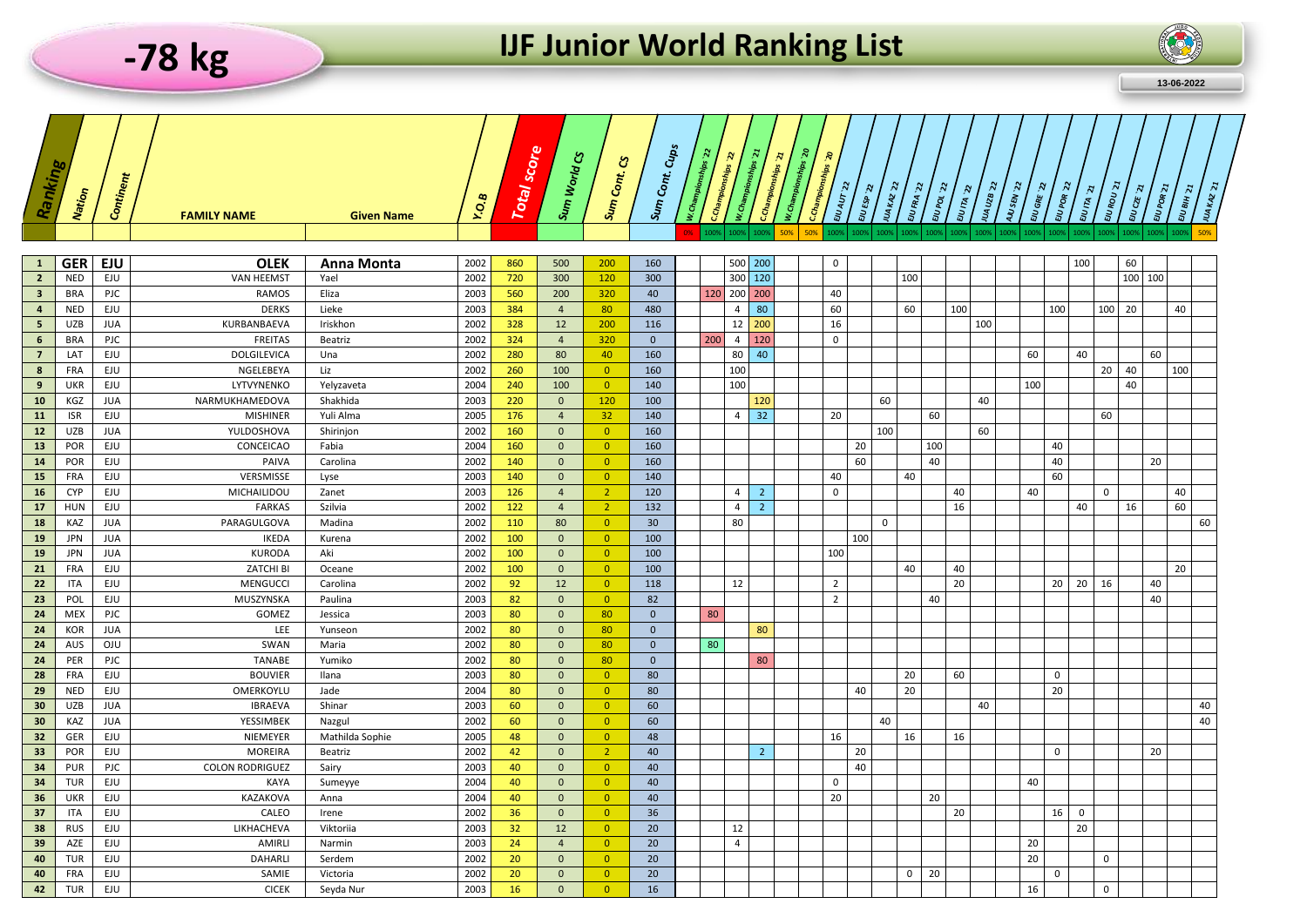| 42 | <b>FIN</b> | EJU        | <b>KRAPU</b>      | Emma        | 2004 | 16. |    |    |  |             |        |  | 16 |     |  |  |    |  |    |  |
|----|------------|------------|-------------------|-------------|------|-----|----|----|--|-------------|--------|--|----|-----|--|--|----|--|----|--|
| 42 | <b>ITA</b> | <b>EJU</b> | <b>NOTTI</b>      | Matilde     | 2002 | 16  |    | 16 |  |             |        |  |    |     |  |  | 16 |  |    |  |
| 42 | <b>CRO</b> | <b>EJU</b> | OLUJIC            | Josipa      | 2003 | 16  |    | 16 |  |             |        |  |    |     |  |  |    |  | 16 |  |
| 42 | <b>FRA</b> | <b>EJU</b> | <b>RUBIANO</b>    | Morgane     | 2003 | 16  |    | 16 |  |             |        |  |    | . . |  |  |    |  |    |  |
| 47 | <b>RUS</b> | <b>EJU</b> | ORLOVA            | Liubov      | 2002 | 12  | 12 |    |  | $\sim$<br>ᆠ |        |  |    |     |  |  |    |  |    |  |
| 48 | <b>USA</b> | <b>PJC</b> | <b>ACTON</b>      | Crystal     | 2003 |     |    |    |  |             |        |  |    |     |  |  |    |  |    |  |
| 48 | <b>IND</b> | JUA        | LAISHRAM          | Roshni Devi | 2003 |     |    |    |  |             | $\sim$ |  |    |     |  |  |    |  |    |  |
| 50 | MGL        | JUA        | <b>OTGONBAYAR</b> | Khuslen     | 2004 |     |    |    |  |             |        |  |    |     |  |  |    |  |    |  |
| 51 | <b>CHI</b> | PJC        | ESPINOZA          | Adela       | 2003 |     |    |    |  |             | $\sim$ |  |    |     |  |  |    |  |    |  |
| 52 | <b>CRO</b> | EJU        | <b>JAKUS</b>      | Nika        | 2004 |     |    |    |  |             |        |  |    |     |  |  |    |  |    |  |
| 52 | <b>UKR</b> | EJU        | <b>KURCHENKO</b>  | Yuliia      | 2003 |     |    |    |  |             |        |  |    |     |  |  |    |  |    |  |
| 52 | <b>KAZ</b> | JUA        | ZHUMAGAZINA       | Zhansaya    | 2005 |     |    |    |  |             |        |  |    |     |  |  |    |  |    |  |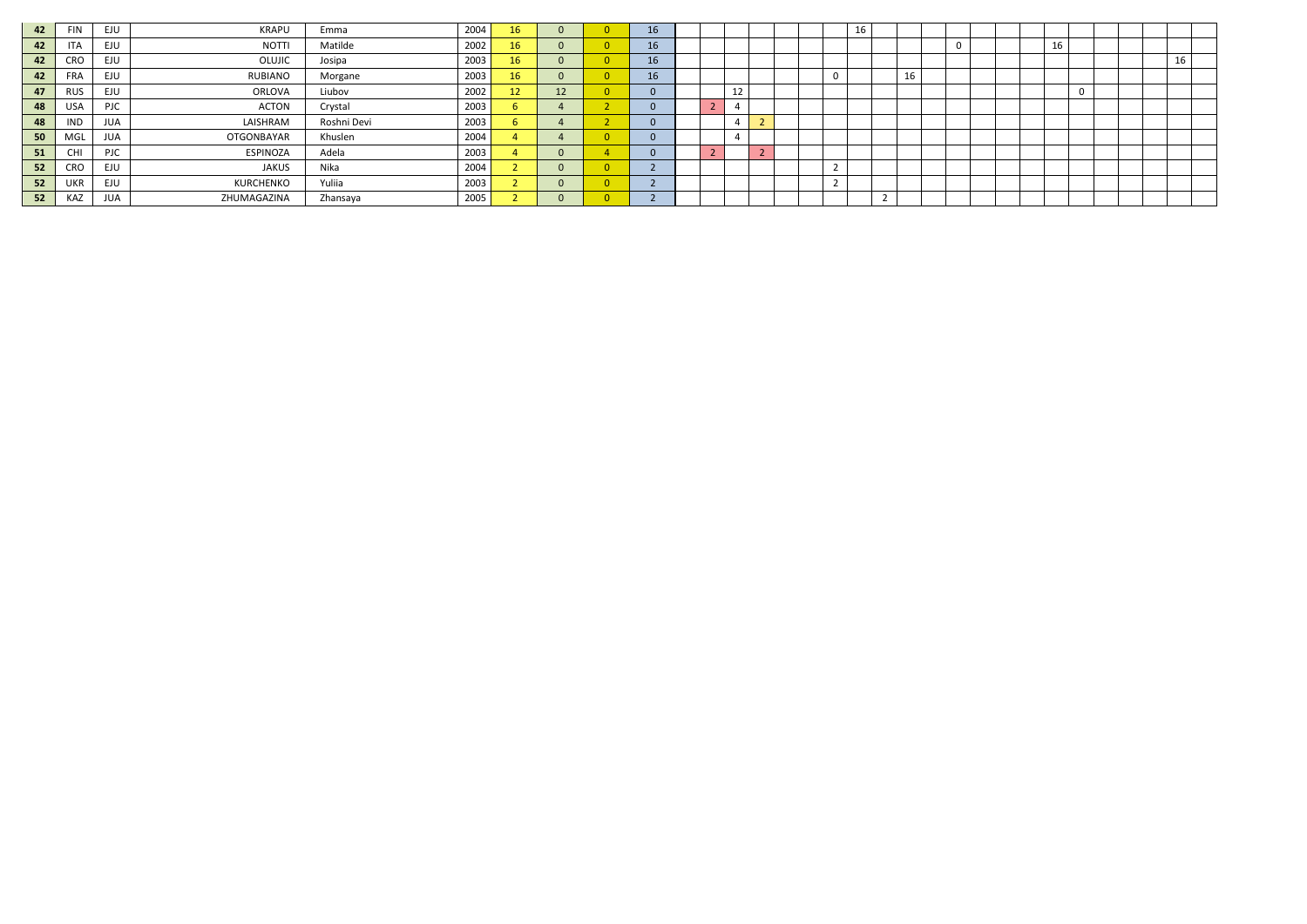



| Ranking                 | Nation     | <b>Continent</b> | <b>FAMILY NAME</b> | <b>Given Name</b> | $\pmb{\omega}$<br>v.o. | Total score | Sum World CS   | ୪<br>$ sum_{c_{opt}}$ | Sum Cont.      | Cups<br>ō<br>n% | <sup>iships</sup><br>mpionships<br>ś | Ō<br>1009      | Ñ<br><b>mpionships</b><br>ś | Ñ<br>ô<br>50%<br>50% | <b>Championships</b><br>EIU AUT 2<br>nns | Elu Esp <sub>22</sub><br>100% | $\frac{1}{4}$ kaz $\frac{1}{2}$<br>1009 | EJU FRA 22<br>1009 | $\approx$<br>Elu POL<br>1009<br>1009 | Elum <sub>4 22</sub><br>1009 | $\mu$ ua uza $z_2$<br>AJU SEN 22<br>100% | $\approx$<br><b>EJU GRE</b><br>100% | $\approx$<br><b>EJUPOR</b><br>100% | Elum <sub>A 21</sub><br>100% | EJU ROV 21<br>100% | EJU CZE 21<br>100% | Elu POR'Z1<br>100% | $\tilde{\bm{N}}$<br>EJU BIH' 21<br><b>UA KAZ</b><br>50% |  |
|-------------------------|------------|------------------|--------------------|-------------------|------------------------|-------------|----------------|-----------------------|----------------|-----------------|--------------------------------------|----------------|-----------------------------|----------------------|------------------------------------------|-------------------------------|-----------------------------------------|--------------------|--------------------------------------|------------------------------|------------------------------------------|-------------------------------------|------------------------------------|------------------------------|--------------------|--------------------|--------------------|---------------------------------------------------------|--|
| $\mathbf{1}$            | <b>TUR</b> | EJU              | <b>OZTURK</b>      | Hilal             | 2002                   | 460         | 200            | 80                    | 180            |                 |                                      | 200            | 80                          |                      |                                          |                               |                                         |                    |                                      |                              |                                          | 100                                 |                                    |                              | 20                 |                    |                    | 60                                                      |  |
| $\overline{2}$          | KAZ        | <b>JUA</b>       | <b>TAKIYEVA</b>    | Karina            | 2003                   | 362         | 12             | 200                   | 150            |                 |                                      | 12             | 200                         |                      | 20                                       | 60                            | 40                                      |                    |                                      |                              |                                          |                                     |                                    |                              |                    |                    |                    | 60                                                      |  |
| $\overline{\mathbf{3}}$ | <b>NED</b> | EJU              | <b>DIJKSTRA</b>    | Carmen            | 2002                   | 306         | $\overline{4}$ | $\overline{2}$        | 500            |                 |                                      | $\overline{4}$ | $\overline{2}$              |                      | 40                                       |                               |                                         | 100                |                                      | 60                           |                                          |                                     | 100                                |                              |                    | 60 100             | 40                 |                                                         |  |
| $\overline{a}$          | <b>VEN</b> | PJC              | URDANETA           | Amarantha         | 2002                   | 300         | 100            | 200                   | $\mathbf{0}$   |                 |                                      | 100            | 200                         |                      |                                          |                               |                                         |                    |                                      |                              |                                          |                                     |                                    |                              |                    |                    |                    |                                                         |  |
| $5\phantom{.0}$         | <b>BRA</b> | PJC              | OLIVEIRA           | Luana             | 2004                   | 280         | $\mathbf{0}$   | 280                   | $\mathbf{0}$   |                 | 200                                  |                | 80                          |                      | 0                                        |                               |                                         |                    |                                      |                              |                                          |                                     |                                    |                              |                    |                    |                    |                                                         |  |
| $6\overline{6}$         | <b>ITA</b> | EJU              | <b>TAVANO</b>      | Asya              | 2002                   | 252         | $\mathbf{0}$   | 32                    | 280            |                 |                                      |                | 32                          |                      |                                          |                               |                                         |                    |                                      | 100                          |                                          |                                     | 60                                 | 60                           |                    |                    | 60                 |                                                         |  |
| $\overline{7}$          | UZB        | <b>JUA</b>       | MASHARIPOVA        | Khosiyat          | 2002                   | 230         | $\mathbf{0}$   | 120                   | 110            |                 |                                      |                | 120                         |                      |                                          |                               | 40                                      |                    |                                      | 60                           |                                          |                                     |                                    |                              |                    |                    |                    | 20                                                      |  |
| $\boldsymbol{8}$        | <b>RUS</b> | EJU              | <b>ALBOROVA</b>    | Alana             | 2002                   | 222         | 80             | $\overline{2}$        | 140            |                 |                                      | 80             | $\overline{2}$              |                      |                                          |                               |                                         |                    |                                      |                              |                                          |                                     |                                    | 100                          |                    |                    | 40                 |                                                         |  |
| 9                       | KAZ        | <b>JUA</b>       | TOISHIBEKOVA       | Aida              | 2003                   | 220         | $\mathbf{0}$   | $\overline{0}$        | 220            |                 |                                      |                |                             |                      | 60                                       | 40                            | 100                                     |                    |                                      |                              |                                          |                                     |                                    |                              |                    |                    |                    | 40                                                      |  |
| ${\bf 10}$              | <b>UZB</b> | <b>JUA</b>       | KURAMBOEVA         | Fotima            | 2003                   | 162         | 12             | $\overline{0}$        | 150            |                 |                                      | 12             |                             |                      | 0                                        |                               | 60                                      |                    |                                      | 40                           |                                          |                                     |                                    |                              |                    |                    |                    | 100                                                     |  |
| 11                      | FRA        | EJU              | <b>NACER</b>       | Dounia            | 2002                   | 140         | $\mathbf{0}$   | $\overline{0}$        | 160            |                 |                                      |                |                             |                      |                                          | 40                            |                                         | 60                 |                                      | 20                           |                                          |                                     | 40                                 |                              |                    |                    |                    |                                                         |  |
| $12$                    | <b>USA</b> | PJC              | DIAZ-NEGRETE       | Daniela           | 2007                   | 120         | $\mathbf{0}$   | 120                   | $\overline{0}$ |                 | 120                                  |                |                             |                      |                                          |                               |                                         |                    |                                      |                              |                                          |                                     |                                    |                              |                    |                    |                    |                                                         |  |
| 13                      | ITA        | EJU              | <b>SIMONETTI</b>   | Erica             | 2002                   | 120         | $\mathbf{0}$   | $\overline{0}$        | 180            |                 |                                      |                |                             |                      | 40                                       |                               |                                         |                    |                                      | 40                           |                                          |                                     | 40                                 |                              | 40                 |                    | 20                 |                                                         |  |
| 14                      | SLO        | EJU              | <b>NORCIC</b>      | Nicki             | 2003                   | 112         | 12             | $\overline{0}$        | 100            |                 |                                      | 12             |                             |                      |                                          |                               |                                         |                    |                                      | 40                           |                                          |                                     |                                    | 20                           |                    |                    | 40                 |                                                         |  |
| 15                      | GER        | <b>EJU</b>       | PFLUGBEIL          | Elisabeth         | 2002                   | 100         | 100            | $\overline{0}$        | $\overline{0}$ |                 |                                      | 100            |                             |                      |                                          |                               |                                         |                    |                                      |                              |                                          |                                     |                                    |                              |                    |                    |                    |                                                         |  |
| 16                      | <b>JPN</b> | <b>JUA</b>       | ARAI               | Mao               | 2003                   | 100         | $\mathbf{0}$   | $\overline{0}$        | 100            |                 |                                      |                |                             |                      |                                          | 100                           |                                         |                    |                                      |                              |                                          |                                     |                                    |                              |                    |                    |                    |                                                         |  |
| 16                      | SEN        | AJU              | <b>DIALLO</b>      | Astou Ndiaye      | 2004                   | 100         | $\overline{0}$ | $\overline{0}$        | 100            |                 |                                      |                |                             |                      |                                          |                               |                                         |                    |                                      |                              | 100                                      |                                     |                                    |                              |                    |                    |                    |                                                         |  |
| 16                      | <b>JPN</b> | <b>JUA</b>       | <b>MUKUNOKI</b>    | Miki              | 2003                   | 100         | $\mathbf{0}$   | $\overline{0}$        | 100            |                 |                                      |                |                             |                      | 100                                      |                               |                                         |                    |                                      |                              |                                          |                                     |                                    |                              |                    |                    |                    |                                                         |  |
| 16                      | UZB        | <b>JUA</b>       | PARMONOVA          | Mokhinur          | 2004                   | 100         | $\mathbf{0}$   | $\overline{0}$        | 100            |                 |                                      |                |                             |                      |                                          |                               |                                         |                    |                                      | 100                          |                                          |                                     |                                    |                              |                    |                    |                    |                                                         |  |
| 16                      | UKR        | EJU              | SEMCHENKO          | Diana             | 2005                   | 100         | $\mathbf{0}$   | $\overline{0}$        | 100            |                 |                                      |                |                             |                      |                                          |                               |                                         |                    | 100                                  |                              |                                          |                                     |                                    |                              |                    |                    |                    |                                                         |  |
| 21                      | <b>ITA</b> | <b>EJU</b>       | <b>MARINI</b>      | Tiziana           | 2003                   | 100         | $\overline{0}$ | $\overline{0}$        | 100            |                 |                                      |                |                             |                      | 0                                        |                               |                                         |                    | 60<br>20                             |                              |                                          |                                     | 20                                 |                              | $\mathbf 0$        |                    | $\mathbf 0$        |                                                         |  |
| 22                      | <b>TUR</b> | EJU              | <b>DIRGEN</b>      | Duygu             | 2003                   | 92          | $\mathbf{0}$   | $\overline{0}$        | 92             |                 |                                      |                |                             |                      | 16                                       |                               |                                         |                    |                                      |                              |                                          | 60                                  |                                    |                              | 16                 |                    |                    |                                                         |  |
| 23                      | <b>IND</b> | <b>JUA</b>       | <b>NARANG</b>      | Ishroop           | 2006                   | 84          | $\overline{4}$ | 80                    | $\mathbf{0}$   |                 |                                      | $\overline{4}$ | 80                          |                      |                                          |                               |                                         |                    |                                      |                              |                                          |                                     |                                    |                              |                    |                    |                    |                                                         |  |
| 24                      | CAN        | PJC              | <b>KEAYS</b>       | Jannessa          | 2003                   | 80          | $\mathbf{0}$   | 80                    | $\overline{0}$ |                 | 80                                   |                |                             |                      |                                          |                               |                                         |                    |                                      |                              |                                          |                                     | $\mathbf 0$                        |                              |                    |                    |                    |                                                         |  |
| 25                      | FRA        | EJU              | LOBE               | Laurie-Laure      | 2002                   | 80          | $\mathbf{0}$   | $\overline{0}$        | 80             |                 |                                      |                |                             |                      |                                          | 20                            |                                         | 40                 |                                      |                              |                                          | 20                                  |                                    | 0                            |                    |                    |                    |                                                         |  |
| 26                      | SEN        | AJU              | <b>DJIBA</b>       | Yacine            | 2004                   | 60          | $\mathbf{0}$   | $\overline{0}$        | 60             |                 |                                      |                |                             |                      |                                          |                               |                                         |                    |                                      |                              | 60                                       |                                     |                                    |                              |                    |                    |                    |                                                         |  |
| 27                      | <b>FRA</b> | EJU              | MACHUT             | Lea               | 2003                   | 56          | $\mathbf{0}$   | $\overline{0}$        | 56             |                 |                                      |                |                             |                      | 16                                       |                               |                                         | 40                 |                                      |                              |                                          |                                     |                                    |                              |                    |                    |                    |                                                         |  |
| 28                      | <b>MDA</b> | EJU              | <b>DIACENCO</b>    | Oxana             | 2002                   | 48          | $\overline{4}$ | $\overline{2}$        | 42             |                 |                                      | $\overline{4}$ | $\overline{2}$              |                      | 20                                       |                               |                                         |                    |                                      |                              |                                          |                                     | 20                                 |                              | $\overline{2}$     |                    |                    |                                                         |  |
| 29                      | ROU        | EJU              | <b>MILER</b>       | Georgiana         | 2003                   | 42          | $\mathbf{0}$   | $\overline{0}$        | 42             |                 |                                      |                |                             |                      |                                          |                               |                                         |                    |                                      |                              |                                          |                                     |                                    |                              | $\overline{2}$     | 40                 |                    |                                                         |  |
| 30                      | AZE        | EJU              | AMIRLI             | Narmin            | 2003                   | 40          | $\mathbf{0}$   | $\overline{0}$        | 40             |                 |                                      |                |                             |                      |                                          |                               |                                         |                    |                                      |                              |                                          |                                     |                                    |                              |                    | 40                 |                    |                                                         |  |
| 30                      | POL        | <b>EJU</b>       | СНОВОТ             | Klaudia           | 2002                   | 40          | $\mathbf{0}$   | $\overline{0}$        | 40             |                 |                                      |                |                             |                      |                                          |                               |                                         |                    | 40                                   |                              |                                          |                                     |                                    |                              |                    |                    |                    |                                                         |  |
| 30                      | KAZ        | <b>JUA</b>       | SEITMAKHANBET      | Kymbat            | 2002                   | 40          | $\mathbf{0}$   | $\overline{0}$        | 40             |                 |                                      |                |                             |                      |                                          |                               |                                         |                    |                                      | 40                           |                                          |                                     |                                    |                              |                    |                    |                    |                                                         |  |
| 30                      | GRE        | EJU              | VULPASIN           | Maria-Nicoleta    | 2003                   | 40          | $\mathbf{0}$   | $\overline{0}$        | 40             |                 |                                      |                |                             |                      |                                          |                               |                                         |                    |                                      |                              |                                          | 40                                  |                                    |                              |                    |                    |                    |                                                         |  |
| 30                      | <b>TUR</b> | EJU              | YILMAZ             | Yagmur            | 2005                   | 40          | $\mathbf{0}$   | $\overline{0}$        | 40             |                 |                                      |                |                             |                      |                                          |                               |                                         |                    |                                      |                              |                                          | 40                                  |                                    |                              |                    |                    |                    |                                                         |  |
| 35                      | FRA        | EJU              | DIARRASSOUBA       | Oceane            | 2003                   | 36          | $\mathbf{0}$   | $\overline{0}$        | 36             |                 |                                      |                |                             |                      | 0                                        |                               |                                         | 20                 |                                      | 16                           |                                          |                                     |                                    |                              |                    |                    |                    |                                                         |  |
| 36                      | FRA        | EJU              | <b>BABA BOURA</b>  | OceAne            | 2005                   | 20          | $\mathbf{0}$   | $\overline{0}$        | 20             |                 |                                      |                |                             |                      |                                          |                               |                                         | 20                 |                                      |                              |                                          |                                     |                                    |                              |                    |                    |                    |                                                         |  |
| 36                      | CZE        | EJU              | CERCHLOVA          | Marketa           | 2004                   | 20          | $\mathbf{0}$   | $\overline{0}$        | 20             |                 |                                      |                |                             |                      |                                          |                               |                                         |                    |                                      |                              |                                          |                                     |                                    |                              | $\mathsf{O}$       | 20                 |                    |                                                         |  |
| 36                      | KAZ        | <b>JUA</b>       | KENZHEBAY          | Aidana            | 2002                   | 20          | $\mathbf{0}$   | $\overline{0}$        | 20             |                 |                                      |                |                             |                      |                                          |                               | 20                                      |                    |                                      |                              |                                          |                                     |                                    |                              |                    |                    |                    |                                                         |  |
| 36                      | KAZ        | JUA              | PARAGULGOVA        | Madina            | 2002                   | 20          | $\mathbf{0}$   | $\overline{0}$        | 20             |                 |                                      |                |                             |                      |                                          | 20                            |                                         |                    |                                      |                              |                                          |                                     |                                    |                              |                    |                    |                    |                                                         |  |
| 36                      | KAZ        | <b>JUA</b>       | TURSYNAKYNOVA      | Tolkyn            | 2003                   | 20          | $\mathbf{0}$   | $\overline{0}$        | 20             |                 |                                      |                |                             |                      |                                          |                               | 20                                      |                    |                                      |                              |                                          |                                     |                                    |                              |                    |                    |                    |                                                         |  |
| 41                      | ESP        | EJU              | <b>MARIN</b>       | Alejandra Beatriz | 2006                   | 16          | $\mathbf{0}$   | $\overline{0}$        | 16             |                 |                                      |                |                             |                      |                                          | 16                            |                                         |                    |                                      |                              |                                          |                                     |                                    |                              |                    |                    |                    |                                                         |  |
| 41                      | GBR        | EJU              | <b>MCRAE</b>       | Harriet           | 2004                   | 16          | $\mathbf{0}$   | $\overline{0}$        | 16             |                 |                                      |                |                             |                      |                                          | 16                            |                                         |                    |                                      |                              |                                          |                                     |                                    |                              |                    |                    |                    |                                                         |  |